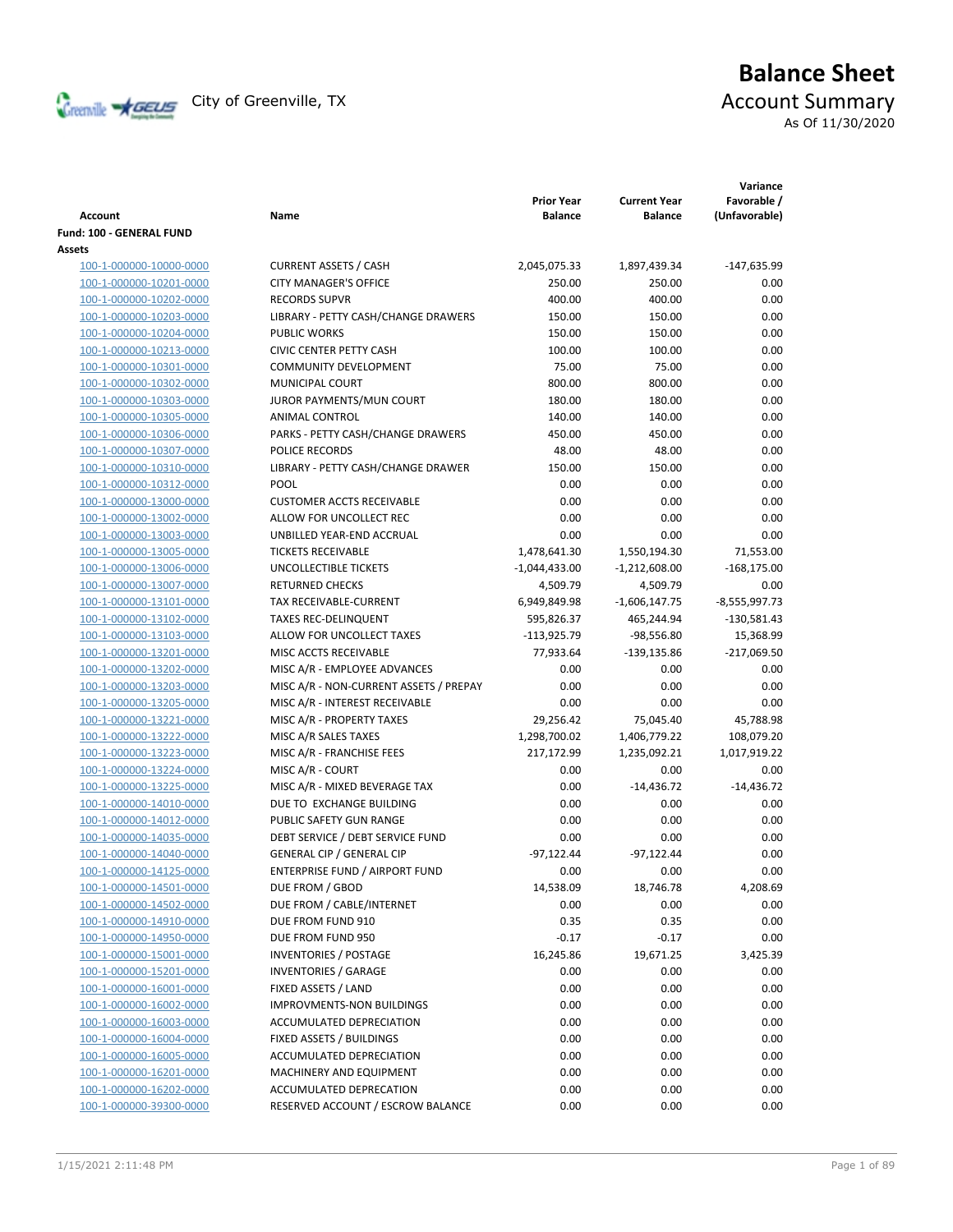**Variance**

|                         |                                             | <b>Prior Year</b> | <b>Current Year</b> | Favorable /   |
|-------------------------|---------------------------------------------|-------------------|---------------------|---------------|
| <b>Account</b>          | Name                                        | <b>Balance</b>    | <b>Balance</b>      | (Unfavorable) |
| 100-1-000000-91030-0000 | 4A-EDC                                      | 0.00              | 0.00                | 0.00          |
| 100-1-000000-91410-0000 | <b>INVENTORY / MATERIALS &amp; SUPPLIES</b> | 0.00              | 0.00                | 0.00          |
| 100-1-000000-91410-0700 | <b>INVENTORY / PAPER STOCK</b>              | 0.00              | 0.00                | 0.00          |
| 100-1-000000-91430-0000 | NON-CURRENT ASSETS / PREPAYMENTS            | 0.00              | 0.00                | 0.00          |
|                         | <b>Total Assets:</b>                        | 11,475,161.74     | 3,507,608.84        | -7,967,552.90 |
|                         |                                             |                   |                     |               |
| Liability               |                                             |                   |                     |               |
| 100-1-000000-20101-0000 | <b>ACCOUNTS PAYABLE</b>                     | 2,722.63          | 21,061.71           | $-18,339.08$  |
| 100-1-000000-20102-0000 | <b>CREDIT CARD PAYABLE</b>                  | 0.00              | 0.00                | 0.00          |
| 100-1-000000-20103-0000 | ACCRUED ACCOUNTS PAYABLE                    | 29,682.60         | 29,747.75           | $-65.15$      |
| 100-1-000000-20114-0000 | <b>INVESTMENT ADVISORY FEES</b>             | 0.00              | 0.00                | 0.00          |
| 100-1-000000-20115-0000 | PD EMP COMMISSION                           | 517.71            | 2,869.07            | $-2,351.36$   |
| 100-1-000000-20116-0000 | POLICE DONATIONS                            | 4,551.67          | 1,771.16            | 2,780.51      |
| 100-1-000000-20117-0000 | <b>FIRE DONATIONS</b>                       | 7,195.11          | 11,952.68           | $-4,757.57$   |
| 100-1-000000-20118-0000 | <b>COMBAT CHALLENGE</b>                     | 804.06            | 804.06              | 0.00          |
| 100-1-000000-20119-0000 | <b>CEMETERIES DONATIONS</b>                 | 61.79             | 61.79               | 0.00          |
| 100-1-000000-20120-0000 | <b>LIBRARY DONATIONS</b>                    | 9,573.60          | 6,422.37            | 3,151.23      |
| 100-1-000000-20121-0000 | ANIMAL SHELTER DONATIONS                    | 423.57            | 1,468.57            | $-1,045.00$   |
| 100-1-000000-20122-0000 | <b>PARKS DONATIONS</b>                      | 8,241.77          | 15,121.01           | $-6,879.24$   |
| 100-1-000000-20125-0000 | SALES TAX PAYABLE / IN THE CITY             | 10.11             | 34.62               | $-24.51$      |
| 100-1-000000-20127-0000 | STATE COURT COST/FEE PAYB                   | 46,778.63         | 59,650.46           | $-12,871.83$  |
| 100-1-000000-20128-0000 | SEATBELT&CHILD RESTRAINT                    | 8,125.43          | 7,975.85            | 149.58        |
| 100-1-000000-20129-0000 | MUNICIPAL COURT CLEARING                    | 970.40            | 311.10              | 659.30        |
| 100-1-000000-20130-0000 | 3RD PARTY FTA FEE PAYABLE                   | $-220.12$         | $-299.13$           | 79.01         |
| 100-1-000000-20131-0000 | REFUNDS / OVERPAYMENTS                      | $-120.70$         | $-120.70$           | 0.00          |
| 100-1-000000-20132-0000 | <b>COURT COLL AGENCY FEES</b>               | 33.98             | 67.93               | $-33.95$      |
| 100-1-000000-20136-0000 | <b>ATTORNEY COLLECTION FEES</b>             | 0.00              | 0.00                | 0.00          |
| 100-1-000000-20137-0000 | PLAT FILING FEES PAYABLE                    | 30,281.74         | 34,049.74           | $-3,768.00$   |
| 100-1-000000-20138-0000 | COMMUNITY DEV TRUST ACCT                    | 2,201.94          | 1,730.94            | 471.00        |
| 100-1-000000-20139-0000 | RETAINAGES PAYABLE                          | 0.00              | 0.00                | 0.00          |
| 100-1-000000-20141-0000 | <b>TELEPHONE CLEARING</b>                   | 5,539.66          | 5,539.66            | 0.00          |
| 100-1-000000-20143-0000 | POLICE PROPERTY ROOM CLEARING               | 12,097.99         | 12,097.99           | 0.00          |
| 100-1-000000-20146-0000 | MAIN ST / FARMERS MRKT RESALE               | 9.12              | 162.12              | $-153.00$     |
| 100-1-000000-20147-0000 | YMCA REGISTRATIONS                          | 0.00              | 0.00                | 0.00          |
| 100-1-000000-20155-0000 | MAIN STREET - DONATIONS                     | 17.02             | 17.02               | 0.00          |
| 100-1-000000-20160-0000 | <b>UNAPPLIED CREDIT</b>                     | 0.00              | 0.00                | 0.00          |
| 100-1-000000-20201-0000 | <b>DEFERRED REVENUE</b>                     | 0.00              | 0.00                | 0.00          |
| 100-1-000000-20203-0000 | DEFERRED TAX REVENUE                        | 7,410,073.19      | $-1,260,383.65$     | 8,670,456.84  |
| 100-1-000000-20204-0000 | <b>DEFERRED TICKET REVENUE</b>              | 361,840.30        | 281,322.30          | 80,518.00     |
| 100-1-000000-21040-0000 | DUE TO / GENERAL CIP FUND                   | 0.00              | 0.00                | 0.00          |
| 100-1-000000-21201-0000 | DUE TO / CENTRAL SERVICE FUND               | 0.00              | 0.00                | 0.00          |
| 100-1-000000-21401-0000 | DUE TO / ELECTRIC OPERATING FUND            | 0.00              | 0.00                | 0.00          |
| 100-1-000000-21506-0000 | DUE TO / 4A-EDC                             | 2,600.34          | 4,394.35            | $-1,794.01$   |
| 100-1-000000-21507-0000 | DUE TO / BOARD OF DEVELOPMENT               | $-6,972.28$       | -6,972.28           | 0.00          |
| 100-1-000000-22001-0000 | SALARIES PAYABLE                            | 537,713.62        | 536,673.22          | 1,040.40      |
| 100-1-000000-23001-0000 | CAPITAL LEASE PAYABLE                       | 0.00              | 0.00                | 0.00          |
| 100-1-000000-23101-0000 | CAPITAL LEASE PAYABLE                       | 0.00              | 0.00                | 0.00          |
| 100-1-000000-24001-0000 | O/S CHECKS PAYABLE                          | $-11,755.77$      | $-11,755.77$        | 0.00          |
| 100-1-000000-24004-0000 | INTEREST PAYABLE ON DEP                     | 0.00              | 0.00                | 0.00          |
| 100-1-000000-24007-0000 | <b>BILLED DEPOSITS SUSPENSE</b>             | 0.00              | 0.00                | 0.00          |
| 100-1-000000-24008-0000 | <b>CUSTOMER DEPOSITS / ANIMAL SHELTER</b>   | 0.00              | 0.00                | 0.00          |
| 100-1-000000-24009-0000 | <b>LIBRARY MEETING ROOM DEPOSITS</b>        | 616.20            | 616.20              | 0.00          |
| 100-1-000000-24010-0000 | <b>CIVIC CENTER DEPOSITS</b>                | 0.00              | 0.00                | 0.00          |
| 100-1-000000-24011-0000 | <b>AUDITORIUM DEPOSITS</b>                  | 0.00              | 0.00                | 0.00          |
| 100-1-000000-26001-0000 | COMPENSATED ABSENCES PAY                    | 0.00              | 0.00                | 0.00          |
| 100-1-000000-29000-0000 | MISC LIABILITY - GREENVILLE ENERGY LLC      | 0.00              | 0.00                | 0.00          |
| 100-1-000000-29001-0000 | RESALE                                      | 0.00              | 0.00                | 0.00          |
| 100-1-000000-29300-0000 | <b>ENCUMBRANCE SUMMARY</b>                  | 0.00              | 0.00                | 0.00          |
| 100-1-000000-29400-0000 | RESERVED ACCOUNT / ENCUMBRANCES             | 0.00              | 0.00                | 0.00          |
|                         |                                             |                   |                     |               |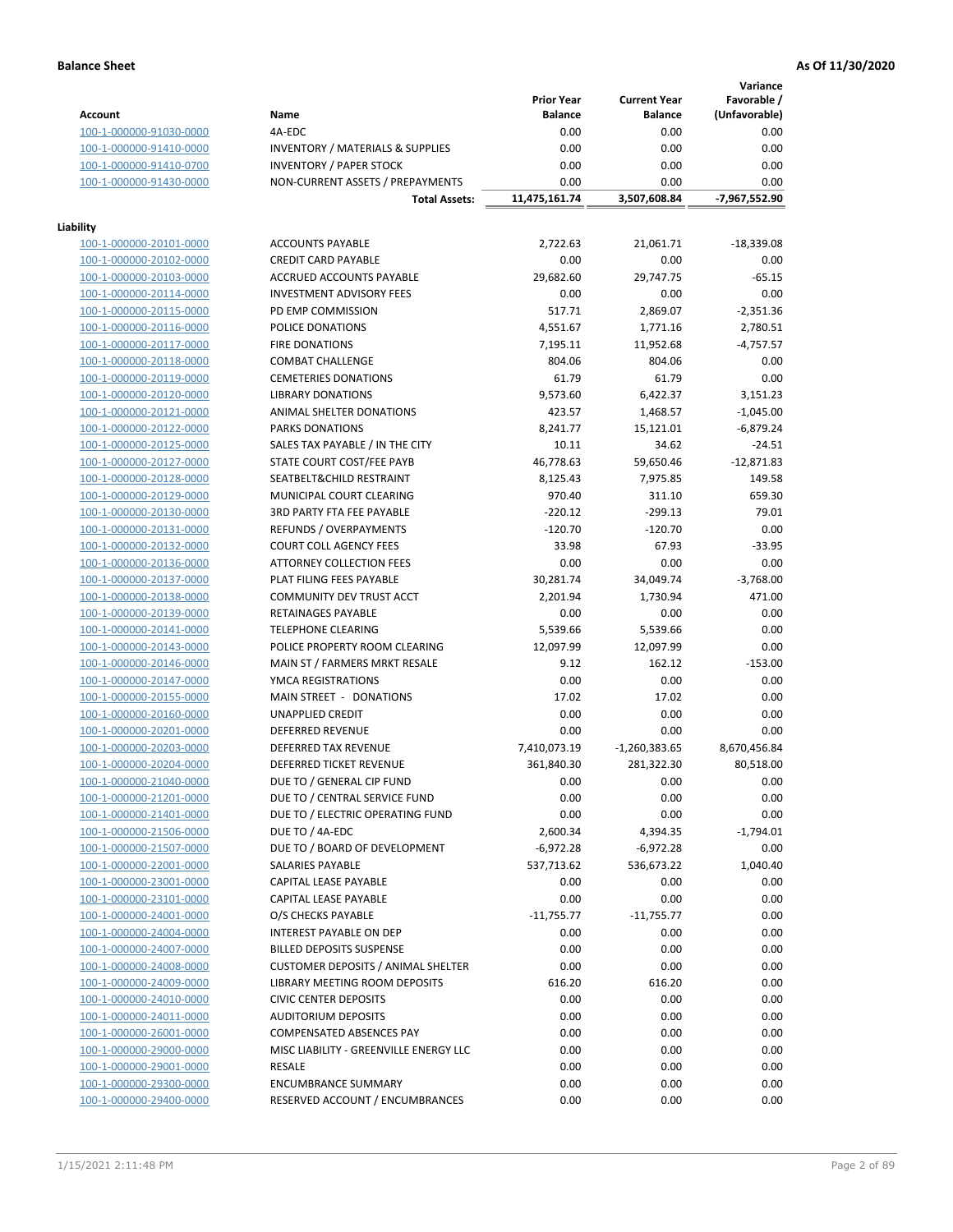| <b>Account</b>                        | Name                                                     | <b>Prior Year</b><br><b>Balance</b> | <b>Current Year</b><br><b>Balance</b> | Variance<br>Favorable /<br>(Unfavorable) |
|---------------------------------------|----------------------------------------------------------|-------------------------------------|---------------------------------------|------------------------------------------|
| 100-1-000000-29400-0900               | RESERVED ACCOUNT / ENCUMBRANCES                          | 0.00                                | 0.00                                  | 0.00                                     |
| 100-1-000000-92190-1202               | <b>LABORATORY CLEARING</b>                               | 0.00                                | 0.00                                  | 0.00                                     |
| 100-1-000000-92191-0000               | <b>SPONSORS - PARKS</b>                                  | 0.00                                | 0.00                                  | 0.00                                     |
| 100-1-000000-92200-0000               | MISCELLANEOUS LIABILITIES                                | 0.00                                | 0.00                                  | 0.00                                     |
| 100-1-000000-92270-1600               | <b>CREDIT CARD FEES PAYABLE</b>                          | 0.00                                | 0.00                                  | 0.00                                     |
|                                       | <b>Total Liability:</b>                                  | 8,463,615.31                        | $-243,607.86$                         | 8,707,223.17                             |
| <b>Equity</b>                         |                                                          |                                     |                                       |                                          |
| 100-1-000000-39000-0000               | UNRESERVED-FUND BALANCE                                  | 4,083,455.28                        | 4,167,434.82                          | 83,979.54                                |
|                                       | <b>Total Beginning Equity:</b>                           | 4,083,455.28                        | 4,167,434.82                          | 83,979.54                                |
| <b>Total Revenue</b>                  |                                                          | 3,658,173.41                        | 4,088,964.55                          | 430,791.14                               |
| <b>Total Expense</b>                  |                                                          | 4,730,082.10                        | 4,505,182.51                          | 224,899.59                               |
| <b>Revenues Over/(Under) Expenses</b> |                                                          | $-1,071,908.69$                     | $-416,217.96$                         | 655,690.73                               |
|                                       | <b>Total Equity and Current Surplus (Deficit):</b>       | 3,011,546.59                        | 3,751,216.86                          | 739,670.27                               |
|                                       | Total Liabilities, Equity and Current Surplus (Deficit): | 11,475,161.90                       | 3,507,609.00                          | -7,967,552.90                            |
|                                       | *** FUND 100 OUT OF BALANCE ***                          | $-0.16$                             | $-0.16$                               | 0.00                                     |

**\*\*\*Warning: Account Authorization is turned on. Please run the Unauthorized Account Listing Report to see if you are out of balance due to missing accounts \*\*\***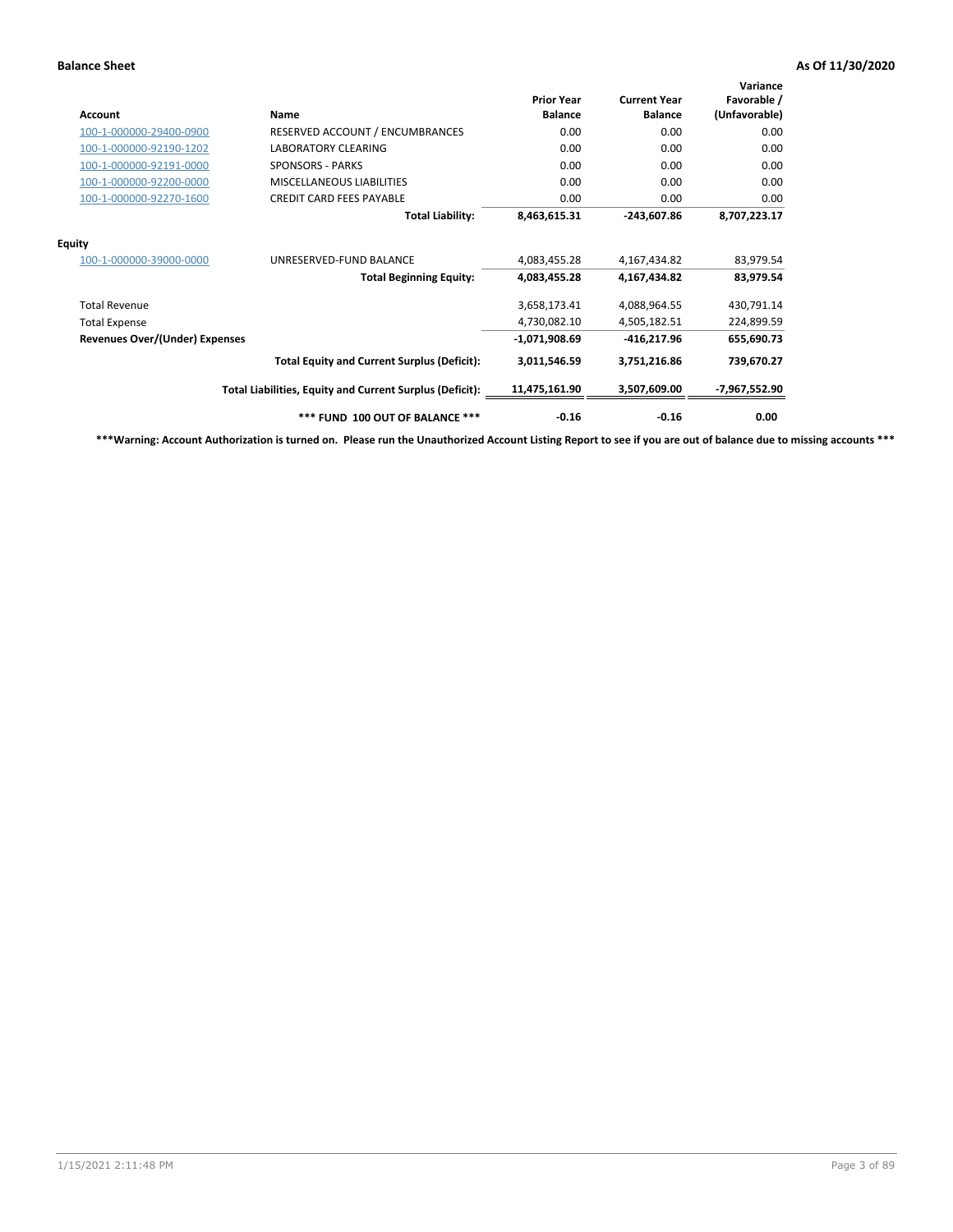| Account                                                   | Name                                                     | <b>Prior Year</b><br><b>Balance</b> | <b>Current Year</b><br><b>Balance</b> | Variance<br>Favorable /<br>(Unfavorable) |
|-----------------------------------------------------------|----------------------------------------------------------|-------------------------------------|---------------------------------------|------------------------------------------|
| <b>Fund: 101 - MUNICIPAL COURT BUILDING SECURITY FEES</b> |                                                          |                                     |                                       |                                          |
| Assets                                                    |                                                          |                                     |                                       |                                          |
| 101-1-000000-10000-0000                                   | <b>CURRENT ASSETS / CASH</b>                             | 65,283.49                           | 71,490.59                             | 6,207.10                                 |
| 101-1-000000-13201-0000                                   | MISC ACCTS RECEIVABLE                                    | 0.00                                | 0.00                                  | 0.00                                     |
| 101-1-000000-13203-0000                                   | NON-CURRENT ASSETS / PREPAYMENTS                         | 0.00                                | 0.00                                  | 0.00                                     |
| 101-1-000000-13205-0000                                   | <b>INTEREST RECEIVABLE</b>                               | 0.00                                | 0.00                                  | 0.00                                     |
|                                                           | <b>Total Assets:</b>                                     | 65,283.49                           | 71,490.59                             | 6,207.10                                 |
| Liability                                                 |                                                          |                                     |                                       |                                          |
| 101-1-000000-20101-0000                                   | <b>ACCOUNTS PAYABLE</b>                                  | 0.00                                | 0.00                                  | 0.00                                     |
| 101-1-000000-20102-0000                                   | <b>CREDIT CARD PAYABLE</b>                               | 0.00                                | 0.00                                  | 0.00                                     |
| 101-1-000000-20103-0000                                   | <b>ACCRUED ACCOUNTS PAYABLE</b>                          | 0.00                                | 0.00                                  | 0.00                                     |
| 101-1-000000-29300-0000                                   | <b>ENCUMBRANCE SUMMARY</b>                               | 0.00                                | 0.00                                  | 0.00                                     |
| 101-1-000000-29400-0000                                   | RESERVED ACCOUNT / ENCUMBRANCES                          | 0.00                                | 0.00                                  | 0.00                                     |
|                                                           | <b>Total Liability:</b>                                  | 0.00                                | 0.00                                  | 0.00                                     |
| <b>Equity</b>                                             |                                                          |                                     |                                       |                                          |
| 101-1-000000-39000-0000                                   | UNRESERVED-FUND BALANCE                                  | 64,432.67                           | 70,549.17                             | 6,116.50                                 |
|                                                           | <b>Total Beginning Equity:</b>                           | 64,432.67                           | 70,549.17                             | 6,116.50                                 |
| <b>Total Revenue</b>                                      |                                                          | 837.48                              | 941.42                                | 103.94                                   |
| <b>Total Expense</b>                                      |                                                          | $-13.34$                            | 0.00                                  | $-13.34$                                 |
| <b>Revenues Over/(Under) Expenses</b>                     |                                                          | 850.82                              | 941.42                                | 90.60                                    |
|                                                           | <b>Total Equity and Current Surplus (Deficit):</b>       | 65.283.49                           | 71.490.59                             | 6,207.10                                 |
|                                                           | Total Liabilities, Equity and Current Surplus (Deficit): | 65,283.49                           | 71,490.59                             | 6,207.10                                 |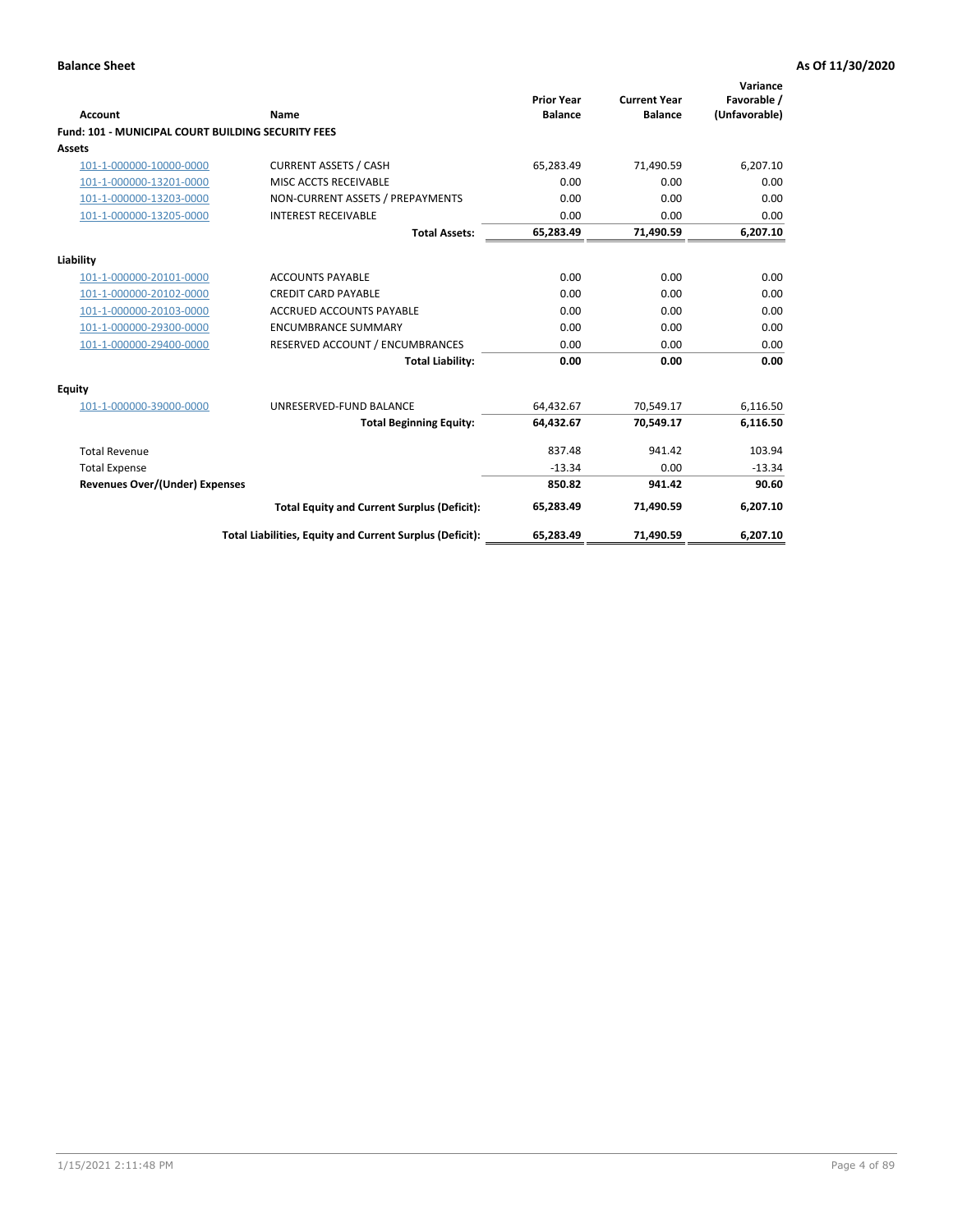|                                              |                                                          |                                     |                                       | Variance                     |
|----------------------------------------------|----------------------------------------------------------|-------------------------------------|---------------------------------------|------------------------------|
| <b>Account</b>                               | Name                                                     | <b>Prior Year</b><br><b>Balance</b> | <b>Current Year</b><br><b>Balance</b> | Favorable /<br>(Unfavorable) |
| <b>Fund: 102 - MUNICIPAL COURT TECH FUND</b> |                                                          |                                     |                                       |                              |
| Assets                                       |                                                          |                                     |                                       |                              |
| 102-1-000000-10000-0000                      | <b>CURRENT ASSETS / CASH</b>                             | 44,162.33                           | 49,986.37                             | 5,824.04                     |
| 102-1-000000-13201-0000                      | MISC ACCTS RECEIVABLE                                    | 0.00                                | 0.00                                  | 0.00                         |
|                                              | <b>Total Assets:</b>                                     | 44,162.33                           | 49,986.37                             | 5,824.04                     |
| Liability                                    |                                                          |                                     |                                       |                              |
| 102-1-000000-20101-0000                      | <b>ACCOUNTS PAYABLE</b>                                  | 0.00                                | 0.00                                  | 0.00                         |
| 102-1-000000-20102-0000                      | <b>CREDIT CARD PAYABLE</b>                               | 0.00                                | 0.00                                  | 0.00                         |
| 102-1-000000-20103-0000                      | <b>ACCRUED ACCOUNTS PAYABLE</b>                          | 0.00                                | 0.00                                  | 0.00                         |
| 102-1-000000-23001-0000                      | <b>CAPITAL LEASE PAYABLE</b>                             | 0.00                                | 0.00                                  | 0.00                         |
| 102-1-000000-23101-0000                      | <b>CAPITAL LEASE PAYABLE</b>                             | 0.00                                | 0.00                                  | 0.00                         |
| 102-1-000000-29300-0000                      | <b>ENCUMBRANCE SUMMARY</b>                               | 0.00                                | 0.00                                  | 0.00                         |
| 102-1-000000-29400-0000                      | RESERVED ACCOUNT / ENCUMBRANCES                          | 0.00                                | 0.00                                  | 0.00                         |
|                                              | <b>Total Liability:</b>                                  | 0.00                                | 0.00                                  | 0.00                         |
| Equity                                       |                                                          |                                     |                                       |                              |
| 102-1-000000-39000-0000                      | UNRESERVED-FUND BALANCE                                  | 43,106.37                           | 49,180.51                             | 6,074.14                     |
|                                              | <b>Total Beginning Equity:</b>                           | 43,106.37                           | 49,180.51                             | 6,074.14                     |
| <b>Total Revenue</b>                         |                                                          | 1,057.08                            | 805.86                                | $-251.22$                    |
| <b>Total Expense</b>                         |                                                          | 1.12                                | 0.00                                  | 1.12                         |
| <b>Revenues Over/(Under) Expenses</b>        |                                                          | 1,055.96                            | 805.86                                | $-250.10$                    |
|                                              | <b>Total Equity and Current Surplus (Deficit):</b>       | 44,162.33                           | 49.986.37                             | 5,824.04                     |
|                                              | Total Liabilities, Equity and Current Surplus (Deficit): | 44,162.33                           | 49,986.37                             | 5,824.04                     |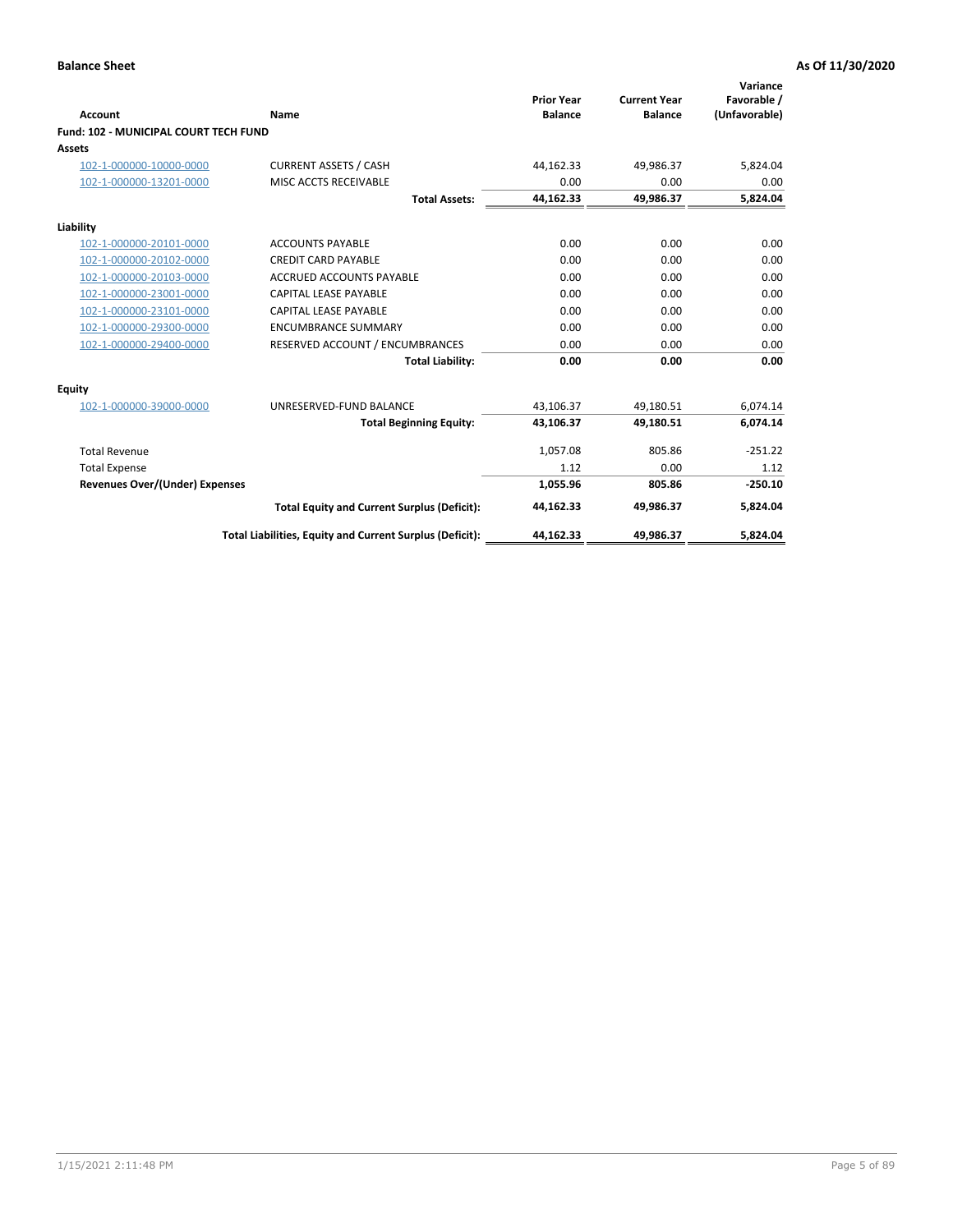| <b>Account</b>                                       | Name                                                     | <b>Prior Year</b><br><b>Balance</b> | <b>Current Year</b><br><b>Balance</b> | Variance<br>Favorable /<br>(Unfavorable) |
|------------------------------------------------------|----------------------------------------------------------|-------------------------------------|---------------------------------------|------------------------------------------|
| <b>Fund: 103 - MUNICIPAL COURT CHILD SAFETY FUND</b> |                                                          |                                     |                                       |                                          |
| <b>Assets</b>                                        |                                                          |                                     |                                       |                                          |
| 103-1-000000-10000-0000                              | <b>CURRENT ASSETS / CASH</b>                             | 13,262.45                           | 7,704.19                              | $-5,558.26$                              |
| 103-1-000000-13201-0000                              | MISC ACCTS RECEIVABLE                                    | 0.00                                | $-10,276.02$                          | $-10,276.02$                             |
| 103-1-000000-13203-0000                              | NON-CURRENT ASSETS / PREPAYMENTS                         | 0.00                                | 0.00                                  | 0.00                                     |
| 103-1-000000-13205-0000                              | <b>INTEREST RECEIVABLE</b>                               | 0.00                                | 0.00                                  | 0.00                                     |
|                                                      | <b>Total Assets:</b>                                     | 13,262.45                           | $-2,571.83$                           | $-15,834.28$                             |
| Liability                                            |                                                          |                                     |                                       |                                          |
| 103-1-000000-20101-0000                              | <b>ACCOUNTS PAYABLE</b>                                  | 0.00                                | 0.00                                  | 0.00                                     |
| 103-1-000000-20103-0000                              | <b>ACCRUED ACCOUNTS PAYABLE</b>                          | 0.00                                | 0.00                                  | 0.00                                     |
|                                                      | <b>Total Liability:</b>                                  | 0.00                                | 0.00                                  | 0.00                                     |
| Equity                                               |                                                          |                                     |                                       |                                          |
| 103-1-000000-39000-0000                              | UNRESERVED-FUND BALANCE                                  | 20,596.63                           | $-2,622.71$                           | $-23,219.34$                             |
|                                                      | <b>Total Beginning Equity:</b>                           | 20,596.63                           | $-2,622.71$                           | $-23,219.34$                             |
| <b>Total Revenue</b>                                 |                                                          | 46.12                               | 50.88                                 | 4.76                                     |
| <b>Total Expense</b>                                 |                                                          | 7,380.30                            | 0.00                                  | 7,380.30                                 |
| <b>Revenues Over/(Under) Expenses</b>                |                                                          | $-7,334.18$                         | 50.88                                 | 7,385.06                                 |
|                                                      | <b>Total Equity and Current Surplus (Deficit):</b>       | 13,262.45                           | $-2,571.83$                           | $-15,834.28$                             |
|                                                      | Total Liabilities, Equity and Current Surplus (Deficit): | 13,262.45                           | $-2,571.83$                           | $-15,834.28$                             |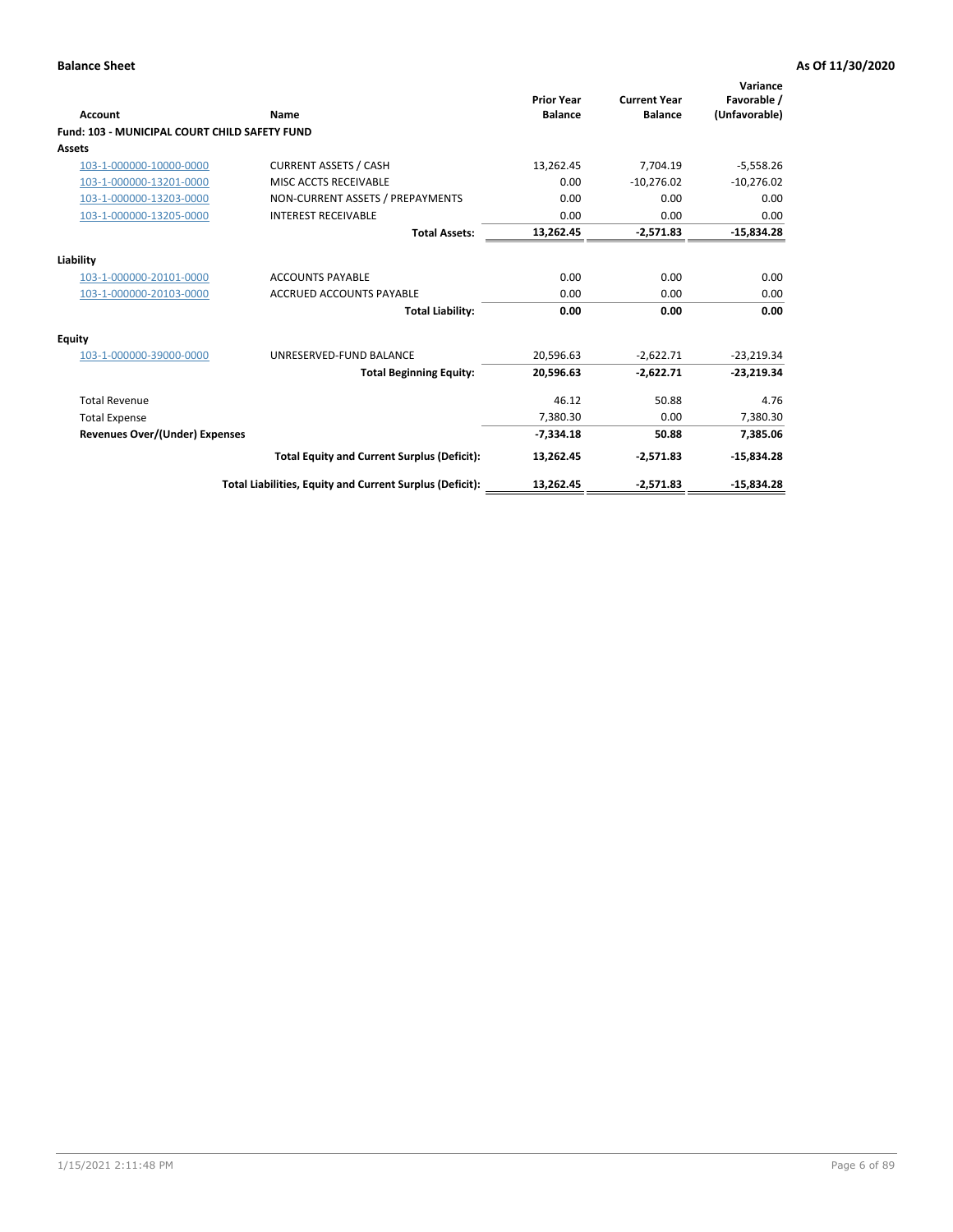|                                           |                                                          |                                     |                                       | Variance                     |
|-------------------------------------------|----------------------------------------------------------|-------------------------------------|---------------------------------------|------------------------------|
| <b>Account</b>                            | Name                                                     | <b>Prior Year</b><br><b>Balance</b> | <b>Current Year</b><br><b>Balance</b> | Favorable /<br>(Unfavorable) |
| <b>Fund: 110 - EXCHANGE BUILDING FUND</b> |                                                          |                                     |                                       |                              |
| Assets                                    |                                                          |                                     |                                       |                              |
| 110-1-000000-10000-0000                   | <b>CURRENT ASSETS / CASH</b>                             | -533,047.91                         | $-533,047.91$                         | 0.00                         |
| 110-1-000000-13201-0000                   | MISC ACCTS RECEIVABLE                                    | 0.00                                | 0.00                                  | 0.00                         |
| 110-1-000000-13203-0000                   | NON-CURRENT ASSETS / PREPAYMENTS                         | 0.00                                | 0.00                                  | 0.00                         |
| 110-1-000000-13205-0000                   | <b>INTEREST RECEIVABLE</b>                               | 0.00                                | 0.00                                  | 0.00                         |
| 110-1-000000-14100-0000                   | DUE FROM FUND 100                                        | 0.00                                | 0.00                                  | 0.00                         |
| 110-1-000000-16001-0000                   | FIXED ASSETS / LAND                                      | 0.00                                | 0.00                                  | 0.00                         |
| 110-1-000000-16002-0000                   | <b>IMPROVMENTS-NON BUILDINGS</b>                         | 0.00                                | 0.00                                  | 0.00                         |
| 110-1-000000-16003-0000                   | ACCUMULATED DEPRECIATION                                 | 0.00                                | 0.00                                  | 0.00                         |
| 110-1-000000-16004-0000                   | FIXED ASSETS / BUILDINGS                                 | 0.00                                | 0.00                                  | 0.00                         |
| 110-1-000000-16005-0000                   | ACCUMULATED DEPRECIATION                                 | 0.00                                | 0.00                                  | 0.00                         |
| 110-1-000000-16201-0000                   | <b>MACHINERY AND EQUIPMENT</b>                           | 0.00                                | 0.00                                  | 0.00                         |
| 110-1-000000-16202-0000                   | ACCUMULATED DEPRECATION                                  | 0.00                                | 0.00                                  | 0.00                         |
| 110-1-000000-16301-0000                   | FIXED ASSETS / C W I P                                   | 0.00                                | 0.00                                  | 0.00                         |
|                                           | <b>Total Assets:</b>                                     | $-533,047.91$                       | -533,047.91                           | 0.00                         |
| Liability                                 |                                                          |                                     |                                       |                              |
| 110-1-000000-20101-0000                   | <b>ACCOUNTS PAYABLE</b>                                  | 0.00                                | 0.00                                  | 0.00                         |
| 110-1-000000-20102-0000                   | <b>CREDIT CARD PAYABLE</b>                               | 0.00                                | 0.00                                  | 0.00                         |
| 110-1-000000-20103-0000                   | ACCRUED ACCOUNTS PAYABLE                                 | 0.00                                | 0.00                                  | 0.00                         |
| 110-1-000000-20109-0000                   | MISCELLANEOUS LIABILITIES                                | 0.00                                | 0.00                                  | 0.00                         |
| 110-1-000000-20110-0000                   | REVENUE BONDS PAYABLE                                    | 0.00                                | 0.00                                  | 0.00                         |
| 110-1-000000-20112-0000                   | <b>ACCRUED INTEREST PAYABLE</b>                          | 0.00                                | 0.00                                  | 0.00                         |
| 110-1-000000-20141-0000                   | <b>TELEPHONE CLEARING</b>                                | 0.00                                | 0.00                                  | 0.00                         |
| 110-1-000000-20160-0000                   | <b>UNAPPLIED CREDIT</b>                                  | 0.00                                | 0.00                                  | 0.00                         |
| 110-1-000000-20201-0000                   | <b>DEFERRED REVENUE</b>                                  | 0.00                                | 0.00                                  | 0.00                         |
| 110-1-000000-21001-0000                   | <b>GENERAL FUND / GENERAL FUND</b>                       | 0.00                                | 0.00                                  | 0.00                         |
| 110-1-000000-22001-0000                   | SALARIES PAYABLE                                         | 0.00                                | 0.00                                  | 0.00                         |
| 110-1-000000-22002-0000                   | <b>VACATION/SICK PAYABLE</b>                             | 0.00                                | 0.00                                  | 0.00                         |
| 110-1-000000-26001-0000                   | <b>OBLIG FOR COMP ABSENCES</b>                           | 0.00                                | 0.00                                  | 0.00                         |
| 110-1-000000-26102-0000                   | REVENUE BONDS PAYABLE                                    | 0.00                                | 0.00                                  | 0.00                         |
| 110-1-000000-27001-0000                   | <b>CONTRIBUTED CAPITAL</b>                               | 0.00                                | 0.00                                  | 0.00                         |
| 110-1-000000-29300-0000                   | <b>ENCUMBRANCE SUMMARY</b>                               | 0.00                                | 0.00                                  | 0.00                         |
| 110-1-000000-29400-0100                   | RESERVED ACCOUNT / ENCUMBRANCES                          | 0.00                                | 0.00                                  | 0.00                         |
|                                           | <b>Total Liability:</b>                                  | 0.00                                | 0.00                                  | 0.00                         |
| <b>Equity</b>                             |                                                          |                                     |                                       |                              |
| 110-1-000000-39000-0000                   | UNRESERVED-FUND BALANCE                                  | 0.00                                | 0.00                                  | 0.00                         |
| 110-1-000000-39100-0000                   | UNRESERVED-RET. EARNINGS                                 | -533,047.91                         | -533,047.91                           | 0.00                         |
|                                           | <b>Total Beginning Equity:</b>                           | -533,047.91                         | -533,047.91                           | 0.00                         |
|                                           |                                                          |                                     |                                       |                              |
| <b>Total Revenue</b>                      |                                                          | 0.00                                | 0.00                                  | 0.00                         |
| <b>Total Expense</b>                      |                                                          | 0.00                                | 0.00                                  | 0.00                         |
| <b>Revenues Over/(Under) Expenses</b>     |                                                          | 0.00                                | 0.00                                  | 0.00                         |
|                                           | <b>Total Equity and Current Surplus (Deficit):</b>       | -533,047.91                         | -533,047.91                           | 0.00                         |
|                                           | Total Liabilities, Equity and Current Surplus (Deficit): | -533,047.91                         | -533,047.91                           | 0.00                         |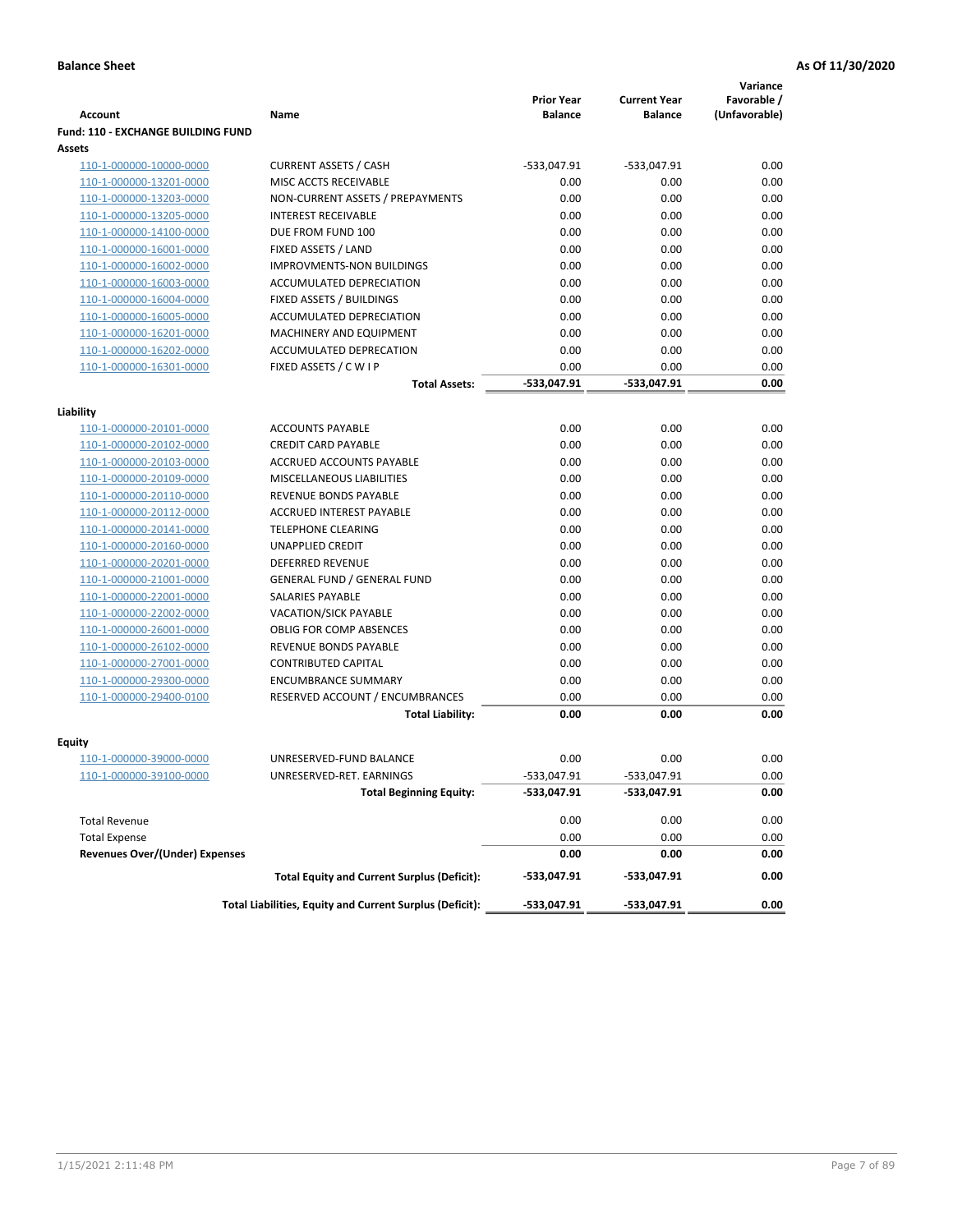| <b>Account</b>                                | Name                                                     | <b>Prior Year</b><br><b>Balance</b> | <b>Current Year</b><br><b>Balance</b> | Variance<br>Favorable /<br>(Unfavorable) |
|-----------------------------------------------|----------------------------------------------------------|-------------------------------------|---------------------------------------|------------------------------------------|
| <b>Fund: 111 - RECREATION ACTIVITIES FUND</b> |                                                          |                                     |                                       |                                          |
| Assets                                        |                                                          |                                     |                                       |                                          |
| 111-1-000000-10000-0000                       | <b>CURRENT ASSETS / CASH</b>                             | $-22,105.68$                        | $-120,179.31$                         | $-98,073.63$                             |
| 111-1-000000-10313-0000                       | <b>CHANGE DRAWER - PARK CONCESSIONS</b>                  | 0.00                                | 0.00                                  | 0.00                                     |
| 111-1-000000-13201-0000                       | MISC ACCTS RECEIVABLE                                    | 0.00                                | 0.00                                  | 0.00                                     |
| 111-1-000000-13205-0000                       | <b>INTEREST RECEIVABLE</b>                               | 0.00                                | 0.00                                  | 0.00                                     |
|                                               | <b>Total Assets:</b>                                     | $-22,105.68$                        | $-120, 179.31$                        | $-98,073.63$                             |
| Liability                                     |                                                          |                                     |                                       |                                          |
| 111-1-000000-20101-0000                       | <b>ACCOUNTS PAYABLE</b>                                  | 0.00                                | 0.00                                  | 0.00                                     |
| 111-1-000000-20102-0000                       | <b>CREDIT CARD PAYABLE</b>                               | 0.00                                | 0.00                                  | 0.00                                     |
| 111-1-000000-20103-0000                       | ACCRUED ACCOUNTS PAYABLE                                 | 0.00                                | 0.00                                  | 0.00                                     |
| 111-1-000000-20125-0000                       | SALES TAX PAYABLE / IN THE CITY                          | 88.38                               | 276.77                                | $-188.39$                                |
| 111-1-000000-20160-0000                       | <b>UNAPPLIED CREDIT</b>                                  | 0.00                                | 0.00                                  | 0.00                                     |
| 111-1-000000-20201-0000                       | <b>DEFERRED REVENUE</b>                                  | 0.00                                | 0.00                                  | 0.00                                     |
| 111-1-000000-22001-0000                       | <b>SALARIES PAYABLE</b>                                  | 155.91                              | 155.91                                | 0.00                                     |
| 111-1-000000-29300-0000                       | <b>ENCUMBRANCE SUMMARY</b>                               | 0.00                                | 0.00                                  | 0.00                                     |
| 111-1-000000-29400-0100                       | RESERVED ACCOUNT / ENCUMBRANCES                          | 0.00                                | 0.00                                  | 0.00                                     |
|                                               | <b>Total Liability:</b>                                  | 244.29                              | 432.68                                | $-188.39$                                |
| Equity                                        |                                                          |                                     |                                       |                                          |
| 111-1-000000-39000-0000                       | UNRESERVED-FUND BALANCE                                  | $-28,173.50$                        | $-121,231.77$                         | $-93,058.27$                             |
| 111-1-000000-39100-0000                       | UNRESERVED-RET. EARNINGS                                 | 0.00                                | 0.00                                  | 0.00                                     |
|                                               | <b>Total Beginning Equity:</b>                           | $-28,173.50$                        | $-121,231.77$                         | $-93,058.27$                             |
| <b>Total Revenue</b>                          |                                                          | 26,229.38                           | 18,617.04                             | $-7,612.34$                              |
| <b>Total Expense</b>                          |                                                          | 20,405.85                           | 17,997.26                             | 2,408.59                                 |
| <b>Revenues Over/(Under) Expenses</b>         |                                                          | 5,823.53                            | 619.78                                | $-5,203.75$                              |
|                                               | <b>Total Equity and Current Surplus (Deficit):</b>       | $-22,349.97$                        | $-120,611.99$                         | $-98,262.02$                             |
|                                               | Total Liabilities, Equity and Current Surplus (Deficit): | $-22,105.68$                        | $-120, 179.31$                        | $-98,073.63$                             |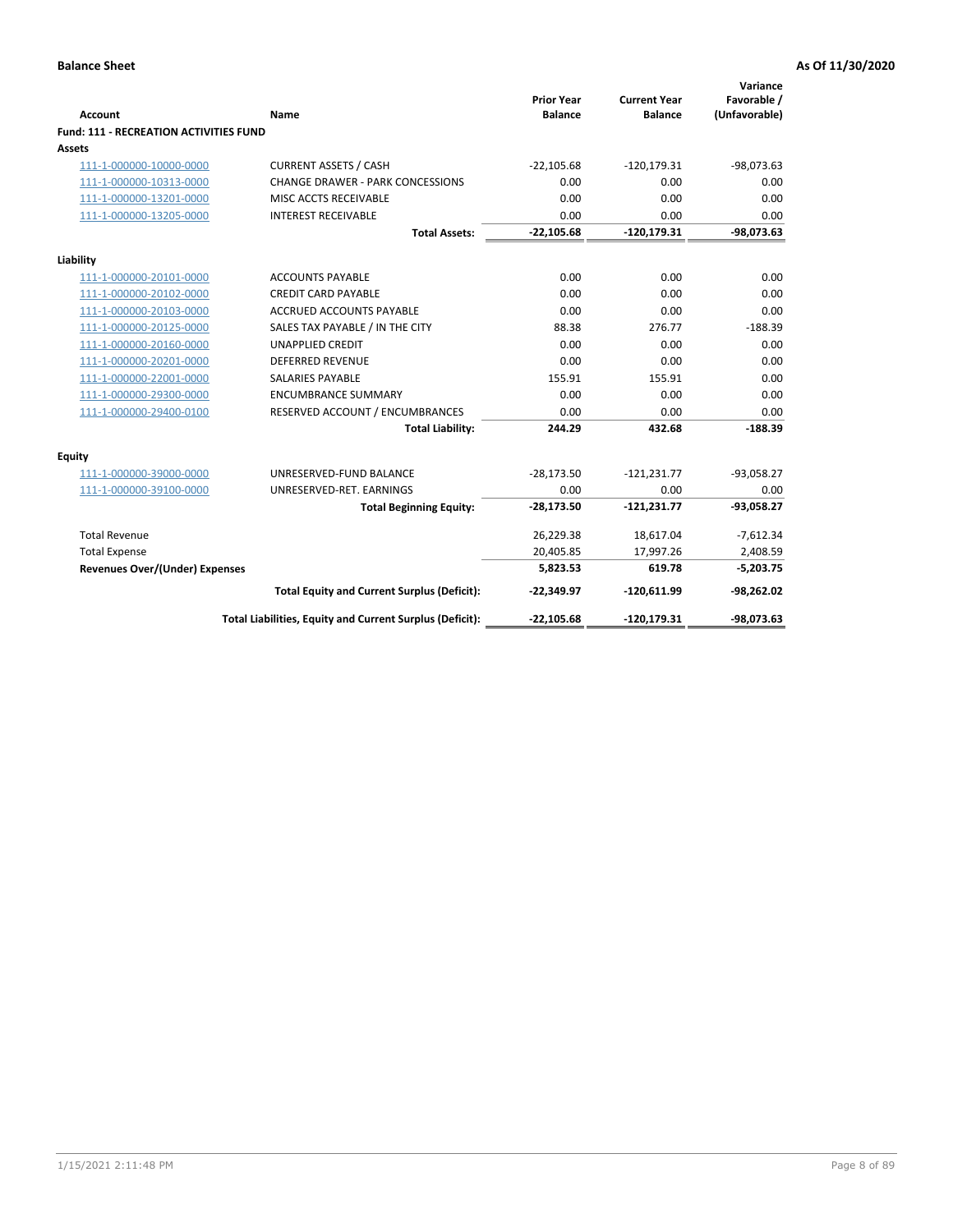|                                       |                                                          |                                     |                                       | Variance                     |
|---------------------------------------|----------------------------------------------------------|-------------------------------------|---------------------------------------|------------------------------|
| <b>Account</b>                        | Name                                                     | <b>Prior Year</b><br><b>Balance</b> | <b>Current Year</b><br><b>Balance</b> | Favorable /<br>(Unfavorable) |
| Fund: 112 - GUN RANGE FUND            |                                                          |                                     |                                       |                              |
| <b>Assets</b>                         |                                                          |                                     |                                       |                              |
| 112-1-000000-10000-0000               | <b>CURRENT ASSETS / CASH</b>                             | 1,329.49                            | 1,107.94                              | $-221.55$                    |
| 112-1-000000-13201-0000               | MISC ACCTS RECEIVABLE                                    | 0.00                                | 0.00                                  | 0.00                         |
|                                       | <b>Total Assets:</b>                                     | 1,329.49                            | 1,107.94                              | $-221.55$                    |
| Liability                             |                                                          |                                     |                                       |                              |
| 112-1-000000-20101-0000               | <b>ACCOUNTS PAYABLE</b>                                  | 0.00                                | 0.00                                  | 0.00                         |
| 112-1-000000-20103-0000               | <b>ACCRUED ACCOUNTS PAYABLE</b>                          | 0.00                                | 0.00                                  | 0.00                         |
| 112-1-000000-20160-0000               | <b>UNAPPLIED CREDIT</b>                                  | 0.00                                | 0.00                                  | 0.00                         |
| 112-1-000000-21001-0000               | <b>GENERAL FUND / GENERAL FUND</b>                       | 0.00                                | 0.00                                  | 0.00                         |
| 112-1-000000-29300-0000               | <b>ENCUMBRANCE SUMMARY</b>                               | 0.00                                | 0.00                                  | 0.00                         |
| 112-1-000000-29400-0100               | RESERVED ACCOUNT / ENCUMBRANCES                          | 0.00                                | 0.00                                  | 0.00                         |
|                                       | <b>Total Liability:</b>                                  | 0.00                                | 0.00                                  | 0.00                         |
| Equity                                |                                                          |                                     |                                       |                              |
| 112-1-000000-39000-0000               | UNRESERVED-FUND BALANCE                                  | 908.04                              | 1,108.04                              | 200.00                       |
| 112-1-000000-39100-0000               | UNRESERVED-RET. EARNINGS                                 | 0.00                                | 0.00                                  | 0.00                         |
|                                       | <b>Total Beginning Equity:</b>                           | 908.04                              | 1.108.04                              | 200.00                       |
| <b>Total Revenue</b>                  |                                                          | 421.47                              | $-0.10$                               | $-421.57$                    |
| <b>Total Expense</b>                  |                                                          | 0.02                                | 0.00                                  | 0.02                         |
| <b>Revenues Over/(Under) Expenses</b> |                                                          | 421.45                              | $-0.10$                               | $-421.55$                    |
|                                       | <b>Total Equity and Current Surplus (Deficit):</b>       | 1,329.49                            | 1,107.94                              | $-221.55$                    |
|                                       | Total Liabilities, Equity and Current Surplus (Deficit): | 1,329.49                            | 1,107.94                              | $-221.55$                    |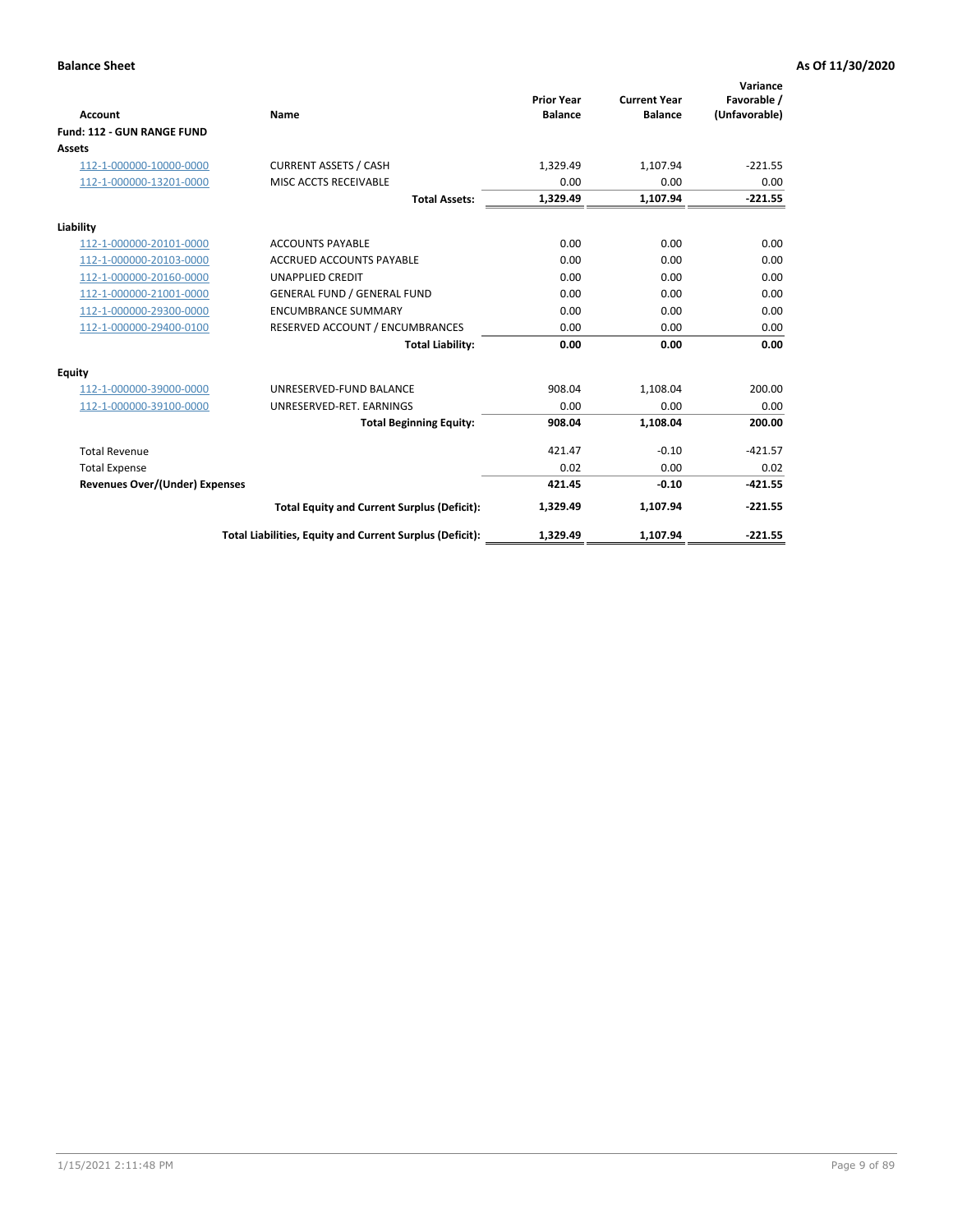| <b>Account</b>                               | Name                                                     | <b>Prior Year</b><br><b>Balance</b> | <b>Current Year</b><br><b>Balance</b> | Variance<br>Favorable /<br>(Unfavorable) |
|----------------------------------------------|----------------------------------------------------------|-------------------------------------|---------------------------------------|------------------------------------------|
| Fund: 113 - HOTEL / MOTEL OCCUPANCY TAX FUND |                                                          |                                     |                                       |                                          |
| Assets                                       |                                                          |                                     |                                       |                                          |
| 113-1-000000-10000-0000                      | <b>CURRENT ASSETS / CASH</b>                             | 460,311.80                          | 473,829.60                            | 13,517.80                                |
| 113-1-000000-13101-0000                      | TAX RECEIVABLE-CURRENT                                   | 0.00                                | 0.00                                  | 0.00                                     |
| 113-1-000000-13201-0000                      | MISC ACCTS RECEIVABLE                                    | 0.00                                | $-9,924.23$                           | $-9,924.23$                              |
| 113-1-000000-13202-0000                      | <b>EMPLOYEE ADVANCES</b>                                 | 0.00                                | 0.00                                  | 0.00                                     |
| 113-1-000000-13203-0000                      | NON-CURRENT ASSETS / PREPAYMENTS                         | 0.00                                | 0.00                                  | 0.00                                     |
| 113-1-000000-13205-0000                      | <b>INTEREST RECEIVABLE</b>                               | 0.00                                | 0.00                                  | 0.00                                     |
|                                              | <b>Total Assets:</b>                                     | 460,311.80                          | 463,905.37                            | 3,593.57                                 |
|                                              |                                                          |                                     |                                       |                                          |
| Liability                                    |                                                          |                                     |                                       |                                          |
| 113-1-000000-20101-0000                      | <b>ACCOUNTS PAYABLE</b>                                  | 0.00<br>0.00                        | 0.00                                  | 0.00                                     |
| 113-1-000000-20102-0000                      | <b>CREDIT CARD PAYABLE</b>                               | 0.00                                | 0.00<br>0.00                          | 0.00                                     |
| 113-1-000000-20103-0000                      | ACCRUED ACCOUNTS PAYABLE                                 |                                     |                                       | 0.00                                     |
| 113-1-000000-20144-0000                      | SPECIAL EVENT DONATIONS                                  | $-1,046.65$                         | $-1,046.65$                           | 0.00                                     |
| 113-1-000000-22001-0000                      | <b>SALARIES PAYABLE</b>                                  | 1.702.66                            | 1,702.66                              | 0.00                                     |
| 113-1-000000-24001-0000                      | O/S CHECKS PAYABLE                                       | 0.00                                | 0.00                                  | 0.00                                     |
| 113-1-000000-29300-0000                      | <b>ENCUMBRANCE SUMMARY</b>                               | 0.00                                | 0.00                                  | 0.00                                     |
| 113-1-000000-29400-0100                      | RESERVED ACCOUNT / ENCUMBRANCES                          | 0.00                                | 0.00                                  | 0.00                                     |
|                                              | <b>Total Liability:</b>                                  | 656.01                              | 656.01                                | 0.00                                     |
| Equity                                       |                                                          |                                     |                                       |                                          |
| 113-1-000000-39000-0000                      | UNRESERVED-FUND BALANCE                                  | 464,662.03                          | 441,248.05                            | $-23,413.98$                             |
|                                              | <b>Total Beginning Equity:</b>                           | 464,662.03                          | 441,248.05                            | $-23,413.98$                             |
| <b>Total Revenue</b>                         |                                                          | 102,135.40                          | 94,785.29                             | $-7,350.11$                              |
| <b>Total Expense</b>                         |                                                          | 107,141.64                          | 72,783.98                             | 34,357.66                                |
| Revenues Over/(Under) Expenses               |                                                          | $-5,006.24$                         | 22,001.31                             | 27,007.55                                |
|                                              | <b>Total Equity and Current Surplus (Deficit):</b>       | 459,655.79                          | 463,249.36                            | 3,593.57                                 |
|                                              | Total Liabilities, Equity and Current Surplus (Deficit): | 460,311.80                          | 463,905.37                            | 3,593.57                                 |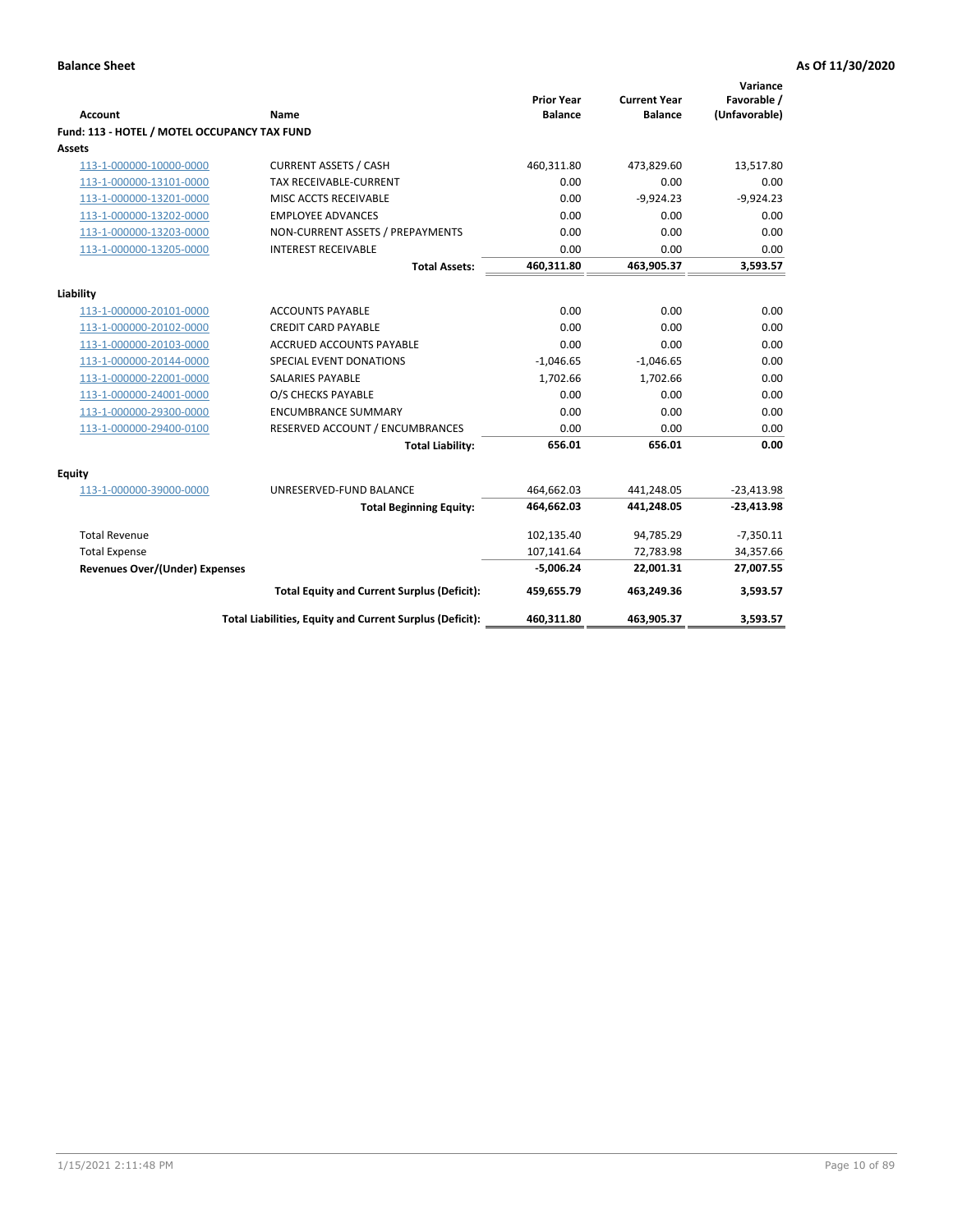| <b>Account</b>                                     | Name                                                     | <b>Prior Year</b><br><b>Balance</b> | <b>Current Year</b><br><b>Balance</b> | Variance<br>Favorable /<br>(Unfavorable) |
|----------------------------------------------------|----------------------------------------------------------|-------------------------------------|---------------------------------------|------------------------------------------|
| <b>Fund: 114 - VENUE MANAGEMENT FUND</b><br>Assets |                                                          |                                     |                                       |                                          |
| 114-1-000000-10000-0000                            | <b>CURRENT ASSETS / CASH</b>                             | $-163,888.33$                       | $-160,356.40$                         | 3,531.93                                 |
| 114-1-000000-10311-0000                            | CASH / PETTY CASH/CHANGE DRAWERS                         | 200.00                              | 200.00                                | 0.00                                     |
| 114-1-000000-13201-0000                            | MISC ACCTS RECEIVABLE                                    | 0.00                                | 0.00                                  | 0.00                                     |
| 114-1-000000-13203-0000                            | NON-CURRENT ASSETS / PREPAYMENTS                         | 0.00                                | 0.00                                  | 0.00                                     |
| 114-1-000000-13205-0000                            | <b>INTEREST RECEIVABLE</b>                               | 0.00                                | 0.00                                  | 0.00                                     |
|                                                    | <b>Total Assets:</b>                                     | $-163,688.33$                       | $-160, 156.40$                        | 3,531.93                                 |
| Liability                                          |                                                          |                                     |                                       |                                          |
| 114-1-000000-20101-0000                            | <b>ACCOUNTS PAYABLE</b>                                  | 0.00                                | 0.00                                  | 0.00                                     |
| 114-1-000000-20102-0000                            | <b>CREDIT CARD PAYABLE</b>                               | 0.00                                | 0.00                                  | 0.00                                     |
| 114-1-000000-20103-0000                            | <b>ACCRUED ACCOUNTS PAYABLE</b>                          | 0.00                                | 0.00                                  | 0.00                                     |
| 114-1-000000-20125-0000                            | SALES TAX PAYABLE / IN THE CITY                          | 0.00                                | 0.00                                  | 0.00                                     |
| 114-1-000000-20144-0000                            | SPECIAL EVENT DONATIONS                                  | 16,777.39                           | 16,777.39                             | 0.00                                     |
| 114-1-000000-20150-0000                            | <b>TICKET SALE SHARING</b>                               | 9,179.00                            | 11,471.42                             | $-2,292.42$                              |
| 114-1-000000-20151-0000                            | <b>SOUND &amp; LIGHTING</b>                              | 0.00                                | 0.00                                  | 0.00                                     |
| 114-1-000000-20160-0000                            | <b>UNAPPLIED CREDIT</b>                                  | 0.00                                | 0.00                                  | 0.00                                     |
| 114-1-000000-20201-0000                            | <b>DEFERRED REVENUE</b>                                  | 0.00                                | 0.00                                  | 0.00                                     |
| 114-1-000000-22001-0000                            | SALARIES PAYABLE                                         | 1,154.26                            | 1,154.26                              | 0.00                                     |
| 114-1-000000-24010-0000                            | <b>CIVIC CENTER DEPOSITS</b>                             | 6,350.00                            | 4,630.00                              | 1,720.00                                 |
| 114-1-000000-24012-0000                            | <b>AUDITORIUM DEPOSITS</b>                               | 13,337.50                           | 16,837.50                             | $-3,500.00$                              |
| 114-1-000000-29300-0000                            | <b>ENCUMBRANCE SUMMARY</b>                               | 0.00                                | 0.00                                  | 0.00                                     |
| 114-1-000000-29400-0000                            | RESERVED ACCOUNT / ENCUMBRANCES                          | 0.00                                | 0.00                                  | 0.00                                     |
|                                                    | <b>Total Liability:</b>                                  | 46,798.15                           | 50,870.57                             | $-4,072.42$                              |
| Equity                                             |                                                          |                                     |                                       |                                          |
| 114-1-000000-39000-0000                            | UNRESERVED-FUND BALANCE                                  | $-192,604.81$                       | $-186,750.72$                         | 5,854.09                                 |
|                                                    | <b>Total Beginning Equity:</b>                           | $-192,604.81$                       | -186,750.72                           | 5,854.09                                 |
| <b>Total Revenue</b>                               |                                                          | 34,084.71                           | 5,859.12                              | $-28,225.59$                             |
| <b>Total Expense</b>                               |                                                          | 51,966.38                           | 30,135.37                             | 21,831.01                                |
| <b>Revenues Over/(Under) Expenses</b>              |                                                          | $-17,881.67$                        | $-24,276.25$                          | $-6,394.58$                              |
|                                                    | <b>Total Equity and Current Surplus (Deficit):</b>       | $-210,486.48$                       | $-211,026.97$                         | $-540.49$                                |
|                                                    | Total Liabilities, Equity and Current Surplus (Deficit): | $-163,688.33$                       | $-160, 156.40$                        | 3,531.93                                 |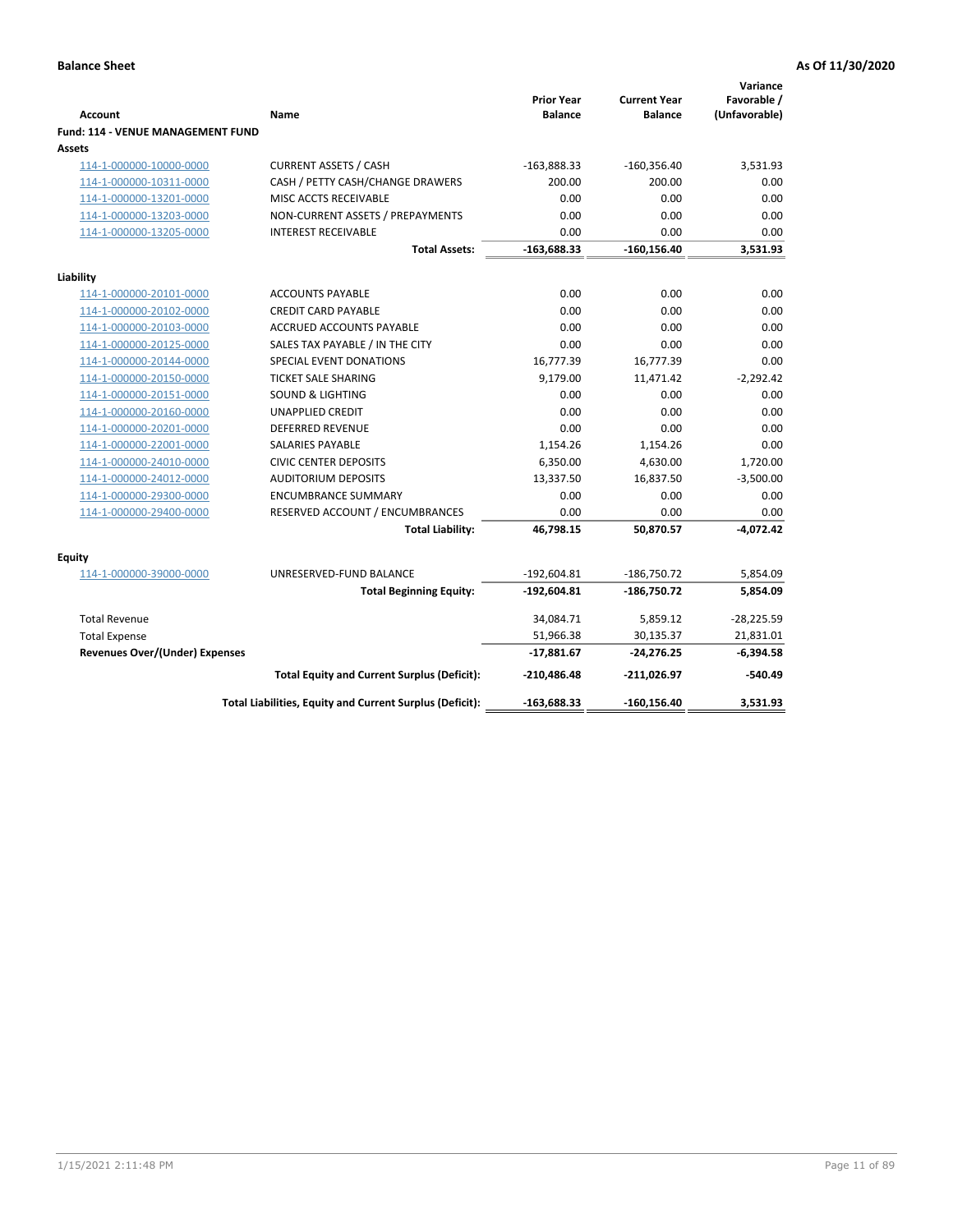| <b>Account</b>                        | <b>Name</b>                                              | <b>Prior Year</b><br><b>Balance</b> | <b>Current Year</b><br><b>Balance</b> | Variance<br>Favorable /<br>(Unfavorable) |
|---------------------------------------|----------------------------------------------------------|-------------------------------------|---------------------------------------|------------------------------------------|
| Fund: 115 - TIRZ FUND                 |                                                          |                                     |                                       |                                          |
| <b>Assets</b>                         |                                                          |                                     |                                       |                                          |
| 115-1-000000-10000-0000               | <b>CURRENT ASSETS / CASH</b>                             | 0.00                                | 0.00                                  | 0.00                                     |
| 115-1-000000-13101-0000               | <b>TAX RECEIVABLE-CURRENT</b>                            | 0.00                                | 0.00                                  | 0.00                                     |
| 115-1-000000-13102-0000               | <b>TAXES REC-DELINQUENT</b>                              | 0.00                                | 0.00                                  | 0.00                                     |
| 115-1-000000-13103-0000               | ALLOW FOR UNCOLLECT TAXES                                | 0.00                                | 0.00                                  | 0.00                                     |
| 115-1-000000-13201-0000               | MISC ACCTS RECEIVABLE                                    | 0.00                                | 0.00                                  | 0.00                                     |
| 115-1-000000-13205-0000               | <b>INTEREST RECEIVABLE</b>                               | 0.00                                | 0.00                                  | 0.00                                     |
|                                       | <b>Total Assets:</b>                                     | 0.00                                | 0.00                                  | 0.00                                     |
| Liability                             |                                                          |                                     |                                       |                                          |
| 115-1-000000-20101-0000               | <b>ACCOUNTS PAYABLE</b>                                  | 0.00                                | 0.00                                  | 0.00                                     |
| 115-1-000000-20103-0000               | <b>ACCRUED ACCOUNTS PAYABLE</b>                          | 0.00                                | 0.00                                  | 0.00                                     |
| 115-1-000000-20203-0000               | <b>DEFERRED TAX REVENUE</b>                              | 0.00                                | 0.00                                  | 0.00                                     |
| 115-1-000000-29300-0000               | <b>ENCUMBRANCE SUMMARY</b>                               | 0.00                                | 0.00                                  | 0.00                                     |
| 115-1-000000-29400-0100               | RESERVED ACCOUNT / ENCUMBRANCES                          | 0.00                                | 0.00                                  | 0.00                                     |
|                                       | <b>Total Liability:</b>                                  | 0.00                                | 0.00                                  | 0.00                                     |
| Equity                                |                                                          |                                     |                                       |                                          |
| 115-1-000000-39000-0000               | UNRESERVED-FUND BALANCE                                  | 0.00                                | 0.00                                  | 0.00                                     |
| 115-1-000000-39100-0000               | UNRESERVED-RET. EARNINGS                                 | 0.00                                | 0.00                                  | 0.00                                     |
|                                       | <b>Total Beginning Equity:</b>                           | 0.00                                | 0.00                                  | 0.00                                     |
| <b>Total Revenue</b>                  |                                                          | 0.00                                | 0.00                                  | 0.00                                     |
| <b>Total Expense</b>                  |                                                          | 0.00                                | 0.00                                  | 0.00                                     |
| <b>Revenues Over/(Under) Expenses</b> |                                                          | 0.00                                | 0.00                                  | 0.00                                     |
|                                       | <b>Total Equity and Current Surplus (Deficit):</b>       | 0.00                                | 0.00                                  | 0.00                                     |
|                                       | Total Liabilities, Equity and Current Surplus (Deficit): | 0.00                                | 0.00                                  | 0.00                                     |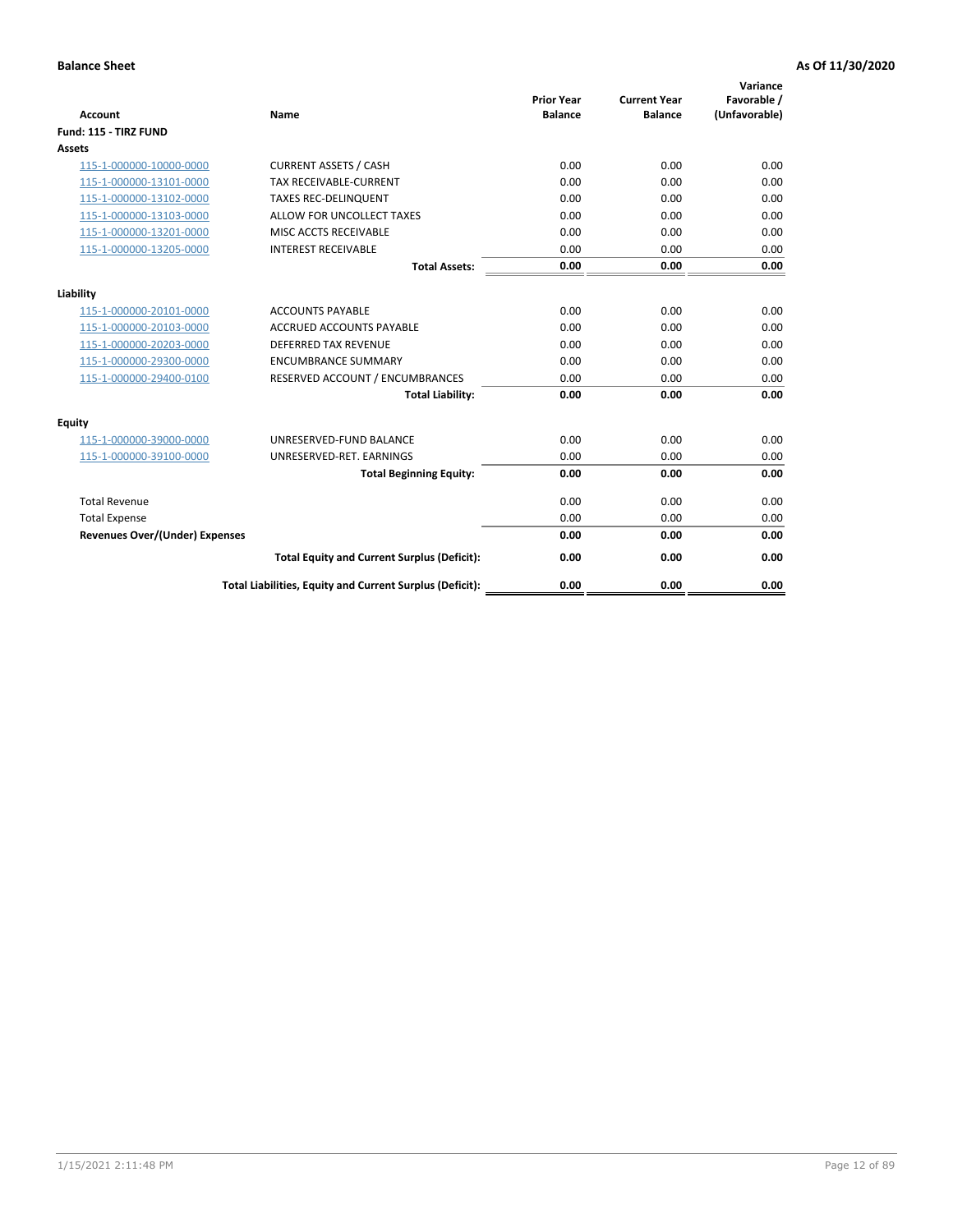| <b>Account</b>                        | Name                                                     | <b>Prior Year</b><br><b>Balance</b> | <b>Current Year</b><br><b>Balance</b> | Variance<br>Favorable /<br>(Unfavorable) |
|---------------------------------------|----------------------------------------------------------|-------------------------------------|---------------------------------------|------------------------------------------|
| Fund: 116 - ROADWAY IMPACT FEE 1      |                                                          |                                     |                                       |                                          |
| Assets                                |                                                          |                                     |                                       |                                          |
| 116-1-000000-10000-0000               | <b>CURRENT ASSETS / CASH</b>                             | 0.00                                | 0.00                                  | 0.00                                     |
| 116-1-000000-13201-0000               | <b>MISC ACCTS RECEIVABLE</b>                             | 0.00                                | 0.00                                  | 0.00                                     |
| 116-1-000000-13205-0000               | <b>INTEREST RECEIVABLE</b>                               | 0.00                                | 0.00                                  | 0.00                                     |
|                                       | <b>Total Assets:</b>                                     | 0.00                                | 0.00                                  | 0.00                                     |
| Liability                             |                                                          |                                     |                                       |                                          |
| 116-1-000000-20101-0000               | <b>ACCOUNTS PAYABLE</b>                                  | 0.00                                | 0.00                                  | 0.00                                     |
| 116-1-000000-20103-0000               | <b>ACCRUED ACCOUNTS PAYABLE</b>                          | 0.00                                | 0.00                                  | 0.00                                     |
|                                       | <b>Total Liability:</b>                                  | 0.00                                | 0.00                                  | 0.00                                     |
| Equity                                |                                                          |                                     |                                       |                                          |
| 116-1-000000-39000-0000               | UNRESERVED-FUND BALANCE                                  | 0.00                                | 0.00                                  | 0.00                                     |
| 116-1-000000-39100-0000               | UNRESERVED-RET. EARNINGS                                 | 0.00                                | 0.00                                  | 0.00                                     |
|                                       | <b>Total Beginning Equity:</b>                           | 0.00                                | 0.00                                  | 0.00                                     |
| <b>Total Revenue</b>                  |                                                          | 0.00                                | 0.00                                  | 0.00                                     |
| <b>Total Expense</b>                  |                                                          | 0.00                                | 0.00                                  | 0.00                                     |
| <b>Revenues Over/(Under) Expenses</b> |                                                          | 0.00                                | 0.00                                  | 0.00                                     |
|                                       | <b>Total Equity and Current Surplus (Deficit):</b>       | 0.00                                | 0.00                                  | 0.00                                     |
|                                       | Total Liabilities, Equity and Current Surplus (Deficit): | 0.00                                | 0.00                                  | 0.00                                     |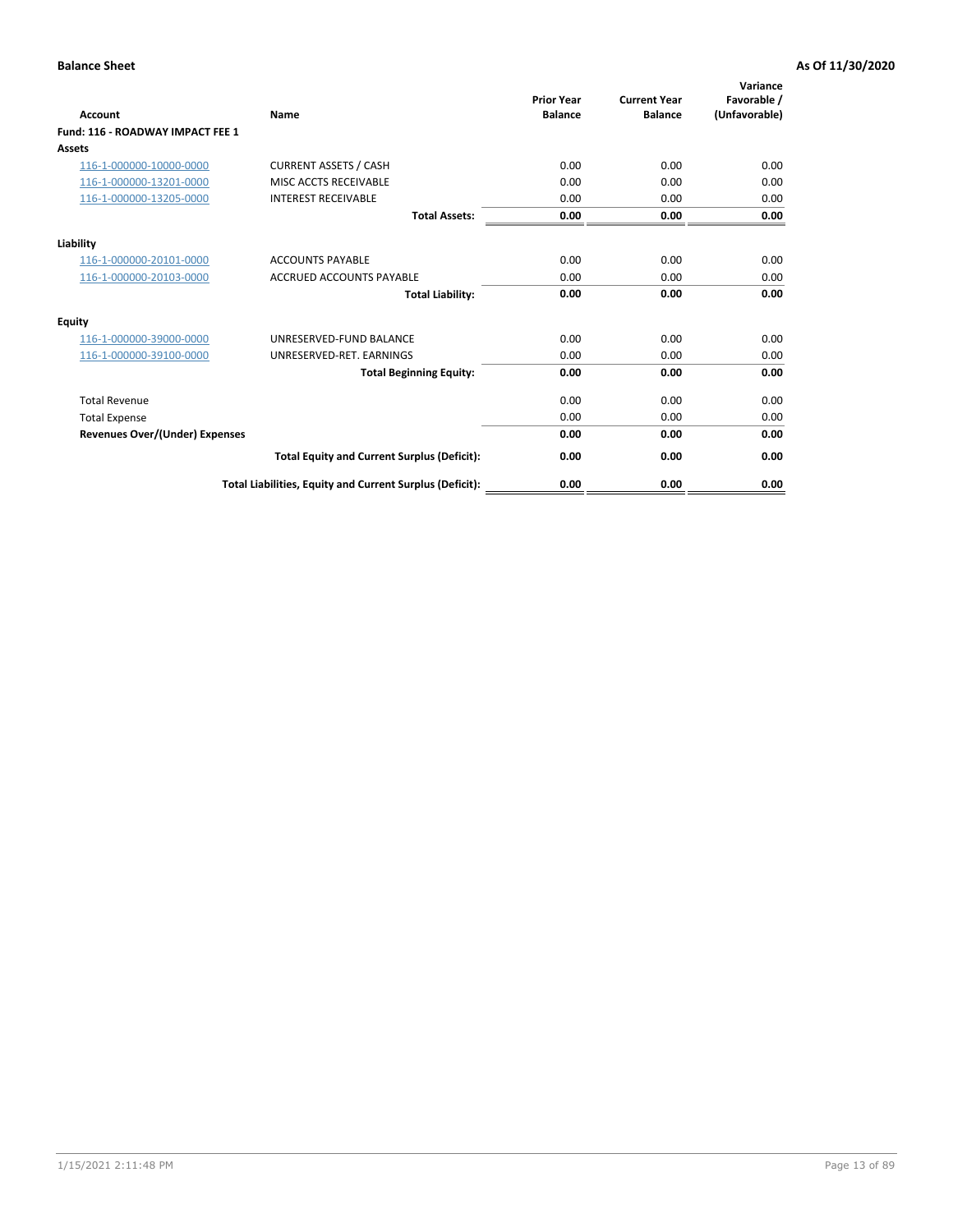| Account                               | Name                                                     | <b>Prior Year</b><br><b>Balance</b> | <b>Current Year</b><br><b>Balance</b> | Variance<br>Favorable /<br>(Unfavorable) |
|---------------------------------------|----------------------------------------------------------|-------------------------------------|---------------------------------------|------------------------------------------|
| Fund: 117 - ROADWAY IMPACT FEE 2      |                                                          |                                     |                                       |                                          |
| Assets                                |                                                          |                                     |                                       |                                          |
| 117-1-000000-10000-0000               | <b>CURRENT ASSETS / CASH</b>                             | 0.00                                | 0.00                                  | 0.00                                     |
| 117-1-000000-13201-0000               | <b>MISC ACCTS RECEIVABLE</b>                             | 0.00                                | 0.00                                  | 0.00                                     |
| 117-1-000000-13205-0000               | <b>INTEREST RECEIVABLE</b>                               | 0.00                                | 0.00                                  | 0.00                                     |
|                                       | <b>Total Assets:</b>                                     | 0.00                                | 0.00                                  | 0.00                                     |
| Liability                             |                                                          |                                     |                                       |                                          |
| 117-1-000000-20101-0000               | <b>ACCOUNTS PAYABLE</b>                                  | 0.00                                | 0.00                                  | 0.00                                     |
| 117-1-000000-20103-0000               | <b>ACCRUED ACCOUNTS PAYABLE</b>                          | 0.00                                | 0.00                                  | 0.00                                     |
|                                       | <b>Total Liability:</b>                                  | 0.00                                | 0.00                                  | 0.00                                     |
| Equity                                |                                                          |                                     |                                       |                                          |
| 117-1-000000-39000-0000               | UNRESERVED-FUND BALANCE                                  | 0.00                                | 0.00                                  | 0.00                                     |
| 117-1-000000-39100-0000               | UNRESERVED-RET. EARNINGS                                 | 0.00                                | 0.00                                  | 0.00                                     |
|                                       | <b>Total Beginning Equity:</b>                           | 0.00                                | 0.00                                  | 0.00                                     |
| <b>Total Revenue</b>                  |                                                          | 0.00                                | 0.00                                  | 0.00                                     |
| <b>Total Expense</b>                  |                                                          | 0.00                                | 0.00                                  | 0.00                                     |
| <b>Revenues Over/(Under) Expenses</b> |                                                          | 0.00                                | 0.00                                  | 0.00                                     |
|                                       | <b>Total Equity and Current Surplus (Deficit):</b>       | 0.00                                | 0.00                                  | 0.00                                     |
|                                       | Total Liabilities, Equity and Current Surplus (Deficit): | 0.00                                | 0.00                                  | 0.00                                     |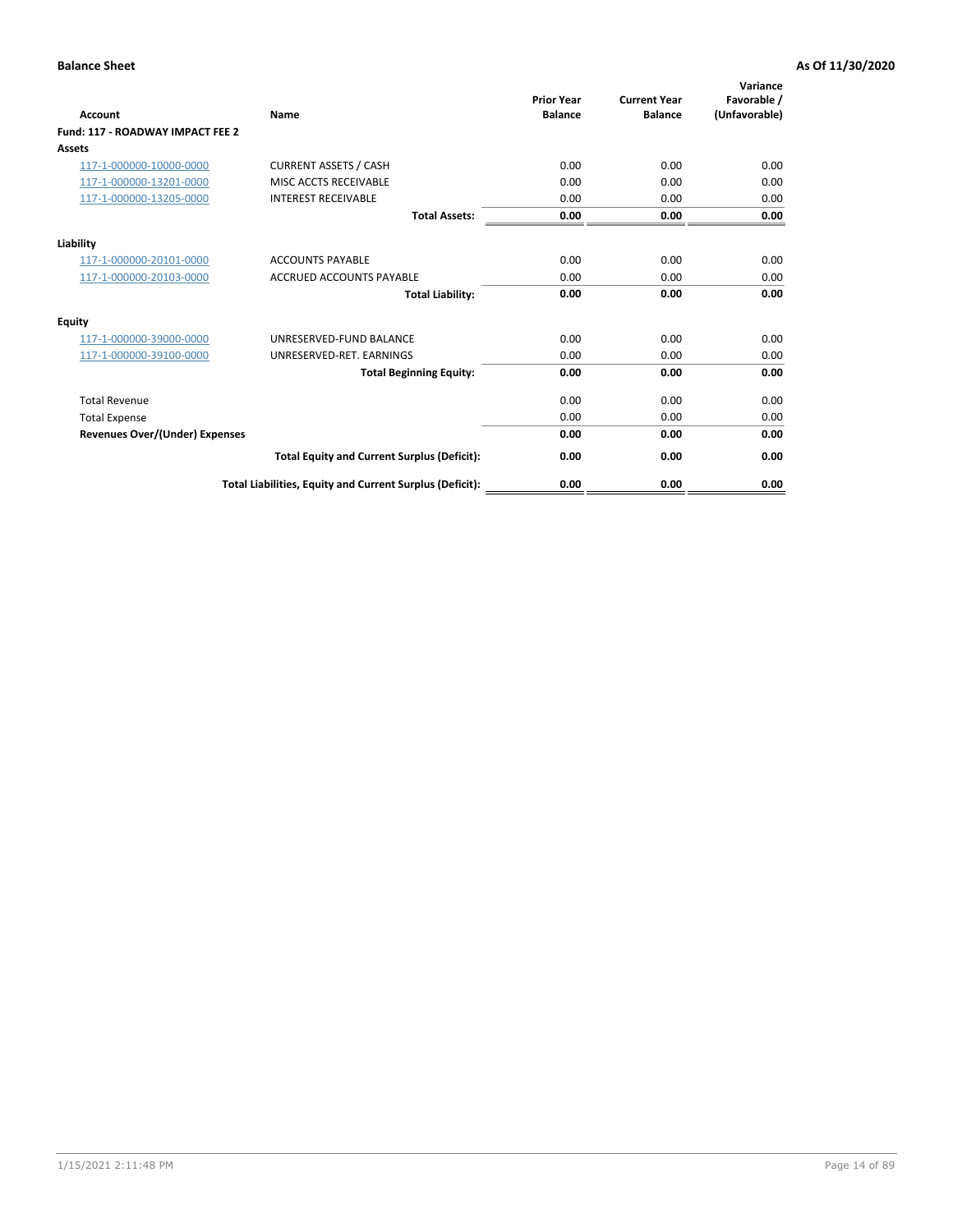| Account                                 | Name                                                     | <b>Prior Year</b><br><b>Balance</b> | <b>Current Year</b><br><b>Balance</b> | Variance<br>Favorable /<br>(Unfavorable) |
|-----------------------------------------|----------------------------------------------------------|-------------------------------------|---------------------------------------|------------------------------------------|
| <b>Fund: 118 - ROADWAY IMPACT FEE 3</b> |                                                          |                                     |                                       |                                          |
| Assets                                  |                                                          |                                     |                                       |                                          |
| 118-1-000000-10000-0000                 | <b>CURRENT ASSETS / CASH</b>                             | 0.00                                | 0.00                                  | 0.00                                     |
| 118-1-000000-13201-0000                 | MISC ACCTS RECEIVABLE                                    | 0.00                                | 0.00                                  | 0.00                                     |
| 118-1-000000-13205-0000                 | <b>INTEREST RECEIVABLE</b>                               | 0.00                                | 0.00                                  | 0.00                                     |
|                                         | <b>Total Assets:</b>                                     | 0.00                                | 0.00                                  | 0.00                                     |
| Liability                               |                                                          |                                     |                                       |                                          |
| 118-1-000000-20101-0000                 | <b>ACCOUNTS PAYABLE</b>                                  | 0.00                                | 0.00                                  | 0.00                                     |
| 118-1-000000-20103-0000                 | <b>ACCRUED ACCOUNTS PAYABLE</b>                          | 0.00                                | 0.00                                  | 0.00                                     |
|                                         | <b>Total Liability:</b>                                  | 0.00                                | 0.00                                  | 0.00                                     |
| Equity                                  |                                                          |                                     |                                       |                                          |
| 118-1-000000-39000-0000                 | UNRESERVED-FUND BALANCE                                  | 0.00                                | 0.00                                  | 0.00                                     |
| 118-1-000000-39100-0000                 | UNRESERVED-RET. EARNINGS                                 | 0.00                                | 0.00                                  | 0.00                                     |
|                                         | <b>Total Beginning Equity:</b>                           | 0.00                                | 0.00                                  | 0.00                                     |
| <b>Total Revenue</b>                    |                                                          | 0.00                                | 0.00                                  | 0.00                                     |
| <b>Total Expense</b>                    |                                                          | 0.00                                | 0.00                                  | 0.00                                     |
| <b>Revenues Over/(Under) Expenses</b>   |                                                          | 0.00                                | 0.00                                  | 0.00                                     |
|                                         | <b>Total Equity and Current Surplus (Deficit):</b>       | 0.00                                | 0.00                                  | 0.00                                     |
|                                         | Total Liabilities, Equity and Current Surplus (Deficit): | 0.00                                | 0.00                                  | 0.00                                     |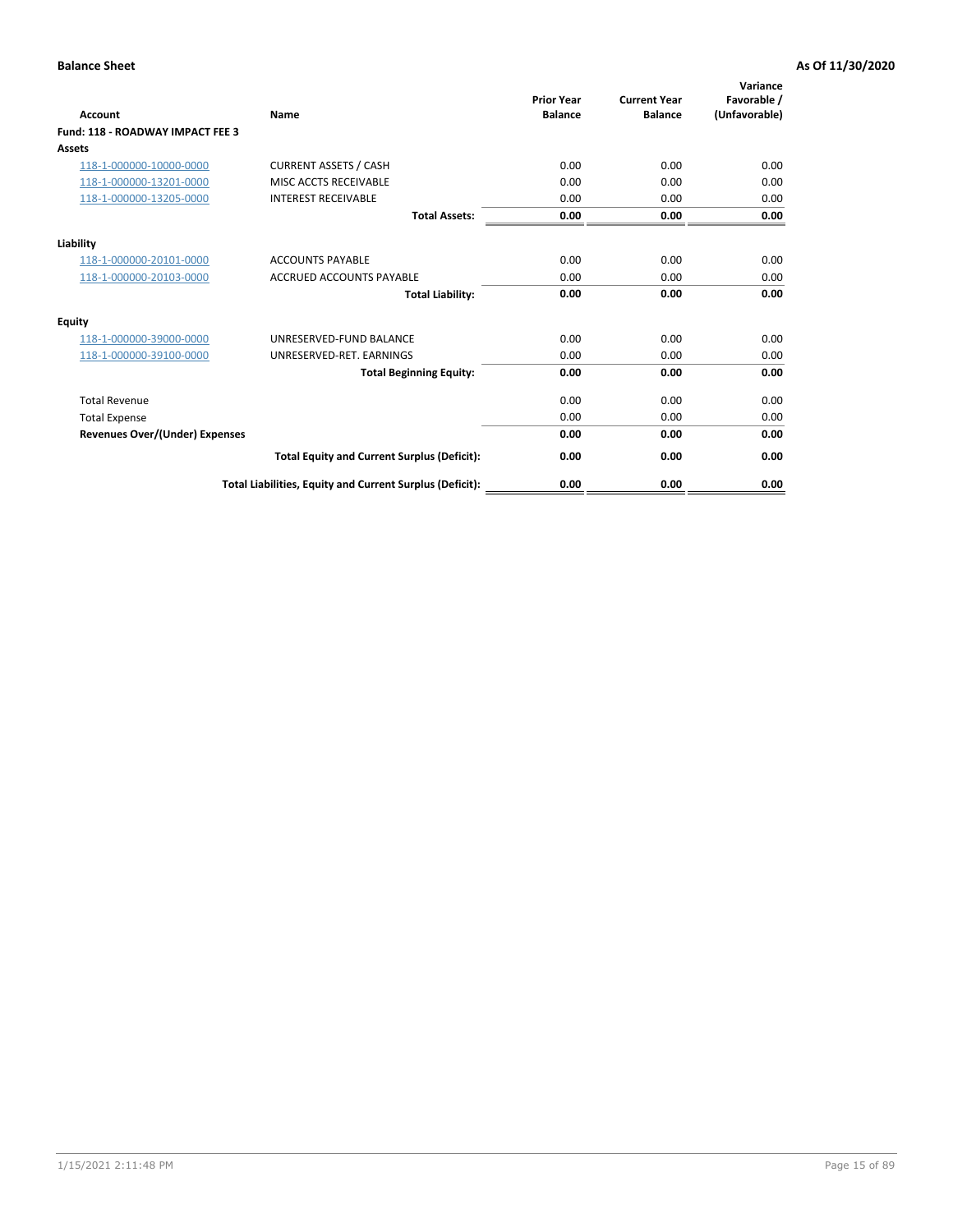| <b>Account</b>                        | Name                                                     | <b>Prior Year</b><br><b>Balance</b> | <b>Current Year</b><br><b>Balance</b> | Variance<br>Favorable /<br>(Unfavorable) |
|---------------------------------------|----------------------------------------------------------|-------------------------------------|---------------------------------------|------------------------------------------|
| Fund: 119 - ROADWAY IMPACT FEE 4      |                                                          |                                     |                                       |                                          |
| Assets                                |                                                          |                                     |                                       |                                          |
| 119-1-000000-10000-0000               | <b>CURRENT ASSETS / CASH</b>                             | 0.00                                | 0.00                                  | 0.00                                     |
| 119-1-000000-13201-0000               | <b>MISC ACCTS RECEIVABLE</b>                             | 0.00                                | 0.00                                  | 0.00                                     |
| 119-1-000000-13205-0000               | <b>INTEREST RECEIVABLE</b>                               | 0.00                                | 0.00                                  | 0.00                                     |
|                                       | <b>Total Assets:</b>                                     | 0.00                                | 0.00                                  | 0.00                                     |
| Liability                             |                                                          |                                     |                                       |                                          |
| 119-1-000000-20101-0000               | <b>ACCOUNTS PAYABLE</b>                                  | 0.00                                | 0.00                                  | 0.00                                     |
| 119-1-000000-20103-0000               | <b>ACCRUED ACCOUNTS PAYABLE</b>                          | 0.00                                | 0.00                                  | 0.00                                     |
|                                       | <b>Total Liability:</b>                                  | 0.00                                | 0.00                                  | 0.00                                     |
| Equity                                |                                                          |                                     |                                       |                                          |
| 119-1-000000-39000-0000               | UNRESERVED-FUND BALANCE                                  | 0.00                                | 0.00                                  | 0.00                                     |
| 119-1-000000-39100-0000               | UNRESERVED-RET, EARNINGS                                 | 0.00                                | 0.00                                  | 0.00                                     |
|                                       | <b>Total Beginning Equity:</b>                           | 0.00                                | 0.00                                  | 0.00                                     |
| <b>Total Revenue</b>                  |                                                          | 0.00                                | 0.00                                  | 0.00                                     |
| <b>Total Expense</b>                  |                                                          | 0.00                                | 0.00                                  | 0.00                                     |
| <b>Revenues Over/(Under) Expenses</b> |                                                          | 0.00                                | 0.00                                  | 0.00                                     |
|                                       | <b>Total Equity and Current Surplus (Deficit):</b>       | 0.00                                | 0.00                                  | 0.00                                     |
|                                       | Total Liabilities, Equity and Current Surplus (Deficit): | 0.00                                | 0.00                                  | 0.00                                     |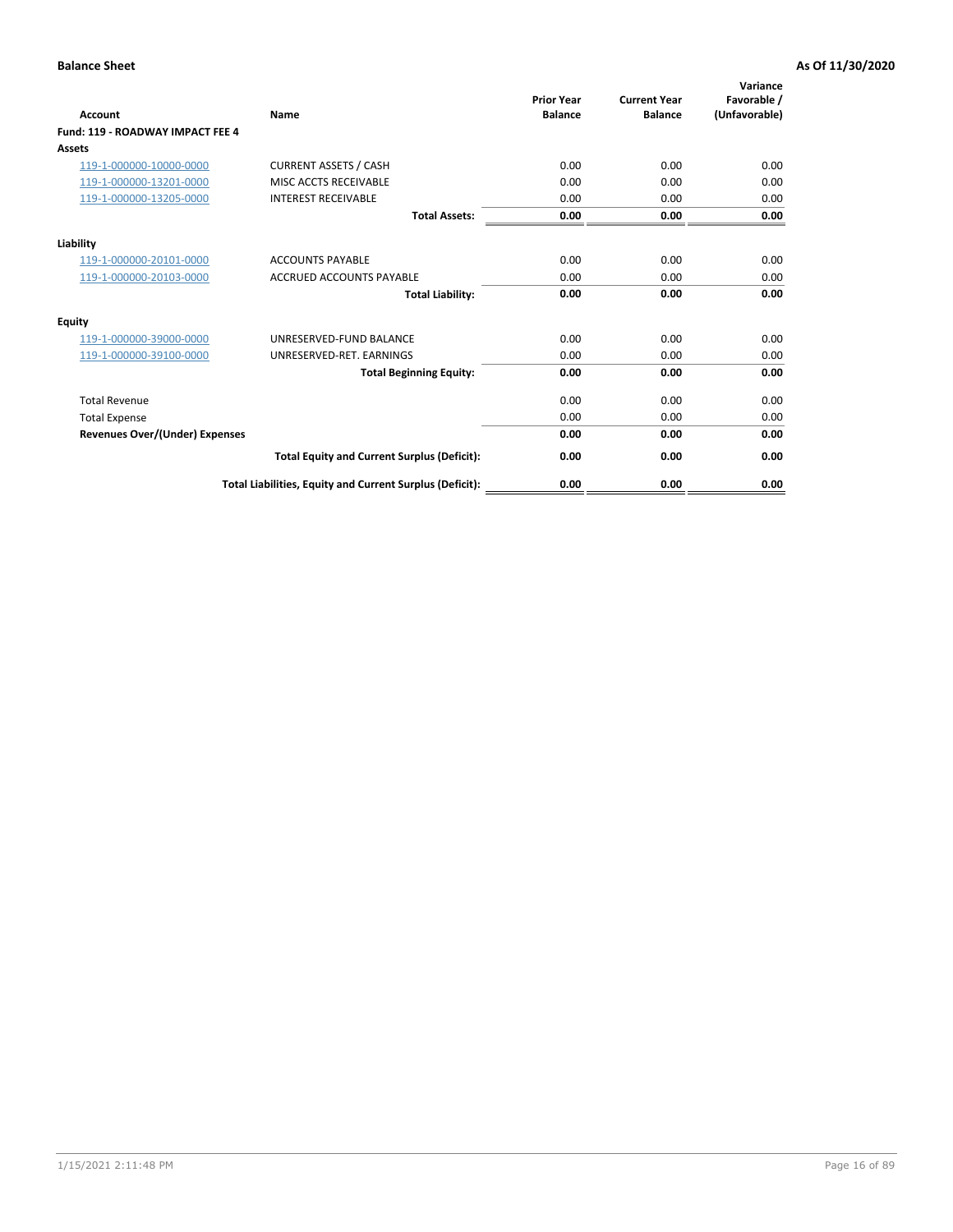|                                                   |                                                          | <b>Prior Year</b> | <b>Current Year</b> | Variance<br>Favorable / |
|---------------------------------------------------|----------------------------------------------------------|-------------------|---------------------|-------------------------|
| <b>Account</b>                                    | <b>Name</b>                                              | <b>Balance</b>    | <b>Balance</b>      | (Unfavorable)           |
| Fund: 120 - BROWNSFIELD HAZARDOUS WASTE EPA GRANT |                                                          |                   |                     |                         |
| <b>Assets</b>                                     |                                                          |                   |                     |                         |
| 120-1-000000-10000-0000                           | <b>CURRENT ASSETS / CASH</b>                             | 0.00              | 0.00                | 0.00                    |
| 120-1-000000-13201-0000                           | MISC ACCTS RECEIVABLE                                    | 0.00              | 0.00                | 0.00                    |
|                                                   | <b>Total Assets:</b>                                     | 0.00              | 0.00                | 0.00                    |
| Liability                                         |                                                          |                   |                     |                         |
| 120-1-000000-20101-0000                           | <b>ACCOUNTS PAYABLE</b>                                  | 0.00              | 0.00                | 0.00                    |
| 120-1-000000-20102-0000                           | <b>CREDIT CARD PAYABLE</b>                               | 0.00              | 0.00                | 0.00                    |
| 120-1-000000-20902-0000                           | <b>DEFERRED GRANT REVENUE</b>                            | 0.00              | 0.00                | 0.00                    |
| 120-1-000000-29300-0000                           | <b>ENCUMBRANCE SUMMARY</b>                               | 0.00              | 0.00                | 0.00                    |
| 120-1-000000-29400-0000                           | RESERVED ACCOUNT / ENCUMBRANCES                          | 0.00              | 0.00                | 0.00                    |
|                                                   | <b>Total Liability:</b>                                  | 0.00              | 0.00                | 0.00                    |
| Equity                                            |                                                          |                   |                     |                         |
| 120-1-000000-39000-0000                           | UNRESERVED-FUND BALANCE                                  | 0.00              | 0.00                | 0.00                    |
|                                                   | <b>Total Beginning Equity:</b>                           | 0.00              | 0.00                | 0.00                    |
| <b>Total Revenue</b>                              |                                                          | 0.00              | 0.00                | 0.00                    |
| <b>Total Expense</b>                              |                                                          | 0.00              | 0.00                | 0.00                    |
| <b>Revenues Over/(Under) Expenses</b>             |                                                          | 0.00              | 0.00                | 0.00                    |
|                                                   | <b>Total Equity and Current Surplus (Deficit):</b>       | 0.00              | 0.00                | 0.00                    |
|                                                   | Total Liabilities, Equity and Current Surplus (Deficit): | 0.00              | 0.00                | 0.00                    |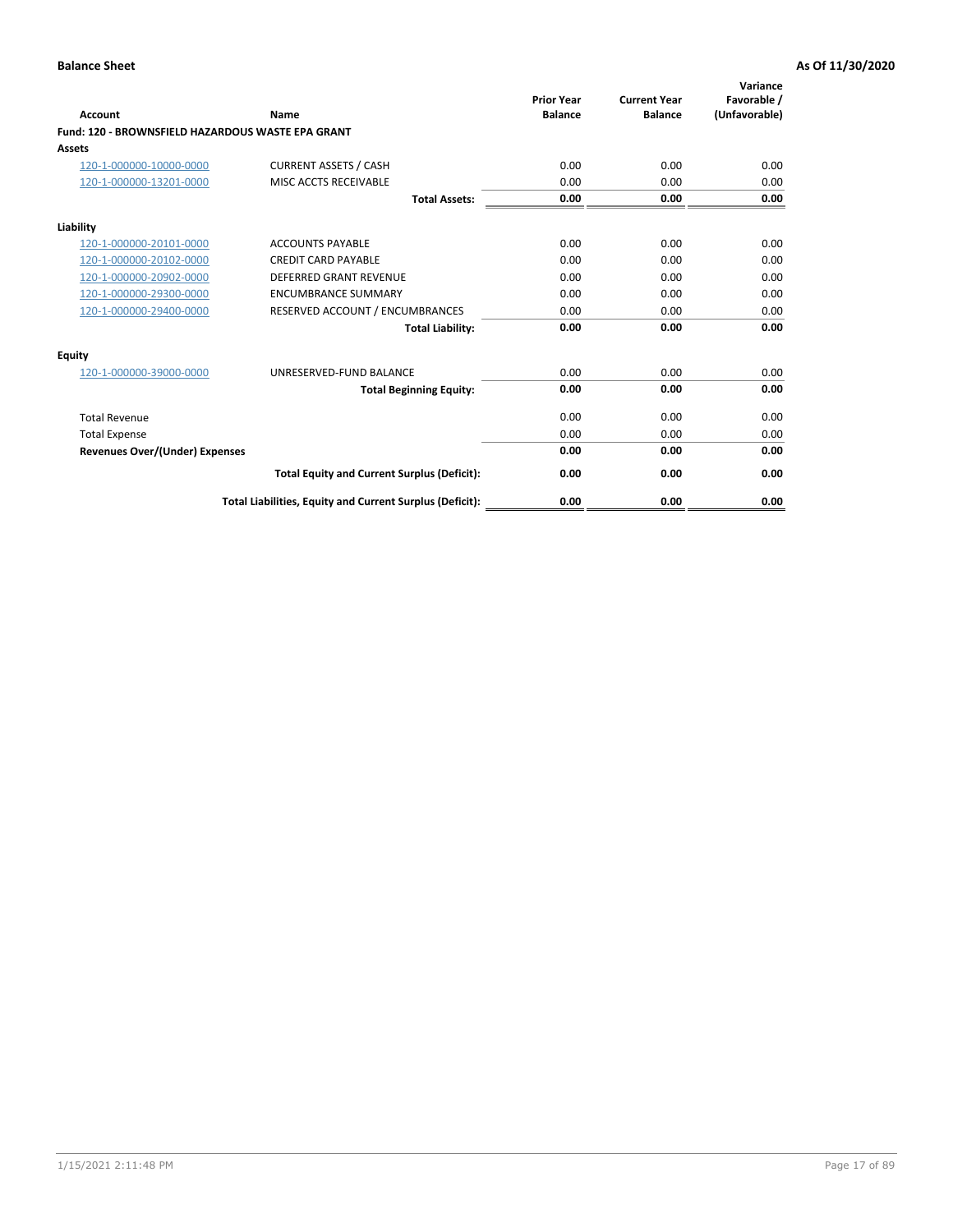| Account                                     | Name                                                     | <b>Prior Year</b><br><b>Balance</b> | <b>Current Year</b><br><b>Balance</b> | Variance<br>Favorable /<br>(Unfavorable) |
|---------------------------------------------|----------------------------------------------------------|-------------------------------------|---------------------------------------|------------------------------------------|
| Fund: 121 - BROWNSFIELD PETROLEUM EPA GRANT |                                                          |                                     |                                       |                                          |
| <b>Assets</b>                               |                                                          |                                     |                                       |                                          |
| 121-1-000000-10000-0000                     | <b>CURRENT ASSETS / CASH</b>                             | 0.00                                | 0.00                                  | 0.00                                     |
| 121-1-000000-13201-0000                     | <b>MISC ACCTS RECEIVABLE</b>                             | 0.00                                | 0.00                                  | 0.00                                     |
|                                             | <b>Total Assets:</b>                                     | 0.00                                | 0.00                                  | 0.00                                     |
| Liability                                   |                                                          |                                     |                                       |                                          |
| 121-1-000000-20101-0000                     | <b>ACCOUNTS PAYABLE</b>                                  | 0.00                                | 0.00                                  | 0.00                                     |
| 121-1-000000-20102-0000                     | <b>CREDIT CARD PAYABLE</b>                               | 0.00                                | 0.00                                  | 0.00                                     |
| 121-1-000000-20103-0000                     | <b>ACCRUED ACCOUNTS PAYABLE</b>                          | 0.00                                | 0.00                                  | 0.00                                     |
| 121-1-000000-20902-0000                     | <b>DEFERRED GRANT REVENUE</b>                            | 0.00                                | 0.00                                  | 0.00                                     |
| 121-1-000000-29300-0000                     | <b>ENCUMBRANCE SUMMARY</b>                               | 0.00                                | 0.00                                  | 0.00                                     |
| 121-1-000000-29400-0000                     | RESERVED ACCOUNT / ENCUMBRANCES                          | 0.00                                | 0.00                                  | 0.00                                     |
|                                             | <b>Total Liability:</b>                                  | 0.00                                | 0.00                                  | 0.00                                     |
| <b>Equity</b>                               |                                                          |                                     |                                       |                                          |
| 121-1-000000-39000-0000                     | UNRESERVED-FUND BALANCE                                  | 0.00                                | 0.00                                  | 0.00                                     |
|                                             | <b>Total Beginning Equity:</b>                           | 0.00                                | 0.00                                  | 0.00                                     |
| <b>Total Revenue</b>                        |                                                          | 0.00                                | 0.00                                  | 0.00                                     |
| <b>Total Expense</b>                        |                                                          | 0.00                                | 0.00                                  | 0.00                                     |
| <b>Revenues Over/(Under) Expenses</b>       |                                                          | 0.00                                | 0.00                                  | 0.00                                     |
|                                             | <b>Total Equity and Current Surplus (Deficit):</b>       | 0.00                                | 0.00                                  | 0.00                                     |
|                                             | Total Liabilities, Equity and Current Surplus (Deficit): | 0.00                                | 0.00                                  | 0.00                                     |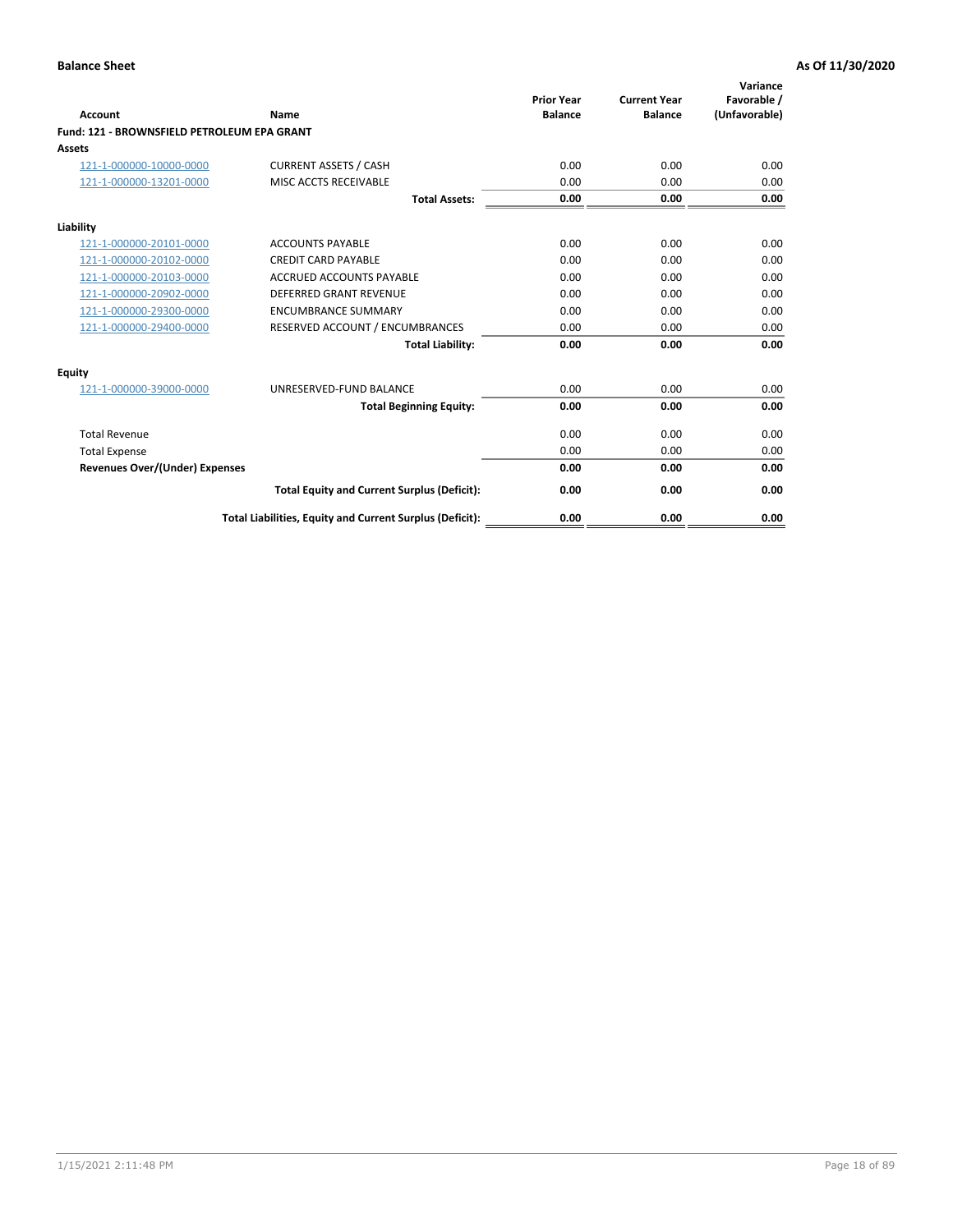| <b>Account</b>                                     | Name                                                     | <b>Prior Year</b><br><b>Balance</b> | <b>Current Year</b><br><b>Balance</b> | Variance<br>Favorable /<br>(Unfavorable) |
|----------------------------------------------------|----------------------------------------------------------|-------------------------------------|---------------------------------------|------------------------------------------|
| Fund: 122 - COPS HIRING PROGRAM GRANT 2010UMWX0308 |                                                          |                                     |                                       |                                          |
| Assets                                             |                                                          |                                     |                                       |                                          |
| 122-1-000000-10000-0000                            | <b>CURRENT ASSETS / CASH</b>                             | 0.00                                | 0.00                                  | 0.00                                     |
| 122-1-000000-13201-0000                            | MISC ACCTS RECEIVABLE                                    | 0.00                                | 0.00                                  | 0.00                                     |
|                                                    | <b>Total Assets:</b>                                     | 0.00                                | 0.00                                  | 0.00                                     |
| Liability                                          |                                                          |                                     |                                       |                                          |
| 122-1-000000-20101-0000                            | <b>ACCOUNTS PAYABLE</b>                                  | 0.00                                | 0.00                                  | 0.00                                     |
| 122-1-000000-20102-0000                            | <b>CREDIT CARD PAYABLE</b>                               | 0.00                                | 0.00                                  | 0.00                                     |
| 122-1-000000-20103-0000                            | <b>ACCRUED ACCOUNTS PAYABLE</b>                          | 0.00                                | 0.00                                  | 0.00                                     |
| 122-1-000000-20902-0000                            | <b>DEFERRED GRANT REVENUE</b>                            | 0.00                                | 0.00                                  | 0.00                                     |
|                                                    | <b>Total Liability:</b>                                  | 0.00                                | 0.00                                  | 0.00                                     |
| Equity                                             |                                                          |                                     |                                       |                                          |
| 122-1-000000-39000-0000                            | UNRESERVED-FUND BALANCE                                  | 0.00                                | 0.00                                  | 0.00                                     |
|                                                    | <b>Total Beginning Equity:</b>                           | 0.00                                | 0.00                                  | 0.00                                     |
| <b>Total Revenue</b>                               |                                                          | 0.00                                | 0.00                                  | 0.00                                     |
| <b>Total Expense</b>                               |                                                          | 0.00                                | 0.00                                  | 0.00                                     |
| <b>Revenues Over/(Under) Expenses</b>              |                                                          | 0.00                                | 0.00                                  | 0.00                                     |
|                                                    | <b>Total Equity and Current Surplus (Deficit):</b>       | 0.00                                | 0.00                                  | 0.00                                     |
|                                                    | Total Liabilities, Equity and Current Surplus (Deficit): | 0.00                                | 0.00                                  | 0.00                                     |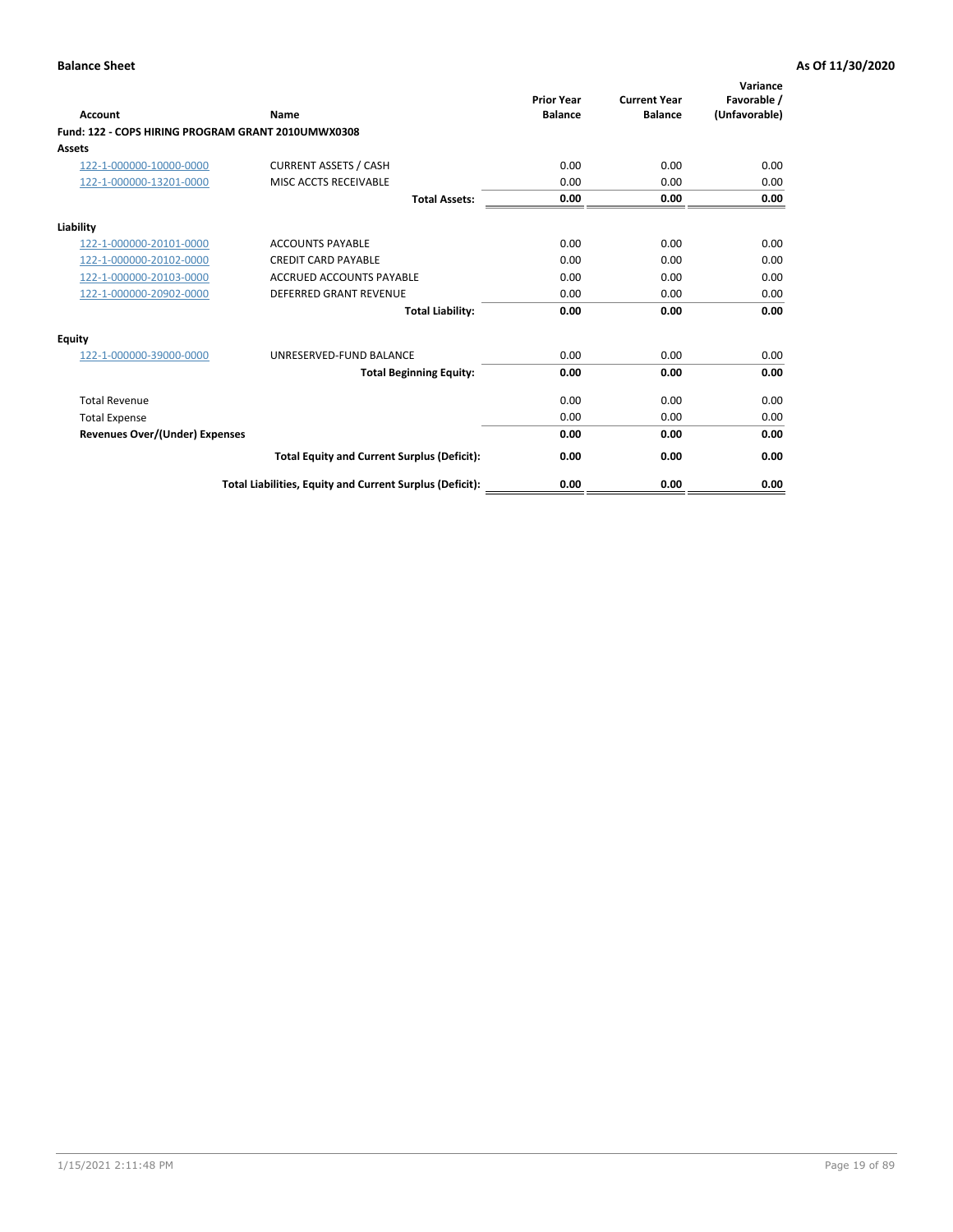| Account                               | Name                                                           | <b>Prior Year</b><br><b>Balance</b> | <b>Current Year</b><br><b>Balance</b> | Variance<br>Favorable /<br>(Unfavorable) |
|---------------------------------------|----------------------------------------------------------------|-------------------------------------|---------------------------------------|------------------------------------------|
|                                       | Fund: 123 - PTRAIN - POLICE REIMBURSEMENT GRANTS & CONT EDUCAT |                                     |                                       |                                          |
| Assets                                |                                                                |                                     |                                       |                                          |
| 123-1-000000-10000-0000               | <b>CURRENT ASSETS / CASH</b>                                   | 4,979.35                            | 7.068.20                              | 2,088.85                                 |
| 123-1-000000-13201-0000               | MISC ACCTS RECEIVABLE                                          | 0.00                                | 0.00                                  | 0.00                                     |
|                                       | <b>Total Assets:</b>                                           | 4.979.35                            | 7,068.20                              | 2,088.85                                 |
| Liability                             |                                                                |                                     |                                       |                                          |
| 123-1-000000-20101-0000               | <b>ACCOUNTS PAYABLE</b>                                        | 0.00                                | 0.00                                  | 0.00                                     |
| 123-1-000000-20102-0000               | <b>CREDIT CARD PAYABLE</b>                                     | 0.00                                | 0.00                                  | 0.00                                     |
| 123-1-000000-20103-0000               | <b>ACCRUED ACCOUNTS PAYABLE</b>                                | 0.00                                | 0.00                                  | 0.00                                     |
|                                       | <b>Total Liability:</b>                                        | 0.00                                | 0.00                                  | 0.00                                     |
| Equity                                |                                                                |                                     |                                       |                                          |
| 123-1-000000-39000-0000               | UNRESERVED-FUND BALANCE                                        | 4,972.48                            | 7,218.28                              | 2,245.80                                 |
|                                       | <b>Total Beginning Equity:</b>                                 | 4,972.48                            | 7,218.28                              | 2,245.80                                 |
| <b>Total Revenue</b>                  |                                                                | 6.99                                | $-150.08$                             | $-157.07$                                |
| <b>Total Expense</b>                  |                                                                | 0.12                                | 0.00                                  | 0.12                                     |
| <b>Revenues Over/(Under) Expenses</b> |                                                                | 6.87                                | $-150.08$                             | $-156.95$                                |
|                                       | <b>Total Equity and Current Surplus (Deficit):</b>             | 4,979.35                            | 7.068.20                              | 2,088.85                                 |
|                                       | Total Liabilities, Equity and Current Surplus (Deficit):       | 4,979.35                            | 7,068.20                              | 2,088.85                                 |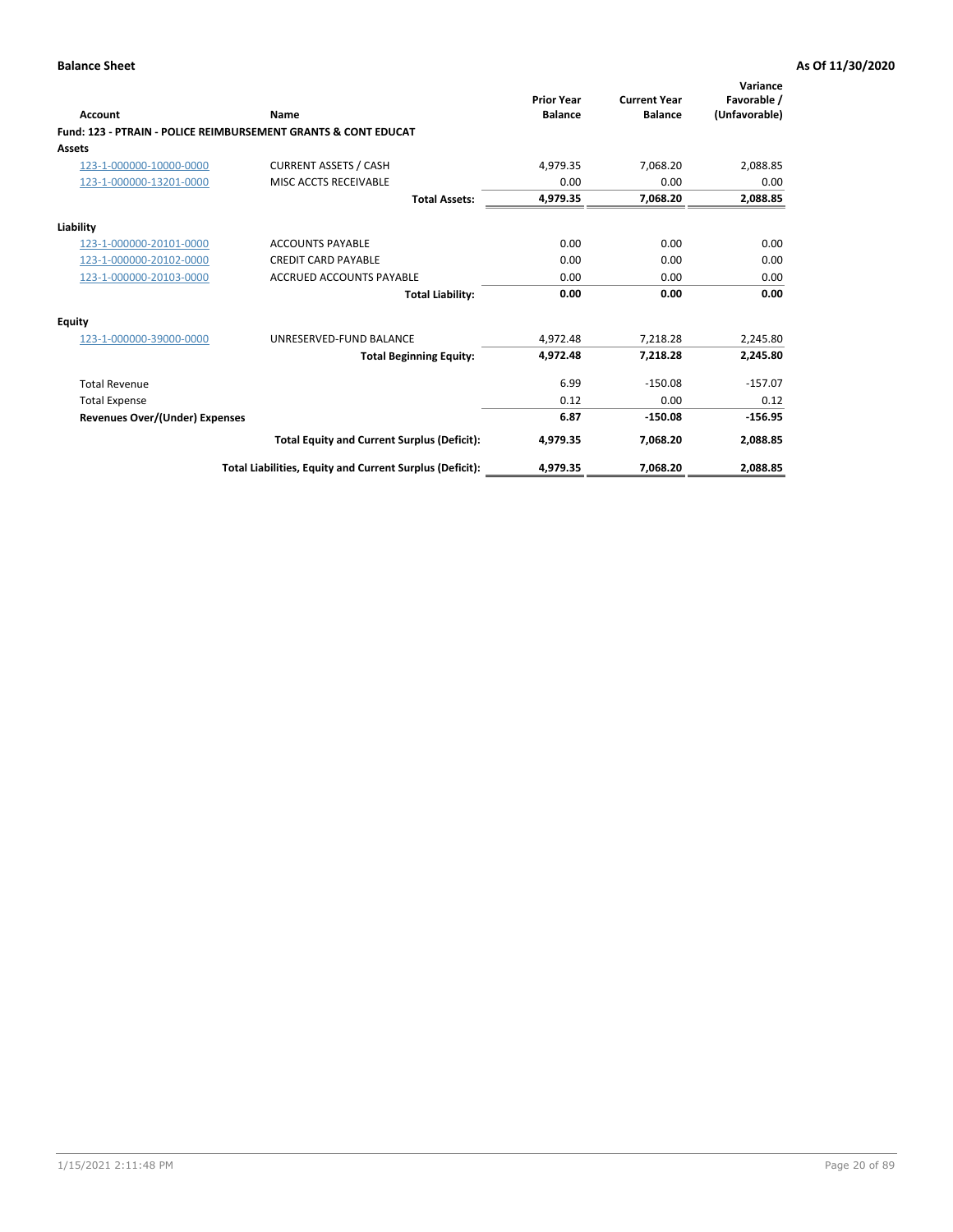|                                      |                                                          |                                     |                                       | Variance                     |
|--------------------------------------|----------------------------------------------------------|-------------------------------------|---------------------------------------|------------------------------|
| <b>Account</b>                       | Name                                                     | <b>Prior Year</b><br><b>Balance</b> | <b>Current Year</b><br><b>Balance</b> | Favorable /<br>(Unfavorable) |
| <b>Fund: 124 - FIRE HAZMAT GRANT</b> |                                                          |                                     |                                       |                              |
| <b>Assets</b>                        |                                                          |                                     |                                       |                              |
| 124-1-000000-10000-0000              | <b>CURRENT ASSETS / CASH</b>                             | 984.89                              | 984.54                                | $-0.35$                      |
| 124-1-000000-13201-0000              | MISC ACCTS RECEIVABLE                                    | 0.00                                | 0.00                                  | 0.00                         |
| 124-1-000000-13205-0000              | <b>INTEREST RECEIVABLE</b>                               | 0.00                                | 0.00                                  | 0.00                         |
|                                      | <b>Total Assets:</b>                                     | 984.89                              | 984.54                                | $-0.35$                      |
| Liability                            |                                                          |                                     |                                       |                              |
| 124-1-000000-20101-0000              | <b>ACCOUNTS PAYABLE</b>                                  | 0.00                                | 0.00                                  | 0.00                         |
| 124-1-000000-20102-0000              | <b>CREDIT CARD PAYABLE</b>                               | 0.00                                | 0.00                                  | 0.00                         |
| 124-1-000000-20902-0000              | <b>DEFERRED GRANT REVENUE</b>                            | 0.00                                | 0.00                                  | 0.00                         |
| 124-1-000000-21001-0000              | <b>GENERAL FUND / GENERAL FUND</b>                       | 0.00                                | 0.00                                  | 0.00                         |
| 124-1-000000-29300-0000              | <b>ENCUMBRANCE SUMMARY</b>                               | 0.00                                | 0.00                                  | 0.00                         |
| 124-1-000000-29400-0000              | RESERVED ACCOUNT / ENCUMBRANCES                          | 0.00                                | 0.00                                  | 0.00                         |
|                                      | <b>Total Liability:</b>                                  | 0.00                                | 0.00                                  | 0.00                         |
| Equity                               |                                                          |                                     |                                       |                              |
| 124-1-000000-39000-0000              | UNRESERVED-FUND BALANCE                                  | 984.89                              | 984.54                                | $-0.35$                      |
|                                      | <b>Total Beginning Equity:</b>                           | 984.89                              | 984.54                                | $-0.35$                      |
| <b>Total Revenue</b>                 |                                                          | 0.00                                | 0.00                                  | 0.00                         |
| <b>Total Expense</b>                 |                                                          | 0.00                                | 0.00                                  | 0.00                         |
| Revenues Over/(Under) Expenses       |                                                          | 0.00                                | 0.00                                  | 0.00                         |
|                                      | <b>Total Equity and Current Surplus (Deficit):</b>       | 984.89                              | 984.54                                | $-0.35$                      |
|                                      | Total Liabilities, Equity and Current Surplus (Deficit): | 984.89                              | 984.54                                | $-0.35$                      |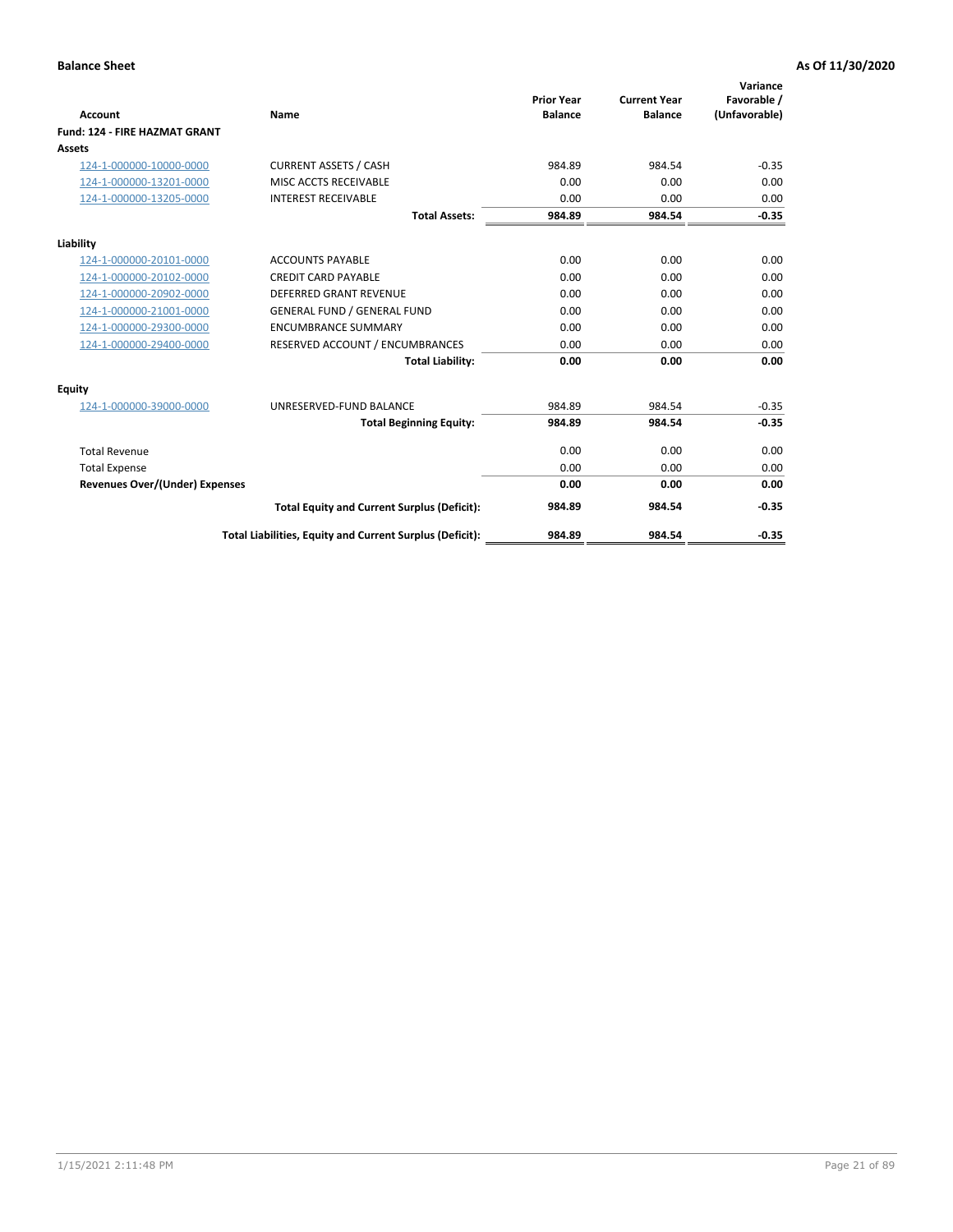| Account                                                   | Name                                                     | <b>Prior Year</b><br><b>Balance</b> | <b>Current Year</b><br><b>Balance</b> | Variance<br>Favorable /<br>(Unfavorable) |
|-----------------------------------------------------------|----------------------------------------------------------|-------------------------------------|---------------------------------------|------------------------------------------|
| <b>Fund: 125 - TRAINING &amp; HUMANITIES TEXAS GRANTS</b> |                                                          |                                     |                                       |                                          |
| <b>Assets</b>                                             |                                                          |                                     |                                       |                                          |
| 125-1-000000-10000-0000                                   | <b>CURRENT ASSETS / CASH</b>                             | 0.00                                | 0.00                                  | 0.00                                     |
| 125-1-000000-13205-0000                                   | <b>INTEREST RECEIVABLE</b>                               | 0.00                                | 0.00                                  | 0.00                                     |
|                                                           | <b>Total Assets:</b>                                     | 0.00                                | 0.00                                  | 0.00                                     |
| Liability                                                 |                                                          |                                     |                                       |                                          |
| 125-1-000000-20101-0000                                   | <b>ACCOUNTS PAYABLE</b>                                  | 0.00                                | 0.00                                  | 0.00                                     |
| 125-1-000000-20102-0000                                   | <b>CREDIT CARD PAYABLE</b>                               | 0.00                                | 0.00                                  | 0.00                                     |
| 125-1-000000-20103-0000                                   | <b>ACCRUED ACCOUNTS PAYABLE</b>                          | 0.00                                | 0.00                                  | 0.00                                     |
| 125-1-000000-20902-0000                                   | DEFERRED GRANT REVENUE                                   | 0.00                                | 0.00                                  | 0.00                                     |
| 125-1-000000-29300-0000                                   | <b>ENCUMBRANCE SUMMARY</b>                               | 0.00                                | 0.00                                  | 0.00                                     |
| 125-1-000000-29400-0000                                   | RESERVED ACCOUNT / ENCUMBRANCES                          | 0.00                                | 0.00                                  | 0.00                                     |
|                                                           | <b>Total Liability:</b>                                  | 0.00                                | 0.00                                  | 0.00                                     |
| <b>Equity</b>                                             |                                                          |                                     |                                       |                                          |
| 125-1-000000-39000-0000                                   | UNRESERVED-FUND BALANCE                                  | 0.00                                | 0.00                                  | 0.00                                     |
|                                                           | <b>Total Beginning Equity:</b>                           | 0.00                                | 0.00                                  | 0.00                                     |
| <b>Total Revenue</b>                                      |                                                          | 0.00                                | 0.00                                  | 0.00                                     |
| <b>Total Expense</b>                                      |                                                          | 0.00                                | 0.00                                  | 0.00                                     |
| <b>Revenues Over/(Under) Expenses</b>                     |                                                          | 0.00                                | 0.00                                  | 0.00                                     |
|                                                           | <b>Total Equity and Current Surplus (Deficit):</b>       | 0.00                                | 0.00                                  | 0.00                                     |
|                                                           | Total Liabilities, Equity and Current Surplus (Deficit): | 0.00                                | 0.00                                  | 0.00                                     |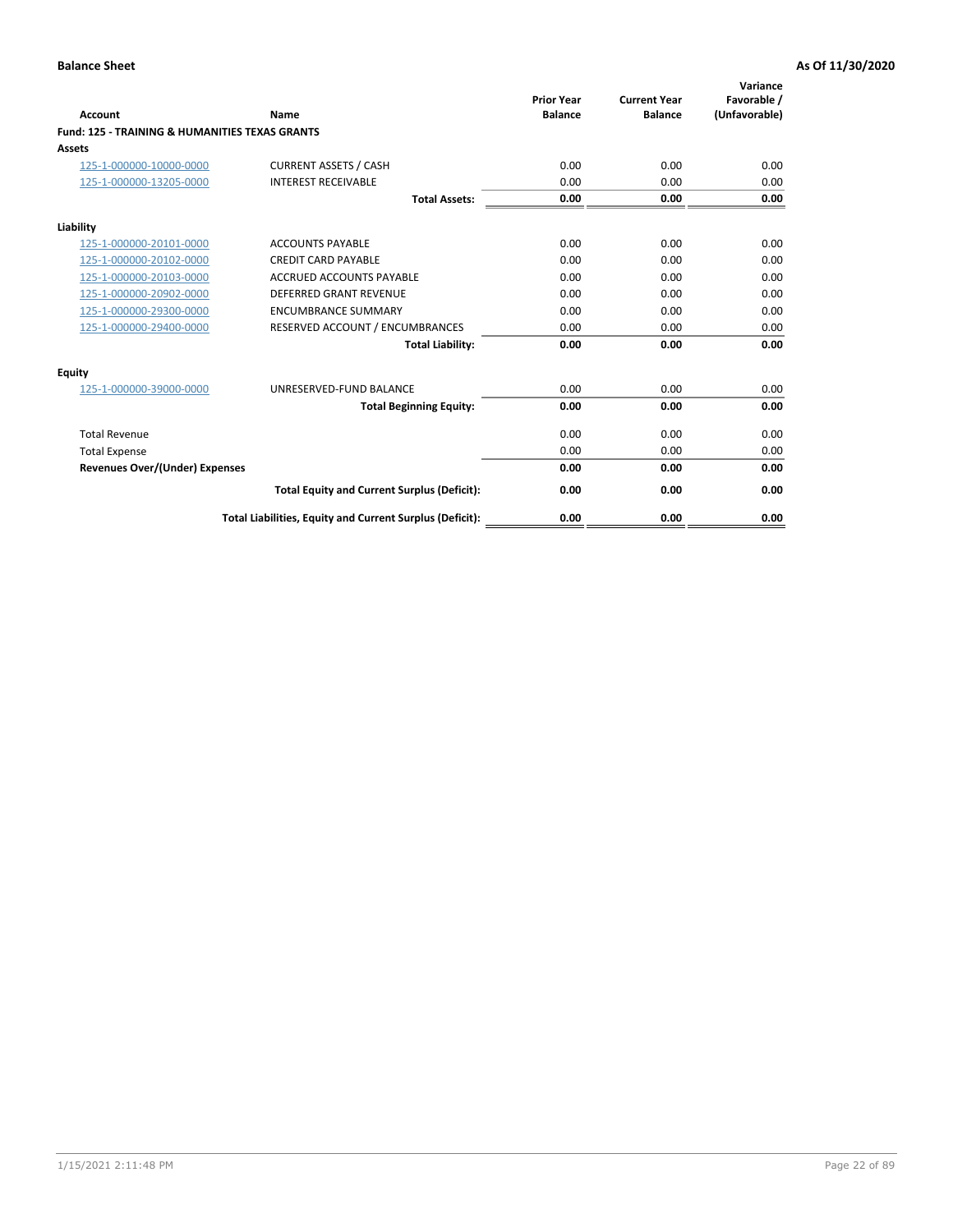| <b>Account</b>                         | <b>Name</b>                                              | <b>Prior Year</b><br><b>Balance</b> | <b>Current Year</b><br><b>Balance</b> | Variance<br>Favorable /<br>(Unfavorable) |
|----------------------------------------|----------------------------------------------------------|-------------------------------------|---------------------------------------|------------------------------------------|
| <b>Fund: 126 - TIFMAS MOBILIZATION</b> |                                                          |                                     |                                       |                                          |
| Assets                                 |                                                          |                                     |                                       |                                          |
| 126-1-000000-10000-0000                | <b>CURRENT ASSETS / CASH</b>                             | 0.00                                | 0.00                                  | 0.00                                     |
| 126-1-000000-13201-0000                | MISC ACCTS RECEIVABLE                                    | 0.00                                | 0.00                                  | 0.00                                     |
|                                        | <b>Total Assets:</b>                                     | 0.00                                | 0.00                                  | 0.00                                     |
| Liability                              |                                                          |                                     |                                       |                                          |
| 126-1-000000-20101-0000                | <b>ACCOUNTS PAYABLE</b>                                  | 0.00                                | 0.00                                  | 0.00                                     |
| 126-1-000000-20102-0000                | <b>CREDIT CARD PAYABLE</b>                               | 0.00                                | 0.00                                  | 0.00                                     |
| 126-1-000000-39100-0000                | UNRESERVED-RET. EARNINGS                                 | 0.00                                | 0.00                                  | 0.00                                     |
|                                        | <b>Total Liability:</b>                                  | 0.00                                | 0.00                                  | 0.00                                     |
| Equity                                 |                                                          |                                     |                                       |                                          |
| 126-1-000000-39000-0000                | UNRESERVED-FUND BALANCE                                  | 0.00                                | 0.00                                  | 0.00                                     |
|                                        | <b>Total Beginning Equity:</b>                           | 0.00                                | 0.00                                  | 0.00                                     |
| <b>Total Revenue</b>                   |                                                          | 0.00                                | 0.00                                  | 0.00                                     |
| <b>Total Expense</b>                   |                                                          | 0.00                                | 0.00                                  | 0.00                                     |
| <b>Revenues Over/(Under) Expenses</b>  |                                                          | 0.00                                | 0.00                                  | 0.00                                     |
|                                        | <b>Total Equity and Current Surplus (Deficit):</b>       | 0.00                                | 0.00                                  | 0.00                                     |
|                                        | Total Liabilities, Equity and Current Surplus (Deficit): | 0.00                                | 0.00                                  | 0.00                                     |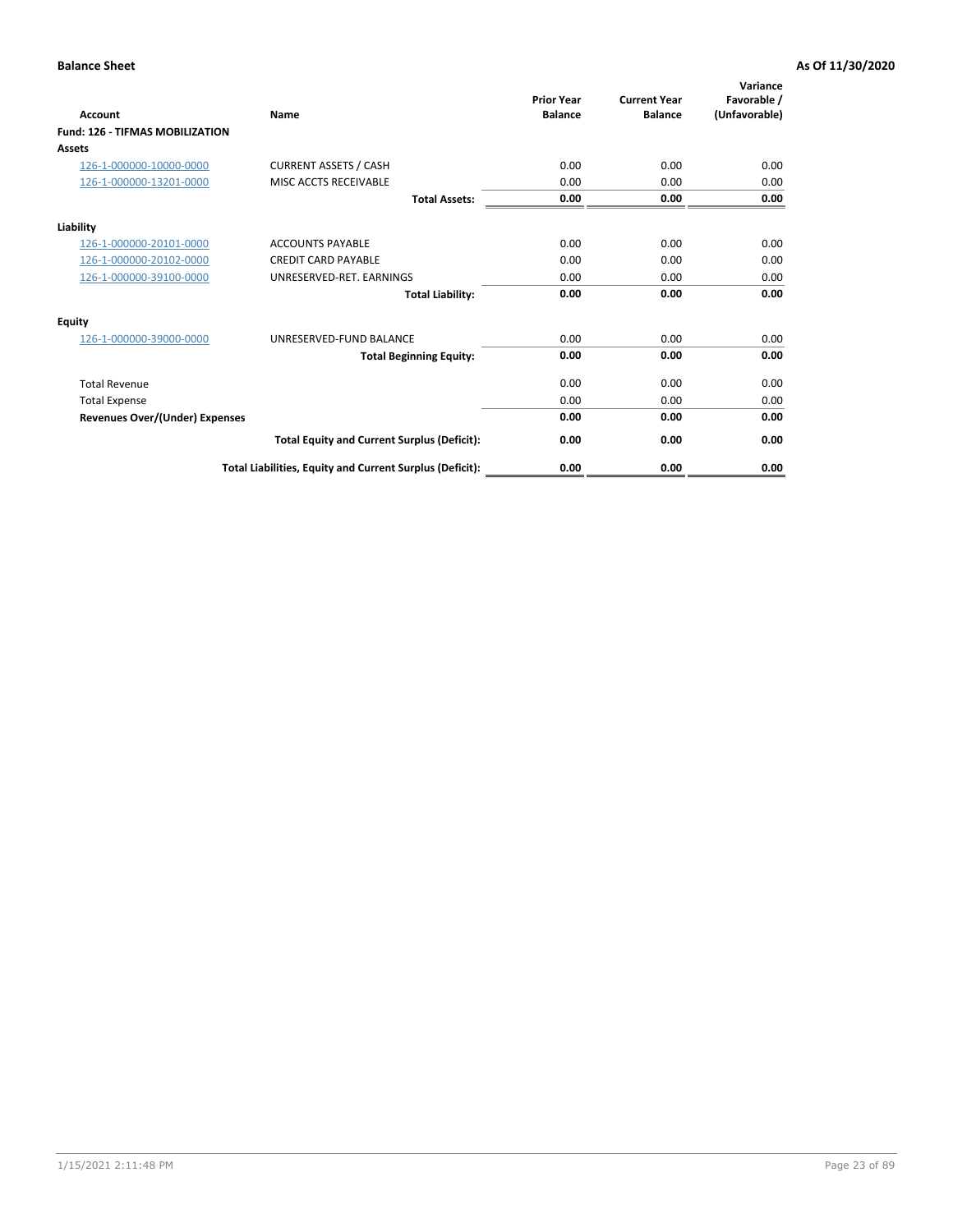| <b>Account</b>                        | Name                                                     | <b>Prior Year</b><br><b>Balance</b> | <b>Current Year</b><br><b>Balance</b> | Variance<br>Favorable /<br>(Unfavorable) |
|---------------------------------------|----------------------------------------------------------|-------------------------------------|---------------------------------------|------------------------------------------|
| Fund: 127 - FIRE GRANT                |                                                          |                                     |                                       |                                          |
| Assets                                |                                                          |                                     |                                       |                                          |
| 127-1-000000-10000-0000               | <b>CURRENT ASSETS / CASH</b>                             | 0.00                                | 0.00                                  | 0.00                                     |
| 127-1-000000-13201-0000               | MISC ACCTS RECEIVABLE                                    | 0.00                                | 0.00                                  | 0.00                                     |
|                                       | <b>Total Assets:</b>                                     | 0.00                                | 0.00                                  | 0.00                                     |
| Liability                             |                                                          |                                     |                                       |                                          |
| 127-1-000000-20101-0000               | <b>ACCOUNTS PAYABLE</b>                                  | 0.00                                | 0.00                                  | 0.00                                     |
|                                       | <b>Total Liability:</b>                                  | 0.00                                | 0.00                                  | 0.00                                     |
| <b>Equity</b>                         |                                                          |                                     |                                       |                                          |
| 127-1-000000-39000-0000               | UNRESERVED-FUND BALANCE                                  | 0.00                                | 0.00                                  | 0.00                                     |
|                                       | <b>Total Beginning Equity:</b>                           | 0.00                                | 0.00                                  | 0.00                                     |
| <b>Total Revenue</b>                  |                                                          | 0.00                                | 0.00                                  | 0.00                                     |
| <b>Total Expense</b>                  |                                                          | 0.00                                | 0.00                                  | 0.00                                     |
| <b>Revenues Over/(Under) Expenses</b> |                                                          | 0.00                                | 0.00                                  | 0.00                                     |
|                                       | <b>Total Equity and Current Surplus (Deficit):</b>       | 0.00                                | 0.00                                  | 0.00                                     |
|                                       | Total Liabilities, Equity and Current Surplus (Deficit): | 0.00                                | 0.00                                  | 0.00                                     |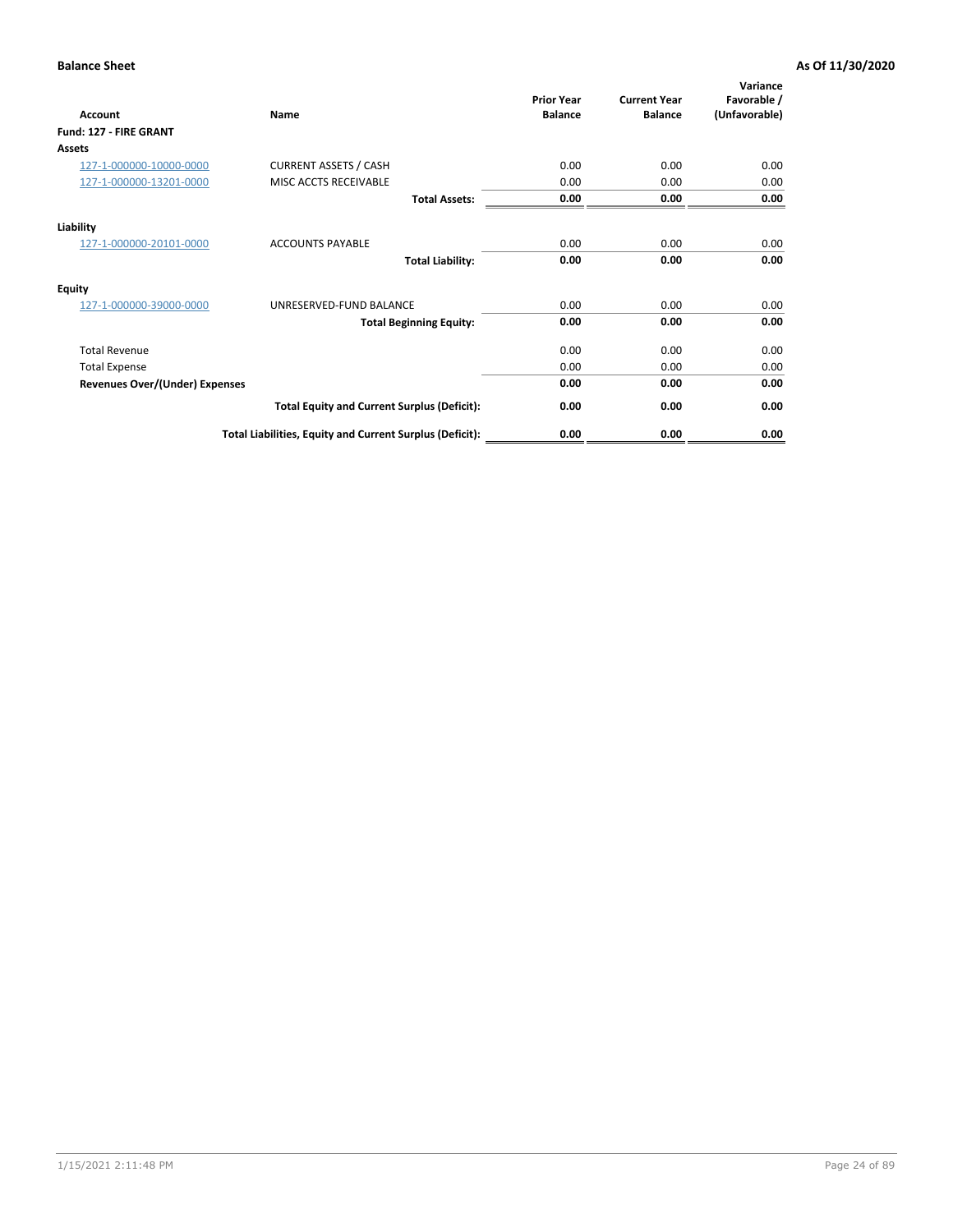| <b>Account</b>                          | Name                                                     | <b>Prior Year</b><br><b>Balance</b> | <b>Current Year</b><br><b>Balance</b> | Variance<br>Favorable /<br>(Unfavorable) |
|-----------------------------------------|----------------------------------------------------------|-------------------------------------|---------------------------------------|------------------------------------------|
| Fund: 140 - DEBT SERVICE FUND<br>Assets |                                                          |                                     |                                       |                                          |
| 140-1-000000-10000-0000                 | <b>CURRENT ASSETS / CASH</b>                             | 2,030,796.24                        | 1,810,470.36                          | $-220,325.88$                            |
| 140-1-000000-12101-0000                 | <b>BOND ISSUANCE COSTS</b>                               | 0.00                                | 0.00                                  | 0.00                                     |
| 140-1-000000-13101-0000                 | <b>TAX RECEIVABLE-CURRENT</b>                            | 4,266,668.35                        | $-952,794.24$                         | $-5,219,462.59$                          |
| 140-1-000000-13102-0000                 | <b>TAXES REC-DELINQUENT</b>                              | 286,564.15                          | 218,789.97                            | $-67,774.18$                             |
| 140-1-000000-13103-0000                 | ALLOW FOR UNCOLLECT TAXES                                | $-54,945.75$                        | $-16,827.27$                          | 38,118.48                                |
| 140-1-000000-13203-0000                 | NON-CURRENT ASSETS / PREPAYMENTS                         | 0.00                                | 0.00                                  | 0.00                                     |
| 140-1-000000-13205-0000                 | <b>INTEREST RECEIVABLE</b>                               | 0.00                                | 0.00                                  | 0.00                                     |
| 140-1-000000-13221-0000                 | MISC A/R - PROPERTY TAXES                                | 20,555.55                           | 67,495.23                             | 46,939.68                                |
|                                         | <b>Total Assets:</b>                                     | 6,549,638.54                        | 1,127,134.05                          | $-5,422,504.49$                          |
|                                         |                                                          |                                     |                                       |                                          |
| Liability                               |                                                          |                                     |                                       |                                          |
| 140-1-000000-20101-0000                 | <b>ACCOUNTS PAYABLE</b>                                  | 0.00                                | 0.00                                  | 0.00                                     |
| 140-1-000000-20102-0000                 | <b>CREDIT CARD PAYABLE</b>                               | 0.00                                | 0.00                                  | 0.00                                     |
| 140-1-000000-20103-0000                 | <b>ACCRUED ACCOUNTS PAYABLE</b>                          | 0.00                                | 0.00                                  | 0.00                                     |
| 140-1-000000-20108-0000                 | <b>MATURED BONDS PAYABLE</b>                             | 0.00                                | 0.00                                  | 0.00                                     |
| 140-1-000000-20111-0000                 | MATURED INTEREST PAYABLE                                 | 0.00                                | 0.00                                  | 0.00                                     |
| 140-1-000000-20112-0000                 | <b>ACCRUED INTEREST PAYABLE</b>                          | 0.00                                | 0.00                                  | 0.00                                     |
| 140-1-000000-20203-0000                 | <b>DEFERRED TAX REVENUE</b>                              | 4,487,957.78                        | $-761,010.60$                         | 5,248,968.38                             |
| 140-1-000000-21001-0000                 | <b>GENERAL FUND / GENERAL FUND</b>                       | 0.00                                | 0.00                                  | 0.00                                     |
| 140-1-000000-21040-0000                 | DUE TO / GENERAL CIP FUND                                | 0.00                                | 0.00                                  | 0.00                                     |
| 140-1-000000-29300-0000                 | <b>ENCUMBRANCE SUMMARY</b>                               | 0.00                                | 0.00                                  | 0.00                                     |
| 140-1-000000-29400-0000                 | RESERVED ACCOUNT / ENCUMBRANCES                          | 0.00                                | 0.00                                  | 0.00                                     |
|                                         | <b>Total Liability:</b>                                  | 4,487,957.78                        | -761,010.60                           | 5,248,968.38                             |
|                                         |                                                          |                                     |                                       |                                          |
| Equity                                  | UNRESERVED-FUND BALANCE                                  | 981,993.42                          | 603,204.23                            | -378,789.19                              |
| 140-1-000000-39000-0000                 |                                                          | 981,993.42                          | 603,204.23                            | -378,789.19                              |
|                                         | <b>Total Beginning Equity:</b>                           |                                     |                                       |                                          |
| <b>Total Revenue</b>                    |                                                          | 1,157,147.32                        | 1,304,658.58                          | 147,511.26                               |
| <b>Total Expense</b>                    |                                                          | 77,459.98                           | 19,718.16                             | 57,741.82                                |
| <b>Revenues Over/(Under) Expenses</b>   |                                                          | 1,079,687.34                        | 1,284,940.42                          | 205,253.08                               |
|                                         | <b>Total Equity and Current Surplus (Deficit):</b>       | 2,061,680.76                        | 1,888,144.65                          | $-173,536.11$                            |
|                                         | Total Liabilities, Equity and Current Surplus (Deficit): | 6,549,638.54                        | 1,127,134.05                          | $-5,422,504.49$                          |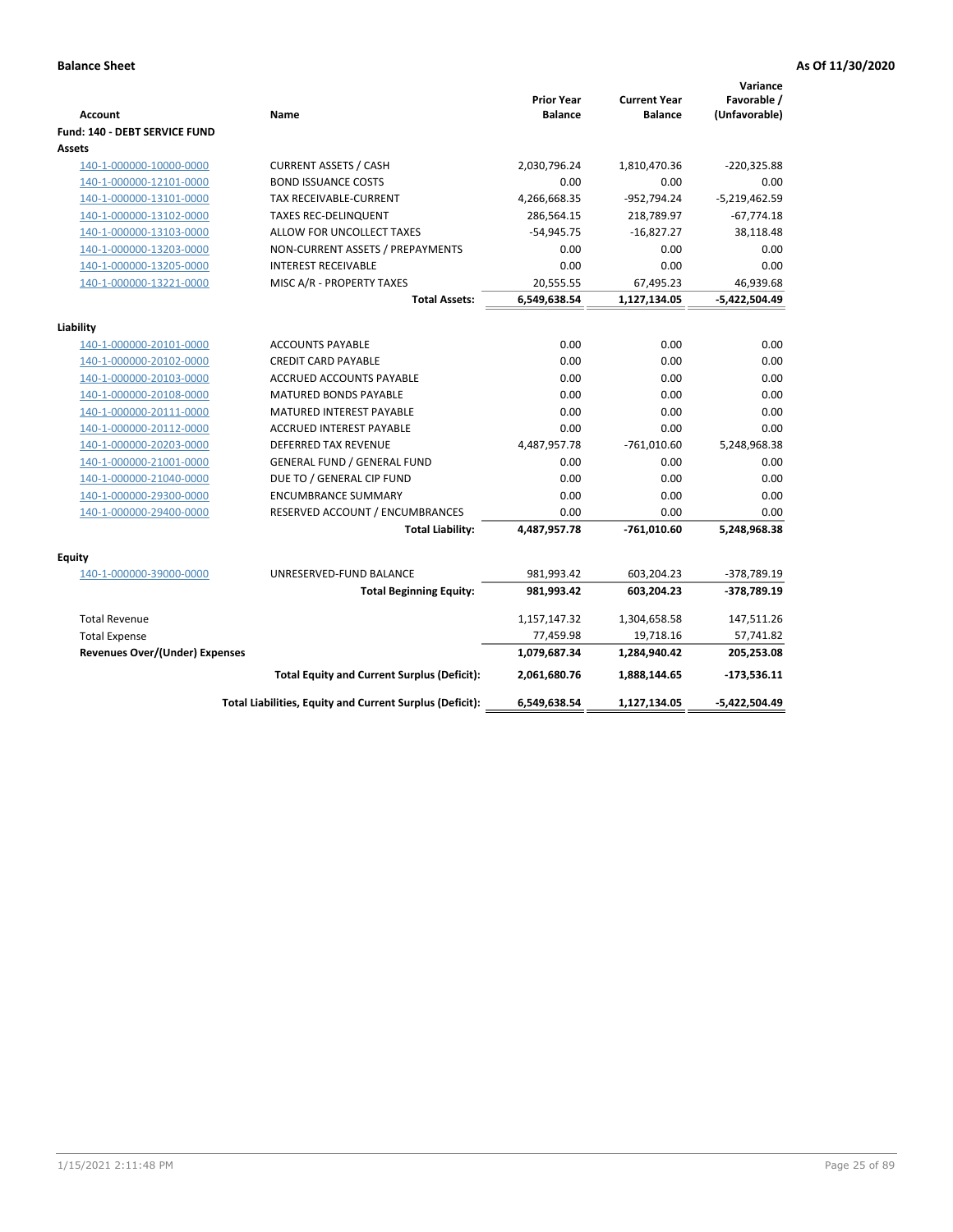|                                              |                                                          |                                     |                                       | Variance                     |
|----------------------------------------------|----------------------------------------------------------|-------------------------------------|---------------------------------------|------------------------------|
| <b>Account</b>                               | Name                                                     | <b>Prior Year</b><br><b>Balance</b> | <b>Current Year</b><br><b>Balance</b> | Favorable /<br>(Unfavorable) |
| Fund: 160 - GENERAL CAPITAL IMPROVEMENT FUND |                                                          |                                     |                                       |                              |
| Assets                                       |                                                          |                                     |                                       |                              |
| 160-1-000000-10000-0000                      | <b>CURRENT ASSETS / CASH</b>                             | 2,814,258.63                        | 3,465,056.05                          | 650,797.42                   |
| 160-1-000000-11402-0000                      | 2002 CO'S                                                | 254,995.06                          | 256,537.06                            | 1,542.00                     |
| 160-1-000000-11514-0000                      | EXCHANGE BLDG - TX DAILY ACCOUNT 1157                    | 227,860.24                          | 229,430.41                            | 1,570.17                     |
| 160-1-000000-11515-0000                      | 2019 GO STREET BOND PROCEEDS - TX TERN                   | 0.00                                | 13,740,532.39                         | 13,740,532.39                |
| 160-1-000000-11517-0000                      | <b>EXCHANGE BLDG - TX TERM</b>                           | 0.00                                | 0.00                                  | 0.00                         |
| 160-1-000000-11520-0000                      | <b>CERTIFICATES OF DEPOSIT</b>                           | 0.00                                | 0.00                                  | 0.00                         |
| 160-1-000000-11602-0000                      | 2001 CO                                                  | 0.00                                | 0.00                                  | 0.00                         |
| 160-1-000000-11603-0000                      | 2001-A CO'S                                              | 77,068.15                           | 77,554.09                             | 485.94                       |
| 160-1-000000-13201-0000                      | MISC ACCTS RECEIVABLE                                    | 7,311.00                            | $-697.99$                             | $-8,008.99$                  |
| 160-1-000000-13205-0000                      | <b>INTEREST RECEIVABLE</b>                               | 0.00                                | 0.00                                  | 0.00                         |
| 160-1-000000-14035-0000                      | DEBT SERVICE / DEBT SERVICE FUND                         | 0.00                                | 0.00                                  | 0.00                         |
|                                              | <b>Total Assets:</b>                                     | 3,381,493.08                        | 17,768,412.01                         | 14,386,918.93                |
|                                              |                                                          |                                     |                                       |                              |
| Liability                                    |                                                          |                                     |                                       |                              |
| 160-1-000000-20101-0000                      | <b>ACCOUNTS PAYABLE</b>                                  | 0.00                                | 0.00                                  | 0.00                         |
| 160-1-000000-20102-0000                      | <b>CREDIT CARD PAYABLE</b>                               | 0.00                                | 0.00                                  | 0.00                         |
| 160-1-000000-20103-0000                      | ACCRUED ACCOUNTS PAYABLE                                 | 0.00                                | 0.00                                  | 0.00                         |
| 160-1-000000-20113-0000                      | <b>DEVELOPERS ESCROW</b>                                 | 0.00                                | 0.00                                  | 0.00                         |
| 160-1-000000-20139-0000                      | RETAINAGES PAYABLE                                       | $-0.04$                             | 62,651.78                             | $-62,651.82$                 |
| 160-1-000000-20902-0000                      | <b>DEFERRED GRANT REVENUE</b>                            | 0.00                                | 0.00                                  | 0.00                         |
| 160-1-000000-21001-0000                      | <b>GENERAL FUND / GENERAL FUND</b>                       | 0.00                                | 0.00                                  | 0.00                         |
| 160-1-000000-21035-0000                      | DEBT SERVICE / DUE TO DEBT SERVICE                       | 0.00                                | 0.00                                  | 0.00                         |
| 160-1-000000-21101-0000                      | ENTERPRISE / WTR/WWTR UTILITY FUND                       | 0.00                                | 0.00                                  | 0.00                         |
| 160-1-000000-29300-0000                      | <b>ENCUMBRANCE SUMMARY</b>                               | 0.00                                | 0.00                                  | 0.00                         |
| 160-1-000000-29400-0100                      | RESERVED ACCOUNT / ENCUMBRANCES                          | 0.00                                | 0.00                                  | 0.00                         |
|                                              | <b>Total Liability:</b>                                  | $-0.04$                             | 62,651.78                             | $-62,651.82$                 |
| <b>Equity</b>                                |                                                          |                                     |                                       |                              |
| 160-1-000000-39000-0000                      | UNRESERVED-FUND BALANCE                                  | 3,121,492.13                        | 17,980,568.89                         | 14,859,076.76                |
|                                              | <b>Total Beginning Equity:</b>                           | 3,121,492.13                        | 17,980,568.89                         | 14,859,076.76                |
| <b>Total Revenue</b>                         |                                                          | 378,151.55                          | 422,422.93                            | 44,271.38                    |
| <b>Total Expense</b>                         |                                                          | 118,150.56                          | 697,231.59                            | -579,081.03                  |
| <b>Revenues Over/(Under) Expenses</b>        |                                                          | 260,000.99                          | -274,808.66                           | -534,809.65                  |
|                                              | <b>Total Equity and Current Surplus (Deficit):</b>       | 3,381,493.12                        | 17,705,760.23                         | 14,324,267.11                |
|                                              | Total Liabilities, Equity and Current Surplus (Deficit): | 3,381,493.08                        | 17,768,412.01                         | 14,386,918.93                |
|                                              |                                                          |                                     |                                       |                              |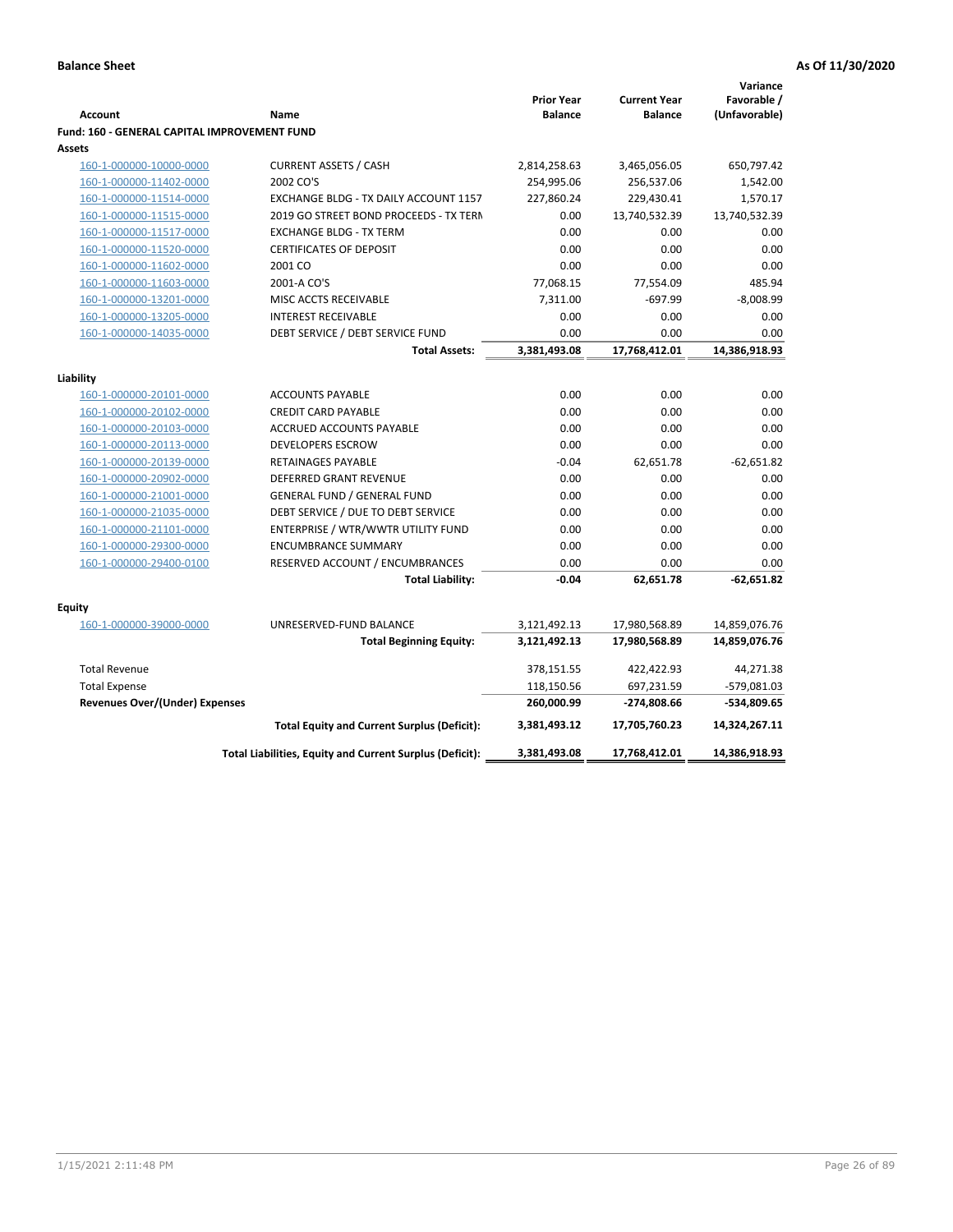| <b>Account</b>                       | Name                                                     | <b>Prior Year</b><br><b>Balance</b> | <b>Current Year</b><br><b>Balance</b> | Variance<br>Favorable /<br>(Unfavorable) |
|--------------------------------------|----------------------------------------------------------|-------------------------------------|---------------------------------------|------------------------------------------|
| Fund: 161 - STREET CONSTRUCTION FUND |                                                          |                                     |                                       |                                          |
| <b>Assets</b>                        |                                                          |                                     |                                       |                                          |
| 161-1-000000-10000-0000              | <b>CURRENT ASSETS / CASH</b>                             | 870,813.28                          | 347,144.55                            | $-523,668.73$                            |
| 161-1-000000-11003-0000              | 2010 CO'S                                                | 0.00                                | 0.00                                  | 0.00                                     |
| 161-1-000000-13205-0000              | <b>INTEREST RECEIVABLE</b>                               | 0.00                                | 0.00                                  | 0.00                                     |
| 161-1-000000-14035-0000              | DEBT SERVICE / DEBT SERVICE FUND                         | 0.00                                | 0.00                                  | 0.00                                     |
|                                      | <b>Total Assets:</b>                                     | 870,813.28                          | 347,144.55                            | $-523,668.73$                            |
| Liability                            |                                                          |                                     |                                       |                                          |
| 161-1-000000-20101-0000              | <b>ACCOUNTS PAYABLE</b>                                  | 0.00                                | 0.00                                  | 0.00                                     |
| 161-1-000000-20102-0000              | <b>CREDIT CARD PAYABLE</b>                               | 0.00                                | 0.00                                  | 0.00                                     |
| 161-1-000000-20103-0000              | <b>ACCRUED ACCOUNTS PAYABLE</b>                          | 0.00                                | 0.00                                  | 0.00                                     |
| 161-1-000000-20139-0000              | <b>RETAINAGES PAYABLE</b>                                | 0.00                                | 23,999.14                             | $-23,999.14$                             |
| 161-1-000000-21001-0000              | <b>GENERAL FUND / GENERAL FUND</b>                       | 0.00                                | 0.00                                  | 0.00                                     |
| 161-1-000000-21035-0000              | DEBT SERVICE / DUE TO DEBT SERVICE                       | 0.00                                | 0.00                                  | 0.00                                     |
| 161-1-000000-29300-0000              | <b>ENCUMBRANCE SUMMARY</b>                               | 0.00                                | 0.00                                  | 0.00                                     |
| 161-1-000000-29400-0100              | RESERVED ACCOUNT / ENCUMBRANCES                          | 0.00                                | 0.00                                  | 0.00                                     |
|                                      | <b>Total Liability:</b>                                  | 0.00                                | 23,999.14                             | $-23,999.14$                             |
| Equity                               |                                                          |                                     |                                       |                                          |
| 161-1-000000-39000-0000              | UNRESERVED-FUND BALANCE                                  | 869,625.59                          | 657,106.80                            | $-212,518.79$                            |
|                                      | <b>Total Beginning Equity:</b>                           | 869,625.59                          | 657,106.80                            | $-212,518.79$                            |
| <b>Total Revenue</b>                 |                                                          | 1,210.09                            | 4.04                                  | $-1,206.05$                              |
| <b>Total Expense</b>                 |                                                          | 22.40                               | 333,965.43                            | $-333,943.03$                            |
| Revenues Over/(Under) Expenses       |                                                          | 1,187.69                            | $-333,961.39$                         | $-335,149.08$                            |
|                                      | <b>Total Equity and Current Surplus (Deficit):</b>       | 870,813.28                          | 323,145.41                            | -547,667.87                              |
|                                      | Total Liabilities, Equity and Current Surplus (Deficit): | 870,813.28                          | 347,144.55                            | $-523,668.73$                            |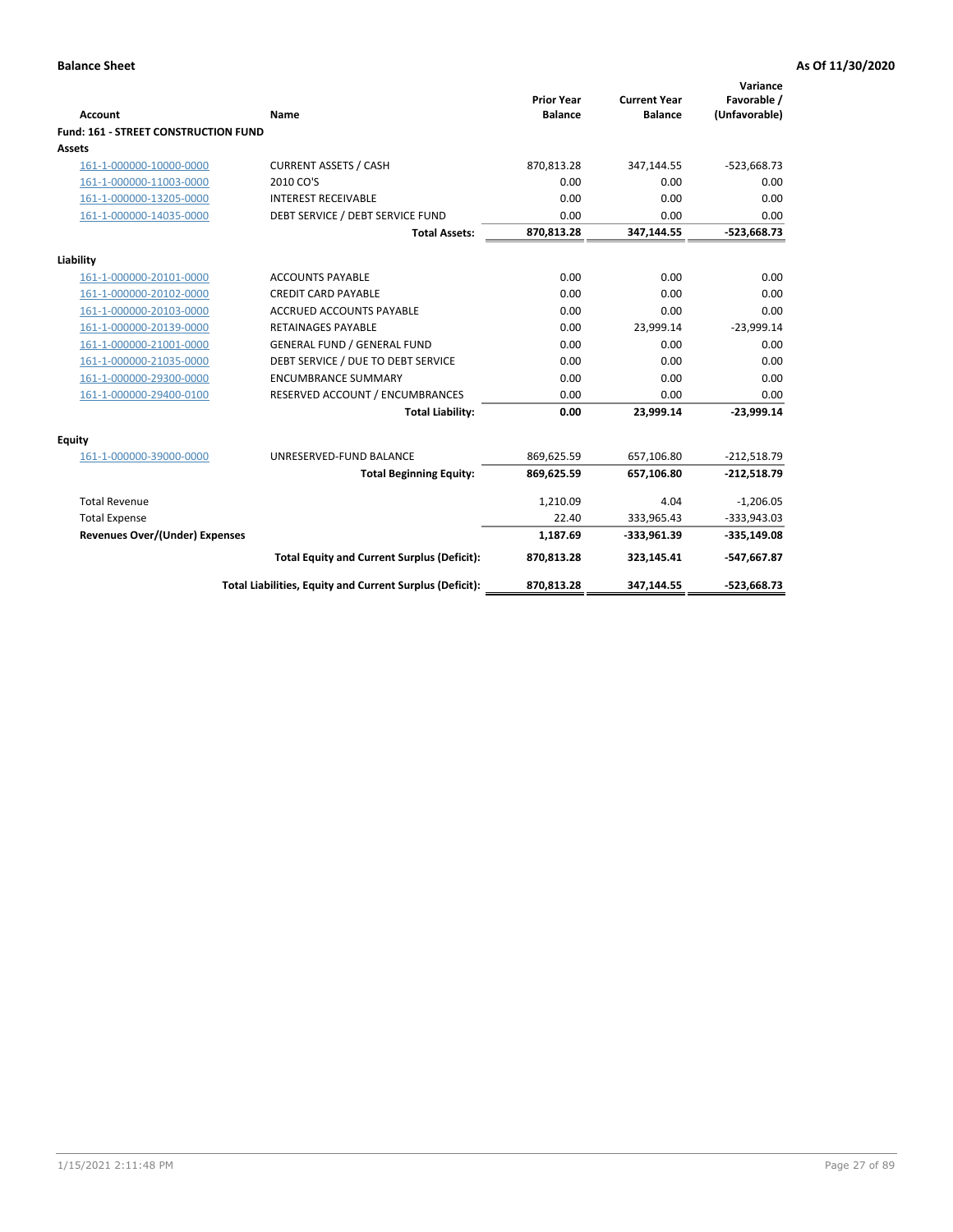|                                                 |                                                          | <b>Prior Year</b><br><b>Balance</b> | <b>Current Year</b> | Variance<br>Favorable / |
|-------------------------------------------------|----------------------------------------------------------|-------------------------------------|---------------------|-------------------------|
| <b>Account</b>                                  | Name                                                     |                                     | <b>Balance</b>      | (Unfavorable)           |
| <b>Fund: 162 - GRAHAM PARK RENOVATIONS FUND</b> |                                                          |                                     |                     |                         |
| <b>Assets</b>                                   |                                                          |                                     |                     |                         |
| 162-1-000000-10000-0000                         | <b>CURRENT ASSETS / CASH</b>                             | 0.00                                | 0.00                | 0.00                    |
| 162-1-000000-13201-0000                         | MISC ACCTS RECEIVABLE                                    | 0.00                                | 0.00                | 0.00                    |
|                                                 | <b>Total Assets:</b>                                     | 0.00                                | 0.00                | 0.00                    |
| Liability                                       |                                                          |                                     |                     |                         |
| 162-1-000000-20101-0000                         | <b>ACCOUNTS PAYABLE</b>                                  | 0.00                                | 0.00                | 0.00                    |
| 162-1-000000-20139-0000                         | <b>RETAINAGES PAYABLE</b>                                | 0.00                                | 0.00                | 0.00                    |
| 162-1-000000-20202-0000                         | <b>DEFERRED REVENUE</b>                                  | 0.00                                | 0.00                | 0.00                    |
| 162-1-000000-29300-0000                         | <b>ENCUMBRANCE SUMMARY</b>                               | 0.00                                | 0.00                | 0.00                    |
| 162-1-000000-29400-0000                         | RESERVED ACCOUNT / ENCUMBRANCES                          | 0.00                                | 0.00                | 0.00                    |
|                                                 | <b>Total Liability:</b>                                  | 0.00                                | 0.00                | 0.00                    |
| Equity                                          |                                                          |                                     |                     |                         |
| 162-1-000000-39000-0000                         | UNRESERVED-FUND BALANCE                                  | 0.00                                | 0.00                | 0.00                    |
|                                                 | <b>Total Beginning Equity:</b>                           | 0.00                                | 0.00                | 0.00                    |
| <b>Total Revenue</b>                            |                                                          | 0.00                                | 0.00                | 0.00                    |
| <b>Total Expense</b>                            |                                                          | 0.00                                | 0.00                | 0.00                    |
| Revenues Over/(Under) Expenses                  |                                                          | 0.00                                | 0.00                | 0.00                    |
|                                                 | <b>Total Equity and Current Surplus (Deficit):</b>       | 0.00                                | 0.00                | 0.00                    |
|                                                 | Total Liabilities, Equity and Current Surplus (Deficit): | 0.00                                | 0.00                | 0.00                    |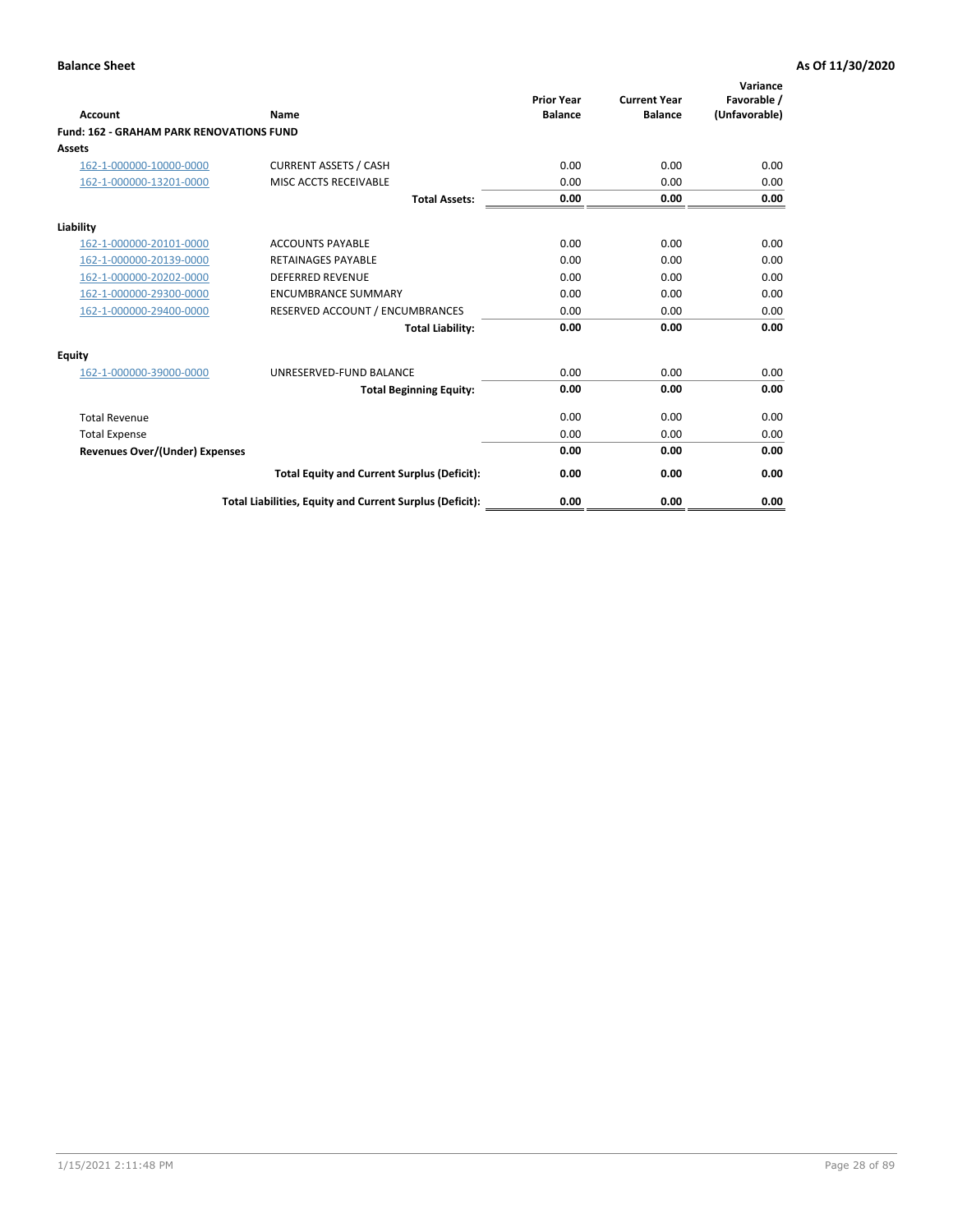|                                              |                                                          | <b>Prior Year</b> | <b>Current Year</b> | Variance<br>Favorable / |
|----------------------------------------------|----------------------------------------------------------|-------------------|---------------------|-------------------------|
| <b>Account</b>                               | Name                                                     | <b>Balance</b>    | <b>Balance</b>      | (Unfavorable)           |
| <b>Fund: 163 - SECO STIMULAS BLOCK GRANT</b> |                                                          |                   |                     |                         |
| Assets                                       |                                                          |                   |                     |                         |
| 163-1-000000-10000-0000                      | <b>CURRENT ASSETS / CASH</b>                             | 0.00              | 0.00                | 0.00                    |
| 163-1-000000-13201-0000                      | MISC ACCTS RECEIVABLE                                    | 0.00              | 0.00                | 0.00                    |
| 163-1-000000-13205-0000                      | <b>INTEREST RECEIVABLE</b>                               | 0.00              | 0.00                | 0.00                    |
|                                              | <b>Total Assets:</b>                                     | 0.00              | 0.00                | 0.00                    |
| Liability                                    |                                                          |                   |                     |                         |
| 163-1-000000-20101-0000                      | <b>ACCOUNTS PAYABLE</b>                                  | 0.00              | 0.00                | 0.00                    |
| 163-1-000000-20102-0000                      | <b>CREDIT CARD PAYABLE</b>                               | 0.00              | 0.00                | 0.00                    |
| 163-1-000000-20103-0000                      | <b>ACCRUED ACCOUNTS PAYABLE</b>                          | 0.00              | 0.00                | 0.00                    |
| 163-1-000000-20139-0000                      | <b>RETAINAGES PAYABLE</b>                                | 0.00              | 0.00                | 0.00                    |
| 163-1-000000-20902-0000                      | <b>DEFERRED GRANT REVENUE</b>                            | 0.00              | 0.00                | 0.00                    |
| 163-1-000000-29300-0000                      | <b>ENCUMBRANCE SUMMARY</b>                               | 0.00              | 0.00                | 0.00                    |
| 163-1-000000-29400-0100                      | RESERVED ACCOUNT / ENCUMBRANCES                          | 0.00              | 0.00                | 0.00                    |
|                                              | <b>Total Liability:</b>                                  | 0.00              | 0.00                | 0.00                    |
| <b>Equity</b>                                |                                                          |                   |                     |                         |
| 163-1-000000-39000-0000                      | UNRESERVED-FUND BALANCE                                  | 0.00              | 0.00                | 0.00                    |
|                                              | <b>Total Beginning Equity:</b>                           | 0.00              | 0.00                | 0.00                    |
| <b>Total Revenue</b>                         |                                                          | 0.00              | 0.00                | 0.00                    |
| <b>Total Expense</b>                         |                                                          | 0.00              | 0.00                | 0.00                    |
| Revenues Over/(Under) Expenses               |                                                          | 0.00              | 0.00                | 0.00                    |
|                                              | <b>Total Equity and Current Surplus (Deficit):</b>       | 0.00              | 0.00                | 0.00                    |
|                                              | Total Liabilities, Equity and Current Surplus (Deficit): | 0.00              | 0.00                | 0.00                    |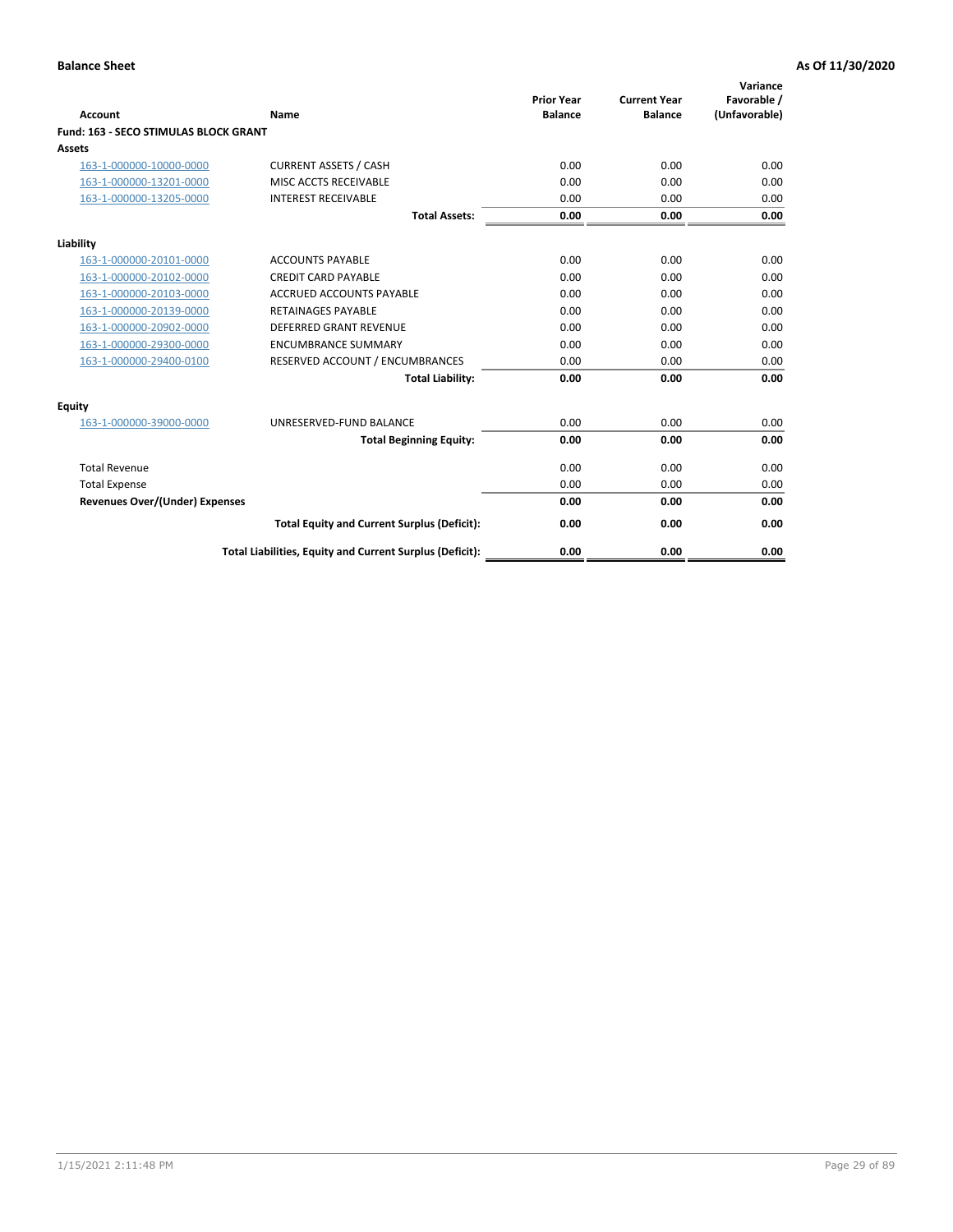| <b>Account</b>                        | Name                                                     | <b>Prior Year</b><br><b>Balance</b> | <b>Current Year</b><br><b>Balance</b> | Variance<br>Favorable /<br>(Unfavorable) |
|---------------------------------------|----------------------------------------------------------|-------------------------------------|---------------------------------------|------------------------------------------|
| Fund: 164 - 2013 CO CAPITAL FUND      |                                                          |                                     |                                       |                                          |
| Assets                                |                                                          |                                     |                                       |                                          |
| 164-1-000000-10000-0000               | <b>CURRENT ASSETS / CASH</b>                             | 32,581.76                           | 32,891.79                             | 310.03                                   |
| 164-1-000000-11508-0000               | 2013 CO'S PROJ CONST                                     | 2.070.82                            | 2.085.10                              | 14.28                                    |
| 164-1-000000-11509-0000               | 2013 CO'S DEBT SERVICE                                   | 0.00                                | 0.00                                  | 0.00                                     |
| 164-1-000000-13205-0000               | <b>INTEREST RECEIVABLE</b>                               | 0.00                                | 0.00                                  | 0.00                                     |
| 164-1-000000-14035-0000               | DEBT SERVICE / DEBT SERVICE FUND                         | 0.00                                | 0.00                                  | 0.00                                     |
|                                       | <b>Total Assets:</b>                                     | 34,652.58                           | 34,976.89                             | 324.31                                   |
|                                       |                                                          |                                     |                                       |                                          |
| Liability                             |                                                          |                                     |                                       |                                          |
| 164-1-000000-20101-0000               | <b>ACCOUNTS PAYABLE</b>                                  | 0.00                                | 0.00                                  | 0.00                                     |
| 164-1-000000-20102-0000               | <b>CREDIT CARD PAYABLE</b>                               | 0.00                                | 0.00                                  | 0.00                                     |
| 164-1-000000-20103-0000               | <b>ACCRUED ACCOUNTS PAYABLE</b>                          | 0.00                                | 0.00                                  | 0.00                                     |
| 164-1-000000-20139-0000               | <b>RETAINAGES PAYABLE</b>                                | 0.00                                | 0.00                                  | 0.00                                     |
| 164-1-000000-21001-0000               | <b>GENERAL FUND / GENERAL FUND</b>                       | 0.00                                | 0.00                                  | 0.00                                     |
| 164-1-000000-21035-0000               | DEBT SERVICE / DUE TO DEBT SERVICE                       | 0.00                                | 0.00                                  | 0.00                                     |
| 164-1-000000-29300-0000               | <b>ENCUMBRANCE SUMMARY</b>                               | 0.00                                | 0.00                                  | 0.00                                     |
| 164-1-000000-29400-0100               | RESERVED ACCOUNT / ENCUMBRANCES                          | 0.00                                | 0.00                                  | 0.00                                     |
|                                       | <b>Total Liability:</b>                                  | 0.00                                | 0.00                                  | 0.00                                     |
| Equity                                |                                                          |                                     |                                       |                                          |
| 164-1-000000-39000-0000               | UNRESERVED-FUND BALANCE                                  | 34,601.73                           | 34,976.69                             | 374.96                                   |
|                                       | <b>Total Beginning Equity:</b>                           | 34,601.73                           | 34,976.69                             | 374.96                                   |
| <b>Total Revenue</b>                  |                                                          | 51.69                               | 0.20                                  | $-51.49$                                 |
| <b>Total Expense</b>                  |                                                          | 0.84                                | 0.00                                  | 0.84                                     |
| <b>Revenues Over/(Under) Expenses</b> |                                                          | 50.85                               | 0.20                                  | $-50.65$                                 |
|                                       | <b>Total Equity and Current Surplus (Deficit):</b>       | 34,652.58                           | 34,976.89                             | 324.31                                   |
|                                       | Total Liabilities, Equity and Current Surplus (Deficit): | 34,652.58                           | 34,976.89                             | 324.31                                   |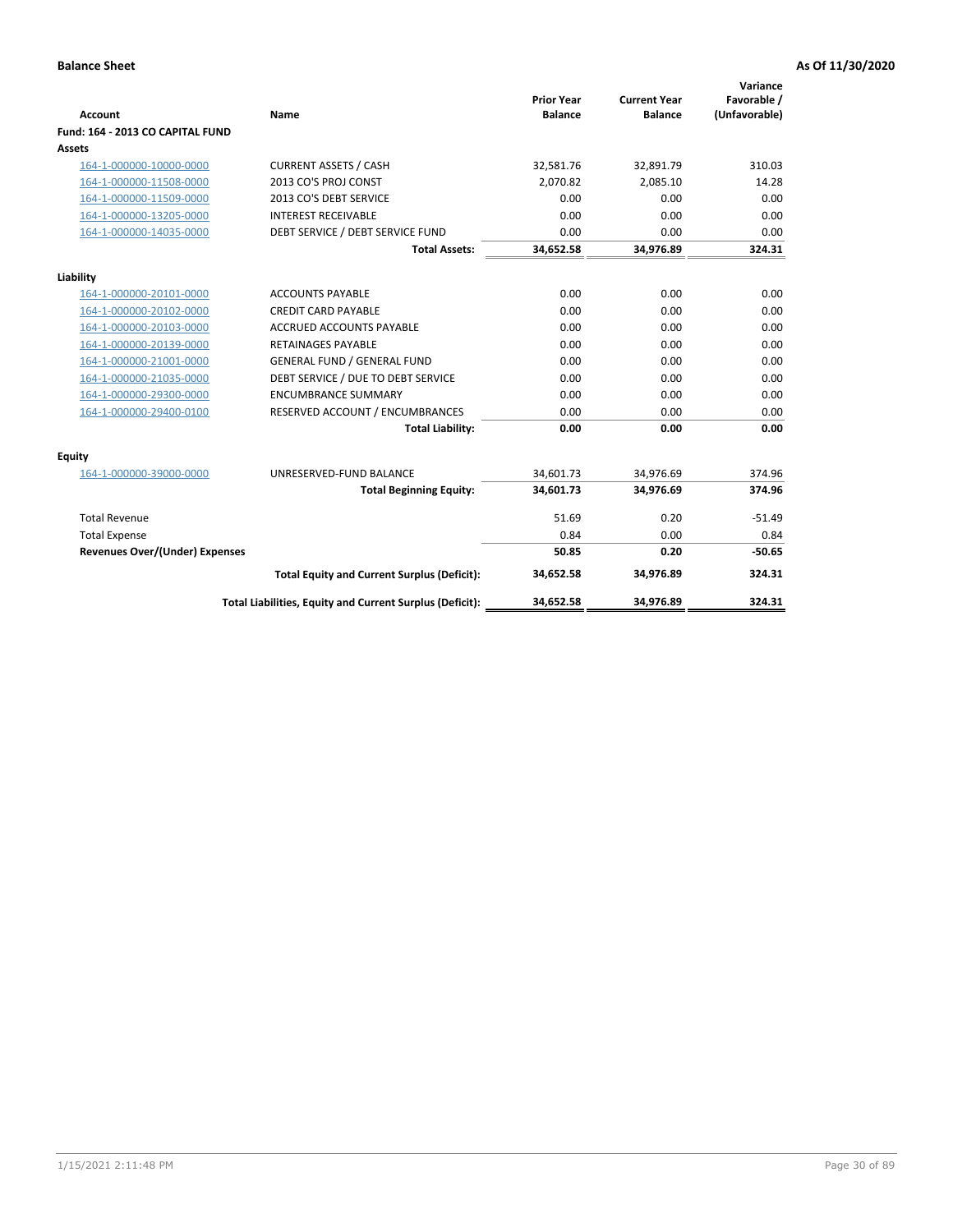| <b>Account</b>                        | Name                                                     | <b>Prior Year</b><br><b>Balance</b> | <b>Current Year</b><br><b>Balance</b> | Variance<br>Favorable /<br>(Unfavorable) |
|---------------------------------------|----------------------------------------------------------|-------------------------------------|---------------------------------------|------------------------------------------|
| Fund: 165 - 2014 GO FUND              |                                                          |                                     |                                       |                                          |
| Assets                                |                                                          |                                     |                                       |                                          |
| 165-1-000000-10000-0000               | <b>CURRENT ASSETS / CASH</b>                             | $-8,613.63$                         | $-8,613.63$                           | 0.00                                     |
| 165-1-000000-11003-0000               | 2010 CO'S                                                | 0.00                                | 0.00                                  | 0.00                                     |
| 165-1-000000-11202-0000               | 2014 GO STREET BONDS                                     | 0.00                                | 0.00                                  | 0.00                                     |
| 165-1-000000-11511-0000               | 2015 GO PROJECT CONSTRUCTION                             | 796,987.74                          | 802,479.77                            | 5,492.03                                 |
| 165-1-000000-11520-0000               | <b>CERTIFICATES OF DEPOSIT</b>                           | 0.00                                | 0.00                                  | 0.00                                     |
| 165-1-000000-11530-0000               | <b>TexasTERM CP</b>                                      | 0.00                                | 0.00                                  | 0.00                                     |
| 165-1-000000-13201-0000               | MISC ACCTS RECEIVABLE                                    | 0.00                                | 0.00                                  | 0.00                                     |
| 165-1-000000-13205-0000               | <b>INTEREST RECEIVABLE</b>                               | 0.00                                | 0.00                                  | 0.00                                     |
| 165-1-000000-14035-0000               | DEBT SERVICE / DEBT SERVICE FUND                         | 0.00                                | 0.00                                  | 0.00                                     |
|                                       | <b>Total Assets:</b>                                     | 788,374.11                          | 793,866.14                            | 5,492.03                                 |
| Liability                             |                                                          |                                     |                                       |                                          |
| 165-1-000000-20101-0000               | <b>ACCOUNTS PAYABLE</b>                                  | 0.00                                | 0.00                                  | 0.00                                     |
| 165-1-000000-20102-0000               | <b>CREDIT CARD PAYABLE</b>                               | 0.00                                | 0.00                                  | 0.00                                     |
| 165-1-000000-20103-0000               | <b>ACCRUED ACCOUNTS PAYABLE</b>                          | 0.00                                | 0.00                                  | 0.00                                     |
| 165-1-000000-20139-0000               | <b>RETAINAGES PAYABLE</b>                                | 0.00                                | 0.00                                  | 0.00                                     |
| 165-1-000000-21001-0000               | <b>GENERAL FUND / GENERAL FUND</b>                       | 0.00                                | 0.00                                  | 0.00                                     |
| 165-1-000000-21035-0000               | DEBT SERVICE / DUE TO DEBT SERVICE                       | 0.00                                | 0.00                                  | 0.00                                     |
| 165-1-000000-29300-0000               | <b>ENCUMBRANCE SUMMARY</b>                               | 0.00                                | 0.00                                  | 0.00                                     |
| 165-1-000000-29400-0100               | RESERVED ACCOUNT / ENCUMBRANCES                          | 0.00                                | 0.00                                  | 0.00                                     |
|                                       | <b>Total Liability:</b>                                  | 0.00                                | 0.00                                  | 0.00                                     |
| Equity                                |                                                          |                                     |                                       |                                          |
| 165-1-000000-39000-0000               | UNRESERVED-FUND BALANCE                                  | 785,908.22                          | 793,719.47                            | 7,811.25                                 |
|                                       | <b>Total Beginning Equity:</b>                           | 785,908.22                          | 793,719.47                            | 7,811.25                                 |
| <b>Total Revenue</b>                  |                                                          | 2,465.89                            | 146.67                                | $-2,319.22$                              |
| <b>Total Expense</b>                  |                                                          | 0.00                                | 0.00                                  | 0.00                                     |
| <b>Revenues Over/(Under) Expenses</b> |                                                          | 2,465.89                            | 146.67                                | $-2,319.22$                              |
|                                       | <b>Total Equity and Current Surplus (Deficit):</b>       | 788,374.11                          | 793,866.14                            | 5,492.03                                 |
|                                       | Total Liabilities, Equity and Current Surplus (Deficit): | 788,374.11                          | 793,866.14                            | 5.492.03                                 |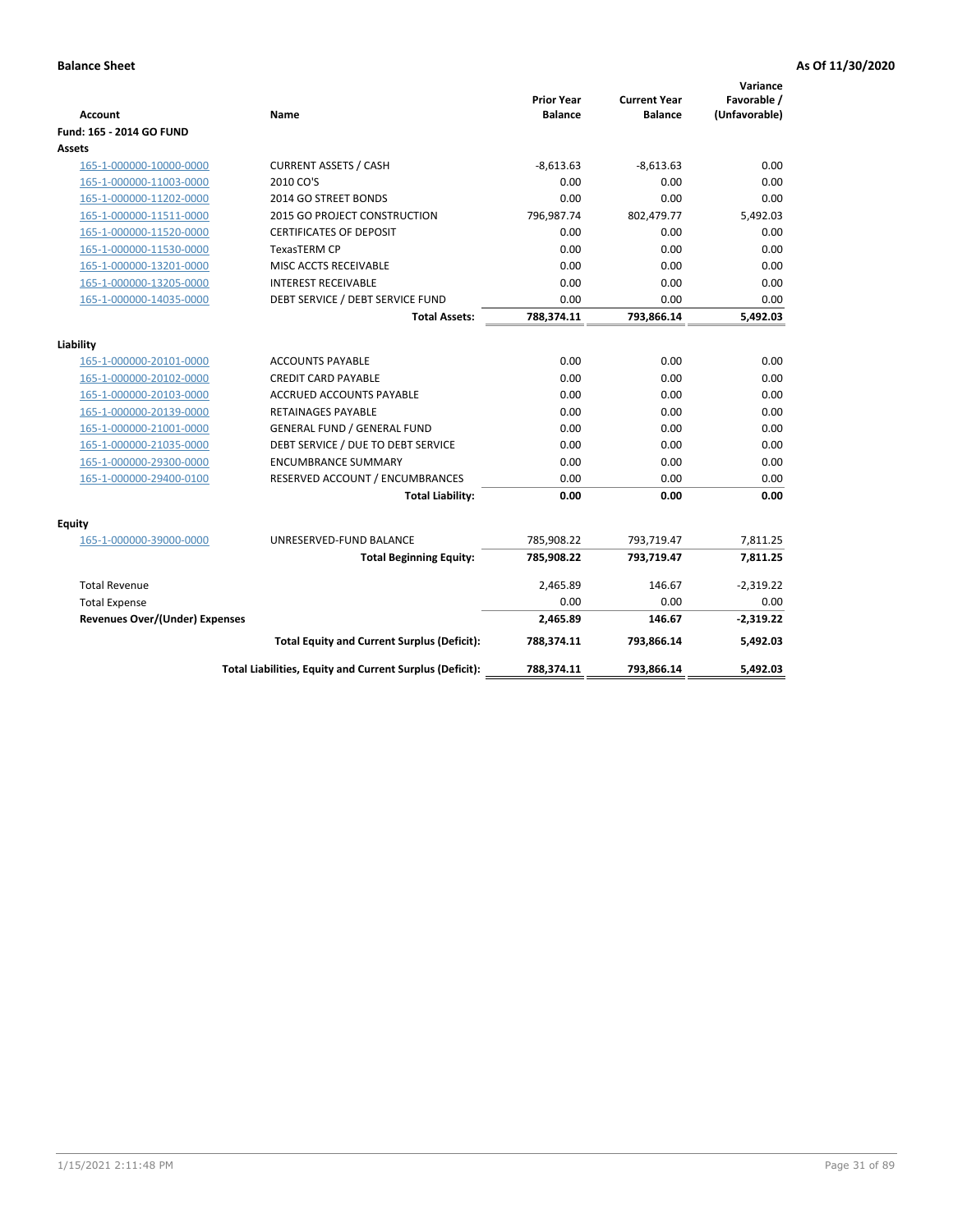| <b>Account</b>                                               | Name                                                     | <b>Prior Year</b><br><b>Balance</b> | <b>Current Year</b><br><b>Balance</b> | Variance<br>Favorable /<br>(Unfavorable) |
|--------------------------------------------------------------|----------------------------------------------------------|-------------------------------------|---------------------------------------|------------------------------------------|
| <b>Fund: 170 - LAW ENFORCEMENT GRANT - CAPITAL PURCHASES</b> |                                                          |                                     |                                       |                                          |
| Assets                                                       |                                                          |                                     |                                       |                                          |
| 170-1-000000-10000-0000                                      | <b>CURRENT ASSETS / CASH</b>                             | 0.00                                | 0.00                                  | 0.00                                     |
| 170-1-000000-13201-0000                                      | MISC ACCTS RECEIVABLE                                    | 0.00                                | 0.00                                  | 0.00                                     |
|                                                              | <b>Total Assets:</b>                                     | 0.00                                | 0.00                                  | 0.00                                     |
| Liability                                                    |                                                          |                                     |                                       |                                          |
| 170-1-000000-20101-0000                                      | <b>ACCOUNTS PAYABLE</b>                                  | 0.00                                | 0.00                                  | 0.00                                     |
| 170-1-000000-20102-0000                                      | <b>CREDIT CARD PAYABLE</b>                               | 0.00                                | 0.00                                  | 0.00                                     |
| 170-1-000000-20103-0000                                      | <b>ACCRUED ACCOUNTS PAYABLE</b>                          | 0.00                                | 0.00                                  | 0.00                                     |
| 170-1-000000-20902-0000                                      | <b>DEFERRED GRANT REVENUE</b>                            | 0.00                                | 0.00                                  | 0.00                                     |
| 170-1-000000-21001-0000                                      | <b>GENERAL FUND / GENERAL FUND</b>                       | 0.00                                | 0.00                                  | 0.00                                     |
| 170-1-000000-24004-0000                                      | <b>INTEREST PAYABLE ON DEP</b>                           | 0.00                                | 0.00                                  | 0.00                                     |
| 170-1-000000-29300-0000                                      | <b>ENCUMBRANCE SUMMARY</b>                               | 0.00                                | 0.00                                  | 0.00                                     |
| 170-1-000000-29400-0000                                      | RESERVED ACCOUNT / ENCUMBRANCES                          | 0.00                                | 0.00                                  | 0.00                                     |
|                                                              | <b>Total Liability:</b>                                  | 0.00                                | 0.00                                  | 0.00                                     |
| <b>Equity</b>                                                |                                                          |                                     |                                       |                                          |
| 170-1-000000-39000-0000                                      | UNRESERVED-FUND BALANCE                                  | 0.00                                | 0.00                                  | 0.00                                     |
|                                                              | <b>Total Beginning Equity:</b>                           | 0.00                                | 0.00                                  | 0.00                                     |
| <b>Total Revenue</b>                                         |                                                          | 0.00                                | 0.00                                  | 0.00                                     |
| <b>Total Expense</b>                                         |                                                          | 0.00                                | 0.00                                  | 0.00                                     |
| <b>Revenues Over/(Under) Expenses</b>                        |                                                          | 0.00                                | 0.00                                  | 0.00                                     |
|                                                              | <b>Total Equity and Current Surplus (Deficit):</b>       | 0.00                                | 0.00                                  | 0.00                                     |
|                                                              | Total Liabilities, Equity and Current Surplus (Deficit): | 0.00                                | 0.00                                  | 0.00                                     |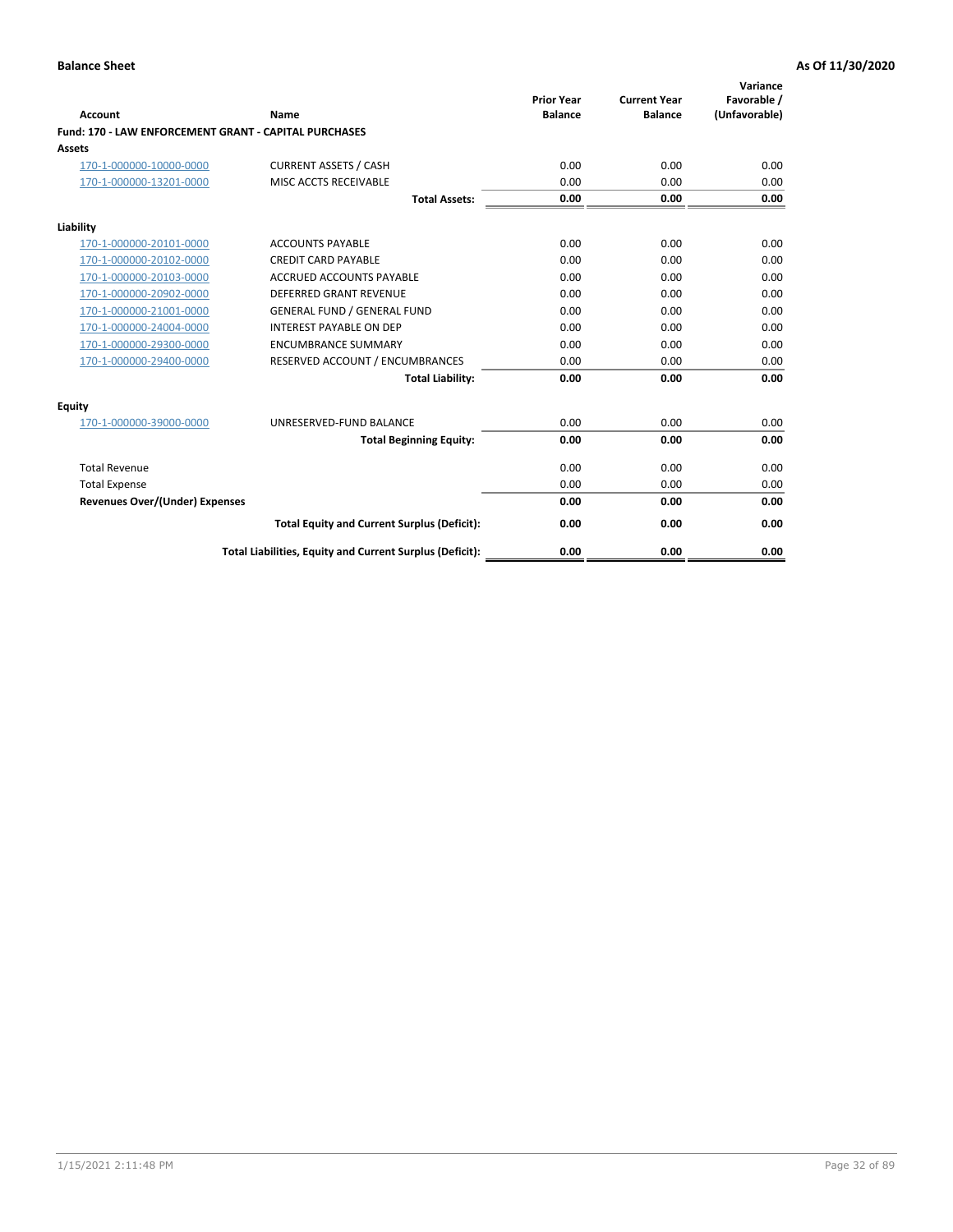|                                                |                                                          | <b>Prior Year</b> | <b>Current Year</b> | Variance<br>Favorable / |
|------------------------------------------------|----------------------------------------------------------|-------------------|---------------------|-------------------------|
| <b>Account</b>                                 | Name                                                     | <b>Balance</b>    | <b>Balance</b>      | (Unfavorable)           |
| <b>Fund: 171 - MAIN STREET SPECIAL REVENUE</b> |                                                          |                   |                     |                         |
| <b>Assets</b>                                  |                                                          |                   |                     |                         |
| 171-1-000000-10000-0000                        | <b>CURRENT ASSETS / CASH</b>                             | $-50,561.48$      | $-85,908.78$        | $-35,347.30$            |
| 171-1-000000-13201-0000                        | MISC ACCTS RECEIVABLE                                    | 0.00              | 0.00                | 0.00                    |
| 171-1-000000-13205-0000                        | <b>INTEREST RECEIVABLE</b>                               | 0.00              | 0.00                | 0.00                    |
|                                                | <b>Total Assets:</b>                                     | $-50.561.48$      | $-85.908.78$        | $-35,347.30$            |
| Liability                                      |                                                          |                   |                     |                         |
| 171-1-000000-20101-0000                        | <b>ACCOUNTS PAYABLE</b>                                  | 0.00              | 0.00                | 0.00                    |
| 171-1-000000-20102-0000                        | <b>CREDIT CARD PAYABLE</b>                               | 0.00              | 0.00                | 0.00                    |
| 171-1-000000-20103-0000                        | <b>ACCRUED ACCOUNTS PAYABLE</b>                          | 0.00              | 0.00                | 0.00                    |
| 171-1-000000-20139-0000                        | <b>RETAINAGES PAYABLE</b>                                | 0.00              | 0.00                | 0.00                    |
| 171-1-000000-20902-0000                        | DEFERRED GRANT REVENUE                                   | 0.00              | 0.00                | 0.00                    |
| 171-1-000000-29300-0000                        | <b>ENCUMBRANCE SUMMARY</b>                               | 0.00              | 0.00                | 0.00                    |
| 171-1-000000-29400-0100                        | RESERVED ACCOUNT / ENCUMBRANCES                          | 0.00              | 0.00                | 0.00                    |
|                                                | <b>Total Liability:</b>                                  | 0.00              | 0.00                | 0.00                    |
| <b>Equity</b>                                  |                                                          |                   |                     |                         |
| 171-1-000000-39000-0000                        | UNRESERVED-FUND BALANCE                                  | $-48,361.48$      | $-65,088.51$        | $-16,727.03$            |
|                                                | <b>Total Beginning Equity:</b>                           | $-48,361.48$      | $-65,088.51$        | $-16,727.03$            |
| <b>Total Revenue</b>                           |                                                          | 0.00              | 19,547.27           | 19,547.27               |
| <b>Total Expense</b>                           |                                                          | 2,200.00          | 40,367.54           | $-38,167.54$            |
| <b>Revenues Over/(Under) Expenses</b>          |                                                          | $-2,200.00$       | $-20,820.27$        | $-18,620.27$            |
|                                                | <b>Total Equity and Current Surplus (Deficit):</b>       | $-50,561.48$      | $-85,908.78$        | $-35,347.30$            |
|                                                | Total Liabilities, Equity and Current Surplus (Deficit): | $-50,561.48$      | $-85,908.78$        | $-35,347.30$            |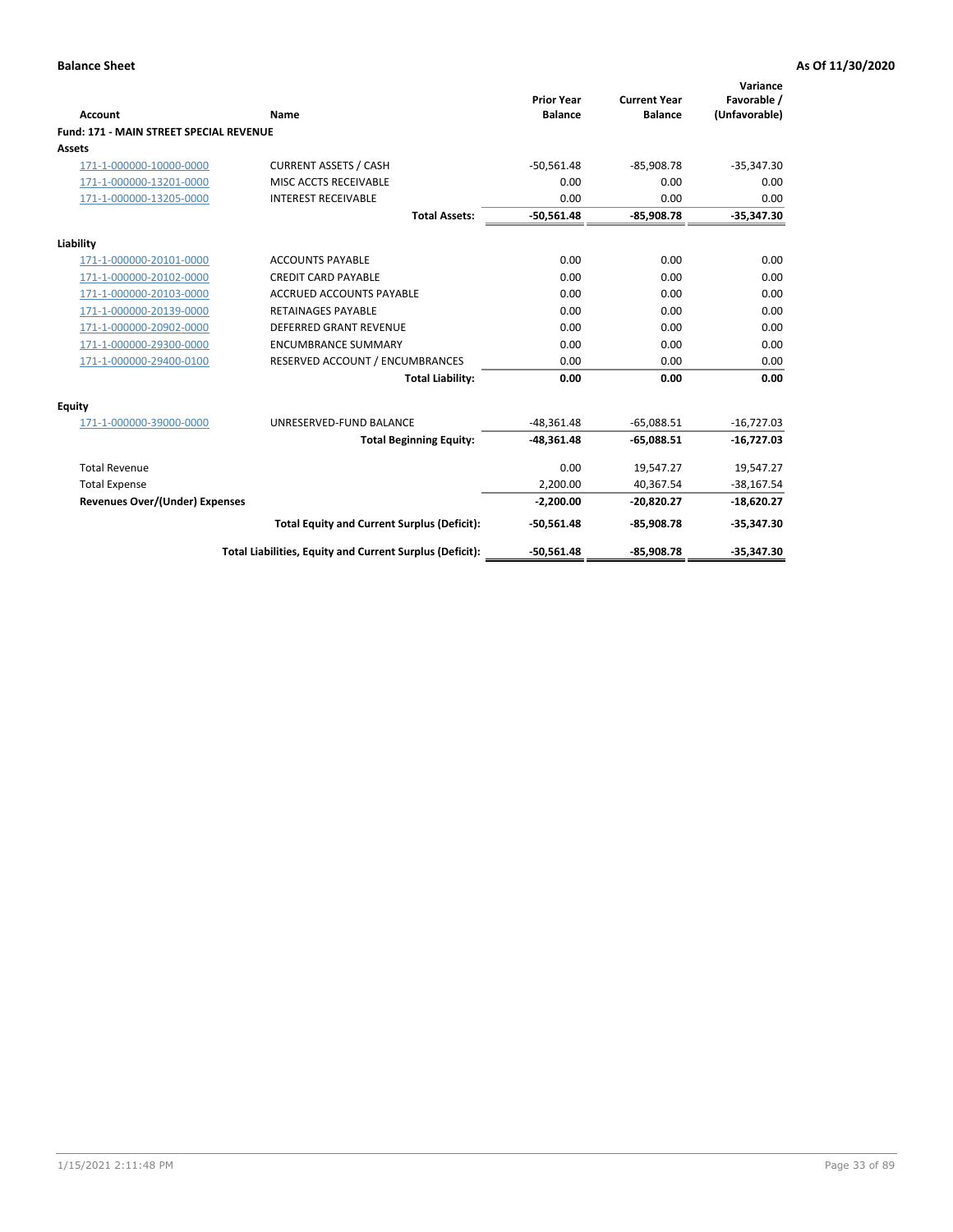|                                      |                                                          |                                     |                                       | Variance                     |
|--------------------------------------|----------------------------------------------------------|-------------------------------------|---------------------------------------|------------------------------|
| <b>Account</b>                       | Name                                                     | <b>Prior Year</b><br><b>Balance</b> | <b>Current Year</b><br><b>Balance</b> | Favorable /<br>(Unfavorable) |
| <b>Fund: 172 - MINOR GRANTS FUND</b> |                                                          |                                     |                                       |                              |
| <b>Assets</b>                        |                                                          |                                     |                                       |                              |
| 172-1-000000-10000-0000              | <b>CURRENT ASSETS / CASH</b>                             | 6,942.01                            | 8,589.89                              | 1,647.88                     |
| 172-1-000000-13201-0000              | MISC ACCTS RECEIVABLE                                    | 0.00                                | 0.00                                  | 0.00                         |
| 172-1-000000-13205-0000              | <b>INTEREST RECEIVABLE</b>                               | 0.00                                | 0.00                                  | 0.00                         |
|                                      | <b>Total Assets:</b>                                     | 6,942.01                            | 8,589.89                              | 1,647.88                     |
| Liability                            |                                                          |                                     |                                       |                              |
| 172-1-000000-20101-0000              | <b>ACCOUNTS PAYABLE</b>                                  | 0.00                                | 0.00                                  | 0.00                         |
| 172-1-000000-20102-0000              | <b>CREDIT CARD PAYABLE</b>                               | 0.00                                | 0.00                                  | 0.00                         |
| 172-1-000000-20103-0000              | <b>ACCRUED ACCOUNTS PAYABLE</b>                          | 0.00                                | 0.00                                  | 0.00                         |
| 172-1-000000-20902-0000              | DEFERRED GRANT REVENUE                                   | 0.00                                | 0.00                                  | 0.00                         |
| 172-1-000000-29300-0000              | <b>ENCUMBRANCE SUMMARY</b>                               | 0.00                                | 0.00                                  | 0.00                         |
| 172-1-000000-29400-0000              | RESERVED ACCOUNT / ENCUMBRANCES                          | 0.00                                | 0.00                                  | 0.00                         |
|                                      | <b>Total Liability:</b>                                  | 0.00                                | 0.00                                  | 0.00                         |
| Equity                               |                                                          |                                     |                                       |                              |
| 172-1-000000-39000-0000              | UNRESERVED-FUND BALANCE                                  | 6,343.76                            | 8,589.89                              | 2,246.13                     |
|                                      | <b>Total Beginning Equity:</b>                           | 6,343.76                            | 8,589.89                              | 2,246.13                     |
| <b>Total Revenue</b>                 |                                                          | 732.00                              | 0.00                                  | $-732.00$                    |
| <b>Total Expense</b>                 |                                                          | 133.75                              | 0.00                                  | 133.75                       |
| Revenues Over/(Under) Expenses       |                                                          | 598.25                              | 0.00                                  | $-598.25$                    |
|                                      | <b>Total Equity and Current Surplus (Deficit):</b>       | 6,942.01                            | 8,589.89                              | 1,647.88                     |
|                                      | Total Liabilities, Equity and Current Surplus (Deficit): | 6,942.01                            | 8,589.89                              | 1,647.88                     |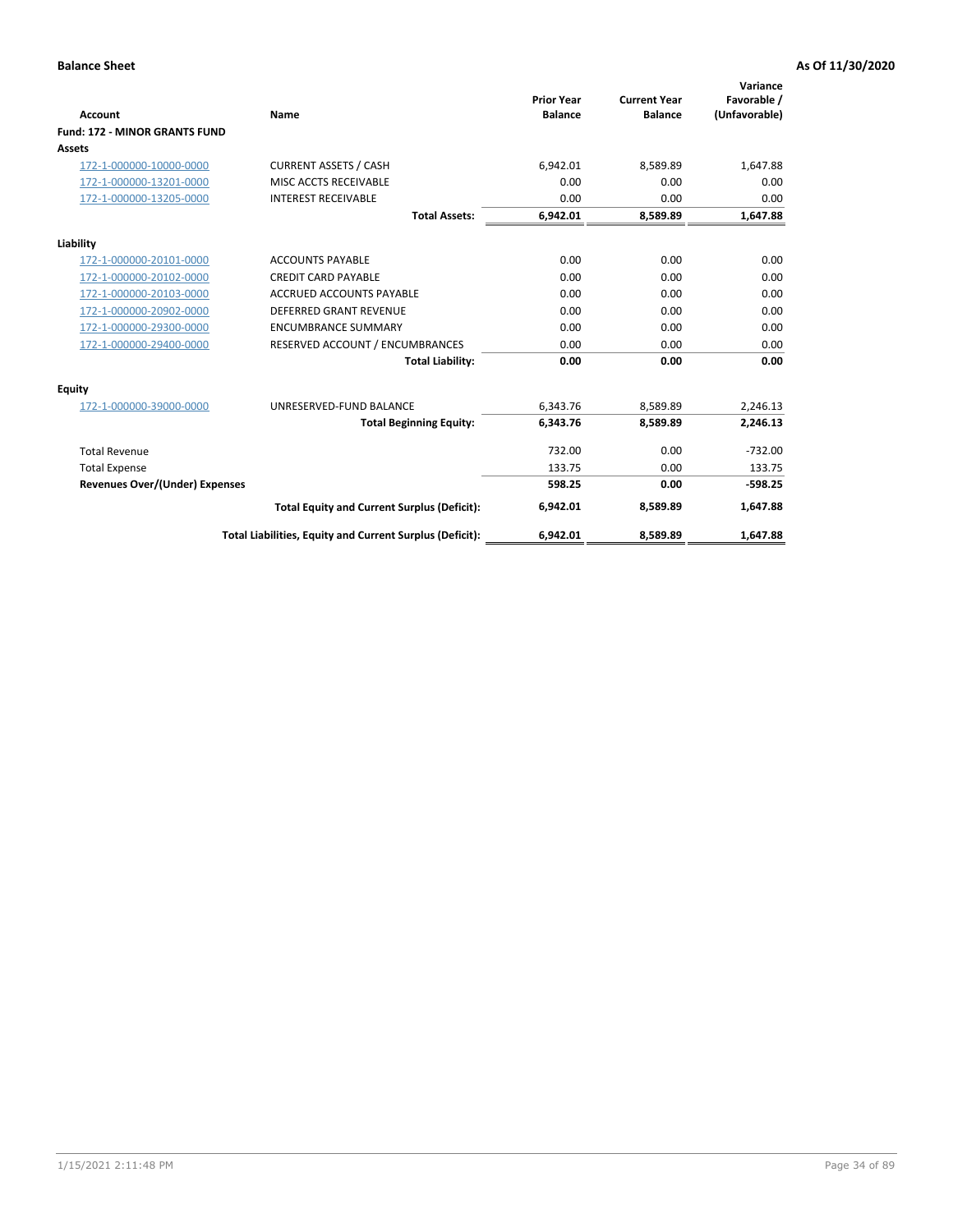| <b>Account</b>                         | <b>Name</b>                                              | <b>Prior Year</b><br><b>Balance</b> | <b>Current Year</b><br><b>Balance</b> | Variance<br>Favorable /<br>(Unfavorable) |
|----------------------------------------|----------------------------------------------------------|-------------------------------------|---------------------------------------|------------------------------------------|
| <b>Fund: 173 - FL YOUNG FOUNDATION</b> |                                                          |                                     |                                       |                                          |
| Assets                                 |                                                          |                                     |                                       |                                          |
| 173-1-000000-10000-0000                | <b>CURRENT ASSETS / CASH</b>                             | 0.00                                | 0.00                                  | 0.00                                     |
| 173-1-000000-13201-0000                | MISC ACCTS RECEIVABLE                                    | 0.00                                | 0.00                                  | 0.00                                     |
|                                        | <b>Total Assets:</b>                                     | 0.00                                | 0.00                                  | 0.00                                     |
| Liability                              |                                                          |                                     |                                       |                                          |
| 173-1-000000-20101-0000                | <b>ACCOUNTS PAYABLE</b>                                  | 0.00                                | 0.00                                  | 0.00                                     |
| 173-1-000000-20102-0000                | <b>CREDIT CARD PAYABLE</b>                               | 0.00                                | 0.00                                  | 0.00                                     |
| 173-1-000000-20902-0000                | <b>DEFERRED GRANT REVENUE</b>                            | 0.00                                | 0.00                                  | 0.00                                     |
| 173-1-000000-29300-0000                | <b>ENCUMBRANCE SUMMARY</b>                               | 0.00                                | 0.00                                  | 0.00                                     |
| 173-1-000000-29400-0000                | RESERVED ACCOUNT / ENCUMBRANCES                          | 0.00                                | 0.00                                  | 0.00                                     |
|                                        | <b>Total Liability:</b>                                  | 0.00                                | 0.00                                  | 0.00                                     |
| Equity                                 |                                                          |                                     |                                       |                                          |
| 173-1-000000-39000-0000                | UNRESERVED-FUND BALANCE                                  | 0.00                                | 0.00                                  | 0.00                                     |
|                                        | <b>Total Beginning Equity:</b>                           | 0.00                                | 0.00                                  | 0.00                                     |
| <b>Total Revenue</b>                   |                                                          | 0.00                                | 0.00                                  | 0.00                                     |
| <b>Total Expense</b>                   |                                                          | 0.00                                | 0.00                                  | 0.00                                     |
| <b>Revenues Over/(Under) Expenses</b>  |                                                          | 0.00                                | 0.00                                  | 0.00                                     |
|                                        | <b>Total Equity and Current Surplus (Deficit):</b>       | 0.00                                | 0.00                                  | 0.00                                     |
|                                        | Total Liabilities, Equity and Current Surplus (Deficit): | 0.00                                | 0.00                                  | 0.00                                     |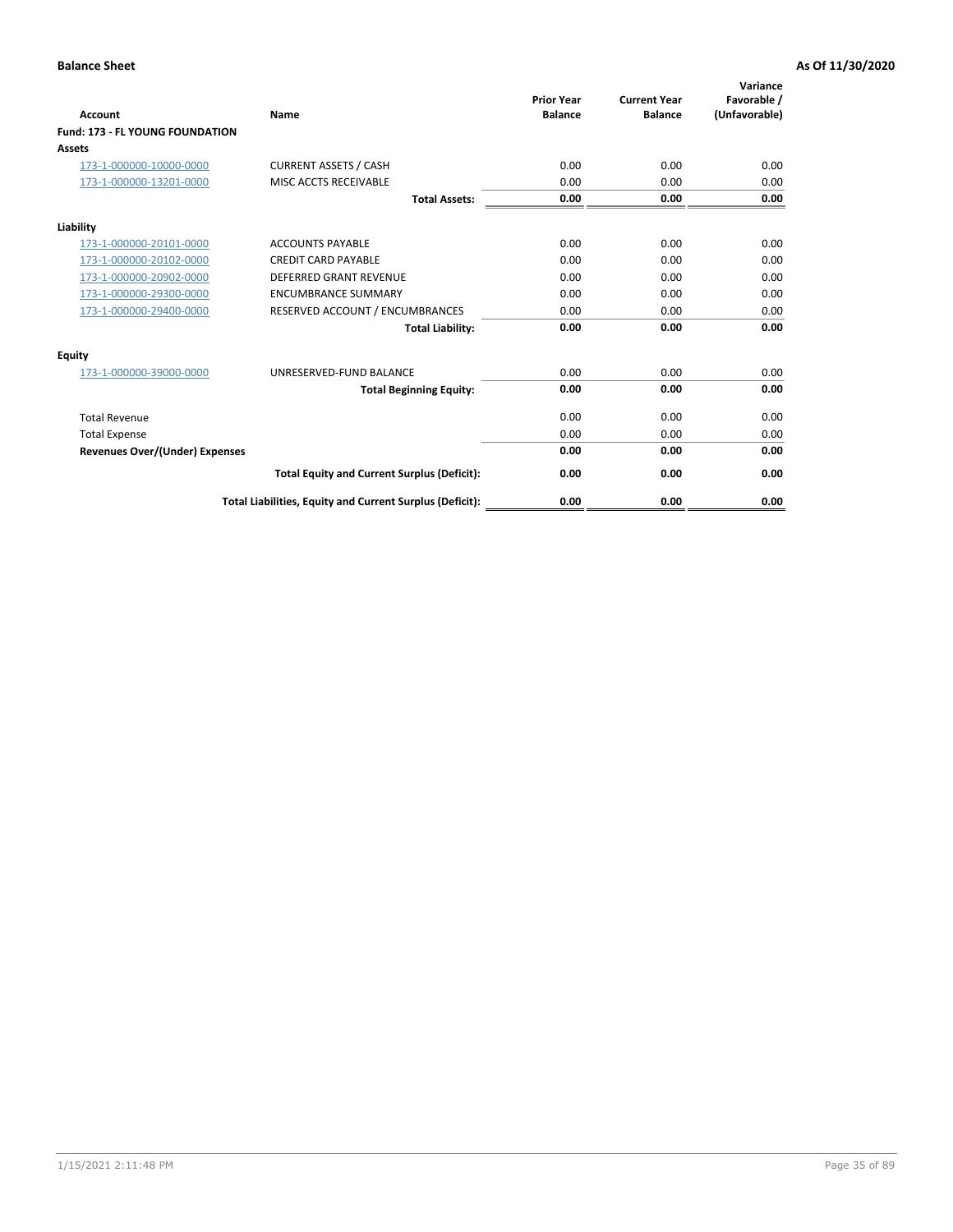| <b>Account</b>                        | Name                                                     | <b>Prior Year</b><br><b>Balance</b> | <b>Current Year</b><br><b>Balance</b> | Variance<br>Favorable /<br>(Unfavorable) |
|---------------------------------------|----------------------------------------------------------|-------------------------------------|---------------------------------------|------------------------------------------|
| <b>Fund: 174 - FEMA GRANT</b>         |                                                          |                                     |                                       |                                          |
| Assets                                |                                                          |                                     |                                       |                                          |
| 174-1-000000-10000-0000               | <b>CURRENT ASSETS / CASH</b>                             | 0.00                                | 0.00                                  | 0.00                                     |
| 174-1-000000-13201-0000               | MISC ACCTS RECEIVABLE                                    | 0.00                                | 0.00                                  | 0.00                                     |
| 174-1-000000-13205-0000               | <b>INTEREST RECEIVABLE</b>                               | 0.00                                | 0.00                                  | 0.00                                     |
|                                       | <b>Total Assets:</b>                                     | 0.00                                | 0.00                                  | 0.00                                     |
| Liability                             |                                                          |                                     |                                       |                                          |
| 174-1-000000-20101-0000               | <b>ACCOUNTS PAYABLE</b>                                  | 0.00                                | 0.00                                  | 0.00                                     |
| 174-1-000000-20102-0000               | <b>CREDIT CARD PAYABLE</b>                               | 0.00                                | 0.00                                  | 0.00                                     |
| 174-1-000000-20103-0000               | <b>ACCRUED ACCOUNTS PAYABLE</b>                          | 0.00                                | 0.00                                  | 0.00                                     |
| 174-1-000000-20902-0000               | <b>DEFERRED GRANT REVENUE</b>                            | 0.00                                | 0.00                                  | 0.00                                     |
| 174-1-000000-29300-0000               | <b>ENCUMBRANCE SUMMARY</b>                               | 0.00                                | 0.00                                  | 0.00                                     |
| 174-1-000000-29400-0000               | RESERVED ACCOUNT / ENCUMBRANCES                          | 0.00                                | 0.00                                  | 0.00                                     |
|                                       | <b>Total Liability:</b>                                  | 0.00                                | 0.00                                  | 0.00                                     |
| <b>Equity</b>                         |                                                          |                                     |                                       |                                          |
| 174-1-000000-39000-0000               | UNRESERVED-FUND BALANCE                                  | 0.00                                | 0.00                                  | 0.00                                     |
|                                       | <b>Total Beginning Equity:</b>                           | 0.00                                | 0.00                                  | 0.00                                     |
| <b>Total Revenue</b>                  |                                                          | 0.00                                | 0.00                                  | 0.00                                     |
| <b>Total Expense</b>                  |                                                          | 0.00                                | 0.00                                  | 0.00                                     |
| <b>Revenues Over/(Under) Expenses</b> |                                                          | 0.00                                | 0.00                                  | 0.00                                     |
|                                       | <b>Total Equity and Current Surplus (Deficit):</b>       | 0.00                                | 0.00                                  | 0.00                                     |
|                                       | Total Liabilities, Equity and Current Surplus (Deficit): | 0.00                                | 0.00                                  | 0.00                                     |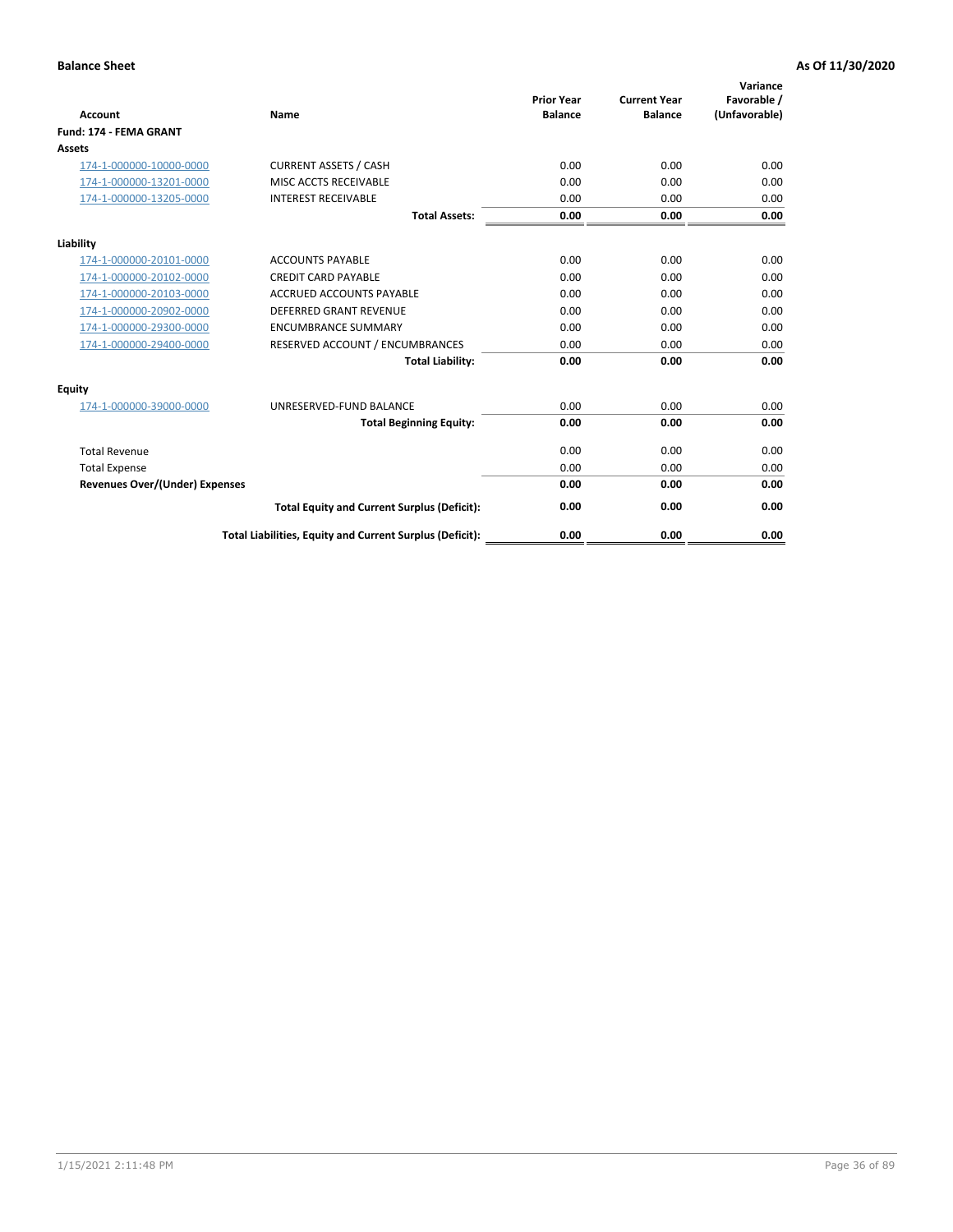| <b>Account</b>                             | Name                                                     | <b>Prior Year</b><br><b>Balance</b> | <b>Current Year</b><br><b>Balance</b> | Variance<br>Favorable /<br>(Unfavorable) |
|--------------------------------------------|----------------------------------------------------------|-------------------------------------|---------------------------------------|------------------------------------------|
| Fund: 175 - JUSTICE ASSISTANCE GRANT - JAG |                                                          |                                     |                                       |                                          |
| <b>Assets</b>                              |                                                          |                                     |                                       |                                          |
| 175-1-000000-10000-0000                    | <b>CURRENT ASSETS / CASH</b>                             | 13,761.65                           | 13,761.65                             | 0.00                                     |
| 175-1-000000-13201-0000                    | MISC ACCTS RECEIVABLE                                    | 0.00                                | 0.00                                  | 0.00                                     |
|                                            | <b>Total Assets:</b>                                     | 13,761.65                           | 13,761.65                             | 0.00                                     |
| Liability                                  |                                                          |                                     |                                       |                                          |
| 175-1-000000-20101-0000                    | <b>ACCOUNTS PAYABLE</b>                                  | 0.00                                | 0.00                                  | 0.00                                     |
| 175-1-000000-20102-0000                    | <b>CREDIT CARD PAYABLE</b>                               | 0.00                                | 0.00                                  | 0.00                                     |
| 175-1-000000-20902-0000                    | <b>DEFERRED GRANT REVENUE</b>                            | 0.00                                | 0.00                                  | 0.00                                     |
| 175-1-000000-29300-0000                    | <b>ENCUMBRANCE SUMMARY</b>                               | 0.00                                | 0.00                                  | 0.00                                     |
| 175-1-000000-29400-0000                    | RESERVED ACCOUNT / ENCUMBRANCES                          | 0.00                                | 0.00                                  | 0.00                                     |
|                                            | <b>Total Liability:</b>                                  | 0.00                                | 0.00                                  | 0.00                                     |
| Equity                                     |                                                          |                                     |                                       |                                          |
| 175-1-000000-39000-0000                    | UNRESERVED-FUND BALANCE                                  | 2,208.65                            | 13,761.65                             | 11,553.00                                |
|                                            | <b>Total Beginning Equity:</b>                           | 2,208.65                            | 13,761.65                             | 11,553.00                                |
| <b>Total Revenue</b>                       |                                                          | 11,553.00                           | 0.00                                  | $-11,553.00$                             |
| <b>Total Expense</b>                       |                                                          | 0.00                                | 0.00                                  | 0.00                                     |
| Revenues Over/(Under) Expenses             |                                                          | 11,553.00                           | 0.00                                  | $-11,553.00$                             |
|                                            | <b>Total Equity and Current Surplus (Deficit):</b>       | 13,761.65                           | 13,761.65                             | 0.00                                     |
|                                            | Total Liabilities, Equity and Current Surplus (Deficit): | 13,761.65                           | 13,761.65                             | 0.00                                     |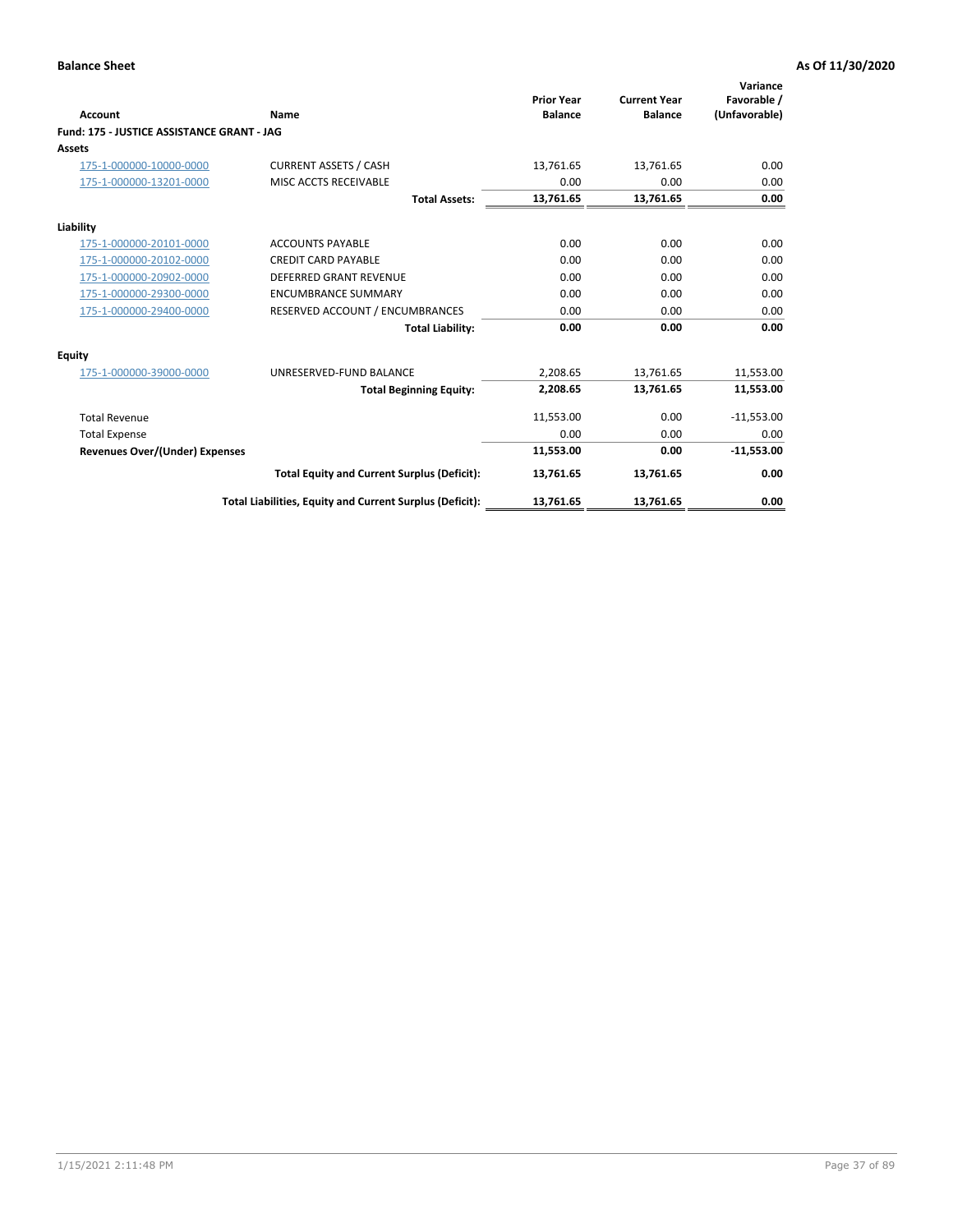| <b>Account</b>                        | Name                                                     | <b>Prior Year</b><br><b>Balance</b> | <b>Current Year</b><br><b>Balance</b> | Variance<br>Favorable /<br>(Unfavorable) |
|---------------------------------------|----------------------------------------------------------|-------------------------------------|---------------------------------------|------------------------------------------|
| Fund: 176 - HOME GRANT FUND           |                                                          |                                     |                                       |                                          |
| Assets                                |                                                          |                                     |                                       |                                          |
| 176-1-000000-10000-0000               | <b>CURRENT ASSETS / CASH</b>                             | 0.00                                | 0.00                                  | 0.00                                     |
| 176-1-000000-13201-0000               | MISC ACCTS RECEIVABLE                                    | 0.00                                | 0.00                                  | 0.00                                     |
| 176-1-000000-13205-0000               | <b>INTEREST RECEIVABLE</b>                               | 0.00                                | 0.00                                  | 0.00                                     |
|                                       | <b>Total Assets:</b>                                     | 0.00                                | 0.00                                  | 0.00                                     |
| Liability                             |                                                          |                                     |                                       |                                          |
| 176-1-000000-20101-0000               | <b>ACCOUNTS PAYABLE</b>                                  | 0.00                                | 0.00                                  | 0.00                                     |
| 176-1-000000-20102-0000               | <b>CREDIT CARD PAYABLE</b>                               | 0.00                                | 0.00                                  | 0.00                                     |
| 176-1-000000-20103-0000               | <b>ACCRUED ACCOUNTS PAYABLE</b>                          | 0.00                                | 0.00                                  | 0.00                                     |
| 176-1-000000-20902-0000               | <b>DEFERRED GRANT REVENUE</b>                            | 0.00                                | 0.00                                  | 0.00                                     |
| 176-1-000000-29300-0000               | <b>ENCUMBRANCE SUMMARY</b>                               | 0.00                                | 0.00                                  | 0.00                                     |
| 176-1-000000-29400-0000               | RESERVED ACCOUNT / ENCUMBRANCES                          | 0.00                                | 0.00                                  | 0.00                                     |
|                                       | <b>Total Liability:</b>                                  | 0.00                                | 0.00                                  | 0.00                                     |
| <b>Equity</b>                         |                                                          |                                     |                                       |                                          |
| 176-1-000000-39000-0000               | UNRESERVED-FUND BALANCE                                  | 0.00                                | 0.00                                  | 0.00                                     |
|                                       | <b>Total Beginning Equity:</b>                           | 0.00                                | 0.00                                  | 0.00                                     |
| <b>Total Revenue</b>                  |                                                          | 0.00                                | 0.00                                  | 0.00                                     |
| <b>Total Expense</b>                  |                                                          | 0.00                                | 0.00                                  | 0.00                                     |
| <b>Revenues Over/(Under) Expenses</b> |                                                          | 0.00                                | 0.00                                  | 0.00                                     |
|                                       | <b>Total Equity and Current Surplus (Deficit):</b>       | 0.00                                | 0.00                                  | 0.00                                     |
|                                       | Total Liabilities, Equity and Current Surplus (Deficit): | 0.00                                | 0.00                                  | 0.00                                     |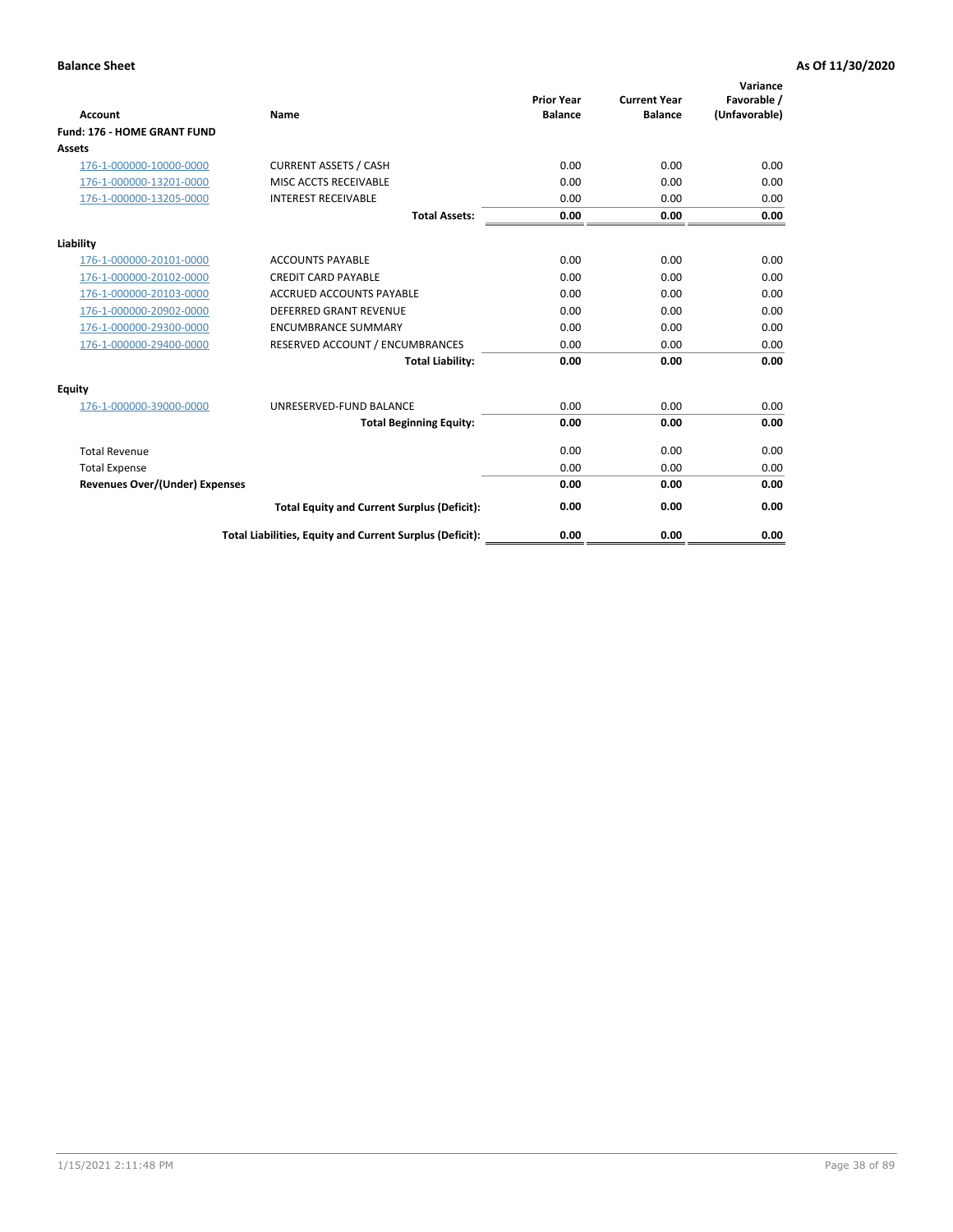| Account                                        | Name                                                     | <b>Prior Year</b><br><b>Balance</b> | <b>Current Year</b><br><b>Balance</b> | Variance<br>Favorable /<br>(Unfavorable) |
|------------------------------------------------|----------------------------------------------------------|-------------------------------------|---------------------------------------|------------------------------------------|
| <b>Fund: 177 - SAFE ROUTES TO SCHOOL GRANT</b> |                                                          |                                     |                                       |                                          |
| <b>Assets</b>                                  |                                                          |                                     |                                       |                                          |
| 177-1-000000-10000-0000                        | <b>CURRENT ASSETS / CASH</b>                             | 0.00                                | 0.00                                  | 0.00                                     |
| 177-1-000000-13201-0000                        | MISC ACCTS RECEIVABLE                                    | 0.00                                | 0.00                                  | 0.00                                     |
| 177-1-000000-13205-0000                        | <b>INTEREST RECEIVABLE</b>                               | 0.00                                | 0.00                                  | 0.00                                     |
|                                                | <b>Total Assets:</b>                                     | 0.00                                | 0.00                                  | 0.00                                     |
| Liability                                      |                                                          |                                     |                                       |                                          |
| 177-1-000000-20101-0000                        | <b>ACCOUNTS PAYABLE</b>                                  | 0.00                                | 0.00                                  | 0.00                                     |
| 177-1-000000-20102-0000                        | <b>CREDIT CARD PAYABLE</b>                               | 0.00                                | 0.00                                  | 0.00                                     |
| 177-1-000000-20139-0000                        | <b>RETAINAGES PAYABLE</b>                                | 0.00                                | 0.00                                  | 0.00                                     |
| 177-1-000000-20902-0000                        | <b>DEFERRED GRANT REVENUE</b>                            | 0.00                                | 0.00                                  | 0.00                                     |
|                                                | <b>Total Liability:</b>                                  | 0.00                                | 0.00                                  | 0.00                                     |
| Equity                                         |                                                          |                                     |                                       |                                          |
| 177-1-000000-39000-0000                        | UNRESERVED-FUND BALANCE                                  | 0.00                                | 0.00                                  | 0.00                                     |
|                                                | <b>Total Beginning Equity:</b>                           | 0.00                                | 0.00                                  | 0.00                                     |
| <b>Total Revenue</b>                           |                                                          | 0.00                                | 0.00                                  | 0.00                                     |
| <b>Total Expense</b>                           |                                                          | 0.00                                | 0.00                                  | 0.00                                     |
| Revenues Over/(Under) Expenses                 |                                                          | 0.00                                | 0.00                                  | 0.00                                     |
|                                                | <b>Total Equity and Current Surplus (Deficit):</b>       | 0.00                                | 0.00                                  | 0.00                                     |
|                                                | Total Liabilities, Equity and Current Surplus (Deficit): | 0.00                                | 0.00                                  | 0.00                                     |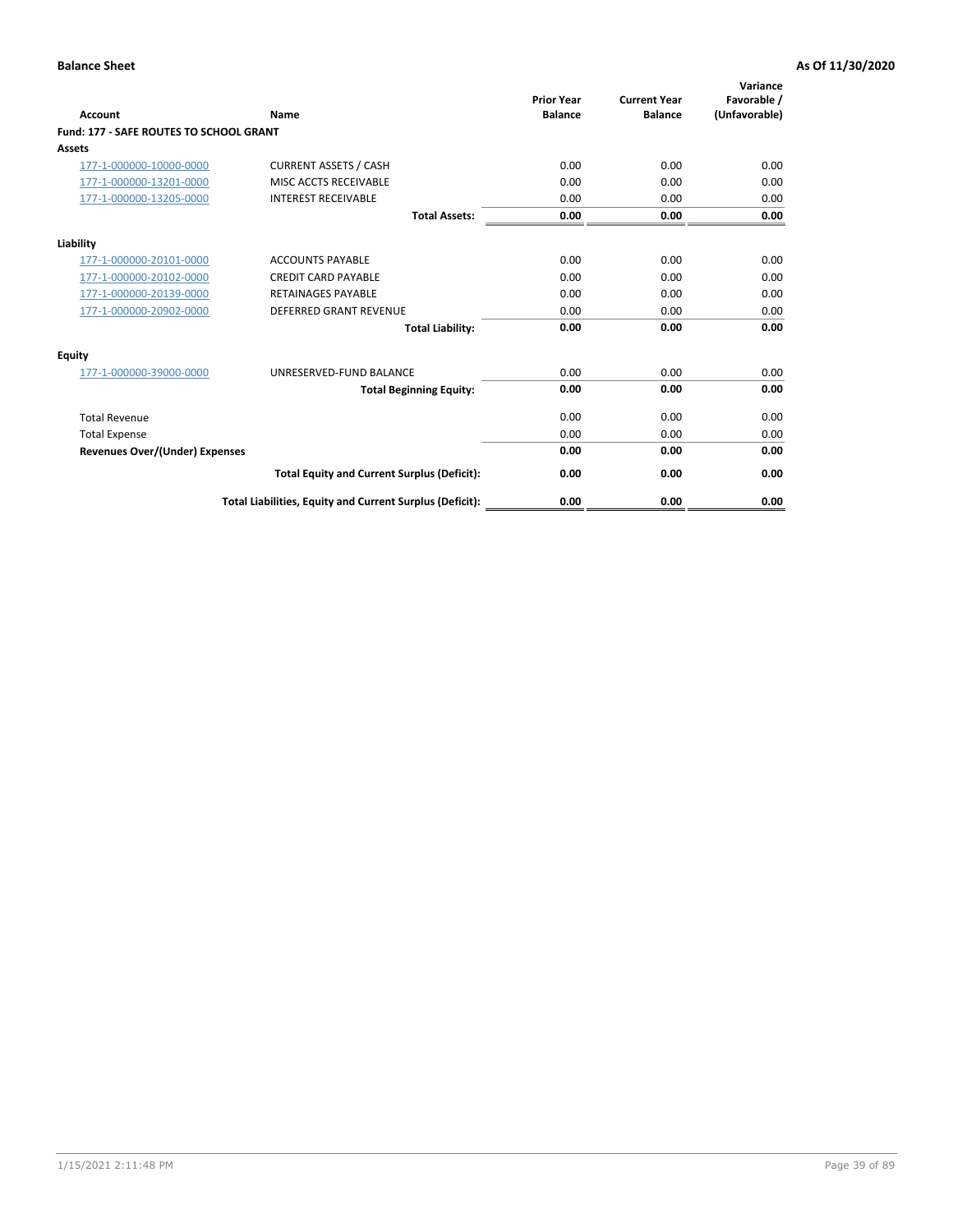| <b>Account</b>                                                | Name                                                     | <b>Prior Year</b><br><b>Balance</b> | <b>Current Year</b><br><b>Balance</b> | Variance<br>Favorable /<br>(Unfavorable) |
|---------------------------------------------------------------|----------------------------------------------------------|-------------------------------------|---------------------------------------|------------------------------------------|
| Fund: 190 - FIXED ASSETS<br>Assets                            |                                                          |                                     |                                       |                                          |
| 190-1-000000-10000-0000                                       | <b>CURRENT ASSETS / CASH</b>                             | 3,979,096.29                        | 3,979,096.29                          | 0.00                                     |
| 190-1-000000-16001-0000                                       | FIXED ASSETS / LAND                                      | 4,319,195.57                        | 4,319,195.57                          | 0.00                                     |
| 190-1-000000-16002-0000                                       | FIXED ASSETS / IMPROVMENTS-NON BUILDI                    | 10,150,860.27                       | 10,150,860.27                         | 0.00                                     |
| 190-1-000000-16003-0000                                       | ACCUM DEPR / IMPROVEMENTS- NON BUIL                      | -4,842,913.33                       | -4,842,913.33                         | 0.00                                     |
| 190-1-000000-16004-0000                                       | FIXED ASSETS / BUILDINGS                                 | 18,914,154.92                       | 18,914,154.92                         | 0.00                                     |
| 190-1-000000-16005-0000                                       | <b>ACCUM DEPR / BUILDINGS</b>                            | -7,519,821.56                       | -7,519,821.56                         | 0.00                                     |
| 190-1-000000-16109-0000                                       | FIXED ASSETS / INFRASTRUCTURE                            | 42,782,473.41                       | 42,782,473.41                         | 0.00                                     |
| 190-1-000000-16110-0000                                       | <b>ACCUM DEPR / INFRASTRUCTURE</b>                       | -18,346,397.83                      | -18,346,397.83                        | 0.00                                     |
| 190-1-000000-16201-0000                                       | FIXED ASSETS / MACHINERY AND EQUIPMEN                    | 7,300,490.92                        | 7,300,490.92                          | 0.00                                     |
| 190-1-000000-16202-0000                                       | ACCUM DEPR / MACHINERY AND EQUIPMEI                      | -5,084,807.93                       | -5,084,807.93                         | 0.00                                     |
| 190-1-000000-16205-0000                                       | FIXED ASSETS / SEIZURE FUNDED VEHICLES                   | 109,736.85                          | 109,736.85                            | 0.00                                     |
| 190-1-000000-16206-0000                                       | ACCUM DEPR / SEIZURE FUNDED VEHICLES                     | $-104,548.67$                       | $-104,548.67$                         | 0.00                                     |
| 190-1-000000-16301-0000                                       | FIXED ASSETS / C W I P                                   | 5,330,772.30                        | 5,330,772.30                          | 0.00                                     |
|                                                               | <b>Total Assets:</b>                                     | 56,988,291.21                       | 56,988,291.21                         | 0.00                                     |
|                                                               |                                                          |                                     |                                       |                                          |
| Liability                                                     |                                                          |                                     |                                       |                                          |
| 190-1-000000-20101-0000                                       | <b>ACCOUNTS PAYABLE</b>                                  | 0.00                                | 0.00                                  | 0.00                                     |
| 190-1-000000-20102-0000                                       | <b>CREDIT CARD PAYABLE</b>                               | 0.00                                | 0.00                                  | 0.00                                     |
| 190-1-000000-27001-0000                                       | CONTRIBUTED CAPITAL / DEVELOPERS                         | 7,196,125.29                        | 7,196,125.29                          | 0.00                                     |
| 190-1-000000-27101-0000                                       | INVESTMENT IN GFA / GENERAL FUND                         | 2,194,657.07                        | 2,194,657.07                          | 0.00                                     |
| 190-1-000000-27102-0000                                       | <b>SPECIAL REVENUE FUNDS</b>                             | 4,861,998.29                        | 4,861,998.29                          | 0.00                                     |
| 190-1-000000-27103-0000                                       | <b>GENERAL CIP FUND</b>                                  | 65,537,873.56                       | 65,537,873.56                         | 0.00                                     |
| 190-1-000000-27104-0000                                       | PROPRIETARY FUNDS                                        | 13,885,324.34                       | 13,885,324.34                         | 0.00                                     |
| 190-1-000000-27105-0000                                       | <b>INTERNAL SERVICE FUNDS</b>                            | 0.00                                | 0.00                                  | 0.00                                     |
| 190-1-000000-27106-0000                                       | <b>EXPENDABLE TRUST FUNDS</b>                            | 0.00                                | 0.00                                  | 0.00                                     |
| 190-1-000000-27107-0000                                       | INVESTMENT IN GFA / SEIZURE FUNDS                        | 127,680.68                          | 127,680.68                            | 0.00                                     |
| 190-1-000000-27108-0000                                       | INVESTMENT IN GFA / FIRE DEPARTMEN                       | 0.00                                | 0.00                                  | 0.00                                     |
| 190-1-000000-27109-0000                                       | PARKS & RECREATION DEPT                                  | 0.00                                | 0.00                                  | 0.00                                     |
| 190-1-000000-27110-0000                                       | INVESTMENT IN GFA / 4A EDC                               | 524,560.49                          | 524,560.49                            | 0.00                                     |
| 190-1-000000-27201-0000                                       | CAFR USE / MUNICIPAL BUILDINGS                           | 1,862,037.81                        | 1,862,037.81                          | 0.00                                     |
| 190-1-000000-27202-0000                                       | CAFR USE / OTHER GENERAL GOVERNMEN                       | 363,987.04                          | 363,987.04                            | 0.00                                     |
| 190-1-000000-27203-0000                                       | CAFR USE / POLICE PROTECTION                             | 1,742,383.46                        | 1,742,383.46                          | 0.00                                     |
| 190-1-000000-27204-0000                                       | CAFR USE / FIRE PROTECTION                               | 2,609,936.84                        | 2,609,936.84                          | 0.00                                     |
| 190-1-000000-27205-0000                                       | CAFR USE / PUBLIC WORKS                                  | 2,509,263.59                        | 2,509,263.59                          | 0.00                                     |
| 190-1-000000-27206-0000                                       | CAFR USE / LIBRARIES                                     | 2,147,054.00                        | 2,147,054.00                          | 0.00                                     |
| 190-1-000000-27207-0000                                       | CAFR USE / RECREATION                                    | 4,153,623.63                        | 4,153,623.63                          | 0.00                                     |
| 190-1-000000-27208-0000                                       | CAFR USE / CEMETERY                                      | 246,894.00                          | 246,894.00                            | 0.00                                     |
| 190-1-000000-27209-0000                                       | CAFR USE / EXCHANGE BUILDING                             | 6,053,703.29                        | 6,053,703.29                          | $0.00\,$                                 |
| 190-1-000000-27210-0000                                       | CAFR USE / INVESTMENT IN GFA                             | $-21,688,883.66$                    | $-21,688,883.66$                      | 0.00                                     |
| 190-1-000000-27301-0000                                       | DONATIONS/GRANTS                                         | 2,478,141.06                        | 2,478,141.06                          | 0.00                                     |
|                                                               | <b>Total Liability:</b>                                  | 96,806,360.78                       | 96,806,360.78                         | 0.00                                     |
| <b>Equity</b>                                                 |                                                          |                                     |                                       |                                          |
| 190-1-000000-39000-0000                                       | UNRESERVED-FUND BALANCE                                  | -39,818,069.57                      | -39,818,069.57                        | 0.00                                     |
|                                                               | <b>Total Beginning Equity:</b>                           | -39,818,069.57                      | -39,818,069.57                        | 0.00                                     |
|                                                               |                                                          |                                     |                                       |                                          |
| <b>Total Expense</b><br><b>Revenues Over/(Under) Expenses</b> |                                                          | 0.00<br>0.00                        | 0.00<br>0.00                          | 0.00<br>0.00                             |
|                                                               | <b>Total Equity and Current Surplus (Deficit):</b>       | -39,818,069.57                      | -39,818,069.57                        | 0.00                                     |
|                                                               | Total Liabilities, Equity and Current Surplus (Deficit): | 56,988,291.21                       | 56,988,291.21                         | 0.00                                     |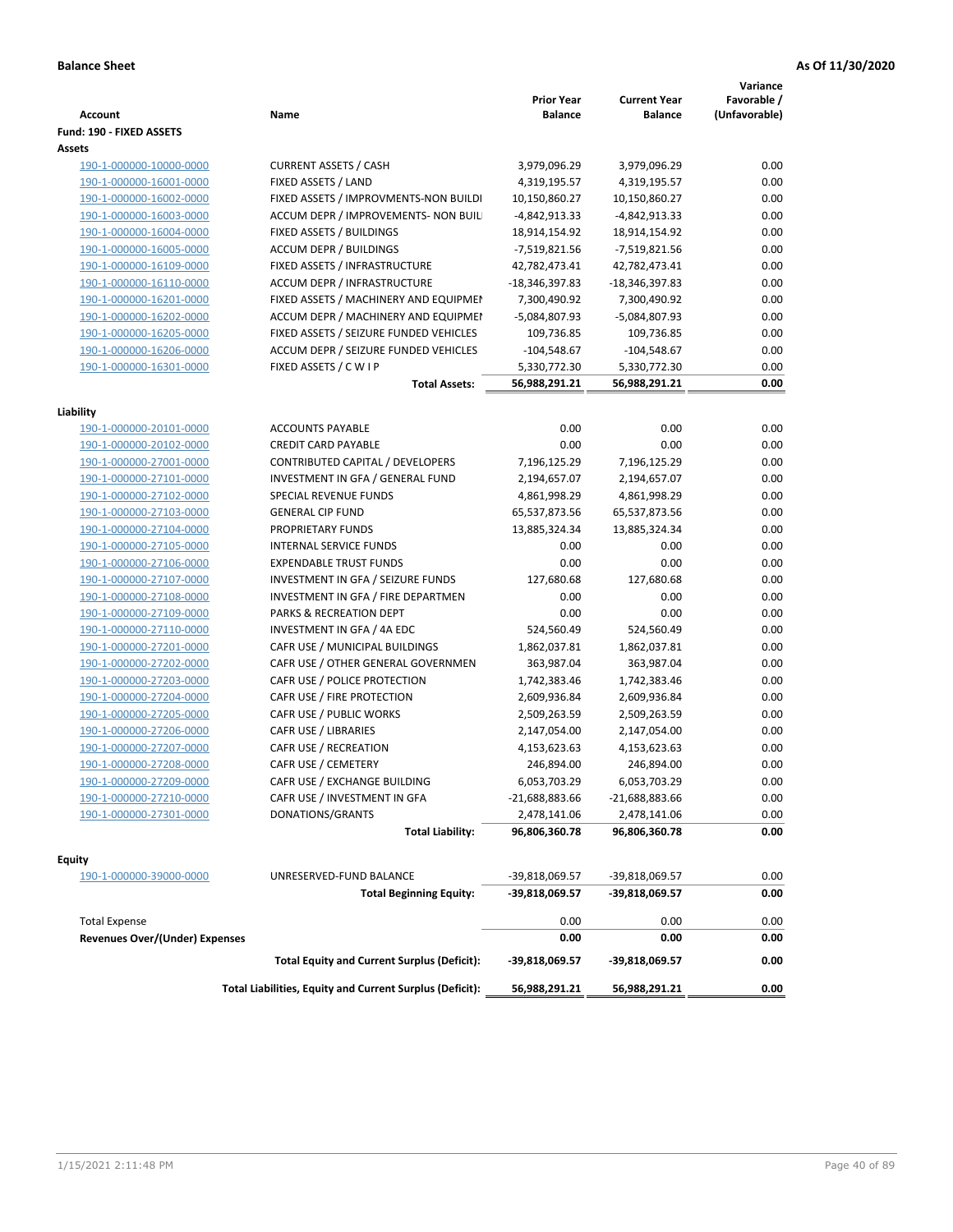| Account                               | Name                                                     | <b>Prior Year</b><br><b>Balance</b> | <b>Current Year</b><br><b>Balance</b> | Variance<br>Favorable /<br>(Unfavorable) |
|---------------------------------------|----------------------------------------------------------|-------------------------------------|---------------------------------------|------------------------------------------|
| <b>Fund: 191 - DEBT</b>               |                                                          |                                     |                                       |                                          |
| Assets                                |                                                          |                                     |                                       |                                          |
| 191-1-000000-12101-0000               | <b>BOND ISSUANCE COSTS</b>                               | 0.00                                | 0.00                                  | 0.00                                     |
| 191-1-000000-12201-0000               | DEFERRED CHARGES / BOND DISCOUNT                         | $-674,082.28$                       | $-382,663.52$                         | 291,418.76                               |
| 191-1-000000-14101-0000               | WTR/WWTR UTILITY FUND                                    | 0.00                                | 0.00                                  | 0.00                                     |
| 191-1-000000-17101-0000               | LONG-TERM DEBT / AMT TO BE PROVIDE                       | $-6,427,283.70$                     | 4,282,068.36                          | 10,709,352.06                            |
|                                       | <b>Total Assets:</b>                                     | $-7,101,365.98$                     | 3,899,404.84                          | 11,000,770.82                            |
| Liability                             |                                                          |                                     |                                       |                                          |
| 191-1-000000-20102-0000               | <b>CREDIT CARD PAYABLE</b>                               | 0.00                                | 0.00                                  | 0.00                                     |
| 191-1-000000-22002-0000               | VACATION/SICK PAYABLE                                    | 1,474,018.47                        | 1,474,018.47                          | 0.00                                     |
| 191-1-000000-26001-0000               | <b>COMPENSATED ABSENCES PAY</b>                          | 1,926,771.56                        | 1,926,771.56                          | 0.00                                     |
| 191-1-000000-26003-0000               | EXCESS SALES TAX DUE TO STATE OF TEXAS                   | 2,689,497.53                        | 2,511,401.93                          | 178,095.60                               |
| 191-1-000000-26101-0000               | <b>GENERAL OBLIG BONDS PAY</b>                           | 27,159,000.00                       | 38,009,000.00                         | $-10,850,000.00$                         |
| 191-1-000000-26103-0000               | DEFERRED LOSS/DEFEASEMENT                                | 337,197.17                          | 469,986.21                            | $-132,789.04$                            |
| 191-1-000000-26104-0000               | <b>ACCRETED INTEREST</b>                                 | 128,636.62                          | 166,084.28                            | $-37,447.66$                             |
| 191-1-000000-26105-0000               | INV NET OF RELATED DEBT                                  | -34,384,329.59                      | -34,384,329.59                        | 0.00                                     |
| 191-1-000000-26106-0000               | <b>RESTRICTED DEBT SERVICE</b>                           | 621,308.00                          | 621,308.00                            | 0.00                                     |
|                                       | <b>Total Liability:</b>                                  | $-47,900.24$                        | 10,794,240.86                         | $-10,842,141.10$                         |
| Equity                                |                                                          |                                     |                                       |                                          |
| 191-1-000000-39000-0000               | UNRESERVED-FUND BALANCE                                  | $-7,053,465.74$                     | $-6,894,836.02$                       | 158,629.72                               |
|                                       | <b>Total Beginning Equity:</b>                           | $-7,053,465.74$                     | $-6,894,836.02$                       | 158,629.72                               |
| <b>Total Expense</b>                  |                                                          | 0.00                                | 0.00                                  | 0.00                                     |
| <b>Revenues Over/(Under) Expenses</b> |                                                          | 0.00                                | 0.00                                  | 0.00                                     |
|                                       | <b>Total Equity and Current Surplus (Deficit):</b>       | $-7,053,465.74$                     | $-6,894,836.02$                       | 158,629.72                               |
|                                       | Total Liabilities, Equity and Current Surplus (Deficit): | $-7,101,365.98$                     | 3.899.404.84                          | 11,000,770.82                            |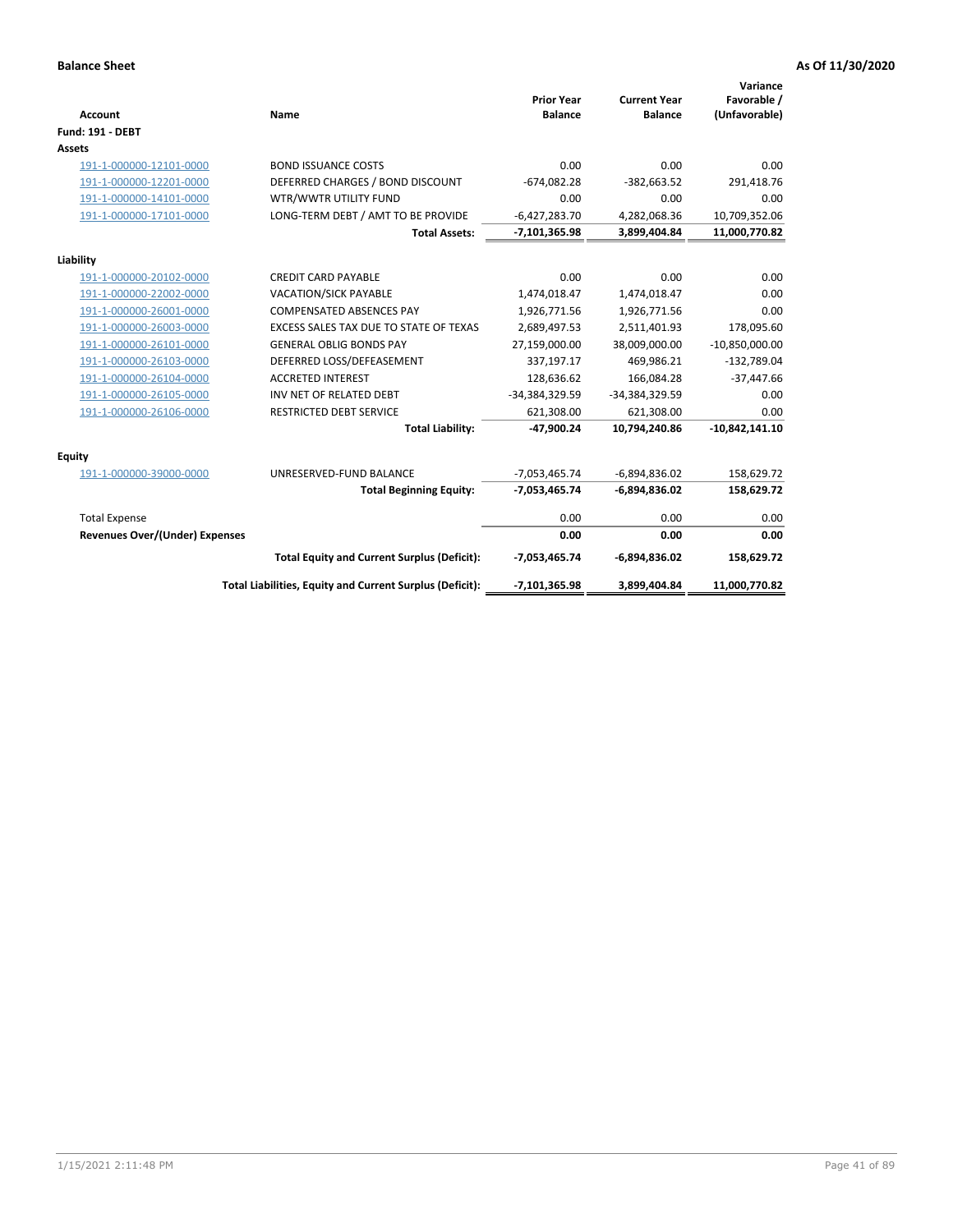| <b>Account</b>                 | Name                                  | <b>Prior Year</b><br><b>Balance</b> | <b>Current Year</b><br><b>Balance</b> | Variance<br>Favorable /<br>(Unfavorable) |
|--------------------------------|---------------------------------------|-------------------------------------|---------------------------------------|------------------------------------------|
| Fund: 192 - PAYROLL CLEARING   |                                       |                                     |                                       |                                          |
| Assets                         |                                       |                                     |                                       |                                          |
| 192-1-000000-10000-0000        | <b>CURRENT ASSETS / CASH</b>          | $-39,325.31$                        | 4,255.74                              | 43,581.05                                |
| 192-1-000000-13201-0000        | MISC ACCTS RECEIVABLE                 | 0.00                                | 0.00                                  | 0.00                                     |
| 192-1-000000-13203-0000        | NON-CURRENT ASSETS / PREPAYMENTS      | 0.00                                | 0.00                                  | 0.00                                     |
| 192-1-000000-13205-0000        | <b>INTEREST RECEIVABLE</b>            | 0.00                                | 0.00                                  | 0.00                                     |
|                                | <b>Total Assets:</b>                  | $-39,325.31$                        | 4,255.74                              | 43,581.05                                |
| Liability                      |                                       |                                     |                                       |                                          |
| 192-1-000000-20101-0000        | <b>ACCOUNTS PAYABLE</b>               | 17,958.84                           | 17,958.84                             | 0.00                                     |
| 192-1-000000-20102-0000        | <b>CREDIT CARD PAYABLE</b>            | 0.00                                | 0.00                                  | 0.00                                     |
| 192-1-000000-20103-0000        | ACCRUED ACCOUNTS PAYABLE              | 0.00                                | 0.00                                  | 0.00                                     |
| 192-1-000000-22001-0000        | SALARIES PAYABLE                      | $-457.35$                           | $-457.35$                             | 0.00                                     |
| 192-1-000000-22002-0000        | <b>VACATION/SICK PAYABLE</b>          | 0.00                                | 0.00                                  | 0.00                                     |
| 192-1-000000-22101-0000        | TAXES - FEDERAL WITHHOLDING           | 0.00                                | 0.00                                  | 0.00                                     |
| 192-1-000000-22102-0000        | <b>TAXES - FICA</b>                   | $-1.35$                             | $-1.35$                               | 0.00                                     |
| 192-1-000000-22103-0000        | <b>TAXES - MEDICARE</b>               | 0.00                                | 0.00                                  | 0.00                                     |
| 192-1-000000-22201-0000        | <b>INS - AFLAC</b>                    | $-299.25$                           | $-16,206.49$                          | 15,907.24                                |
| 192-1-000000-22202-0000        | <b>INS - LIFE INSURANCE</b>           | 0.00                                | 0.00                                  | 0.00                                     |
| 192-1-000000-22203-0000        | INS - CITY EMPLOYEE PORTION           | 0.00                                | 0.00                                  | 0.00                                     |
| 192-1-000000-22204-0000        | INS - GEUS EMPLOYEE PORTION           | 0.00                                | 0.00                                  | 0.00                                     |
| 192-1-000000-22205-0000        | INS - CITY EMPL-FLEXCARD              | $-8,861.20$                         | $-160,864.37$                         | 152,003.17                               |
| 192-1-000000-22206-0000        | INS - CITY EMPL-DEPENDENT CARE        | 0.00                                | 0.00                                  | 0.00                                     |
| 192-1-000000-22207-0000        | INS - GEUS EMPL-HEALTH CARE           | 0.00                                | 0.00                                  | 0.00                                     |
| 192-1-000000-22208-0000        | INS - AMERICAN FIDELITY               | 0.00                                | 0.00                                  | 0.00                                     |
| 192-1-000000-22209-0000        | INS - GEUS EMPL-DEPENDENT CARE        | 0.00                                | 0.00                                  | 0.00                                     |
| 192-1-000000-22210-0000        | INS - CITY EMPLOYEE - OPT OU          | 0.00                                | 0.00                                  | 0.00                                     |
| 192-1-000000-22211-0000        | INS - GEUS EMP - OPT OU               | 0.00                                | 0.00                                  | 0.00                                     |
| 192-1-000000-22212-0000        | <b>INS - VISION PLAN</b>              | $-2,719.07$                         | $-4,587.84$                           | 1,868.77                                 |
| 192-1-000000-22213-0000        | INS - AIG CRITICAL CARE               | 0.00                                | 0.00                                  | 0.00                                     |
| 192-1-000000-22214-0000        | INS - AIG ACCIDENT                    | 0.00                                | 0.00                                  | 0.00                                     |
| 192-1-000000-22215-0000        | INS - ALLSTATE CANCER                 | 0.00                                | 0.00                                  | 0.00                                     |
| 192-1-000000-22216-0000        | INS - CRITICAL ILLNESS/CHARTIS        | 0.00                                | 0.00                                  | 0.00                                     |
| 192-1-000000-22217-0000        | INS - MUTUAL OF OMAHA                 | $-9,038.05$                         | $-14,546.37$                          | 5,508.32                                 |
| 192-1-000000-22218-0000        | INS - TX LIFE                         | $-1,367.71$                         | $-1,344.68$                           | $-23.03$                                 |
| 192-1-000000-22219-0000        | <b>INS - NEW YORK LIFE</b>            | 20.00                               | 20.00                                 | 0.00                                     |
| 192-1-000000-22220-0000        | INS - AFLAC CRITICAL INSURANCE        | $-265.73$                           | $-1,388.85$                           | 1,123.12                                 |
| 192-1-000000-22223-0000        | INS - DENTAL PLAN                     | $-1,988.38$                         | $-15,107.96$                          | 13,119.58                                |
| <u>192-1-000000-22301-0000</u> | RETIREMENT - TMRS                     | $-18,285.98$                        | 290,498.53                            | -308,784.51                              |
| 192-1-000000-22302-0000        | RETIREMENT - F R & R                  | 31.44                               | $-62,474.21$                          | 62,505.65                                |
| 192-1-000000-22303-0000        | RETIREMENT - NATIONWIDE / PEBSCO      | $-10,354.52$                        | $-23,471.76$                          | 13,117.24                                |
| 192-1-000000-22304-0000        | RETIREMENT - 401 ICMA RETIREMENT      | 0.00                                | 0.00                                  | 0.00                                     |
| 192-1-000000-22305-0000        | RETIREMENT - VANTAGE CARE PRE-TAX RSP | 0.00                                | 0.00                                  | 0.00                                     |
| 192-1-000000-22401-0000        | <b>GARNISHMENT - TAX LEVY</b>         | 0.00                                | 0.00                                  | 0.00                                     |
| 192-1-000000-22402-0000        | <b>GARNISHMENT - CHILD SUPPORT</b>    | 0.00                                | 0.00                                  | 0.00                                     |
| 192-1-000000-22403-0000        | GARNISHMENT - CHAPTER 13              | 0.00                                | 0.00                                  | 0.00                                     |
| 192-1-000000-22404-0000        | GARNISHMENT - STUDENT LOAN            | 0.00                                | 0.00                                  | 0.00                                     |
| 192-1-000000-22501-0000        | <b>CHARITY PAYABLE</b>                | 0.00                                | 0.00                                  | 0.00                                     |
| 192-1-000000-22502-0000        | UNITED WAY                            | 0.00                                | $-9.50$                               | 9.50                                     |
| 192-1-000000-22503-0000        | AMERICAN CANCER SOCIETY               | 0.00                                | 0.00                                  | 0.00                                     |
| 192-1-000000-22601-0000        | PR DEDUCT - SAVINGS BOND              | 0.00                                | 0.00                                  | 0.00                                     |
| 192-1-000000-22602-0000        | PR DEDUCT - CREDIT UNION              | $-3,261.50$                         | $-3,261.50$                           | 0.00                                     |
| 192-1-000000-22603-0000        | PR DEDUCT - PRE PAID LEGAL FEE        | $-435.50$                           | $-499.40$                             | 63.90                                    |
| 192-1-000000-22604-0000        | PR DEDUCT - AUTO LEASE AGREEMENT      | 0.00                                | 0.00                                  | 0.00                                     |
| 192-1-000000-22605-0000        | PR DEDUCT - YMCA                      | 0.00                                | 0.00                                  | 0.00                                     |
| 192-1-000000-22606-0000        | PR DEDUCT - GAC                       | 0.00                                | 0.00                                  | 0.00                                     |
| 192-1-000000-22607-0000        | PR DEDUCT - WEIGHT WATCHERS           | 0.00                                | 0.00                                  | 0.00                                     |
| 192-1-000000-22608-0000        | PR DEDUCT - HUNT REG-FITNESS CTR      | 0.00                                | 0.00                                  | 0.00                                     |
| 192-1-000000-22609-0000        | PR DEDUCT - MISCELLANEOUS             | 0.00                                | 0.00                                  | 0.00                                     |
|                                |                                       |                                     |                                       |                                          |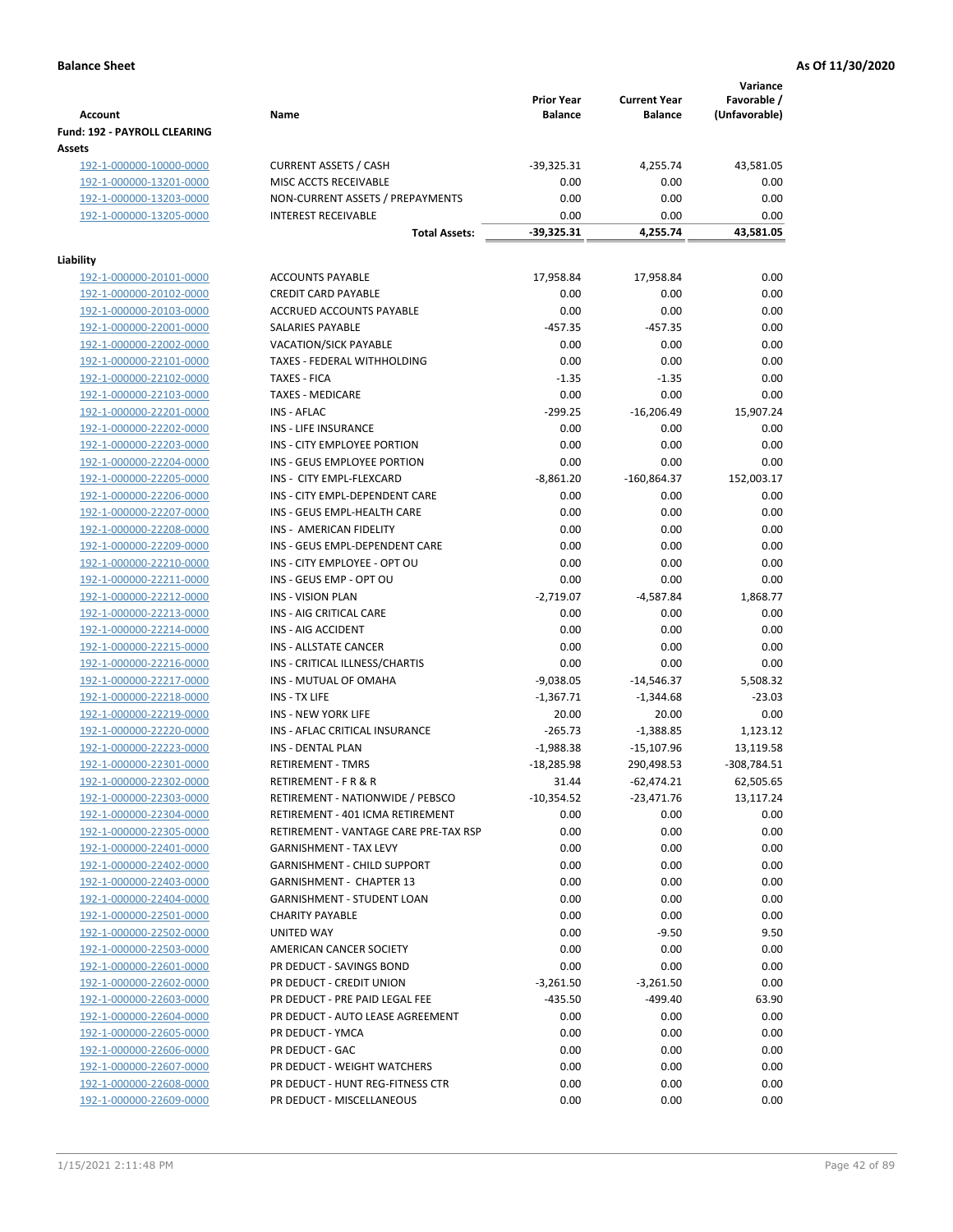| Account                 | Name                                                     | <b>Prior Year</b><br><b>Balance</b> | <b>Current Year</b><br><b>Balance</b> | Variance<br>Favorable /<br>(Unfavorable) |
|-------------------------|----------------------------------------------------------|-------------------------------------|---------------------------------------|------------------------------------------|
| 192-1-000000-22610-0000 | PR DEDUCT - MISC REIMB                                   | 0.00                                | 0.00                                  | 0.00                                     |
| 192-1-000000-22611-0000 | PR DEDUCT - GOLF COURSE FEES                             | 0.00                                | 0.00                                  | 0.00                                     |
| 192-1-000000-22612-0000 | PR DEDUCT - WEARING APPAREL                              | 0.00                                | 0.00                                  | 0.00                                     |
| 192-1-000000-22613-0000 | PR DEDUCT - SNAP FITNESS                                 | 0.00                                | 0.00                                  | 0.00                                     |
|                         | <b>Total Liability:</b>                                  | $-39,325.31$                        | 4,255.74                              | $-43,581.05$                             |
| Equity                  |                                                          |                                     |                                       |                                          |
| 192-1-000000-39000-0000 | UNRESERVED-FUND BALANCE                                  | 0.00                                | 0.00                                  | 0.00                                     |
|                         | <b>Total Beginning Equity:</b>                           | 0.00                                | 0.00                                  | 0.00                                     |
|                         | <b>Total Equity and Current Surplus (Deficit):</b>       | 0.00                                | 0.00                                  | 0.00                                     |
|                         | Total Liabilities, Equity and Current Surplus (Deficit): | $-39,325.31$                        | 4.255.74                              | 43.581.05                                |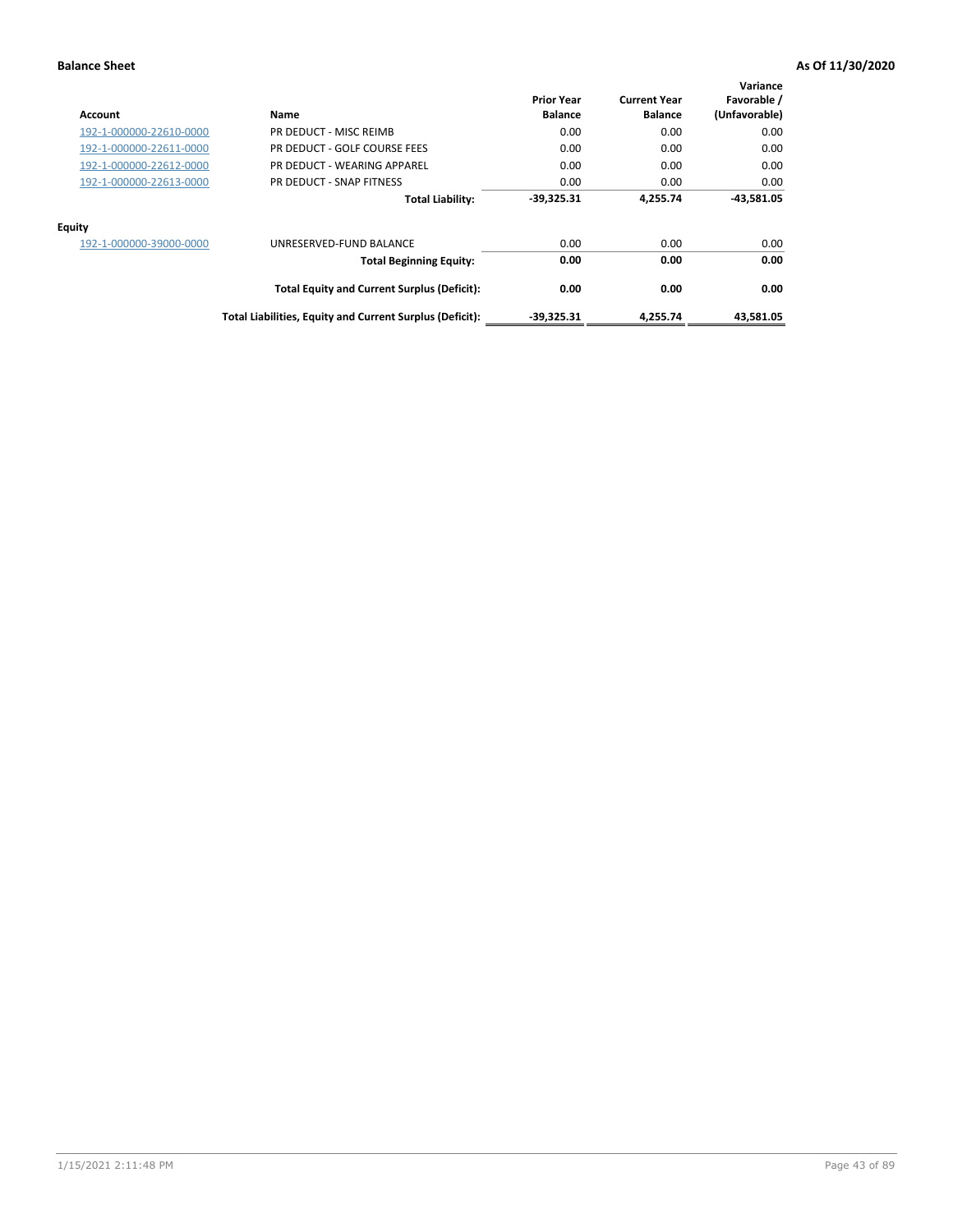|                                     |                                       |                   |                     | Variance      |
|-------------------------------------|---------------------------------------|-------------------|---------------------|---------------|
|                                     |                                       | <b>Prior Year</b> | <b>Current Year</b> | Favorable /   |
| <b>Account</b>                      | Name                                  | <b>Balance</b>    | <b>Balance</b>      | (Unfavorable) |
| Fund: 200 - WATER / WASTEWATER FUND |                                       |                   |                     |               |
| Assets                              |                                       |                   |                     |               |
| 200-2-000000-10000-0000             | <b>CURRENT ASSETS / CASH</b>          | -9,317,367.88     | -8,814,154.09       | 503,213.79    |
| 200-2-000000-12101-0000             | <b>BOND ISSUANCE COSTS</b>            | 0.00              | 0.00                | 0.00          |
| 200-2-000000-12201-0000             | DEFERRED CHARGES / BOND DISCOUNT      | $-353,374.57$     | $-340,655.65$       | 12,718.92     |
| 200-2-000000-13000-0000             | <b>CUSTOMER ACCTS RECEIVABLE</b>      | 717,416.42        | 600,784.97          | $-116,631.45$ |
| 200-2-000000-13001-0000             | NON CURRENT CUSTOMER ACCTS RECEIVAE   | 224,297.17        | 243,810.39          | 19,513.22     |
| 200-2-000000-13002-0000             | ALLOW FOR UNCOLLECT REC               | $-195,501.08$     | $-224,513.33$       | $-29,012.25$  |
| 200-2-000000-13003-0000             | UNBILLED YEAR-END ACCRUAL             | 1,171,959.62      | 1,171,959.62        | 0.00          |
| 200-2-000000-13004-0000             | <b>WASTE HAULER RECEIVABLE</b>        | 21,820.70         | 11,292.80           | $-10,527.90$  |
| 200-2-000000-13007-0000             | <b>RETURNED CHECKS</b>                | 0.00              | 0.00                | 0.00          |
| 200-2-000000-13010-0000             | <b>CADDO MILLS</b>                    | 0.00              | 0.00                | 0.00          |
| 200-2-000000-13201-0000             | MISC ACCTS RECEIVABLE                 | $-12,008.53$      | $-81,171.51$        | $-69,162.98$  |
| 200-2-000000-13202-0000             | <b>EMPLOYEE ADVANCES</b>              | 0.00              | 0.00                | 0.00          |
| 200-2-000000-13203-0000             | NON-CURRENT ASSETS / PREPAYMENTS      | 0.00              | 0.00                | 0.00          |
| 200-2-000000-13205-0000             | <b>INTEREST RECEIVABLE</b>            | 0.00              | 0.00                | 0.00          |
| 200-2-000000-14001-0000             | DUE FROM / GENERAL FUND               | 0.00              | 0.00                | 0.00          |
| 200-2-000000-14040-0000             | <b>GENERAL CIP / GENERAL CIP</b>      | 0.00              | 0.00                | 0.00          |
| 200-2-000000-14120-0000             | DUE FROM UTILITY CIP                  | 38,336,026.85     | 38,336,026.85       | 0.00          |
| 200-2-000000-15401-0000             | <b>INVENTORIES / WATER STOCK</b>      | 255,981.59        | 255,981.59          | 0.00          |
| 200-2-000000-15501-0000             | <b>INVENTORIES / WASTEWATER STOCK</b> | 37,338.12         | 37,372.92           | 34.80         |
| 200-2-000000-16001-0000             | FIXED ASSETS / LAND                   | 685,983.11        | 685,983.11          | 0.00          |
| 200-2-000000-16002-0000             | FIXED ASSETS / IMPROVMENTS-NON BUILDI | 5,485,407.69      | 5,485,407.69        | 0.00          |
| 200-2-000000-16003-0000             | ACCUM DEPR / IMPROVEMENTS-NON BUILI   | $-2,380,273.29$   | -2,380,273.29       | 0.00          |
| 200-2-000000-16004-0000             | FIXED ASSETS / BUILDINGS              | 23,444,349.28     | 23,444,349.28       | 0.00          |
| 200-2-000000-16005-0000             | <b>ACCUM DEPR / BUILDINGS</b>         | $-3,240,558.80$   | $-3,240,558.80$     | 0.00          |
| 200-2-000000-16006-0000             | FIXED ASSETS / FILTRATION PLANT       | 10,551,470.00     | 10,551,470.00       | 0.00          |
| 200-2-000000-16007-0000             | ACCUM DEPR / FILTRATION PLANT         | -7,478,086.82     | -7,478,086.82       | 0.00          |
| 200-2-000000-16008-0000             | FIXED ASSETS / WATER RECLAMATION PLAN | 7,290,892.03      | 7,290,892.03        | 0.00          |
| 200-2-000000-16009-0000             | ACCUM DEPR / WATER RECLAMATION PLAN   | $-6,489,176.25$   | $-6,489,176.25$     | 0.00          |
| 200-2-000000-16101-0000             | FIXED ASSETS / WATER MAINS            | 19,369,642.10     | 19,369,642.10       | 0.00          |
| 200-2-000000-16102-0000             | <b>ACCUM DEPR / WATER MAINS</b>       | -10,564,491.83    | -10,564,491.83      | 0.00          |
| 200-2-000000-16103-0000             | FIXED ASSETS / SANITARY SEWERS        | 26,762,935.28     | 26,762,935.28       | 0.00          |
| 200-2-000000-16104-0000             | <b>ACCUM DEPR / SANITARY SEWERS</b>   | $-11,952,765.05$  | -11,952,765.05      | 0.00          |
| 200-2-000000-16105-0000             | FIXED ASSETS / RESERVOIRS & TANKS     | 10,498,644.74     | 10,498,644.74       | 0.00          |
| 200-2-000000-16106-0000             | ACCUM DEPR / RESERVOIRS & TANKS       | $-832,221.74$     | $-832,221.74$       | 0.00          |
| 200-2-000000-16107-0000             | FIXED ASSETS / PUMP STATIONS          | 5,559,850.03      | 5,559,850.03        | 0.00          |
| 200-2-000000-16108-0000             | <b>ACCUM DEPR / PUMP STATIONS</b>     | $-325,220.11$     | $-325,220.11$       | 0.00          |
| 200-2-000000-16201-0000             | FIXED ASSETS / MACHINERY AND EQUIPMEN | 3,883,571.50      | 3,883,571.50        | 0.00          |
| 200-2-000000-16202-0000             | ACCUM DEPR / MACHINERY AND EQUIPMEI   | $-1,887,320.29$   | $-1,887,320.29$     | 0.00          |
| 200-2-000000-16301-0000             | FIXED ASSETS / C W I P                | $-286,982.00$     | $-286,982.00$       | 0.00          |
| 200-2-000000-17501-0000             | <b>EMPLOYEE CONTRIBUTIONS</b>         | 195,988.00        | 195,988.00          | 0.00          |
| 200-2-000000-17504-0000             | <b>INVESTMENT RETURN</b>              | 631,750.00        | 631,750.00          | 0.00          |
| 200-2-000000-17508-0000             | EXPERIENCE DIFFERENCE- OUTFLOW        | 31,784.00         | 31,784.00           | 0.00          |
| 200-2-000000-17509-0000             | <b>EXPERIENCE DIFFERENCE - INFLOW</b> | $-37,640.00$      | $-37,640.00$        | 0.00          |
| 200-2-000000-17520-0000             | <b>ASSUMPTION CHANGES</b>             | 0.00              | 0.00                | 0.00          |
|                                     | <b>Total Assets:</b>                  | 99,804,119.99     | 100,114,266.14      | 310,146.15    |
|                                     |                                       |                   |                     |               |
| Liability                           |                                       |                   |                     |               |
| 200-2-000000-20101-0000             | <b>ACCOUNTS PAYABLE</b>               | 2,750.00          | $-188.00$           | 2,938.00      |
| 200-2-000000-20102-0000             | <b>CREDIT CARD PAYABLE</b>            | 0.00              | 0.00                | 0.00          |
| 200-2-000000-20103-0000             | ACCRUED ACCOUNTS PAYABLE              | 10,000.00         | 10,000.00           | 0.00          |
| 200-2-000000-20104-0000             | <b>ESCHEATED LIABILITY</b>            | 0.00              | 0.00                | 0.00          |
| 200-2-000000-20109-0000             | <b>GENERAL OBLIG BONDS PAY</b>        | 1,466,000.00      | 2,193,000.00        | $-727,000.00$ |
| 200-2-000000-20110-0000             | REVENUE BONDS PAYABLE                 | 1,095,000.00      | 930,000.00          | 165,000.00    |
| 200-2-000000-20112-0000             | ACCRUED INTEREST PAYABLE              | 142,697.51        | 63,911.41           | 78,786.10     |
| 200-2-000000-20125-0000             | SALES TAX PAYABLE / IN THE CITY       | 0.00              | 0.00                | 0.00          |
| 200-2-000000-20139-0000             | RETAINAGES PAYABLE                    | 0.00              | 0.00                | 0.00          |
| 200-2-000000-20141-0000             | <b>TELEPHONE CLEARING</b>             | 0.01              | 0.01                | 0.00          |
|                                     |                                       |                   |                     |               |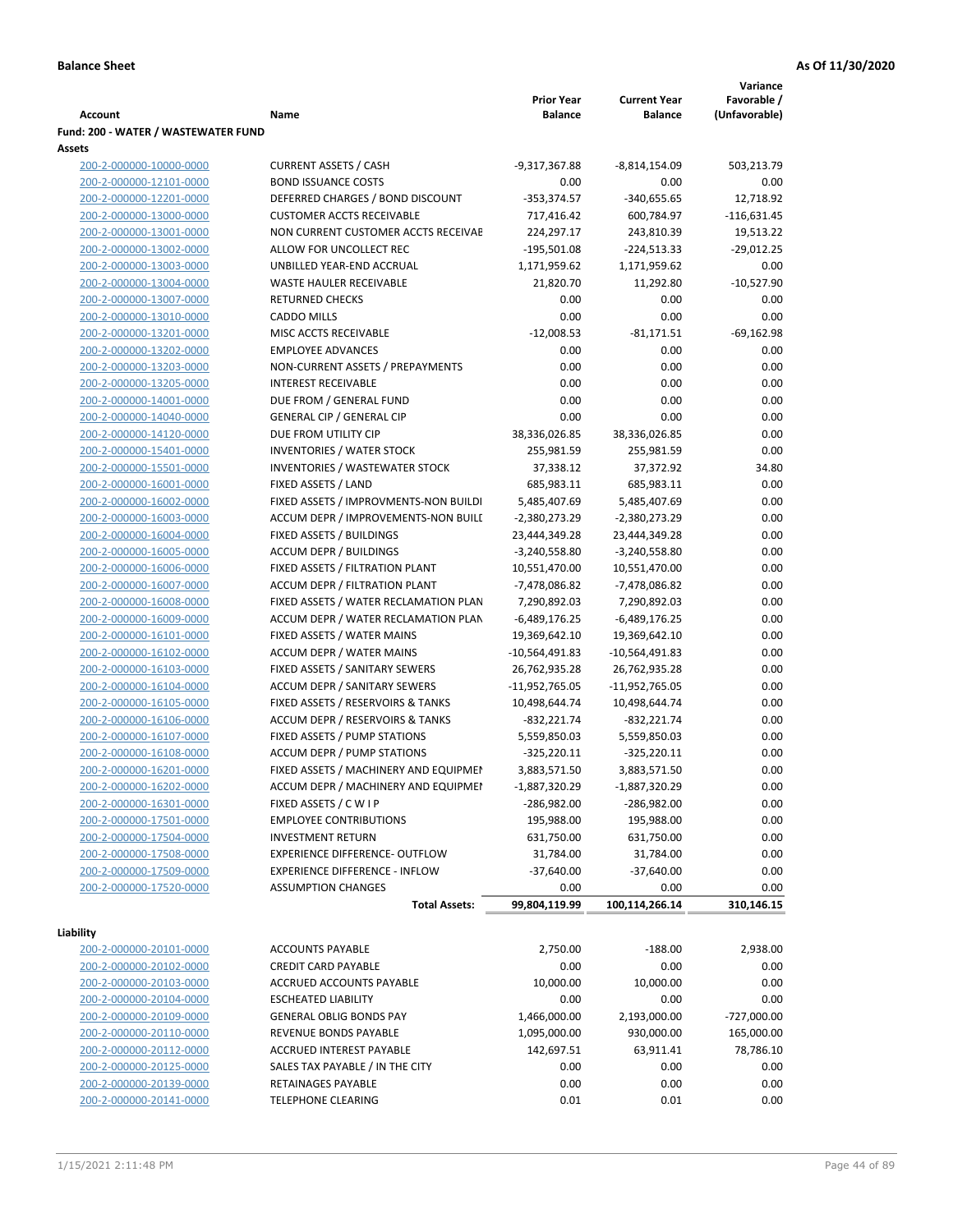|                                       |                                                          |                                     |                                       | Variance                     |
|---------------------------------------|----------------------------------------------------------|-------------------------------------|---------------------------------------|------------------------------|
| Account                               | Name                                                     | <b>Prior Year</b><br><b>Balance</b> | <b>Current Year</b><br><b>Balance</b> | Favorable /<br>(Unfavorable) |
| 200-2-000000-20160-0000               | <b>UNAPPLIED CREDIT</b>                                  | 0.00                                | 0.00                                  | 0.00                         |
| 200-2-000000-21001-0000               | <b>GENERAL FUND / GENERAL FUND</b>                       | 0.00                                | 0.00                                  | 0.00                         |
| 200-2-000000-21101-0000               | ENTERPRISE / WTR/WWTR UTILITY FUND                       | 0.00                                | 0.00                                  | 0.00                         |
| 200-2-000000-22001-0000               | <b>SALARIES PAYABLE</b>                                  | 83,164.42                           | 83,164.42                             | 0.00                         |
| 200-2-000000-22002-0000               | <b>VACATION/SICK PAYABLE</b>                             | 234,422.70                          | 234,422.70                            | 0.00                         |
| 200-2-000000-23001-0000               | CAPITAL LEASE PAYABLE                                    | 0.00                                | 0.00                                  | 0.00                         |
| 200-2-000000-24001-0000               | O/S CHECKS PAYABLE                                       | 0.00                                | 0.00                                  | 0.00                         |
| 200-2-000000-24002-0000               | <b>CUSTOMER DEPOSITS</b>                                 | 766,686.82                          | 762,834.68                            | 3,852.14                     |
| 200-2-000000-24003-0000               | <b>CUSTOMER OVERPMT SUSPENSE</b>                         | 168,077.76                          | 361,830.56                            | $-193,752.80$                |
| 200-2-000000-24004-0000               | <b>INTEREST PAYABLE ON DEP</b>                           | 0.00                                | 0.00                                  | 0.00                         |
| 200-2-000000-24005-0000               | <b>ACCRUED INT PAY ON DEP</b>                            | 0.00                                | 0.00                                  | 0.00                         |
| 200-2-000000-24006-0000               | <b>AWAITING CUSTOMER SETUP</b>                           | 1,955.61                            | 1,955.61                              | 0.00                         |
| 200-2-000000-24007-0000               | <b>BILLED DEPOSITS SUSPENSE</b>                          | 0.00                                | 0.00                                  | 0.00                         |
| 200-2-000000-26001-0000               | <b>COMPENSATED ABSENCES PAY</b>                          | 211,715.81                          | 211,715.81                            | 0.00                         |
| 200-2-000000-26101-0000               | <b>GENERAL OBLIG BONDS PAY</b>                           | 4,567,000.00                        | 2,529,000.00                          | 2,038,000.00                 |
| 200-2-000000-26102-0000               | <b>REVENUE BONDS PAYABLE</b>                             | 31,190,000.00                       | 30,260,000.00                         | 930,000.00                   |
| 200-2-000000-26103-0000               | DEFERRED LOSS/DEFEASEMENT                                | $-181,650.73$                       | $-136,237.88$                         | $-45,412.85$                 |
| 200-2-000000-27001-0000               | <b>CONTRIBUTED CAPITAL</b>                               | 0.00                                | 0.00                                  | 0.00                         |
| 200-2-000000-27002-0000               | CONTRIBUTED CAPITAL / DEVELOPERS                         | 0.00                                | 0.00                                  | 0.00                         |
| 200-2-000000-29300-0000               | <b>ENCUMBRANCE SUMMARY</b>                               | 0.00                                | 0.00                                  | 0.00                         |
| 200-2-000000-29400-0100               | RESERVED ACCOUNT / ENCUMBRANCES                          | 0.00                                | 0.00                                  | 0.00                         |
| 200-2-000000-29999-0000               | <b>NET PENSION LIABILITY</b>                             | 1,415,364.00                        | 1,415,364.00                          | 0.00                         |
| 200-2-000000-92080-0000               | <b>GLTDAG</b>                                            | 0.00                                | 0.00                                  | 0.00                         |
|                                       | <b>Total Liability:</b>                                  | 41,173,183.91                       | 38,920,773.32                         | 2,252,410.59                 |
| <b>Equity</b>                         |                                                          |                                     |                                       |                              |
| 200-2-000000-39000-0000               | UNRESERVED-FUND BALANCE                                  | 0.00                                | 0.00                                  | 0.00                         |
| 200-2-000000-39100-0000               | UNRESERVED-RET. EARNINGS                                 | 57,924,814.85                       | 60,831,878.50                         | 2,907,063.65                 |
| 200-2-000000-39150-0000               | RESERVED-RET. EARNINGS                                   | 0.00                                | 0.00                                  | 0.00                         |
| 200-2-000000-39500-0000               | NET POSITION - PENSION                                   | $-965.00$                           | $-965.00$                             | 0.00                         |
|                                       | <b>Total Beginning Equity:</b>                           | 57,923,849.85                       | 60,830,913.50                         | 2,907,063.65                 |
| <b>Total Revenue</b>                  |                                                          | 2,508,623.91                        | 2,206,903.65                          | $-301,720.26$                |
| <b>Total Expense</b>                  |                                                          | 1,801,537.67                        | 1,844,324.32                          | $-42,786.65$                 |
| <b>Revenues Over/(Under) Expenses</b> |                                                          | 707,086.24                          | 362,579.33                            | -344,506.91                  |
|                                       | <b>Total Equity and Current Surplus (Deficit):</b>       | 58,630,936.09                       | 61,193,492.83                         | 2,562,556.74                 |
|                                       | Total Liabilities, Equity and Current Surplus (Deficit): | 99,804,120.00                       | 100,114,266.15                        | 310,146.15                   |
|                                       | *** FUND 200 OUT OF BALANCE ***                          | $-0.01$                             | $-0.01$                               | 0.00                         |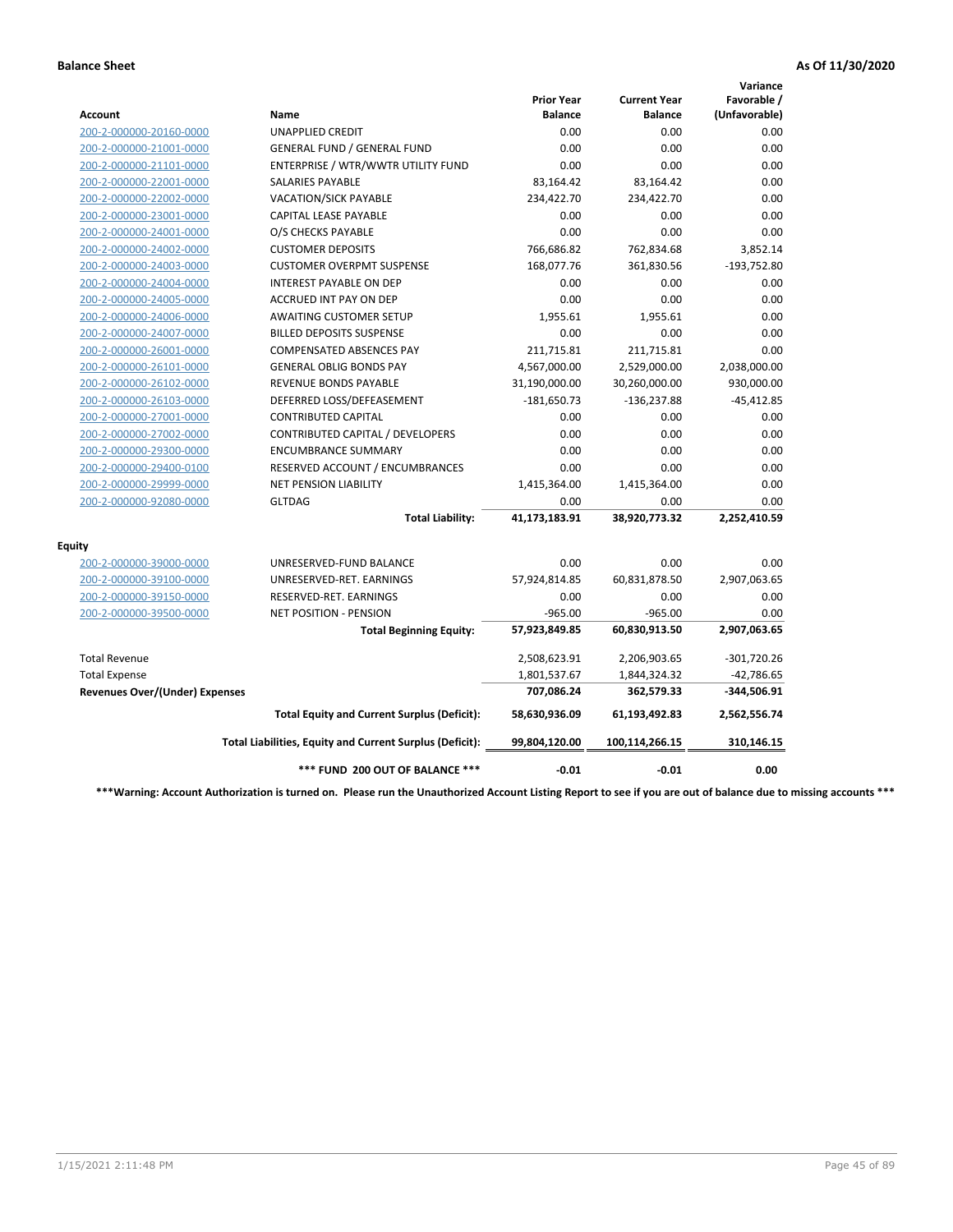| <b>Account</b>                        | Name                                                     | <b>Prior Year</b><br><b>Balance</b> | <b>Current Year</b><br><b>Balance</b> | Variance<br>Favorable /<br>(Unfavorable) |
|---------------------------------------|----------------------------------------------------------|-------------------------------------|---------------------------------------|------------------------------------------|
| <b>Fund: 210 - WATER IMPACT FEES</b>  |                                                          |                                     |                                       |                                          |
| <b>Assets</b>                         |                                                          |                                     |                                       |                                          |
| 210-2-000000-10000-0000               | <b>CURRENT ASSETS / CASH</b>                             | 0.00                                | 0.00                                  | 0.00                                     |
| 210-2-000000-13201-0000               | MISC ACCTS RECEIVABLE                                    | 0.00                                | 0.00                                  | 0.00                                     |
| 210-2-000000-13205-0000               | <b>INTEREST RECEIVABLE</b>                               | 0.00                                | 0.00                                  | 0.00                                     |
|                                       | <b>Total Assets:</b>                                     | 0.00                                | 0.00                                  | 0.00                                     |
|                                       |                                                          |                                     |                                       |                                          |
| Liability                             |                                                          |                                     |                                       |                                          |
| 210-2-000000-20101-0000               | <b>ACCOUNTS PAYABLE</b>                                  | 0.00                                | 0.00                                  | 0.00                                     |
| 210-2-000000-20103-0000               | <b>ACCRUED ACCOUNTS PAYABLE</b>                          | 0.00                                | 0.00                                  | 0.00                                     |
| 210-2-000000-29300-0000               | <b>ENCUMBRANCE SUMMARY</b>                               | 0.00                                | 0.00                                  | 0.00                                     |
| 210-2-000000-29400-0000               | RESERVED ACCOUNT / ENCUMBRANCES                          | 0.00                                | 0.00                                  | 0.00                                     |
|                                       | <b>Total Liability:</b>                                  | 0.00                                | 0.00                                  | 0.00                                     |
| <b>Equity</b>                         |                                                          |                                     |                                       |                                          |
| 210-2-000000-39000-0000               | UNRESERVED-FUND BALANCE                                  | 0.00                                | 0.00                                  | 0.00                                     |
| 210-2-000000-39100-0000               | UNRESERVED-RET. EARNINGS                                 | 0.00                                | 0.00                                  | 0.00                                     |
|                                       | <b>Total Beginning Equity:</b>                           | 0.00                                | 0.00                                  | 0.00                                     |
| <b>Total Revenue</b>                  |                                                          | 0.00                                | 0.00                                  | 0.00                                     |
| <b>Total Expense</b>                  |                                                          | 0.00                                | 0.00                                  | 0.00                                     |
| <b>Revenues Over/(Under) Expenses</b> |                                                          | 0.00                                | 0.00                                  | 0.00                                     |
|                                       | <b>Total Equity and Current Surplus (Deficit):</b>       | 0.00                                | 0.00                                  | 0.00                                     |
|                                       | Total Liabilities, Equity and Current Surplus (Deficit): | 0.00                                | 0.00                                  | 0.00                                     |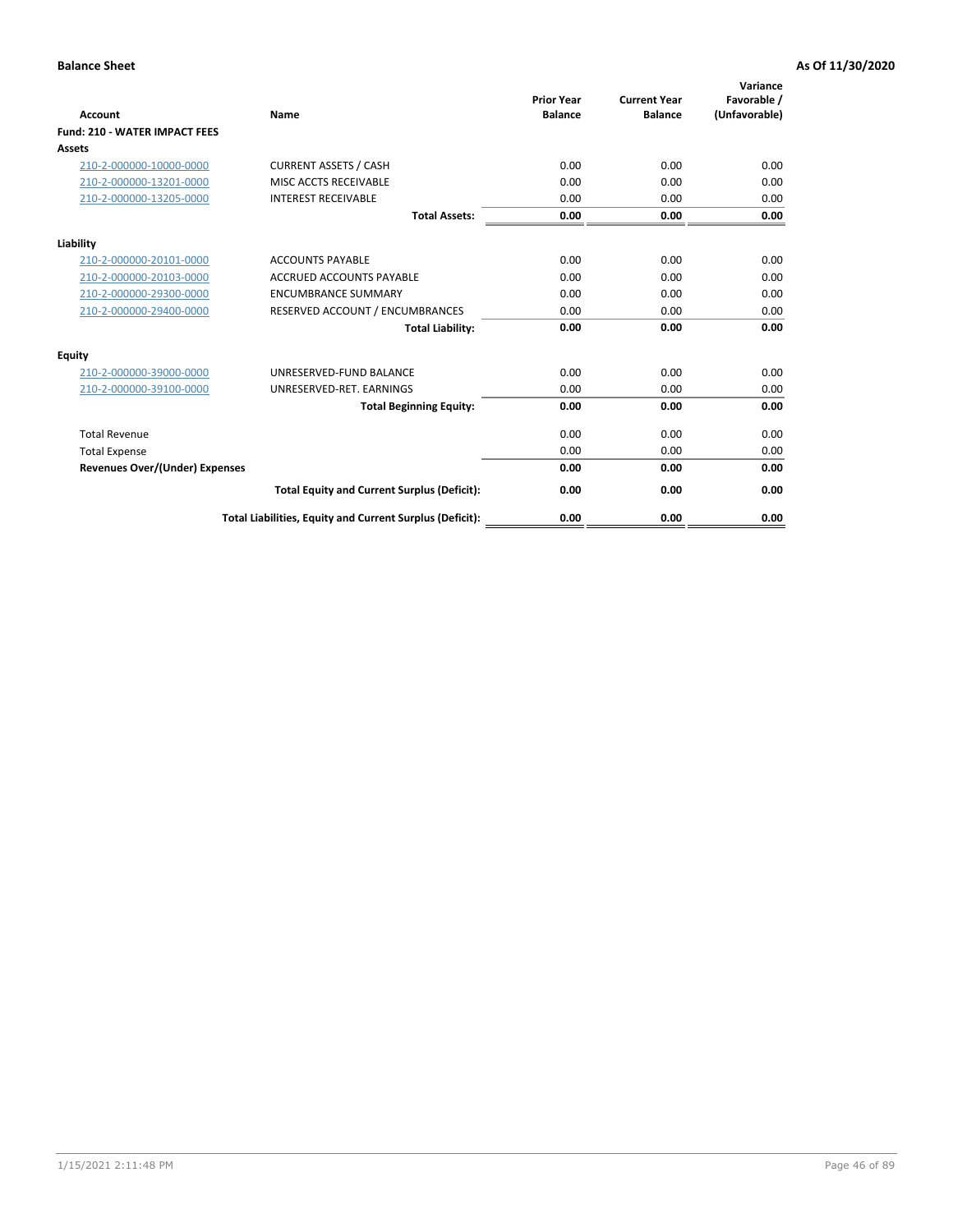| <b>Account</b>                        | <b>Name</b>                                              | <b>Prior Year</b><br><b>Balance</b> | <b>Current Year</b><br><b>Balance</b> | Variance<br>Favorable /<br>(Unfavorable) |
|---------------------------------------|----------------------------------------------------------|-------------------------------------|---------------------------------------|------------------------------------------|
| Fund: 211 - WASTEWATER IMPACT FEES    |                                                          |                                     |                                       |                                          |
| <b>Assets</b>                         |                                                          |                                     |                                       |                                          |
| 211-2-000000-10000-0000               | <b>CURRENT ASSETS / CASH</b>                             | 0.00                                | 0.00                                  | 0.00                                     |
| 211-2-000000-13201-0000               | MISC ACCTS RECEIVABLE                                    | 0.00                                | 0.00                                  | 0.00                                     |
| 211-2-000000-13205-0000               | <b>INTEREST RECEIVABLE</b>                               | 0.00                                | 0.00                                  | 0.00                                     |
|                                       | <b>Total Assets:</b>                                     | 0.00                                | 0.00                                  | 0.00                                     |
| Liability                             |                                                          |                                     |                                       |                                          |
| 211-2-000000-20101-0000               | <b>ACCOUNTS PAYABLE</b>                                  | 0.00                                | 0.00                                  | 0.00                                     |
| 211-2-000000-20103-0000               | <b>ACCRUED ACCOUNTS PAYABLE</b>                          | 0.00                                | 0.00                                  | 0.00                                     |
|                                       | <b>Total Liability:</b>                                  | 0.00                                | 0.00                                  | 0.00                                     |
| <b>Equity</b>                         |                                                          |                                     |                                       |                                          |
| 211-2-000000-39000-0000               | UNRESERVED-FUND BALANCE                                  | 0.00                                | 0.00                                  | 0.00                                     |
| 211-2-000000-39100-0000               | UNRESERVED-RET. EARNINGS                                 | 0.00                                | 0.00                                  | 0.00                                     |
|                                       | <b>Total Beginning Equity:</b>                           | 0.00                                | 0.00                                  | 0.00                                     |
| <b>Total Revenue</b>                  |                                                          | 0.00                                | 0.00                                  | 0.00                                     |
| <b>Total Expense</b>                  |                                                          | 0.00                                | 0.00                                  | 0.00                                     |
| <b>Revenues Over/(Under) Expenses</b> |                                                          | 0.00                                | 0.00                                  | 0.00                                     |
|                                       | <b>Total Equity and Current Surplus (Deficit):</b>       | 0.00                                | 0.00                                  | 0.00                                     |
|                                       | Total Liabilities, Equity and Current Surplus (Deficit): | 0.00                                | 0.00                                  | 0.00                                     |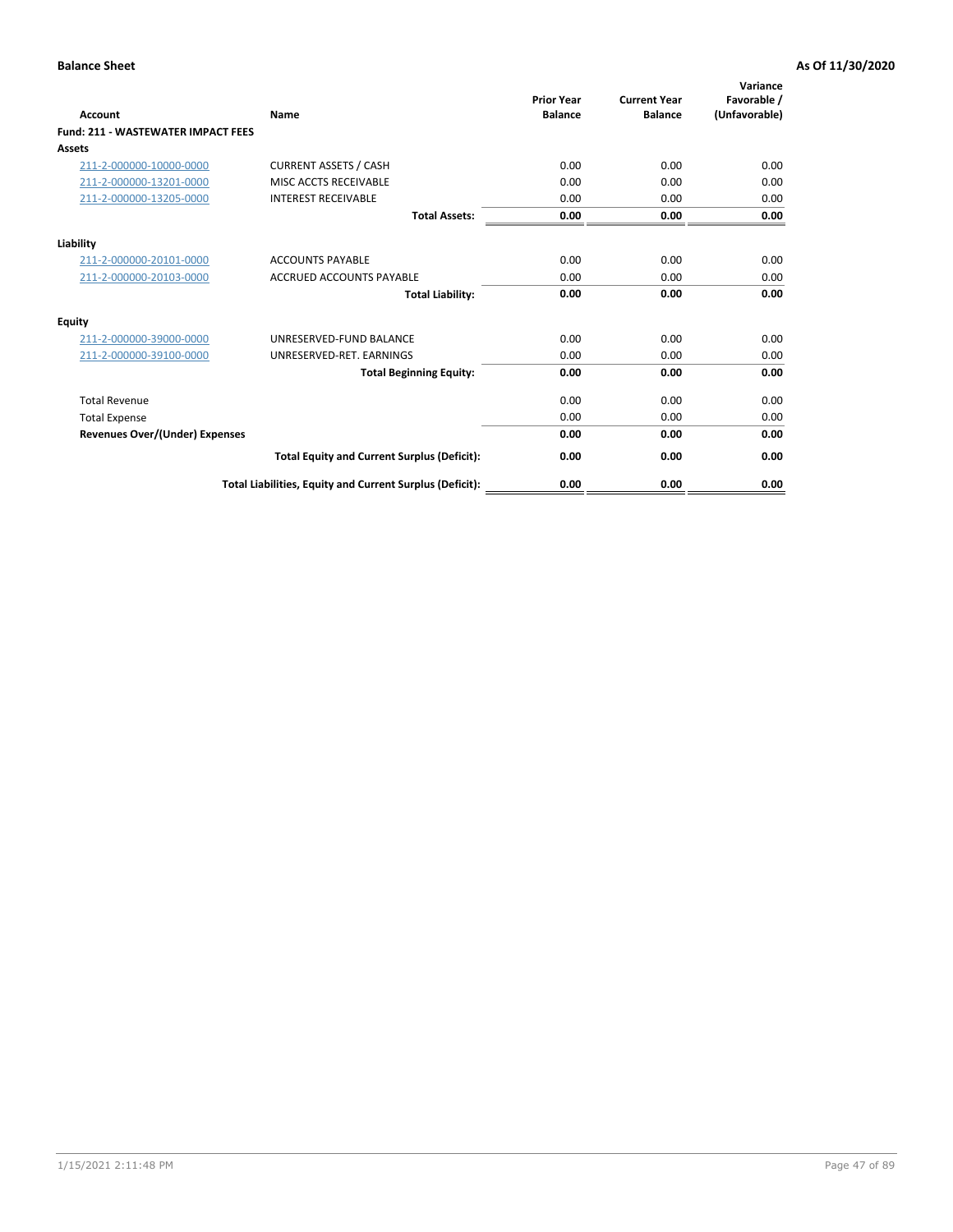| <b>Account</b>                        | Name                                                      | <b>Prior Year</b><br><b>Balance</b> | <b>Current Year</b><br><b>Balance</b> | Variance<br>Favorable /<br>(Unfavorable) |
|---------------------------------------|-----------------------------------------------------------|-------------------------------------|---------------------------------------|------------------------------------------|
|                                       | Fund: 212 - TX COMMUNITY DEV SWR SYSTEM IMPROV PROG GRANT |                                     |                                       |                                          |
| <b>Assets</b>                         |                                                           |                                     |                                       |                                          |
| 212-2-000000-10000-0000               | <b>CURRENT ASSETS / CASH</b>                              | 89,968.41                           | 105,849.57                            | 15,881.16                                |
| 212-2-000000-13201-0000               | MISC ACCTS RECEIVABLE                                     | 0.00                                | 0.00                                  | 0.00                                     |
| 212-2-000000-13205-0000               | <b>INTEREST RECEIVABLE</b>                                | 0.00                                | 0.00                                  | 0.00                                     |
| 212-2-000000-16301-0000               | FIXED ASSETS / C W I P                                    | 0.00                                | 0.00                                  | 0.00                                     |
|                                       | <b>Total Assets:</b>                                      | 89,968.41                           | 105,849.57                            | 15,881.16                                |
| Liability                             |                                                           |                                     |                                       |                                          |
| 212-2-000000-20101-0000               | <b>ACCOUNTS PAYABLE</b>                                   | 0.00                                | 0.00                                  | 0.00                                     |
| 212-2-000000-20102-0000               | <b>CREDIT CARD PAYABLE</b>                                | 0.00                                | 0.00                                  | 0.00                                     |
| 212-2-000000-20103-0000               | <b>ACCRUED ACCOUNTS PAYABLE</b>                           | 0.00                                | 0.00                                  | 0.00                                     |
| 212-2-000000-20139-0000               | <b>RETAINAGES PAYABLE</b>                                 | 0.00                                | 0.00                                  | 0.00                                     |
| 212-2-000000-20902-0000               | <b>DEFERRED GRANT REVENUE</b>                             | 0.00                                | 0.00                                  | 0.00                                     |
| 212-2-000000-21001-0000               | <b>GENERAL FUND / GENERAL FUND</b>                        | 0.00                                | 0.00                                  | 0.00                                     |
| 212-2-000000-29300-0000               | <b>ENCUMBRANCE SUMMARY</b>                                | 0.00                                | 0.00                                  | 0.00                                     |
| 212-2-000000-29400-0100               | RESERVED ACCOUNT / ENCUMBRANCES                           | 0.00                                | 0.00                                  | 0.00                                     |
|                                       | <b>Total Liability:</b>                                   | 0.00                                | 0.00                                  | 0.00                                     |
| <b>Equity</b>                         |                                                           |                                     |                                       |                                          |
| 212-2-000000-39100-0000               | UNRESERVED-RET. EARNINGS                                  | $-61,025.43$                        | 105,849.57                            | 166,875.00                               |
|                                       | <b>Total Beginning Equity:</b>                            | $-61,025.43$                        | 105,849.57                            | 166,875.00                               |
| <b>Total Revenue</b>                  |                                                           | 150,993.84                          | 0.00                                  | $-150,993.84$                            |
| <b>Total Expense</b>                  |                                                           | 0.00                                | 0.00                                  | 0.00                                     |
| <b>Revenues Over/(Under) Expenses</b> |                                                           | 150,993.84                          | 0.00                                  | $-150,993.84$                            |
|                                       | <b>Total Equity and Current Surplus (Deficit):</b>        | 89,968.41                           | 105,849.57                            | 15,881.16                                |
|                                       | Total Liabilities, Equity and Current Surplus (Deficit):  | 89,968.41                           | 105,849.57                            | 15,881.16                                |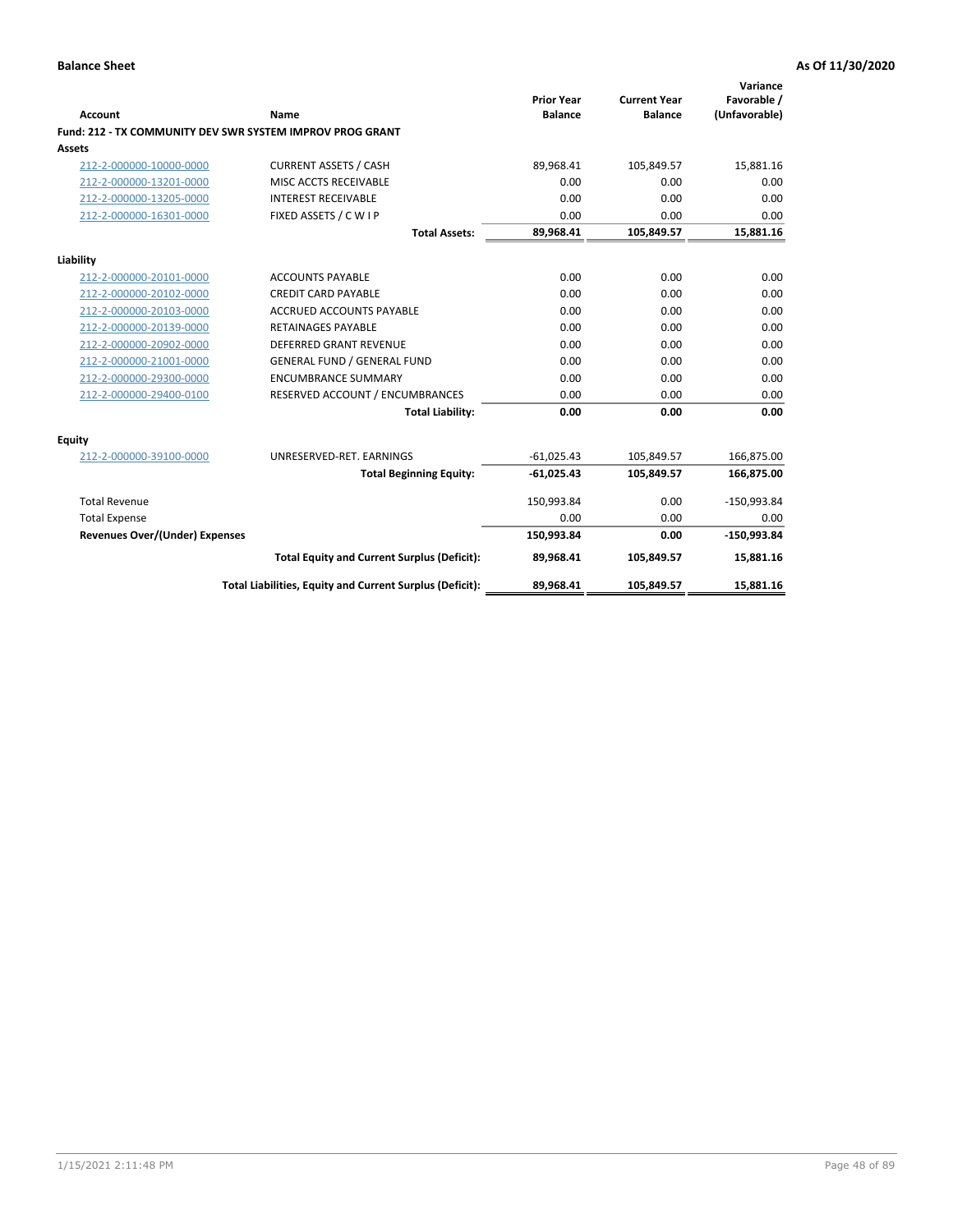| <b>Account</b><br>Fund: 216 - UTILIITY CIP FUND    | Name                                                     | <b>Prior Year</b><br><b>Balance</b> | <b>Current Year</b><br><b>Balance</b> | Variance<br>Favorable /<br>(Unfavorable) |
|----------------------------------------------------|----------------------------------------------------------|-------------------------------------|---------------------------------------|------------------------------------------|
| <b>Assets</b>                                      |                                                          |                                     |                                       |                                          |
| 216-2-000000-10000-0000                            | <b>CURRENT ASSETS / CASH</b>                             | 8,230,010.28                        | 11,460,814.34                         | 3,230,804.06                             |
| 216-2-000000-11101-0000                            | MBIA ACCOUNTS / 2002 WSSR                                | 0.00                                | 0.00                                  | 0.00                                     |
| 216-2-000000-11103-0000                            | 2005 WSSR                                                | 0.00                                | 0.00                                  | 0.00                                     |
| 216-2-000000-11403-0000                            | RESERVE FUND / 2003 WSSR                                 | 0.00                                | 0.00                                  | 0.00                                     |
| 216-2-000000-11404-0000                            | SERIES 2019 WSSR CO'S                                    | 16,600,115.08                       | 10,401,058.25                         | $-6, 199, 056.83$                        |
| 216-2-000000-11503-0000                            | 2008WSSR CONST 486000273                                 | 0.00                                | 0.00                                  | 0.00                                     |
| 216-2-000000-11505-0000                            | SRA RAW WATER SALE PROCEEDS                              | 0.00                                | 13,684,277.70                         | 13,684,277.70                            |
| 216-2-000000-13000-0000                            | <b>CUSTOMER ACCTS RECEIVABLE</b>                         | 0.00                                | 0.00                                  | 0.00                                     |
| 216-2-000000-13002-0000                            | ALLOW FOR UNCOLLECT REC                                  | 0.00                                | 0.00                                  | 0.00                                     |
| 216-2-000000-13003-0000                            | UNBILLED YEAR-END ACCRUAL                                | 0.00                                | 0.00                                  | 0.00                                     |
| 216-2-000000-13201-0000                            | MISC ACCTS RECEIVABLE                                    | 70.32                               | 70.32                                 | 0.00                                     |
| 216-2-000000-13205-0000                            | <b>INTEREST RECEIVABLE</b>                               | 0.00                                | 0.00                                  | 0.00                                     |
| 216-2-000000-16301-0000                            | FIXED ASSETS / C W I P                                   | 3,557,279.61                        | 3,557,279.61                          | 0.00                                     |
|                                                    | <b>Total Assets:</b>                                     | 28,387,475.29                       | 39,103,500.22                         | 10,716,024.93                            |
|                                                    |                                                          |                                     |                                       |                                          |
| Liability                                          |                                                          | 0.00                                | 0.00                                  | 0.00                                     |
| 216-2-000000-20101-0000                            | <b>ACCOUNTS PAYABLE</b>                                  |                                     |                                       | 0.00                                     |
| 216-2-000000-20102-0000                            | <b>CREDIT CARD PAYABLE</b>                               | 0.00                                | 0.00                                  | 0.00                                     |
| 216-2-000000-20103-0000                            | ACCRUED ACCOUNTS PAYABLE                                 | 0.00                                | 0.00<br>0.00                          | 0.00                                     |
| 216-2-000000-20113-0000                            | <b>DEVELOPERS ESCROW</b><br><b>RETAINAGES PAYABLE</b>    | 0.00<br>348,019.33                  | 122,898.03                            | 225,121.30                               |
| 216-2-000000-20139-0000<br>216-2-000000-21101-0000 | ENTERPRISE / WTR/WWTR UTILITY FUND                       | 18,939,652.64                       | 18,939,652.64                         | 0.00                                     |
| 216-2-000000-29300-0000                            | <b>ENCUMBRANCE SUMMARY</b>                               | 0.00                                | 0.00                                  | 0.00                                     |
| 216-2-000000-29400-0100                            | RESERVED ACCOUNT / ENCUMBRANCES                          | 0.00                                | 0.00                                  | 0.00                                     |
|                                                    | <b>Total Liability:</b>                                  | 19,287,671.97                       | 19,062,550.67                         | 225,121.30                               |
|                                                    |                                                          |                                     |                                       |                                          |
| <b>Equity</b>                                      |                                                          |                                     |                                       |                                          |
| 216-2-000000-39000-0000                            | UNRESERVED-FUND BALANCE                                  | 0.00                                | 0.00                                  | 0.00                                     |
| 216-2-000000-39100-0000                            | UNRESERVED-RET. EARNINGS                                 | 9,457,839.30                        | 19,967,214.25                         | 10,509,374.95                            |
|                                                    | <b>Total Beginning Equity:</b>                           | 9,457,839.30                        | 19,967,214.25                         | 10,509,374.95                            |
| <b>Total Revenue</b>                               |                                                          | 51,360.94                           | 78,889.24                             | 27,528.30                                |
| <b>Total Expense</b>                               |                                                          | 409,396.92                          | 5,153.94                              | 404,242.98                               |
| Revenues Over/(Under) Expenses                     |                                                          | $-358,035.98$                       | 73,735.30                             | 431,771.28                               |
|                                                    | <b>Total Equity and Current Surplus (Deficit):</b>       | 9,099,803.32                        | 20,040,949.55                         | 10,941,146.23                            |
|                                                    | Total Liabilities, Equity and Current Surplus (Deficit): | 28,387,475.29                       | 39,103,500.22                         | 10,716,024.93                            |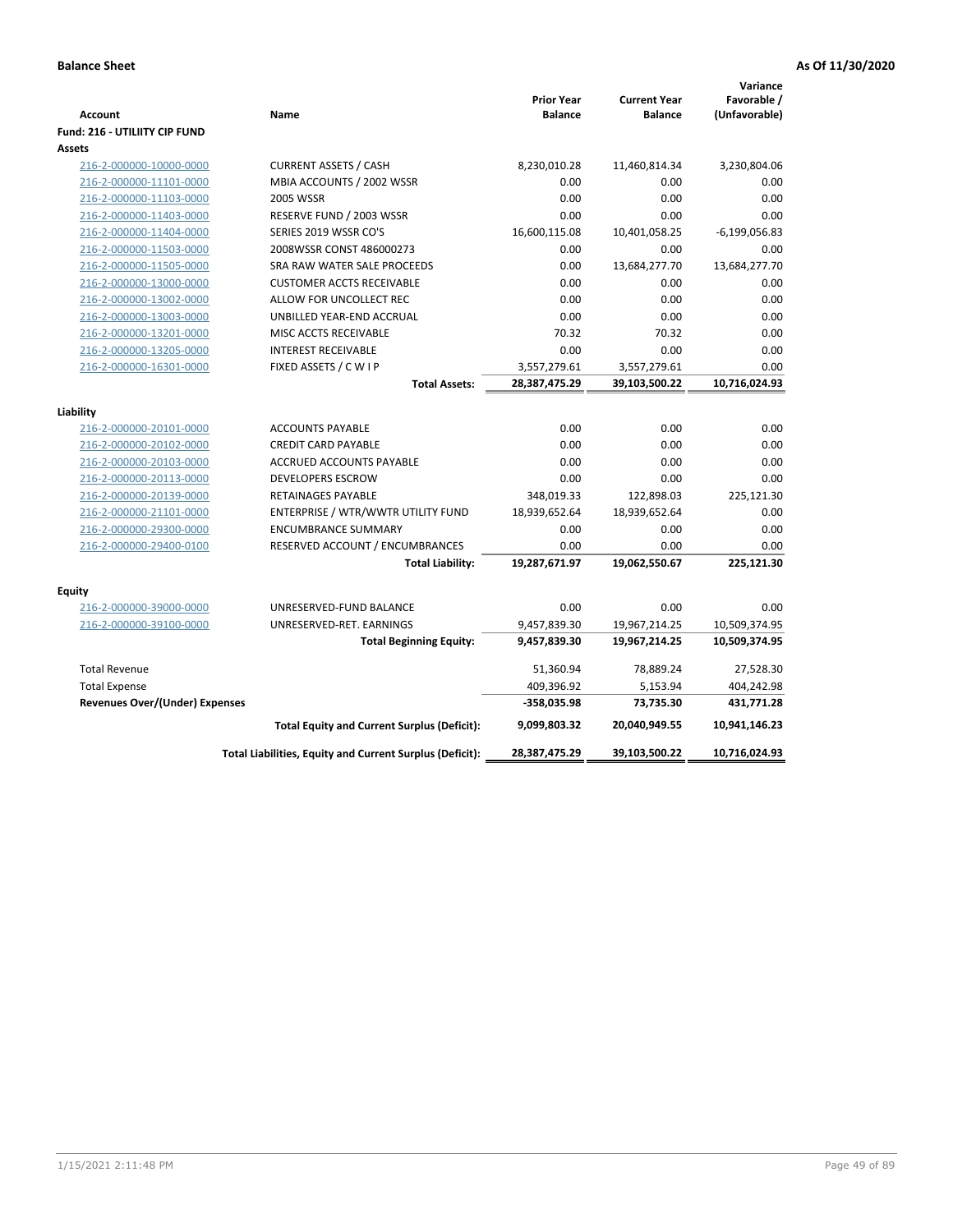| <b>Account</b>                                 | Name                                                     | <b>Prior Year</b><br><b>Balance</b> | <b>Current Year</b><br><b>Balance</b> | Variance<br>Favorable /<br>(Unfavorable) |
|------------------------------------------------|----------------------------------------------------------|-------------------------------------|---------------------------------------|------------------------------------------|
| <b>Fund: 217 - WASTEWATER RECLAMATION FUND</b> |                                                          |                                     |                                       |                                          |
| Assets                                         |                                                          |                                     |                                       |                                          |
| 217-2-000000-10000-0000                        | <b>CURRENT ASSETS / CASH</b>                             | $-20,619.30$                        | $-20,619.30$                          | 0.00                                     |
| 217-2-000000-11301-0000                        | TEXASTERM / 2008 WSSR REVENUE BOND                       | 0.00                                | 0.00                                  | 0.00                                     |
| 217-2-000000-11302-0000                        | 2008 WSSR REVENUE BOND                                   | 0.00                                | 0.00                                  | 0.00                                     |
| 217-2-000000-11503-0000                        | 2008WSSR CONST 486000273                                 | 773,166.91                          | 778,494.80                            | 5,327.89                                 |
| 217-2-000000-13000-0000                        | <b>CUSTOMER ACCTS RECEIVABLE</b>                         | 0.00                                | 0.00                                  | 0.00                                     |
| 217-2-000000-13002-0000                        | ALLOW FOR UNCOLLECT REC                                  | 0.00                                | 0.00                                  | 0.00                                     |
| 217-2-000000-13201-0000                        | MISC ACCTS RECEIVABLE                                    | 0.00                                | 0.00                                  | 0.00                                     |
| 217-2-000000-13205-0000                        | <b>INTEREST RECEIVABLE</b>                               | 0.00                                | 0.00                                  | 0.00                                     |
| 217-2-000000-16301-0000                        | FIXED ASSETS / C W I P                                   | 0.00                                | 0.00                                  | 0.00                                     |
|                                                | <b>Total Assets:</b>                                     | 752,547.61                          | 757,875.50                            | 5,327.89                                 |
|                                                |                                                          |                                     |                                       |                                          |
| Liability                                      |                                                          |                                     |                                       |                                          |
| 217-2-000000-20101-0000                        | <b>ACCOUNTS PAYABLE</b>                                  | 0.00                                | 0.00                                  | 0.00                                     |
| 217-2-000000-20102-0000                        | <b>CREDIT CARD PAYABLE</b>                               | 0.00                                | 0.00                                  | 0.00                                     |
| 217-2-000000-20103-0000                        | <b>ACCRUED ACCOUNTS PAYABLE</b>                          | 0.00                                | 0.00                                  | 0.00                                     |
| 217-2-000000-20139-0000                        | <b>RETAINAGES PAYABLE</b>                                | 0.00                                | 0.00                                  | 0.00                                     |
| 217-2-000000-21101-0000                        | ENTERPRISE / WTR/WWTR UTILITY FUND                       | 19,396,374.21                       | 19,396,374.21                         | 0.00                                     |
| 217-2-000000-29300-0000                        | <b>ENCUMBRANCE SUMMARY</b>                               | 0.00                                | 0.00                                  | 0.00                                     |
| 217-2-000000-29400-0100                        | RESERVED ACCOUNT / ENCUMBRANCES                          | 0.00                                | 0.00                                  | 0.00                                     |
|                                                | <b>Total Liability:</b>                                  | 19,396,374.21                       | 19,396,374.21                         | 0.00                                     |
| <b>Equity</b>                                  |                                                          |                                     |                                       |                                          |
| 217-2-000000-39100-0000                        | UNRESERVED-RET. EARNINGS                                 | $-18,646,218.79$                    | -18,638,640.99                        | 7,577.80                                 |
|                                                | <b>Total Beginning Equity:</b>                           | $-18,646,218.79$                    | $-18,638,640.99$                      | 7,577.80                                 |
| <b>Total Revenue</b>                           |                                                          | 2,392.19                            | 142.28                                | $-2,249.91$                              |
| <b>Total Expense</b>                           |                                                          | 0.00                                | 0.00                                  | 0.00                                     |
| <b>Revenues Over/(Under) Expenses</b>          |                                                          | 2,392.19                            | 142.28                                | $-2,249.91$                              |
|                                                | <b>Total Equity and Current Surplus (Deficit):</b>       | $-18,643,826.60$                    | $-18,638,498.71$                      | 5,327.89                                 |
|                                                | Total Liabilities, Equity and Current Surplus (Deficit): | 752,547.61                          | 757,875.50                            | 5.327.89                                 |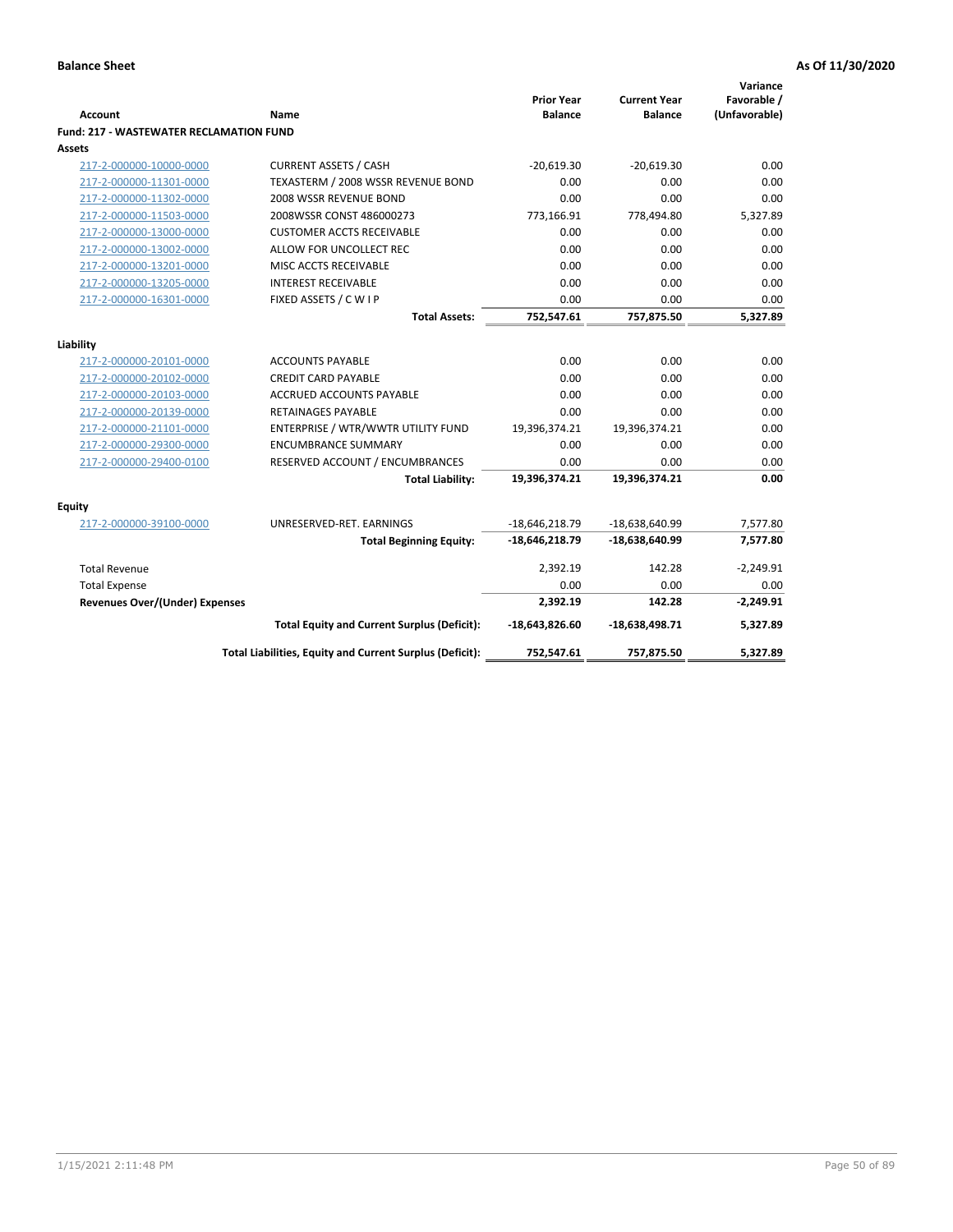|                          |                                                                                |                   |                     | Variance      |
|--------------------------|--------------------------------------------------------------------------------|-------------------|---------------------|---------------|
|                          |                                                                                | <b>Prior Year</b> | <b>Current Year</b> | Favorable /   |
| <b>Account</b>           | Name                                                                           | <b>Balance</b>    | <b>Balance</b>      | (Unfavorable) |
| Fund: 300 - AIRPORT FUND |                                                                                |                   |                     |               |
| Assets                   |                                                                                |                   |                     |               |
| 300-2-000000-10000-0000  | <b>CURRENT ASSETS / CASH</b>                                                   | $-6,987,014.11$   | -6,663,331.23       | 323,682.88    |
| 300-2-000000-13201-0000  | MISC ACCTS RECEIVABLE                                                          | $-650.39$         | $-1,057.11$         | $-406.72$     |
| 300-2-000000-13202-0000  | <b>EMPLOYEE ADVANCES</b>                                                       | 0.00              | 0.00                | 0.00          |
| 300-2-000000-13203-0000  | NON-CURRENT ASSETS / PREPAYMENTS                                               | 0.00              | 0.00                | 0.00          |
| 300-2-000000-13205-0000  | <b>INTEREST RECEIVABLE</b>                                                     | 0.00              | 0.00                | 0.00          |
| 300-2-000000-14126-0000  | <b>GRANT FUND / AIRPORT GRANT FUND</b>                                         | 0.00              | 0.00                | 0.00          |
| 300-2-000000-16001-0000  | FIXED ASSETS / LAND                                                            | 813,937.00        | 813,937.00          | 0.00          |
| 300-2-000000-16002-0000  | FIXED ASSETS / IMPROVMENTS-NON BUILDI                                          | 75,750,553.49     | 75,750,553.49       | 0.00          |
| 300-2-000000-16003-0000  | ACCUM DEPR / IMPROVEMENTS-NON BUILI                                            | $-40,581,156.28$  | $-40,581,156.28$    | 0.00          |
| 300-2-000000-16004-0000  | FIXED ASSETS / BUILDINGS                                                       | 69,917,050.27     | 69,917,050.27       | 0.00          |
| 300-2-000000-16005-0000  | <b>ACCUM DEPR / BUILDINGS</b>                                                  | -27,356,164.49    | -27,356,164.49      | 0.00          |
| 300-2-000000-16201-0000  | FIXED ASSETS / MACHINERY AND EQUIPMEN                                          | 528,771.61        | 528,771.61          | 0.00          |
| 300-2-000000-16202-0000  | ACCUM DEPR / MACHINERY AND EQUIPMEI                                            | $-40,948.94$      | $-40,948.94$        | 0.00          |
| 300-2-000000-16301-0000  | FIXED ASSETS / C W I P                                                         | 982,112.50        | 982,112.50          | 0.00          |
| 300-2-000000-17501-0000  | <b>EMPLOYEE CONTRIBUTIONS</b>                                                  | 0.00              | 0.00                | 0.00          |
| 300-2-000000-17504-0000  | <b>INVESTMENT RETURN</b>                                                       | 0.00              | 0.00                | 0.00          |
| 300-2-000000-17508-0000  | <b>EXPERIENCE DIFFERENCE- OUTFLOW</b><br><b>EXPERIENCE DIFFERENCE - INFLOW</b> | 0.00<br>0.00      | 0.00<br>0.00        | 0.00          |
| 300-2-000000-17509-0000  | <b>ASSUMPTION CHANGES</b>                                                      | 0.00              | 0.00                | 0.00<br>0.00  |
| 300-2-000000-17520-0000  | <b>Total Assets:</b>                                                           | 73,026,490.66     | 73,349,766.82       | 323,276.16    |
|                          |                                                                                |                   |                     |               |
| Liability                |                                                                                |                   |                     |               |
| 300-2-000000-20101-0000  | <b>ACCOUNTS PAYABLE</b>                                                        | 0.00              | 0.00                | 0.00          |
| 300-2-000000-20102-0000  | <b>CREDIT CARD PAYABLE</b>                                                     | 0.00              | 0.00                | 0.00          |
| 300-2-000000-20103-0000  | ACCRUED ACCOUNTS PAYABLE                                                       | 0.00              | 0.00                | 0.00          |
| 300-2-000000-20105-0000  | L-3 FUNDS PAYABLE                                                              | 0.00              | 0.00                | 0.00          |
| 300-2-000000-20106-0000  | <b>GRANT MATCH</b>                                                             | 0.00              | 0.00                | 0.00          |
| 300-2-000000-20108-0000  | <b>MATURED BONDS PAYABLE</b>                                                   | 0.00              | 0.00                | 0.00          |
| 300-2-000000-20110-0000  | REVENUE BONDS PAYABLE                                                          | 0.00              | 0.00                | 0.00          |
| 300-2-000000-20111-0000  | MATURED INTEREST PAYABLE                                                       | 0.00              | 0.00                | 0.00          |
| 300-2-000000-20112-0000  | <b>ACCRUED INTEREST PAYABLE</b>                                                | 0.00              | 0.00                | 0.00          |
| 300-2-000000-20139-0000  | RETAINAGES PAYABLE                                                             | 0.00              | 0.00                | 0.00          |
| 300-2-000000-20141-0000  | <b>TELEPHONE CLEARING</b>                                                      | 0.00              | 0.00                | 0.00          |
| 300-2-000000-20160-0000  | <b>UNAPPLIED CREDIT</b>                                                        | 0.00              | 0.00                | 0.00          |
| 300-2-000000-20201-0000  | <b>DEFERRED REVENUE</b>                                                        | 0.00              | 0.00                | 0.00          |
| 300-2-000000-21001-0000  | <b>GENERAL FUND / GENERAL FUND</b>                                             | 0.00              | 0.00                | 0.00          |
| 300-2-000000-22001-0000  | SALARIES PAYABLE                                                               | 2,201.13          | 2,201.13            | 0.00          |
| 300-2-000000-22002-0000  | <b>VACATION/SICK PAYABLE</b>                                                   | 2,188.24          | 2,188.24            | 0.00          |
| 300-2-000000-26001-0000  | <b>COMPENSATED ABSENCES PAY</b>                                                | 10,603.68         | 10,603.68           | 0.00          |
| 300-2-000000-26101-0000  | <b>GENERAL OBLIG BONDS PAY</b>                                                 | 0.00              | 0.00                | 0.00          |
| 300-2-000000-26102-0000  | REVENUE BONDS PAYABLE                                                          | 0.00              | 0.00                | 0.00          |
| 300-2-000000-27001-0000  | <b>CONTRIBUTED CAPITAL</b>                                                     | $-0.39$           | $-0.39$             | 0.00          |
| 300-2-000000-29300-0000  | <b>ENCUMBRANCE SUMMARY</b>                                                     | 0.00              | 0.00                | 0.00          |
| 300-2-000000-29400-0100  | RESERVED ACCOUNT / ENCUMBRANCES                                                | 0.00              | 0.00                | 0.00          |
| 300-2-000000-29999-0000  | NET PENSION LIABILITY                                                          | 0.00              | 0.00                | 0.00          |
|                          | <b>Total Liability:</b>                                                        | 14,992.66         | 14,992.66           | 0.00          |
| <b>Equity</b>            |                                                                                |                   |                     |               |
| 300-2-000000-39000-0000  | UNRESERVED-FUND BALANCE                                                        | 0.00              | 0.00                | 0.00          |
| 300-2-000000-39100-0000  | UNRESERVED-RET. EARNINGS                                                       | 72,911,614.18     | 73,487,311.91       | 575,697.73    |
| 300-2-000000-39500-0000  | <b>NET POSITION - PENSION</b>                                                  | 0.00              | 0.00                | 0.00          |
|                          | <b>Total Beginning Equity:</b>                                                 | 72,911,614.18     | 73,487,311.91       | 575,697.73    |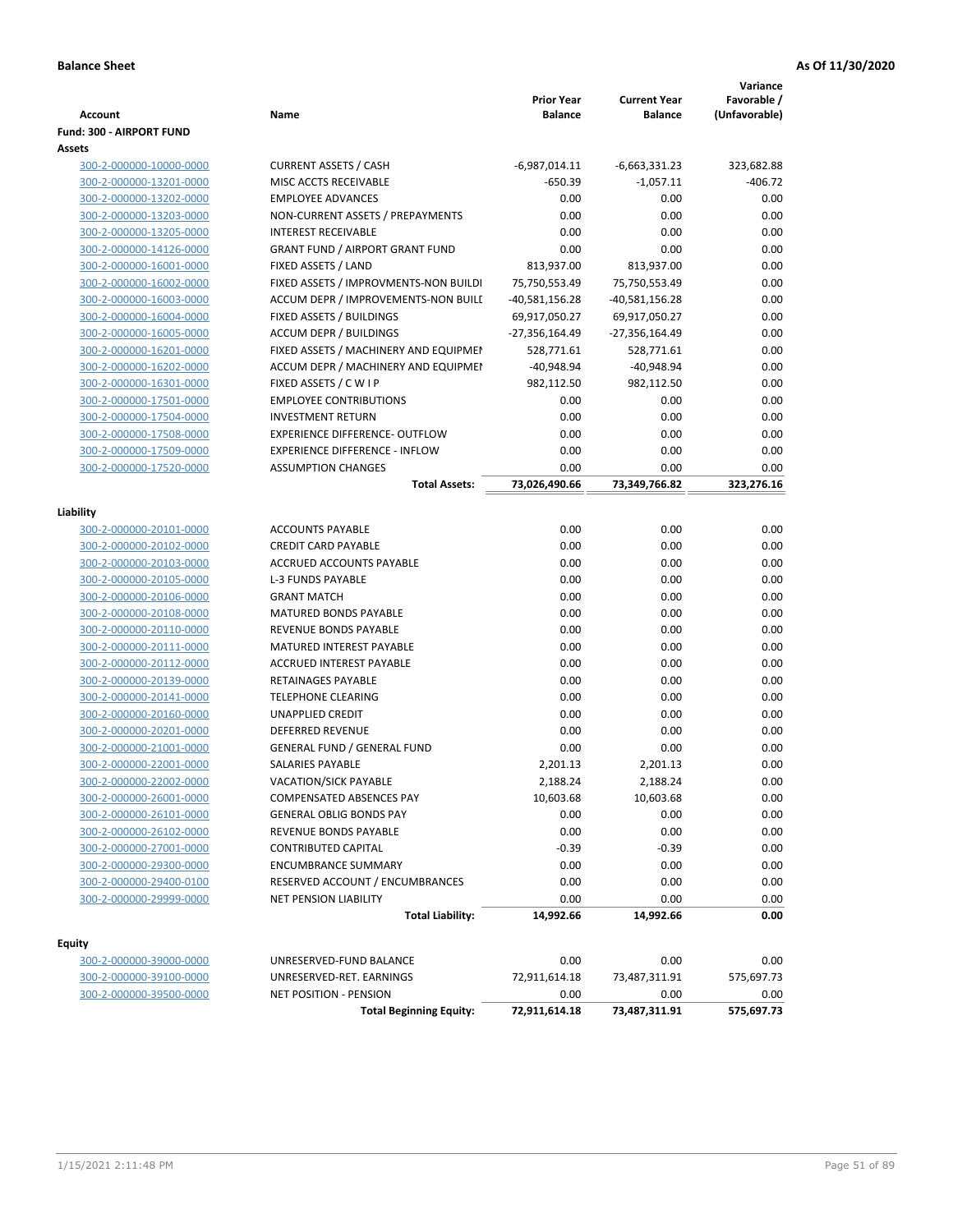| Account                        | <b>Name</b>                                              | <b>Prior Year</b><br><b>Balance</b> | <b>Current Year</b><br><b>Balance</b> | Variance<br>Favorable /<br>(Unfavorable) |
|--------------------------------|----------------------------------------------------------|-------------------------------------|---------------------------------------|------------------------------------------|
| Total Revenue                  |                                                          | 119,912.76                          | 121,898.66                            | 1,985.90                                 |
| <b>Total Expense</b>           |                                                          | 20,028.93                           | 274,436.40                            | $-254,407.47$                            |
| Revenues Over/(Under) Expenses |                                                          | 99,883.83                           | $-152,537.74$                         | $-252,421.57$                            |
|                                | <b>Total Equity and Current Surplus (Deficit):</b>       | 73,011,498.01                       | 73,334,774.17                         | 323,276.16                               |
|                                | Total Liabilities, Equity and Current Surplus (Deficit): | 73,026,490.67                       | 73,349,766.83                         | 323,276.16                               |
|                                | *** FUND 300 OUT OF BALANCE ***                          | $-0.01$                             | $-0.01$                               | 0.00                                     |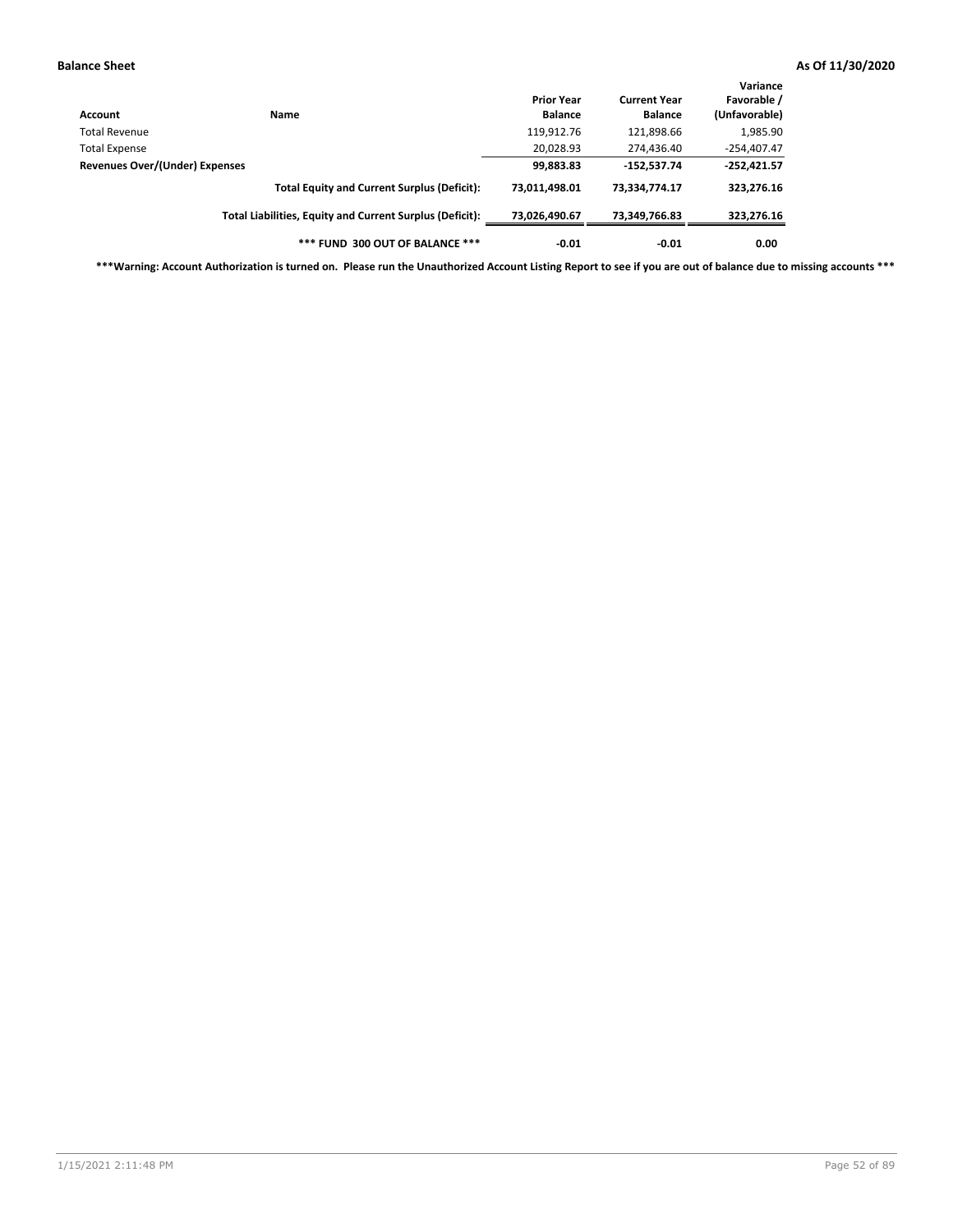|                                       |                                                          | <b>Prior Year</b> | <b>Current Year</b> | Variance<br>Favorable / |
|---------------------------------------|----------------------------------------------------------|-------------------|---------------------|-------------------------|
| <b>Account</b>                        | Name                                                     | <b>Balance</b>    | <b>Balance</b>      | (Unfavorable)           |
| Fund: 320 - AIRPORT TXDOT GRANT       |                                                          |                   |                     |                         |
| Assets                                |                                                          |                   |                     |                         |
| 320-2-000000-10000-0000               | <b>CURRENT ASSETS / CASH</b>                             | 200,000.84        | 200,000.84          | 0.00                    |
| 320-2-000000-13201-0000               | MISC ACCTS RECEIVABLE                                    | 0.00              | 0.00                | 0.00                    |
| 320-2-000000-13205-0000               | <b>INTEREST RECEIVABLE</b>                               | 0.00              | 0.00                | 0.00                    |
|                                       | <b>Total Assets:</b>                                     | 200,000.84        | 200,000.84          | 0.00                    |
| Liability                             |                                                          |                   |                     |                         |
| 320-2-000000-20101-0000               | <b>ACCOUNTS PAYABLE</b>                                  | 0.00              | 0.00                | 0.00                    |
| 320-2-000000-20102-0000               | <b>CREDIT CARD PAYABLE</b>                               | 0.00              | 0.00                | 0.00                    |
| 320-2-000000-20103-0000               | <b>ACCRUED ACCOUNTS PAYABLE</b>                          | 0.00              | 0.00                | 0.00                    |
| 320-2-000000-20902-0000               | <b>DEFERRED GRANT REVENUE</b>                            | 0.00              | 0.00                | 0.00                    |
| 320-2-000000-21125-0000               | DUE TO / AIRPORT FUND                                    | 0.00              | 0.00                | 0.00                    |
| 320-2-000000-29300-0000               | <b>ENCUMBRANCE SUMMARY</b>                               | 0.00              | 0.00                | 0.00                    |
| 320-2-000000-29400-0100               | RESERVED ACCOUNT / ENCUMBRANCES                          | 0.00              | 0.00                | 0.00                    |
|                                       | <b>Total Liability:</b>                                  | 0.00              | 0.00                | 0.00                    |
| <b>Equity</b>                         |                                                          |                   |                     |                         |
| 320-2-000000-39000-0000               | UNRESERVED-FUND BALANCE                                  | 200,000.84        | 200,000.84          | 0.00                    |
|                                       | <b>Total Beginning Equity:</b>                           | 200,000.84        | 200,000.84          | 0.00                    |
| <b>Total Revenue</b>                  |                                                          | 0.00              | 0.00                | 0.00                    |
| <b>Total Expense</b>                  |                                                          | 0.00              | 0.00                | 0.00                    |
| <b>Revenues Over/(Under) Expenses</b> |                                                          | 0.00              | 0.00                | 0.00                    |
|                                       | <b>Total Equity and Current Surplus (Deficit):</b>       | 200,000.84        | 200,000.84          | 0.00                    |
|                                       | Total Liabilities, Equity and Current Surplus (Deficit): | 200,000.84        | 200,000.84          | 0.00                    |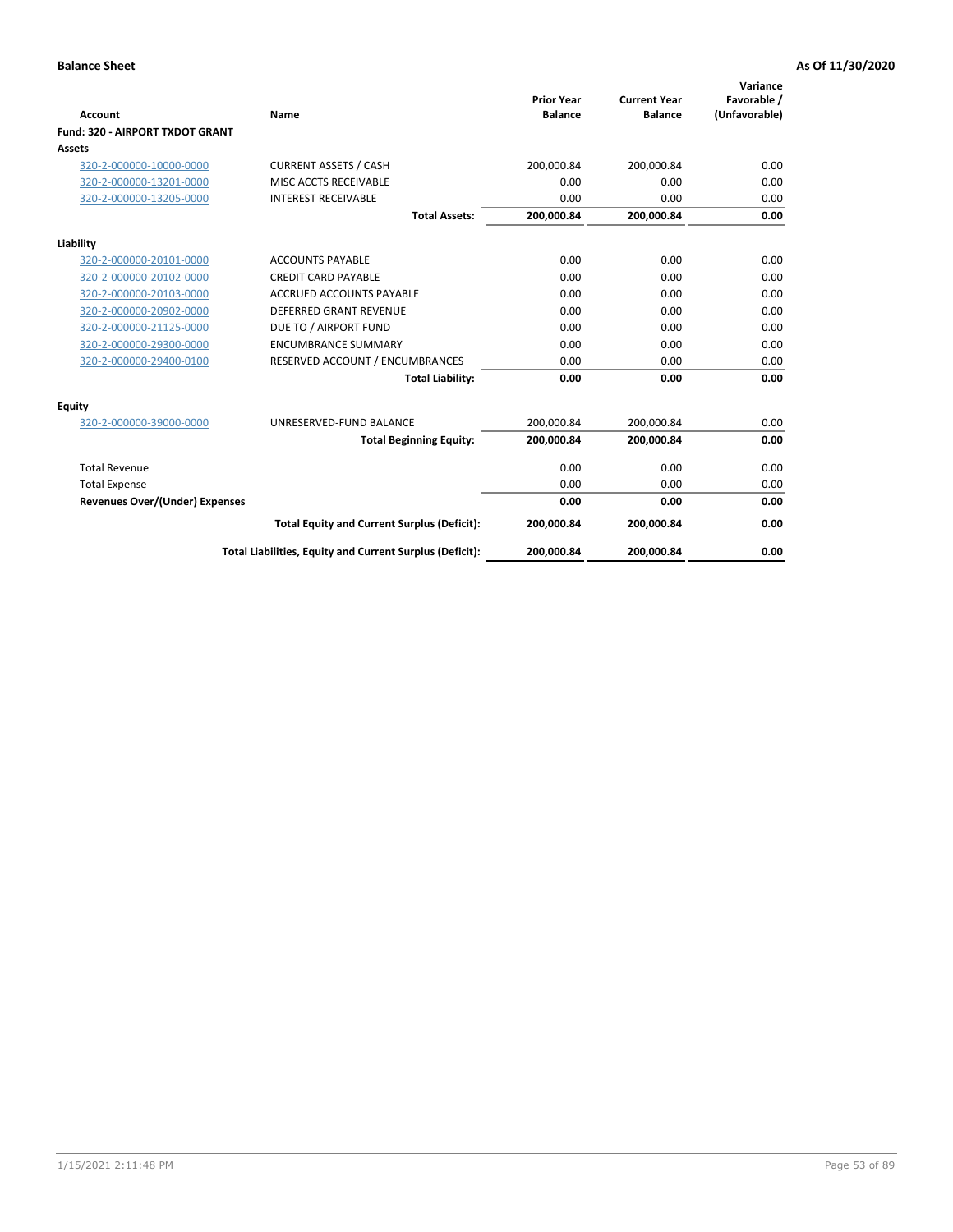|                                         |                                                          |                                     |                                       | Variance                     |
|-----------------------------------------|----------------------------------------------------------|-------------------------------------|---------------------------------------|------------------------------|
| Account                                 | Name                                                     | <b>Prior Year</b><br><b>Balance</b> | <b>Current Year</b><br><b>Balance</b> | Favorable /<br>(Unfavorable) |
| <b>Fund: 360 - AIRPORT CAPITAL FUND</b> |                                                          |                                     |                                       |                              |
| Assets                                  |                                                          |                                     |                                       |                              |
| 360-2-000000-10000-0000                 | <b>CURRENT ASSETS / CASH</b>                             | 7,841,685.70                        | 8,056,258.17                          | 214,572.47                   |
| 360-2-000000-13201-0000                 | MISC ACCTS RECEIVABLE                                    | 0.00                                | 0.00                                  | 0.00                         |
| 360-2-000000-13205-0000                 | <b>INTEREST RECEIVABLE</b>                               | 0.00                                | 0.00                                  | 0.00                         |
| 360-2-000000-16301-0000                 | FIXED ASSETS / C W I P                                   | 132,616.88                          | 132,616.88                            | 0.00                         |
|                                         | <b>Total Assets:</b>                                     | 7,974,302.58                        | 8,188,875.05                          | 214,572.47                   |
| Liability                               |                                                          |                                     |                                       |                              |
| 360-2-000000-20101-0000                 | <b>ACCOUNTS PAYABLE</b>                                  | 0.00                                | 0.00                                  | 0.00                         |
| 360-2-000000-20102-0000                 | <b>CREDIT CARD PAYABLE</b>                               | 0.00                                | 0.00                                  | 0.00                         |
| 360-2-000000-20103-0000                 | <b>ACCRUED ACCOUNTS PAYABLE</b>                          | 0.00                                | 0.00                                  | 0.00                         |
| 360-2-000000-20125-0000                 | SALES TAX PAYABLE / IN THE CITY                          | 0.00                                | 0.00                                  | 0.00                         |
| 360-2-000000-20139-0000                 | <b>RETAINAGES PAYABLE</b>                                | 0.00                                | 0.00                                  | 0.00                         |
| 360-2-000000-21001-0000                 | <b>GENERAL FUND / GENERAL FUND</b>                       | 0.00                                | 0.00                                  | 0.00                         |
| 360-2-000000-27001-0000                 | <b>CONTRIBUTED CAPITAL</b>                               | 0.00                                | 0.00                                  | 0.00                         |
| 360-2-000000-29300-0000                 | <b>ENCUMBRANCE SUMMARY</b>                               | 0.00                                | 0.00                                  | 0.00                         |
| 360-2-000000-29400-0000                 | RESERVED ACCOUNT / ENCUMBRANCES                          | 0.00                                | 0.00                                  | 0.00                         |
|                                         | <b>Total Liability:</b>                                  | 0.00                                | 0.00                                  | 0.00                         |
| Equity                                  |                                                          |                                     |                                       |                              |
| 360-2-000000-39000-0000                 | UNRESERVED-FUND BALANCE                                  | 0.00                                | 0.00                                  | 0.00                         |
| 360-2-000000-39100-0000                 | UNRESERVED-RET. EARNINGS                                 | 8,131,751.78                        | 7,938,916.72                          | $-192,835.06$                |
|                                         | <b>Total Beginning Equity:</b>                           | 8,131,751.78                        | 7,938,916.72                          | $-192,835.06$                |
| <b>Total Revenue</b>                    |                                                          | 11,094.56                           | 249,958.33                            | 238,863.77                   |
| <b>Total Expense</b>                    |                                                          | 168,543.76                          | 0.00                                  | 168,543.76                   |
| Revenues Over/(Under) Expenses          |                                                          | $-157,449.20$                       | 249,958.33                            | 407,407.53                   |
|                                         | <b>Total Equity and Current Surplus (Deficit):</b>       | 7,974,302.58                        | 8,188,875.05                          | 214,572.47                   |
|                                         | Total Liabilities, Equity and Current Surplus (Deficit): | 7,974,302.58                        | 8,188,875.05                          | 214,572.47                   |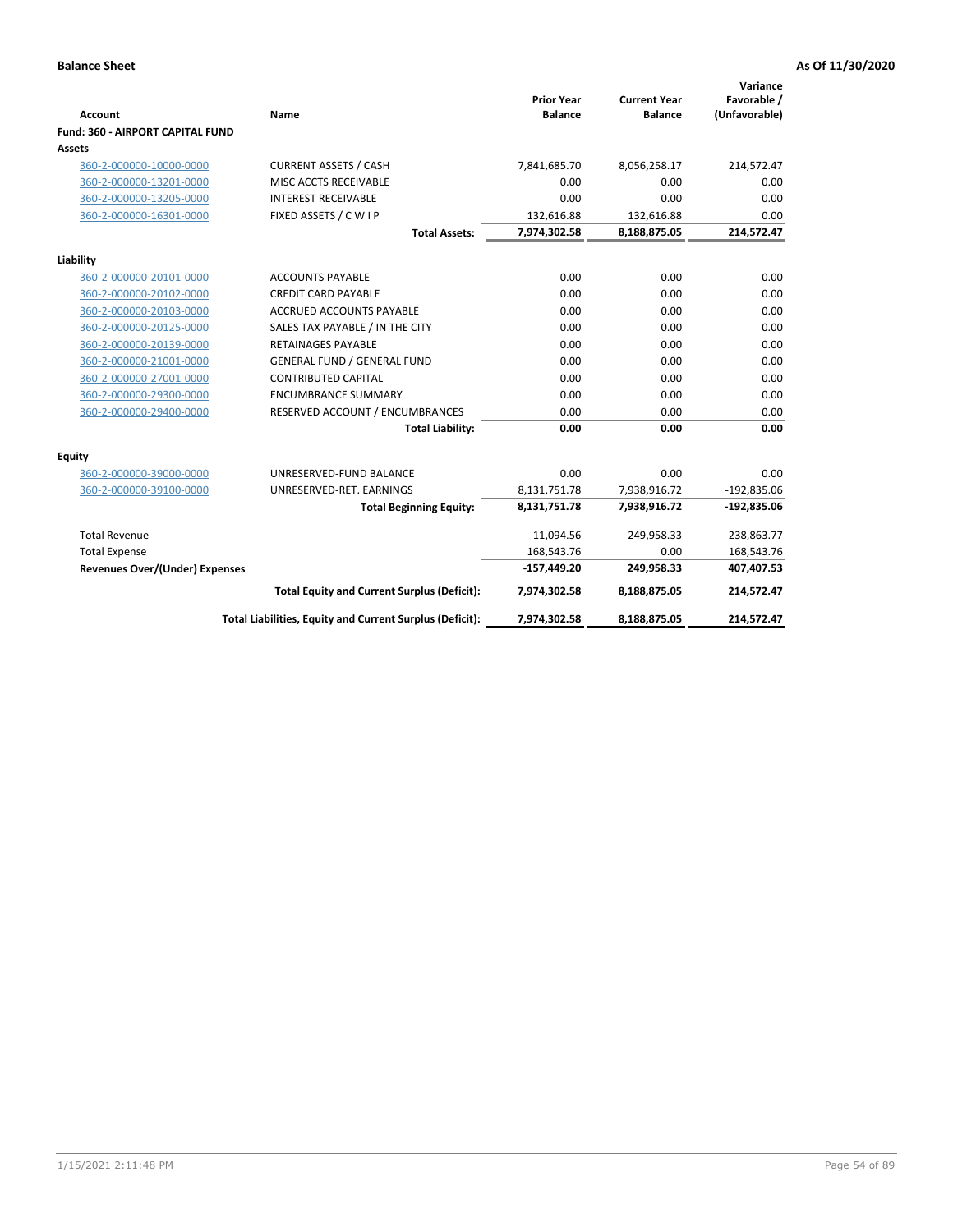| <b>Account</b>                        | Name                                                     | <b>Prior Year</b><br><b>Balance</b> | <b>Current Year</b><br><b>Balance</b> | Variance<br>Favorable /<br>(Unfavorable) |
|---------------------------------------|----------------------------------------------------------|-------------------------------------|---------------------------------------|------------------------------------------|
| Fund: 361 - L3-IDC FUND               |                                                          |                                     |                                       |                                          |
| <b>Assets</b>                         |                                                          |                                     |                                       |                                          |
| 361-2-000000-10000-0000               | <b>CURRENT ASSETS / CASH</b>                             | 0.00                                | 0.00                                  | 0.00                                     |
| 361-2-000000-13201-0000               | MISC ACCTS RECEIVABLE                                    | 0.00                                | 0.00                                  | 0.00                                     |
| 361-2-000000-13205-0000               | <b>INTEREST RECEIVABLE</b>                               | 0.00                                | 0.00                                  | 0.00                                     |
|                                       | <b>Total Assets:</b>                                     | 0.00                                | 0.00                                  | 0.00                                     |
| Liability                             |                                                          |                                     |                                       |                                          |
| 361-2-000000-20101-0000               | <b>ACCOUNTS PAYABLE</b>                                  | 0.00                                | 0.00                                  | 0.00                                     |
| 361-2-000000-20102-0000               | <b>CREDIT CARD PAYABLE</b>                               | 0.00                                | 0.00                                  | 0.00                                     |
| 361-2-000000-20103-0000               | MISCELLANEOUS LIABILITIES                                | 0.00                                | 0.00                                  | 0.00                                     |
| 361-2-000000-20108-0000               | <b>MATURED BONDS PAYABLE</b>                             | 0.00                                | 0.00                                  | 0.00                                     |
| 361-2-000000-20111-0000               | <b>MATURED INTEREST PAYABLE</b>                          | 0.00                                | 0.00                                  | 0.00                                     |
| 361-2-000000-20112-0000               | <b>ACCRUED INTEREST PAYABLE</b>                          | 0.00                                | 0.00                                  | 0.00                                     |
| 361-2-000000-20139-0000               | <b>RETAINAGES PAYABLE</b>                                | 0.00                                | 0.00                                  | 0.00                                     |
| 361-2-000000-21001-0000               | <b>GENERAL FUND / GENERAL FUND</b>                       | 0.00                                | 0.00                                  | 0.00                                     |
|                                       | <b>Total Liability:</b>                                  | 0.00                                | 0.00                                  | 0.00                                     |
| Equity                                |                                                          |                                     |                                       |                                          |
| 361-2-000000-39000-0000               | UNRESERVED-FUND BALANCE                                  | 0.00                                | 0.00                                  | 0.00                                     |
| 361-2-000000-39100-0000               | UNRESERVED-RET. EARNINGS                                 | $-2,881,924.85$                     | $-2,881,924.85$                       | 0.00                                     |
| 361-2-000000-39150-0000               | RESERVED-RET. EARNINGS                                   | 2,881,924.85                        | 2,881,924.85                          | 0.00                                     |
|                                       | <b>Total Beginning Equity:</b>                           | 0.00                                | 0.00                                  | 0.00                                     |
| <b>Total Revenue</b>                  |                                                          | 0.00                                | 0.00                                  | 0.00                                     |
| <b>Total Expense</b>                  |                                                          | 0.00                                | 0.00                                  | 0.00                                     |
| <b>Revenues Over/(Under) Expenses</b> |                                                          | 0.00                                | 0.00                                  | 0.00                                     |
|                                       | <b>Total Equity and Current Surplus (Deficit):</b>       | 0.00                                | 0.00                                  | 0.00                                     |
|                                       | Total Liabilities, Equity and Current Surplus (Deficit): | 0.00                                | 0.00                                  | 0.00                                     |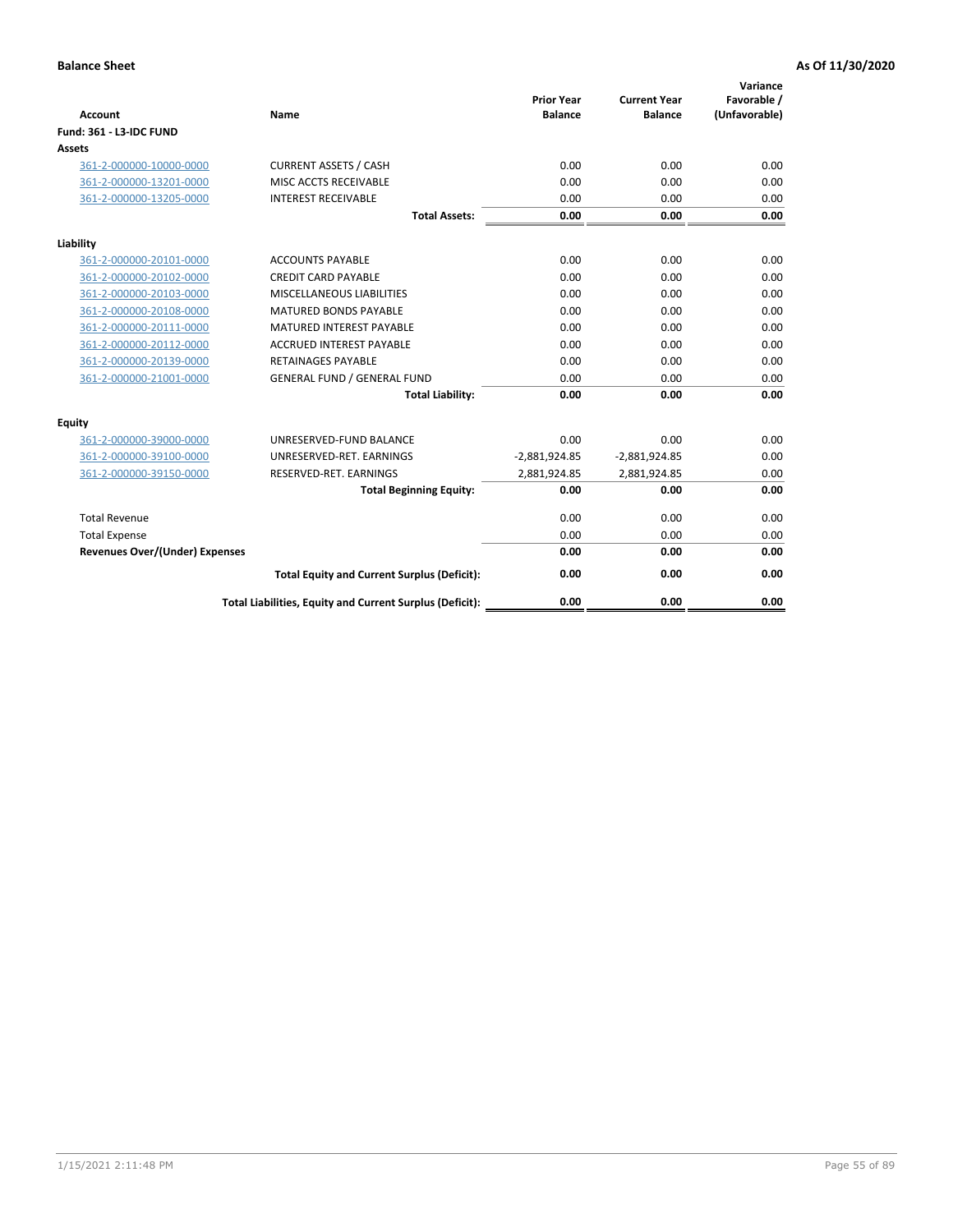|                                       |                                                          |                                     |                                       | Variance                     |
|---------------------------------------|----------------------------------------------------------|-------------------------------------|---------------------------------------|------------------------------|
| <b>Account</b>                        | Name                                                     | <b>Prior Year</b><br><b>Balance</b> | <b>Current Year</b><br><b>Balance</b> | Favorable /<br>(Unfavorable) |
| Fund: 362 - AIRPORT FBO FUEL          |                                                          |                                     |                                       |                              |
| <b>Assets</b>                         |                                                          |                                     |                                       |                              |
| 362-2-000000-10000-0000               | <b>CURRENT ASSETS / CASH</b>                             | 201,269.89                          | 257,280.45                            | 56,010.56                    |
| 362-2-000000-13201-0000               | MISC ACCTS RECEIVABLE                                    | 0.00                                | $-659.11$                             | $-659.11$                    |
| 362-2-000000-13205-0000               | <b>INTEREST RECEIVABLE</b>                               | 0.00                                | 0.00                                  | 0.00                         |
|                                       | <b>Total Assets:</b>                                     | 201,269.89                          | 256,621.34                            | 55,351.45                    |
| Liability                             |                                                          |                                     |                                       |                              |
| 362-2-000000-20101-0000               | <b>ACCOUNTS PAYABLE</b>                                  | 0.00                                | 0.00                                  | 0.00                         |
| 362-2-000000-20102-0000               | <b>CREDIT CARD PAYABLE</b>                               | 0.00                                | 0.00                                  | 0.00                         |
| 362-2-000000-20103-0000               | <b>ACCRUED ACCOUNTS PAYABLE</b>                          | 0.00                                | 0.00                                  | 0.00                         |
| 362-2-000000-20125-0000               | SALES TAX PAYABLE / IN THE CITY                          | 44.17                               | 33.45                                 | 10.72                        |
| 362-2-000000-29300-0000               | <b>ENCUMBRANCE SUMMARY</b>                               | 0.00                                | 0.00                                  | 0.00                         |
| 362-2-000000-29400-0000               | RESERVED ACCOUNT / ENCUMBRANCES                          | 0.00                                | 0.00                                  | 0.00                         |
|                                       | <b>Total Liability:</b>                                  | 44.17                               | 33.45                                 | 10.72                        |
| <b>Equity</b>                         |                                                          |                                     |                                       |                              |
| 362-2-000000-39000-0000               | UNRESERVED-FUND BALANCE                                  | 0.00                                | 0.00                                  | 0.00                         |
| 362-2-000000-39100-0000               | UNRESERVED-RET. EARNINGS                                 | 111,973.47                          | 210,139.08                            | 98,165.61                    |
|                                       | <b>Total Beginning Equity:</b>                           | 111,973.47                          | 210,139.08                            | 98,165.61                    |
| <b>Total Revenue</b>                  |                                                          | 92,420.84                           | 59,827.61                             | $-32,593.23$                 |
| <b>Total Expense</b>                  |                                                          | 3,168.59                            | 13,378.80                             | $-10,210.21$                 |
| <b>Revenues Over/(Under) Expenses</b> |                                                          | 89,252.25                           | 46,448.81                             | $-42,803.44$                 |
|                                       | <b>Total Equity and Current Surplus (Deficit):</b>       | 201,225.72                          | 256,587.89                            | 55,362.17                    |
|                                       | Total Liabilities, Equity and Current Surplus (Deficit): | 201,269.89                          | 256,621.34                            | 55,351.45                    |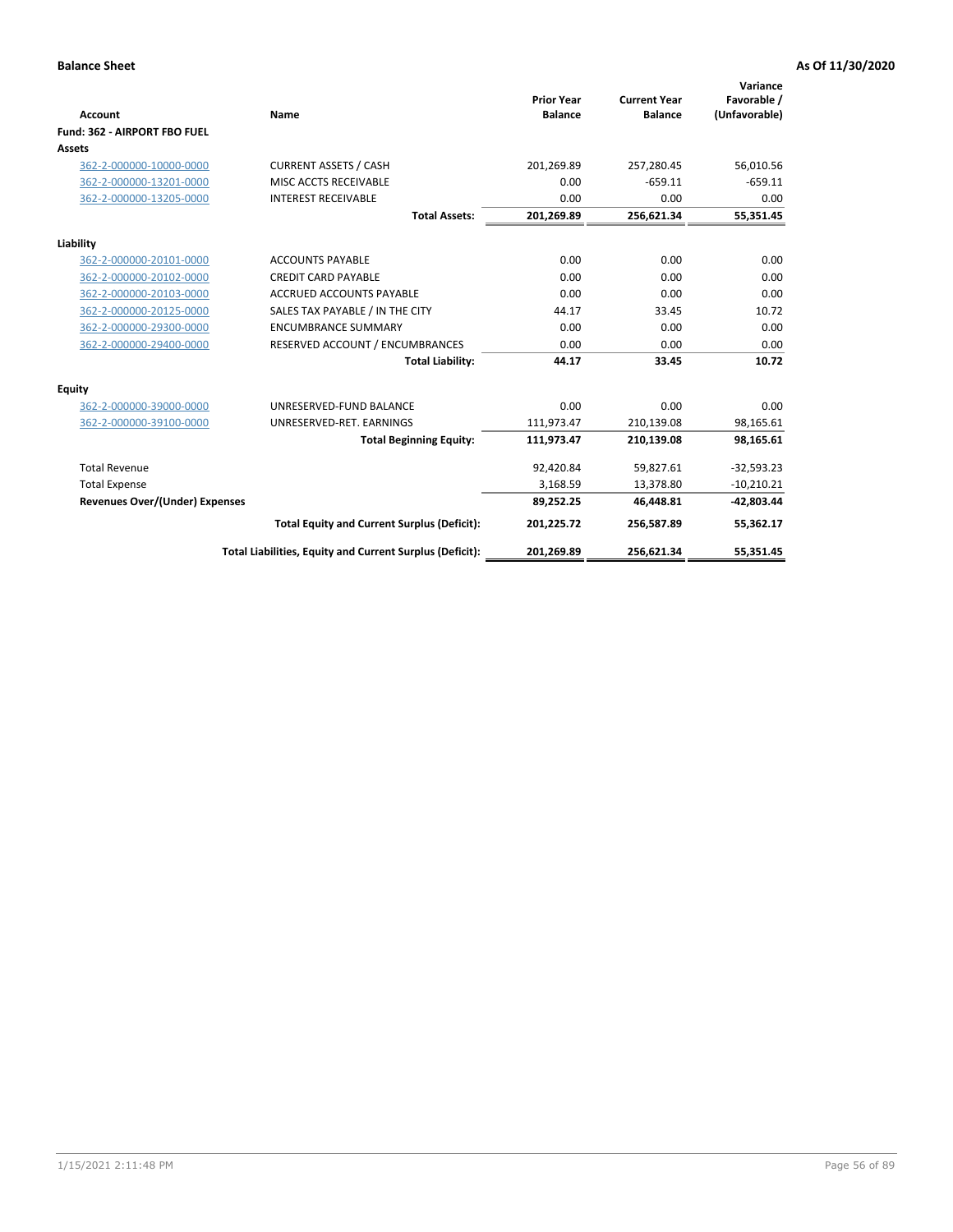| Account                                            | Name                                                   | <b>Prior Year</b><br><b>Balance</b> | <b>Current Year</b><br><b>Balance</b> | Variance<br>Favorable /<br>(Unfavorable) |
|----------------------------------------------------|--------------------------------------------------------|-------------------------------------|---------------------------------------|------------------------------------------|
| Fund: 400 - GOLF FUND                              |                                                        |                                     |                                       |                                          |
| Assets                                             |                                                        |                                     |                                       |                                          |
| 400-2-000000-10000-0000                            | <b>CURRENT ASSETS / CASH</b>                           | -432,762.63                         | -451,886.18                           | $-19,123.55$                             |
| 400-2-000000-10304-0000                            | CASH / PETTY CASH/CHANGE DRAWERS                       | 200.00                              | 200.00                                | 0.00                                     |
| 400-2-000000-13007-0000                            | <b>RETURNED CHECKS</b>                                 | 0.00                                | 0.00                                  | 0.00                                     |
| 400-2-000000-13201-0000                            | MISC ACCTS RECEIVABLE                                  | $-492.37$                           | $-516.82$                             | $-24.45$                                 |
| 400-2-000000-13202-0000                            | <b>EMPLOYEE ADVANCES</b>                               | 0.00                                | 0.00                                  | 0.00                                     |
| 400-2-000000-13203-0000                            | NON-CURRENT ASSETS / PREPAYMENTS                       | 0.00                                | 0.00                                  | 0.00                                     |
| 400-2-000000-13205-0000                            | <b>INTEREST RECEIVABLE</b>                             | 0.00                                | 0.00                                  | 0.00                                     |
| 400-2-000000-13206-0000                            | <b>CHARGES RECEIVABLE</b>                              | 34,741.64                           | 28,034.15                             | $-6,707.49$                              |
| 400-2-000000-15301-0000                            | <b>INVENTORIES / GOLF COURSE</b>                       | 8,301.68                            | 8,301.68                              | 0.00                                     |
| 400-2-000000-16001-0000                            | FIXED ASSETS / LAND                                    | 93,000.00                           | 93,000.00                             | 0.00                                     |
| 400-2-000000-16002-0000                            | FIXED ASSETS / IMPROVMENTS-NON BUILDI                  | 521,160.58                          | 521,160.58                            | 0.00                                     |
| 400-2-000000-16003-0000                            | ACCUM DEPR / IMPROVEMENTS-NON BUILI                    | $-310,540.70$                       | $-310,540.70$                         | 0.00                                     |
| 400-2-000000-16004-0000                            | FIXED ASSETS / BUILDINGS                               | 109,640.00                          | 109,640.00                            | 0.00                                     |
| 400-2-000000-16005-0000                            | <b>ACCUM DEPR / BUILDINGS</b>                          | $-109,589.51$                       | $-109,589.51$                         | 0.00                                     |
| 400-2-000000-16201-0000                            | FIXED ASSETS / MACHINERY AND EQUIPMEN                  | 51,957.00                           | 51,957.00                             | 0.00                                     |
| 400-2-000000-16202-0000                            | ACCUM DEPR / MACHINERY AND EQUIPMEI                    | $-51,957.00$                        | $-51,957.00$                          | 0.00                                     |
| 400-2-000000-16301-0000                            | FIXED ASSETS / C W I P                                 | 0.00                                | 0.00                                  | 0.00                                     |
| 400-2-000000-17501-0000                            | <b>EMPLOYEE CONTRIBUTIONS</b>                          | 17,817.00                           | 17,817.00                             | 0.00                                     |
| 400-2-000000-17504-0000                            | <b>INVESTMENT RETURN</b>                               | 57,432.00                           | 57,432.00                             | 0.00                                     |
| 400-2-000000-17508-0000                            | <b>EXPERIENCE DIFFERENCE- OUTFLOW</b>                  | 2,889.00                            | 2,889.00                              | 0.00                                     |
| 400-2-000000-17509-0000                            | <b>EXPERIENCE DIFFERENCE - INFLOW</b>                  | $-3,422.00$                         | $-3,422.00$                           | 0.00                                     |
| 400-2-000000-17520-0000                            | <b>ASSUMPTION CHANGES</b>                              | 0.00                                | 0.00                                  | 0.00                                     |
|                                                    | <b>Total Assets:</b>                                   | $-11,625.31$                        | -37,480.80                            | $-25,855.49$                             |
|                                                    |                                                        |                                     |                                       |                                          |
| Liability                                          |                                                        |                                     |                                       |                                          |
| 400-2-000000-20101-0000                            | <b>ACCOUNTS PAYABLE</b>                                | 0.00                                | 0.00                                  | 0.00                                     |
| 400-2-000000-20102-0000                            | <b>CREDIT CARD PAYABLE</b>                             | 0.00                                | 0.00                                  | 0.00                                     |
| 400-2-000000-20103-0000                            | ACCRUED ACCOUNTS PAYABLE                               | 0.00                                | 0.00                                  | 0.00                                     |
| 400-2-000000-20112-0000                            | <b>ACCRUED INTEREST PAYABLE</b>                        | 0.00                                | 0.00                                  | 0.00                                     |
| 400-2-000000-20124-0000                            | <b>GOLF COURSE RESALE</b>                              | 0.00                                | 0.00                                  | 0.00                                     |
| 400-2-000000-20125-0000                            | SALES TAX PAYABLE / IN THE CITY                        | 233.22                              | 2,508.58                              | $-2,275.36$                              |
| 400-2-000000-20139-0000                            | RETAINAGES PAYABLE                                     | 0.00                                | 0.00                                  | 0.00                                     |
| 400-2-000000-20141-0000                            | <b>TELEPHONE CLEARING</b>                              | 0.00                                | 0.00                                  | 0.00                                     |
| 400-2-000000-20160-0000                            | <b>UNAPPLIED CREDIT</b>                                | 0.00                                | 0.00                                  | 0.00                                     |
| 400-2-000000-21001-0000                            | <b>GENERAL FUND / GENERAL FUND</b>                     | 0.00                                | 0.00                                  | 0.00                                     |
| 400-2-000000-21101-0000                            | ENTERPRISE / WTR/WWTR UTILITY FUND                     | 0.00                                | 0.00                                  | 0.00                                     |
| 400-2-000000-22001-0000                            | SALARIES PAYABLE                                       | 4,564.90                            | 4,564.90                              | 0.00                                     |
| 400-2-000000-22002-0000                            | <b>VACATION/SICK PAYABLE</b>                           | 11,373.88                           | 11,373.88                             | 0.00                                     |
| 400-2-000000-23001-0000                            | CAPITAL LEASE PAYABLE                                  | 0.00                                | 0.00                                  | 0.00                                     |
| 400-2-000000-24001-0000                            | O/S CHECKS PAYABLE                                     | 0.00                                | 0.00                                  | 0.00                                     |
| 400-2-000000-26001-0000                            | COMPENSATED ABSENCES PAY<br><b>CONTRIBUTED CAPITAL</b> | 31,821.18<br>0.00                   | 31,821.18<br>0.00                     | 0.00<br>0.00                             |
| 400-2-000000-27001-0000<br>400-2-000000-27002-0000 | CONTRIBUTED CAPITAL / DEVELOPERS                       | 0.00                                | 0.00                                  | 0.00                                     |
|                                                    | <b>ENCUMBRANCE SUMMARY</b>                             | 0.00                                | 0.00                                  | 0.00                                     |
| 400-2-000000-29300-0000                            | RESERVED ACCOUNT / ENCUMBRANCES                        | 0.00                                | 0.00                                  | 0.00                                     |
| 400-2-000000-29400-0100<br>400-2-000000-29999-0000 | NET PENSION LIABILITY                                  | 128,669.00                          | 128,669.00                            | 0.00                                     |
|                                                    | <b>Total Liability:</b>                                | 176,662.18                          | 178,937.54                            | $-2,275.36$                              |
|                                                    |                                                        |                                     |                                       |                                          |
| <b>Equity</b>                                      |                                                        |                                     |                                       |                                          |
| 400-2-000000-39000-0000                            | UNRESERVED-FUND BALANCE                                | 0.00                                | 0.00                                  | 0.00                                     |
| 400-2-000000-39100-0000                            | UNRESERVED-RET. EARNINGS                               | $-167,361.70$                       | $-214,395.36$                         | -47,033.66                               |
| 400-2-000000-39500-0000                            | <b>NET POSITION - PENSION</b>                          | $-44.00$                            | $-44.00$                              | 0.00                                     |
|                                                    | <b>Total Beginning Equity:</b>                         | $-167,405.70$                       | -214,439.36                           | -47,033.66                               |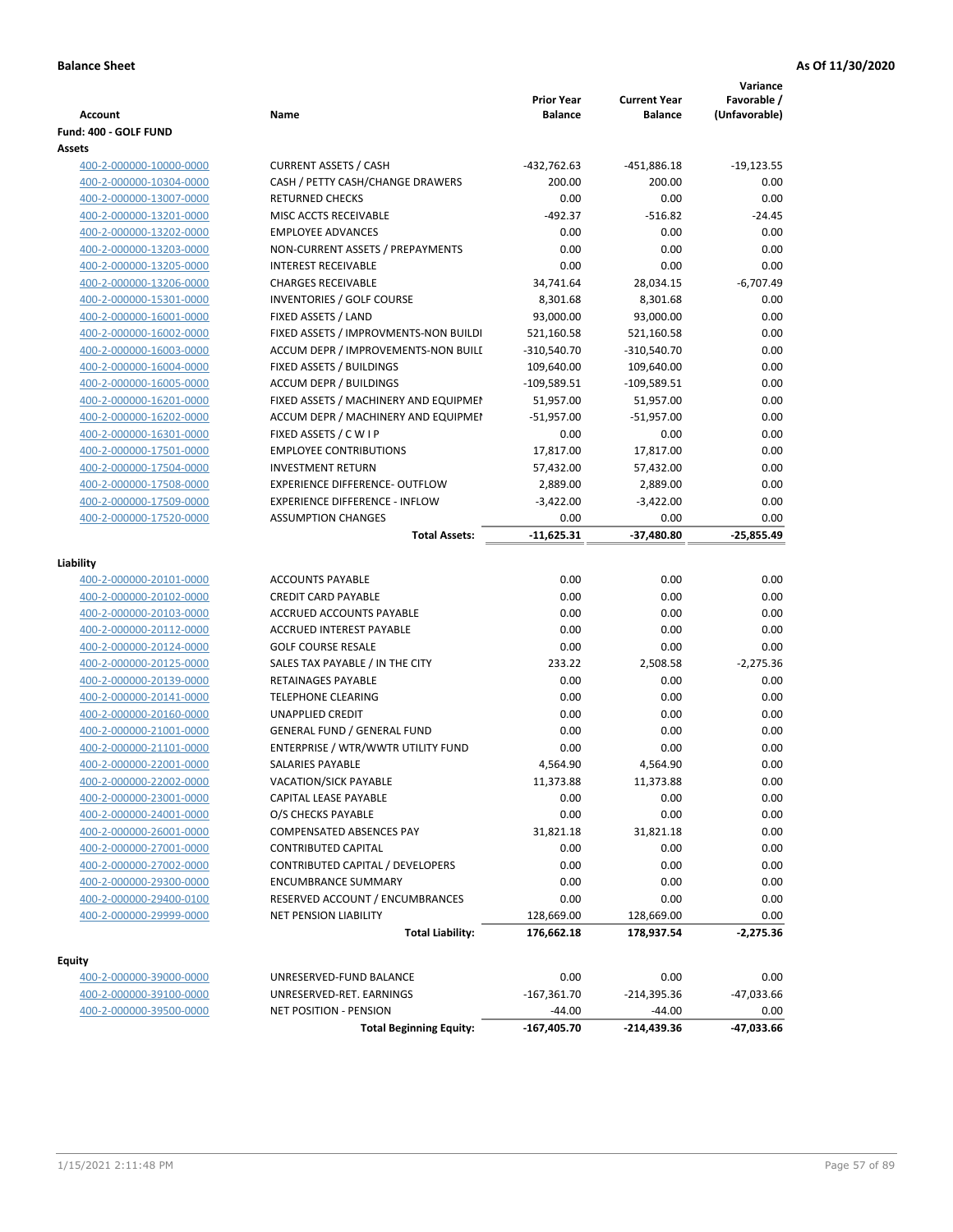| Account                        | <b>Name</b>                                              | <b>Prior Year</b><br><b>Balance</b> | <b>Current Year</b><br><b>Balance</b> | Variance<br>Favorable /<br>(Unfavorable) |
|--------------------------------|----------------------------------------------------------|-------------------------------------|---------------------------------------|------------------------------------------|
| Total Revenue                  |                                                          | 22,367.94                           | 37,168.28                             | 14,800.34                                |
| <b>Total Expense</b>           |                                                          | 43,249.72                           | 39,147.25                             | 4,102.47                                 |
| Revenues Over/(Under) Expenses | $-20,881.78$                                             | $-1,978.97$                         | 18,902.81                             |                                          |
|                                | <b>Total Equity and Current Surplus (Deficit):</b>       | $-188.287.48$                       | $-216,418.33$                         | $-28,130.85$                             |
|                                | Total Liabilities, Equity and Current Surplus (Deficit): | $-11,625.30$                        | $-37,480.79$                          | $-25,855.49$                             |
|                                | *** FUND 400 OUT OF BALANCE ***                          | $-0.01$                             | $-0.01$                               | 0.00                                     |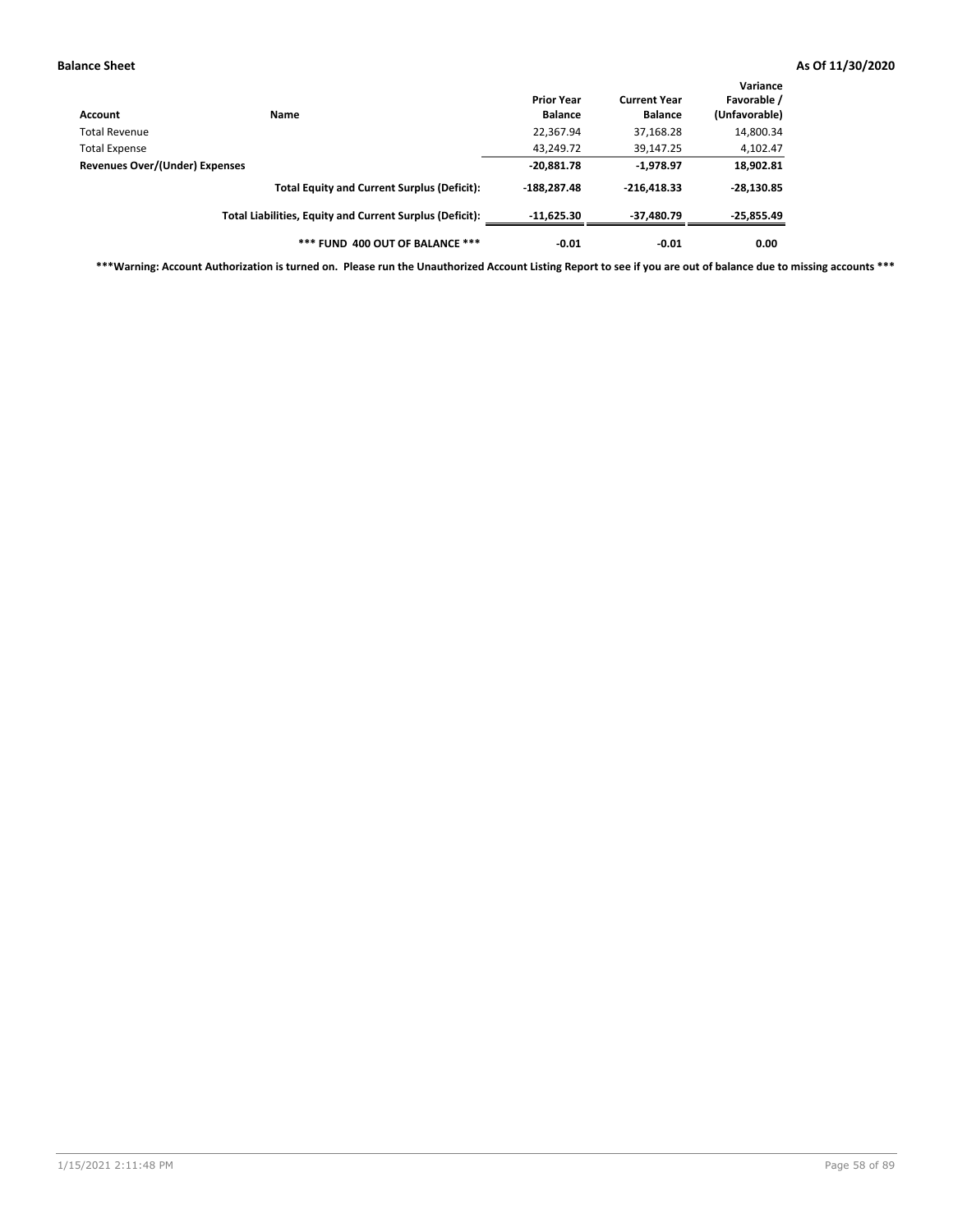| <b>Account</b>                        | Name                                                     | <b>Prior Year</b><br><b>Balance</b> | <b>Current Year</b><br><b>Balance</b> | Variance<br>Favorable /<br>(Unfavorable) |
|---------------------------------------|----------------------------------------------------------|-------------------------------------|---------------------------------------|------------------------------------------|
| <b>Fund: 500 - SANITATION FUND</b>    |                                                          |                                     |                                       |                                          |
| <b>Assets</b>                         |                                                          |                                     |                                       |                                          |
| 500-2-000000-10000-0000               | <b>CURRENT ASSETS / CASH</b>                             | 1,959,548.91                        | 1,445,529.91                          | $-514,019.00$                            |
| 500-2-000000-13000-0000               | <b>CUSTOMER ACCTS RECEIVABLE</b>                         | 258,585.50                          | 334,939.55                            | 76,354.05                                |
| 500-2-000000-13001-0000               | NON CURRENT CUSTOMER ACCTS RECEIVAE                      | 74,130.23                           | 82,992.68                             | 8,862.45                                 |
| 500-2-000000-13002-0000               | ALLOW FOR UNCOLLECT REC                                  | 37,475.14                           | $-86,913.13$                          | $-124,388.27$                            |
| 500-2-000000-13003-0000               | UNBILLED YEAR-END ACCRUAL                                | 418,902.98                          | 418,902.98                            | 0.00                                     |
| 500-2-000000-13201-0000               | MISC ACCTS RECEIVABLE                                    | 0.00                                | 0.00                                  | 0.00                                     |
| 500-2-000000-17501-0000               | <b>EMPLOYEE CONTRIBUTIONS</b>                            | 17,817.00                           | 17,817.00                             | 0.00                                     |
| 500-2-000000-17504-0000               | <b>INVESTMENT RETURN</b>                                 | 57,432.00                           | 57,432.00                             | 0.00                                     |
| 500-2-000000-17508-0000               | <b>EXPERIENCE DIFFERENCE- OUTFLOW</b>                    | 2,889.00                            | 2,889.00                              | 0.00                                     |
| 500-2-000000-17509-0000               | <b>EXPERIENCE DIFFERENCE - INFLOW</b>                    | $-3,422.00$                         | $-3,422.00$                           | 0.00                                     |
| 500-2-000000-17520-0000               | <b>ASSUMPTION CHANGES</b>                                | 0.00                                | 0.00                                  | 0.00                                     |
|                                       | <b>Total Assets:</b>                                     | 2,823,358.76                        | 2,270,167.99                          | $-553,190.77$                            |
|                                       |                                                          |                                     |                                       |                                          |
| Liability                             |                                                          |                                     |                                       |                                          |
| 500-2-000000-20101-0000               | <b>ACCOUNTS PAYABLE</b>                                  | 0.00                                | 0.00                                  | 0.00                                     |
| 500-2-000000-20102-0000               | <b>CREDIT CARD PAYABLE</b>                               | 0.00                                | 0.00                                  | 0.00                                     |
| 500-2-000000-20103-0000               | ACCRUED ACCOUNTS PAYABLE                                 | 0.00                                | 0.00                                  | 0.00                                     |
| 500-2-000000-20125-0000               | SALES TAX PAYABLE / IN THE CITY                          | 28,950.64                           | 29,137.95                             | $-187.31$                                |
| 500-2-000000-20126-0000               | SALES TAX PAYABLE / OUT OF CITY                          | 0.00                                | 0.00                                  | 0.00                                     |
| 500-2-000000-20133-0000               | <b>GARBAGE CLEARING</b>                                  | 0.00                                | 0.00                                  | 0.00                                     |
| 500-2-000000-20135-0000               | GARBAGE CLEARING / BAD DEBT EXPENS                       | 98,360.74                           | 188,442.70                            | $-90,081.96$                             |
| 500-2-000000-20160-0000               | <b>UNAPPLIED CREDIT</b>                                  | 0.00                                | 0.00                                  | 0.00                                     |
| 500-2-000000-20201-0000               | <b>DEFERRED REVENUE</b>                                  | 0.00                                | 0.00                                  | 0.00                                     |
| 500-2-000000-21001-0000               | <b>GENERAL FUND / GENERAL FUND</b>                       | 0.00                                | 0.00                                  | 0.00                                     |
| 500-2-000000-22001-0000               | SALARIES PAYABLE                                         | 4,509.88                            | 4,509.88                              | 0.00                                     |
| 500-2-000000-22002-0000               | <b>VACATION/SICK PAYABLE</b>                             | 6,856.51                            | 6,856.51                              | 0.00                                     |
| 500-2-000000-24002-0000               | <b>CUSTOMER DEPOSITS</b>                                 | 267,307.21                          | 244,950.43                            | 22,356.78                                |
| 500-2-000000-24007-0000               | <b>BILLED DEPOSITS SUSPENSE</b>                          | 0.00                                | 0.00                                  | 0.00                                     |
| 500-2-000000-26001-0000               | <b>COMPENSATED ABSENCES PAY</b>                          | 7,315.63                            | 7,315.63                              | 0.00                                     |
| 500-2-000000-29300-0000               | <b>ENCUMBRANCE SUMMARY</b>                               | 0.00                                | 0.00                                  | 0.00                                     |
| 500-2-000000-29400-0100               | RESERVED ACCOUNT / ENCUMBRANCES                          | 0.00                                | 0.00                                  | 0.00                                     |
| 500-2-000000-29999-0000               | <b>NET PENSION LIABILITY</b>                             | 128,669.00                          | 128,669.00                            | 0.00                                     |
|                                       | <b>Total Liability:</b>                                  | 541,969.61                          | 609,882.10                            | -67,912.49                               |
| Equity                                |                                                          |                                     |                                       |                                          |
| 500-2-000000-39000-0000               | UNRESERVED-FUND BALANCE                                  | 0.00                                | 0.00                                  | 0.00                                     |
| 500-2-000000-39100-0000               | UNRESERVED-RET. EARNINGS                                 | 1,899,147.78                        | 1,394,477.22                          | -504,670.56                              |
| <u>500-2-000000-39500-0000</u>        | NET POSITION - PENSION                                   | -44.00                              | $-44.00$                              | 0.00                                     |
|                                       | <b>Total Beginning Equity:</b>                           | 1,899,103.78                        | 1,394,433.22                          | -504,670.56                              |
|                                       |                                                          |                                     |                                       |                                          |
| <b>Total Revenue</b>                  |                                                          | 902,650.82                          | 829,357.95                            | -73,292.87                               |
| <b>Total Expense</b>                  |                                                          | 520,365.45                          | 563,505.28                            | -43,139.83                               |
| <b>Revenues Over/(Under) Expenses</b> |                                                          | 382,285.37                          | 265,852.67                            | -116,432.70                              |
|                                       | <b>Total Equity and Current Surplus (Deficit):</b>       | 2,281,389.15                        | 1,660,285.89                          | $-621,103.26$                            |
|                                       | Total Liabilities, Equity and Current Surplus (Deficit): | 2,823,358.76                        | 2,270,167.99                          | -553,190.77                              |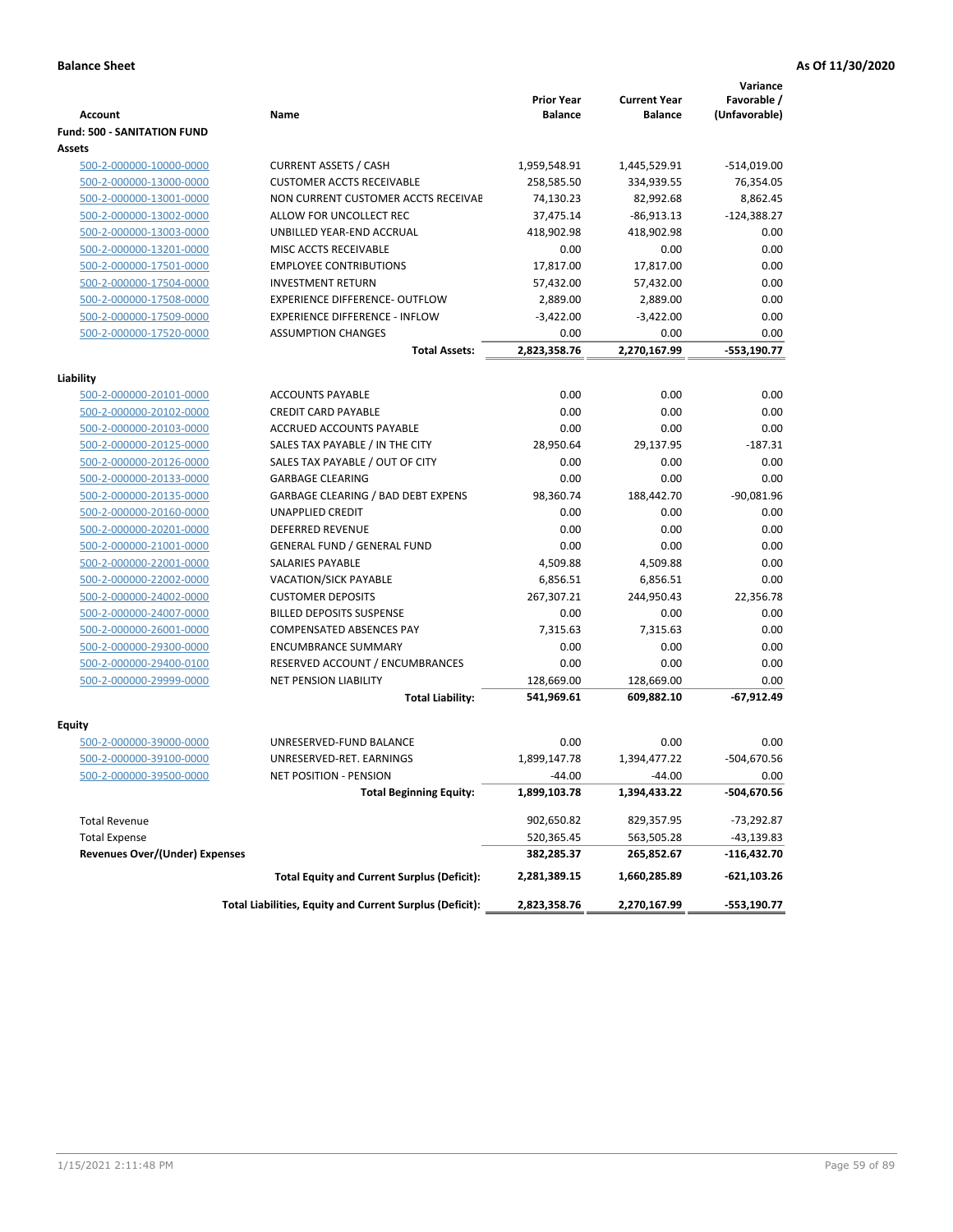| <b>Account</b>                        | Name                                                       | <b>Prior Year</b><br><b>Balance</b> | <b>Current Year</b><br><b>Balance</b> | Variance<br>Favorable /<br>(Unfavorable) |
|---------------------------------------|------------------------------------------------------------|-------------------------------------|---------------------------------------|------------------------------------------|
|                                       | <b>Fund: 561 - REGINAL HOUSEHOLD HAZARDOUS WASTE GRANT</b> |                                     |                                       |                                          |
| Assets                                |                                                            |                                     |                                       |                                          |
| 561-2-000000-10000-0000               | <b>CURRENT ASSETS / CASH</b>                               | 0.00                                | 0.00                                  | 0.00                                     |
| 561-2-000000-13201-0000               | MISC ACCTS RECEIVABLE                                      | 0.00                                | 0.00                                  | 0.00                                     |
| 561-2-000000-13205-0000               | <b>INTEREST RECEIVABLE</b>                                 | 0.00                                | 0.00                                  | 0.00                                     |
|                                       | <b>Total Assets:</b>                                       | 0.00                                | 0.00                                  | 0.00                                     |
| Liability                             |                                                            |                                     |                                       |                                          |
| 561-2-000000-20101-0000               | <b>ACCOUNTS PAYABLE</b>                                    | 0.00                                | 0.00                                  | 0.00                                     |
| 561-2-000000-20102-0000               | <b>CREDIT CARD PAYABLE</b>                                 | 0.00                                | 0.00                                  | 0.00                                     |
| 561-2-000000-20103-0000               | <b>ACCRUED ACCOUNTS PAYABLE</b>                            | 0.00                                | 0.00                                  | 0.00                                     |
| 561-2-000000-21140-0000               | DUE TO / SANITATION FUND                                   | 0.00                                | 0.00                                  | 0.00                                     |
| 561-2-000000-29300-0000               | <b>ENCUMBRANCE SUMMARY</b>                                 | 0.00                                | 0.00                                  | 0.00                                     |
| 561-2-000000-29400-0100               | RESERVED ACCOUNT / ENCUMBRANCES                            | 0.00                                | 0.00                                  | 0.00                                     |
|                                       | <b>Total Liability:</b>                                    | 0.00                                | 0.00                                  | 0.00                                     |
| <b>Equity</b>                         |                                                            |                                     |                                       |                                          |
| 561-2-000000-39100-0000               | UNRESERVED-RET. EARNINGS                                   | 0.00                                | 0.00                                  | 0.00                                     |
|                                       | <b>Total Beginning Equity:</b>                             | 0.00                                | 0.00                                  | 0.00                                     |
| <b>Total Revenue</b>                  |                                                            | 0.00                                | 0.00                                  | 0.00                                     |
| <b>Total Expense</b>                  |                                                            | 0.00                                | 0.00                                  | 0.00                                     |
| <b>Revenues Over/(Under) Expenses</b> |                                                            | 0.00                                | 0.00                                  | 0.00                                     |
|                                       | <b>Total Equity and Current Surplus (Deficit):</b>         | 0.00                                | 0.00                                  | 0.00                                     |
|                                       | Total Liabilities, Equity and Current Surplus (Deficit):   | 0.00                                | 0.00                                  | 0.00                                     |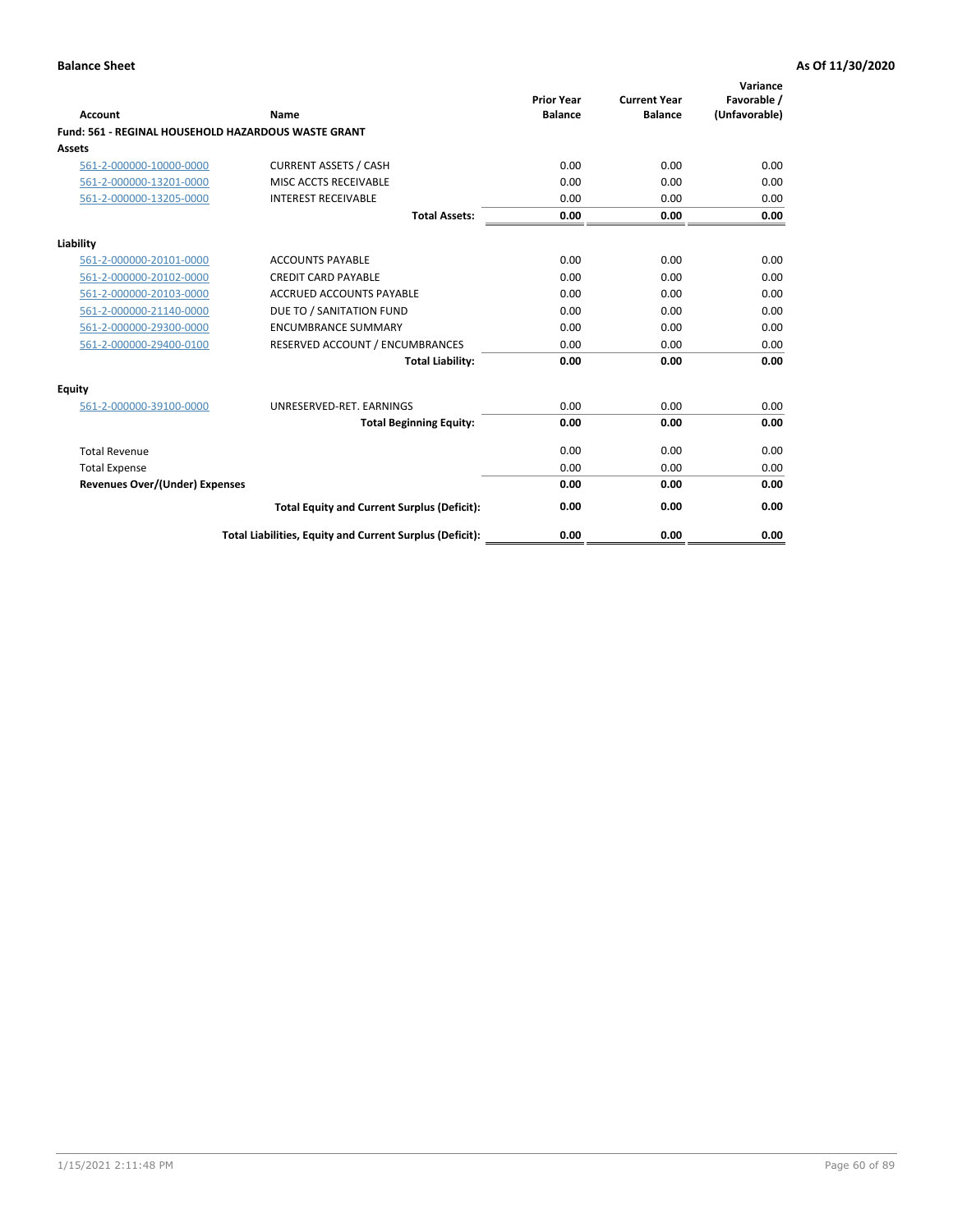|                                  |                                           |                   |                     | Variance      |
|----------------------------------|-------------------------------------------|-------------------|---------------------|---------------|
|                                  |                                           | <b>Prior Year</b> | <b>Current Year</b> | Favorable /   |
| <b>Account</b>                   | Name                                      | <b>Balance</b>    | <b>Balance</b>      | (Unfavorable) |
| Fund: 601 - CENTRAL SERVICE FUND |                                           |                   |                     |               |
| <b>Assets</b>                    |                                           |                   |                     |               |
| 601-2-000000-10000-0000          | <b>CURRENT ASSETS / CASH</b>              | $-290,587.61$     | -538,968.33         | $-248,380.72$ |
| 601-2-000000-13201-0000          | MISC ACCTS RECEIVABLE                     | 0.00              | 0.00                | 0.00          |
| 601-2-000000-13203-0000          | NON-CURRENT ASSETS / PREPAYMENTS          | 0.00              | 0.00                | 0.00          |
| 601-2-000000-13204-0000          | PREPAYMENTS / INSURANCE PREPAYMENT        | 0.00              | 0.00                | 0.00          |
| 601-2-000000-13205-0000          | <b>INTEREST RECEIVABLE</b>                | 0.00              | 0.00                | 0.00          |
| 601-2-000000-15001-0000          | <b>INVENTORIES / POSTAGE</b>              | 0.00              | 0.00                | 0.00          |
| 601-2-000000-15101-0000          | <b>FACILITIES MAINT STOCK INVENTORIES</b> | 29,202.81         | 30,091.84           | 889.03        |
| 601-2-000000-15201-0000          | <b>INVENTORIES / GARAGE</b>               | 380,815.95        | 450,899.12          | 70,083.17     |
| 601-2-000000-16001-0000          | FIXED ASSETS / LAND                       | 0.00              | 0.00                | 0.00          |
| 601-2-000000-16002-0000          | FIXED ASSETS / IMPROVMENTS-NON BUILDI     | 0.00              | 0.00                | 0.00          |
| 601-2-000000-16003-0000          | ACCUM DEPR / IMPROVEMENTS-NON BUILI       | 0.00              | 0.00                | 0.00          |
| 601-2-000000-16004-0000          | FIXED ASSETS / BUILDINGS                  | 100,832.00        | 100,832.00          | 0.00          |
| 601-2-000000-16005-0000          | <b>ACCUM DEPR / BUILDINGS</b>             | $-100,832.00$     | $-100,832.00$       | 0.00          |
| 601-2-000000-16201-0000          | FIXED ASSETS / MACHINERY AND EQUIPMEN     | 157,057.00        | 157,057.00          | 0.00          |
| 601-2-000000-16202-0000          | ACCUM DEPR / MACHINERY AND EQUIPMEI       | $-157,057.01$     | $-157,057.01$       | 0.00          |
| 601-2-000000-17501-0000          | <b>EMPLOYEE CONTRIBUTIONS</b>             | 35,634.00         | 35,634.00           | 0.00          |
| 601-2-000000-17504-0000          | <b>INVESTMENT RETURN</b>                  | 114,864.00        | 114,864.00          | 0.00          |
| 601-2-000000-17508-0000          | <b>EXPERIENCE DIFFERENCE- OUTFLOW</b>     | 5,779.00          | 5,779.00            | 0.00          |
| 601-2-000000-17509-0000          | <b>EXPERIENCE DIFFERENCE - INFLOW</b>     | $-6,844.00$       | $-6,844.00$         | 0.00          |
| 601-2-000000-17520-0000          | <b>ASSUMPTION CHANGES</b>                 | 0.00              | 0.00                | 0.00          |
|                                  | <b>Total Assets:</b>                      | 268,864.14        | 91,455.62           | $-177,408.52$ |
|                                  |                                           |                   |                     |               |
| Liability                        |                                           |                   |                     |               |
| 601-2-000000-20101-0000          | <b>ACCOUNTS PAYABLE</b>                   | 0.00              | 0.00                | 0.00          |
| 601-2-000000-20102-0000          | <b>CREDIT CARD PAYABLE</b>                | 0.00              | 0.00                | 0.00          |
| 601-2-000000-20103-0000          | ACCRUED ACCOUNTS PAYABLE                  | 0.00              | 0.00                | 0.00          |
| 601-2-000000-20115-0000          | <b>DRINK SUPPLY</b>                       | 0.00              | 0.00                | 0.00          |
| 601-2-000000-20141-0000          | <b>TELEPHONE CLEARING</b>                 | 0.00              | 0.00                | 0.00          |
| 601-2-000000-20148-0000          | FLEET FUEL CLEARING                       | 0.00              | 0.00                | 0.00          |
| 601-2-000000-20149-0000          | FLEET MAINTENANCE CLEARING                | 84.03             | 84.03               | 0.00          |
| 601-2-000000-20201-0000          | <b>DEFERRED REVENUE</b>                   | 0.00              | 0.00                | 0.00          |
| 601-2-000000-21001-0000          | <b>GENERAL FUND / GENERAL FUND</b>        | 0.00              | 0.00                | 0.00          |
| 601-2-000000-21101-0000          | ENTERPRISE / WTR/WWTR UTILITY FUND        | 0.00              | 0.00                | 0.00          |
| 601-2-000000-22001-0000          | <b>SALARIES PAYABLE</b>                   | 16,767.22         | 16,767.22           | 0.00          |
| 601-2-000000-22002-0000          | VACATION/SICK PAYABLE                     | 40,462.16         | 40,462.16           | 0.00          |
| 601-2-000000-24011-0000          | <b>CIVIC CENTER DEPOSITS</b>              | 0.00              | 0.00                | 0.00          |
| 601-2-000000-24012-0000          | <b>AUDITORIUM DEPOSITS</b>                | 0.00              | 0.00                | 0.00          |
| 601-2-000000-26001-0000          | COMPENSATED ABSENCES PAY                  | 63,004.08         | 63,004.08           | 0.00          |
| 601-2-000000-27001-0000          | CONTRIBUTED CAPITAL                       | 0.00              | 0.00                | 0.00          |
| 601-2-000000-29300-0000          | <b>ENCUMBRANCE SUMMARY</b>                | 0.00              | 0.00                | 0.00          |
| 601-2-000000-29400-0100          | RESERVED ACCOUNT / ENCUMBRANCES           | 0.00              | 0.00                | 0.00          |
| 601-2-000000-29999-0000          | NET PENSION LIABILITY                     | 257,339.00        | 257,339.00          | 0.00          |
|                                  | <b>Total Liability:</b>                   | 377,656.49        | 377,656.49          | 0.00          |
|                                  |                                           |                   |                     |               |
| Equity                           |                                           |                   |                     |               |
| 601-2-000000-39000-0000          | UNRESERVED-FUND BALANCE                   | 0.00              | 0.00                | 0.00          |
| 601-2-000000-39100-0000          | UNRESERVED-RET. EARNINGS                  | $-71,678.35$      | $-281,449.01$       | $-209,770.66$ |
| 601-2-000000-39500-0000          | NET POSITION - PENSION                    | $-175.00$         | $-175.00$           | 0.00          |
|                                  | <b>Total Beginning Equity:</b>            | $-71,853.35$      | -281,624.01         | -209,770.66   |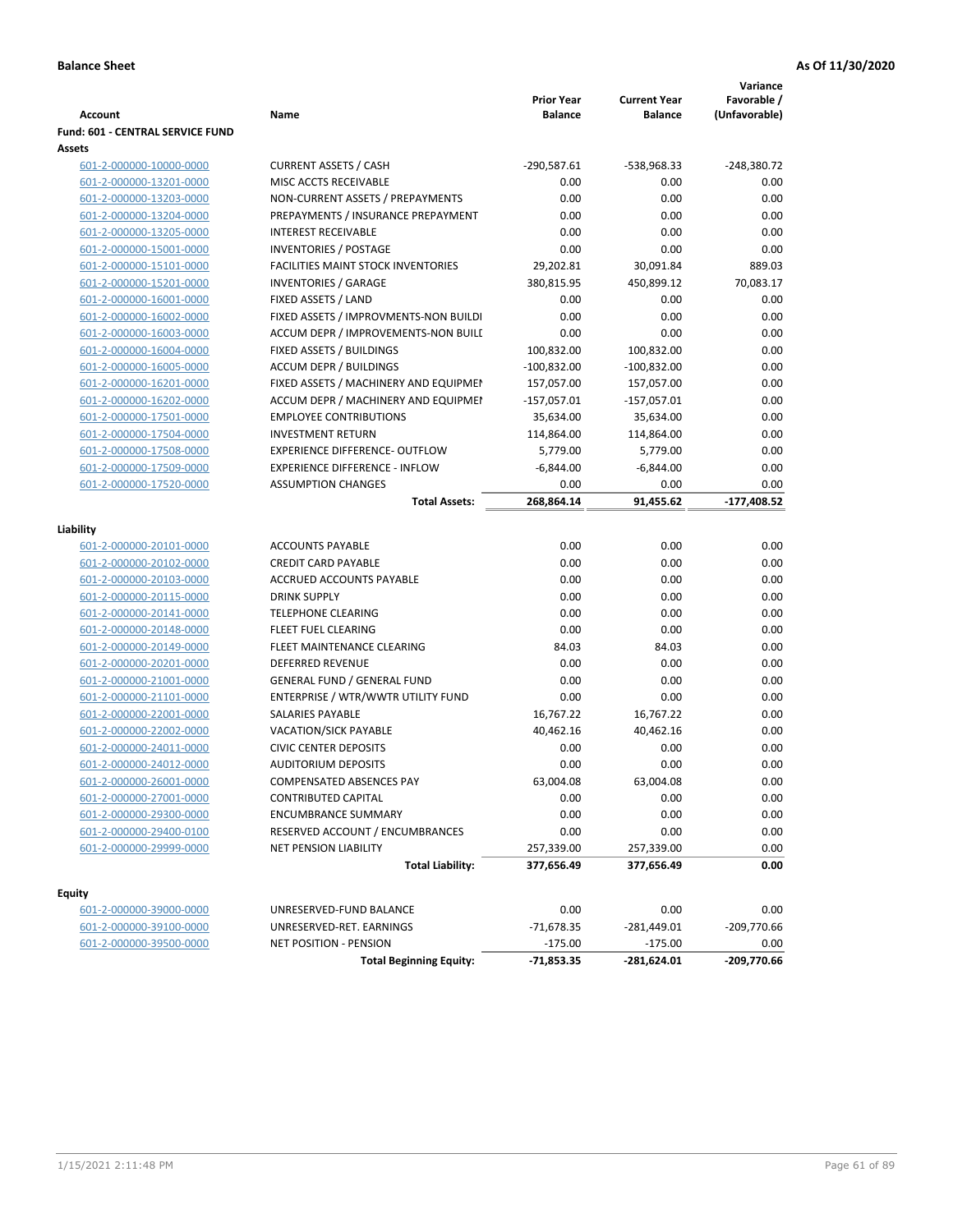| Account                        | <b>Name</b>                                              | <b>Prior Year</b><br><b>Balance</b> | <b>Current Year</b><br><b>Balance</b> | Variance<br>Favorable /<br>(Unfavorable) |
|--------------------------------|----------------------------------------------------------|-------------------------------------|---------------------------------------|------------------------------------------|
| Total Revenue                  |                                                          | 149,588.14                          | 156,735.64                            | 7,147.50                                 |
| <b>Total Expense</b>           |                                                          | 186,527.33                          | 161,312.69                            | 25,214.64                                |
| Revenues Over/(Under) Expenses |                                                          | $-36,939.19$                        | -4,577.05                             | 32,362.14                                |
|                                | <b>Total Equity and Current Surplus (Deficit):</b>       | $-108.792.54$                       | $-286.201.06$                         | $-177,408.52$                            |
|                                | Total Liabilities, Equity and Current Surplus (Deficit): | 268,863.95                          | 91,455.43                             | -177,408.52                              |
|                                | *** FUND 601 OUT OF BALANCE ***                          | 0.19                                | 0.19                                  | 0.00                                     |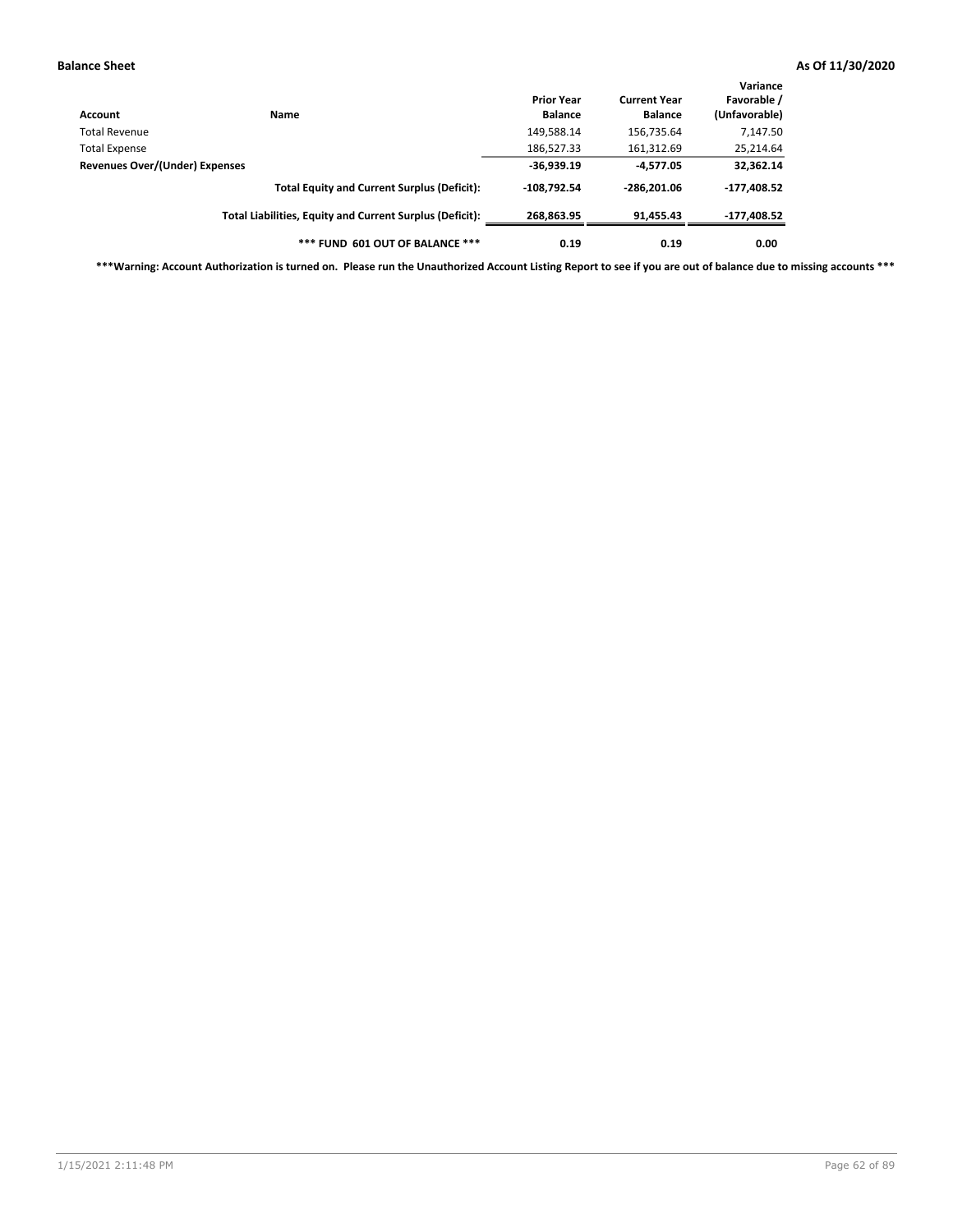|                                       |                                                          |                                     |                                       | Variance                     |
|---------------------------------------|----------------------------------------------------------|-------------------------------------|---------------------------------------|------------------------------|
| <b>Account</b>                        | Name                                                     | <b>Prior Year</b><br><b>Balance</b> | <b>Current Year</b><br><b>Balance</b> | Favorable /<br>(Unfavorable) |
| <b>Fund: 602 - INSURANCE FUND</b>     |                                                          |                                     |                                       |                              |
| Assets                                |                                                          |                                     |                                       |                              |
| 602-2-000000-10000-0000               | <b>CURRENT ASSETS / CASH</b>                             | 762,013.76                          | -406,879.91                           | $-1,168,893.67$              |
| 602-2-000000-13201-0000               | MISC ACCTS RECEIVABLE                                    | 0.00                                | $-4,865.96$                           | $-4,865.96$                  |
| 602-2-000000-13204-0000               | PREPAYMENTS / INSURANCE PREPAYMENT                       | 0.00                                | 0.00                                  | 0.00                         |
| 602-2-000000-13205-0000               | <b>INTEREST RECEIVABLE</b>                               | 0.00                                | 0.00                                  | 0.00                         |
|                                       | <b>Total Assets:</b>                                     | 762,013.76                          | -411,745.87                           | $-1,173,759.63$              |
| Liability                             |                                                          |                                     |                                       |                              |
| 602-2-000000-20101-0000               | <b>ACCOUNTS PAYABLE</b>                                  | $-0.09$                             | $-0.09$                               | 0.00                         |
| 602-2-000000-20102-0000               | <b>CREDIT CARD PAYABLE</b>                               | 0.00                                | 0.00                                  | 0.00                         |
| 602-2-000000-20103-0000               | <b>ACCRUED ACCOUNTS PAYABLE</b>                          | 0.00                                | 0.00                                  | 0.00                         |
| 602-2-000000-20201-0000               | <b>DEFERRED REVENUE</b>                                  | 0.00                                | 0.00                                  | 0.00                         |
| 602-2-000000-29300-0000               | <b>ENCUMBRANCE SUMMARY</b>                               | 0.00                                | 0.00                                  | 0.00                         |
| 602-2-000000-29400-0100               | RESERVED ACCOUNT / ENCUMBRANCES                          | 0.00                                | 0.00                                  | 0.00                         |
|                                       | <b>Total Liability:</b>                                  | $-0.09$                             | $-0.09$                               | 0.00                         |
| Equity                                |                                                          |                                     |                                       |                              |
| 602-2-000000-39000-0000               | UNRESERVED-FUND BALANCE                                  | 0.00                                | 0.00                                  | 0.00                         |
| 602-2-000000-39100-0000               | UNRESERVED-RET. EARNINGS                                 | 613,796.41                          | 219,869.14                            | $-393,927.27$                |
|                                       | <b>Total Beginning Equity:</b>                           | 613,796.41                          | 219,869.14                            | -393,927.27                  |
| <b>Total Revenue</b>                  |                                                          | 1,011,661.70                        | 1,052,011.19                          | 40,349.49                    |
| <b>Total Expense</b>                  |                                                          | 863,444.26                          | 1,683,626.11                          | $-820,181.85$                |
| <b>Revenues Over/(Under) Expenses</b> |                                                          | 148,217.44                          | $-631,614.92$                         | -779,832.36                  |
|                                       | <b>Total Equity and Current Surplus (Deficit):</b>       | 762,013.85                          | -411,745.78                           | $-1,173,759.63$              |
|                                       | Total Liabilities, Equity and Current Surplus (Deficit): | 762,013.76                          | -411,745.87                           | $-1,173,759.63$              |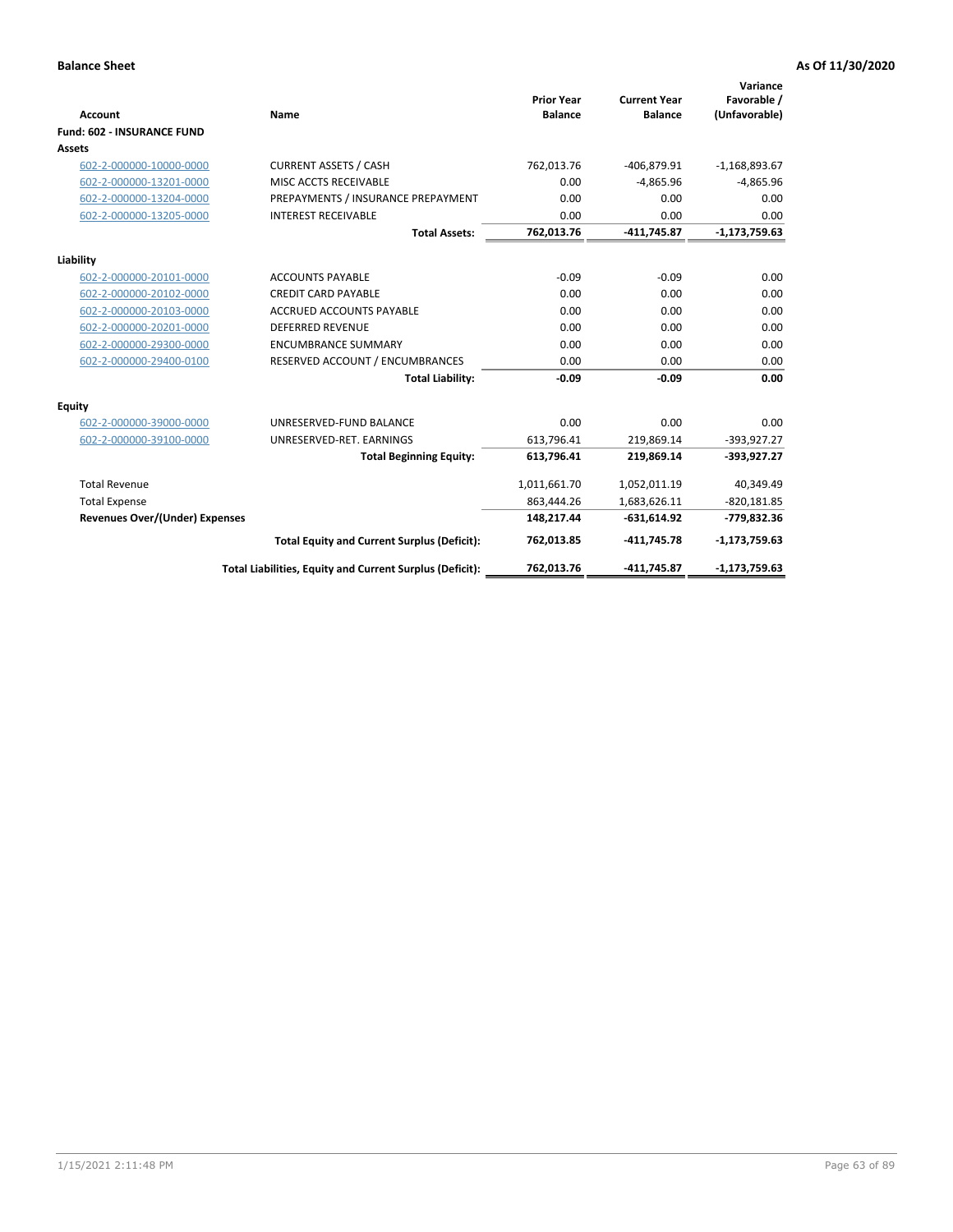| Account                               | Name                                                     | <b>Prior Year</b><br><b>Balance</b> | <b>Current Year</b><br><b>Balance</b> | Variance<br>Favorable /<br>(Unfavorable) |
|---------------------------------------|----------------------------------------------------------|-------------------------------------|---------------------------------------|------------------------------------------|
| Fund: 604 - MIS FUND                  |                                                          |                                     |                                       |                                          |
| <b>Assets</b>                         |                                                          |                                     |                                       |                                          |
| 604-2-000000-10000-0000               | <b>CURRENT ASSETS / CASH</b>                             | $-190, 157.97$                      | $-566,099.77$                         | $-375,941.80$                            |
| 604-2-000000-13201-0000               | MISC ACCTS RECEIVABLE                                    | 0.00                                | 0.00                                  | 0.00                                     |
| 604-2-000000-13202-1400               | <b>EMPLOYEE ADVANCES</b>                                 | 0.00                                | 0.00                                  | 0.00                                     |
| 604-2-000000-13203-0000               | NON-CURRENT ASSETS / PREPAYMENTS                         | 0.00                                | 0.00                                  | 0.00                                     |
| 604-2-000000-13205-0000               | <b>INTEREST RECEIVABLE</b>                               | 0.00                                | 0.00                                  | 0.00                                     |
| 604-2-000000-15601-0000               | IT NETWORK PRINTER SUPPLY INVENTORY                      | 0.00                                | 0.00                                  | 0.00                                     |
| 604-2-000000-16004-0000               | FIXED ASSETS / BUILDINGS                                 | 0.00                                | 0.00                                  | 0.00                                     |
| 604-2-000000-16005-0000               | <b>ACCUM DEPR / BUILDINGS</b>                            | 0.00                                | 0.00                                  | 0.00                                     |
| 604-2-000000-16201-0000               | FIXED ASSETS / MACHINERY AND EQUIPMEN                    | 1,830,840.62                        | 1,830,840.62                          | 0.00                                     |
| 604-2-000000-16202-0000               | ACCUM DEPR / MACHINERY AND EQUIPMEI                      | $-1,448,565.52$                     | $-1,448,565.52$                       | 0.00                                     |
| 604-2-000000-16301-0000               | FIXED ASSETS / C W I P                                   | $-0.20$                             | $-0.20$                               | 0.00                                     |
| 604-2-000000-17501-0000               | <b>EMPLOYEE CONTRIBUTIONS</b>                            | 17,817.00                           | 17,817.00                             | 0.00                                     |
| 604-2-000000-17504-0000               | <b>INVESTMENT RETURN</b>                                 | 57,432.00                           | 57,432.00                             | 0.00                                     |
| 604-2-000000-17508-0000               | <b>EXPERIENCE DIFFERENCE- OUTFLOW</b>                    | 2,889.00                            | 2,889.00                              | 0.00                                     |
| 604-2-000000-17509-0000               | <b>EXPERIENCE DIFFERENCE - INFLOW</b>                    | $-3,422.00$                         | $-3,422.00$                           | 0.00                                     |
| 604-2-000000-17520-0000               | <b>ASSUMPTION CHANGES</b>                                | 0.00                                | 0.00                                  | 0.00                                     |
|                                       | <b>Total Assets:</b>                                     | 266,832.93                          | $-109, 108.87$                        | -375,941.80                              |
|                                       |                                                          |                                     |                                       |                                          |
| Liability                             |                                                          |                                     |                                       |                                          |
| 604-2-000000-20101-0000               | <b>ACCOUNTS PAYABLE</b>                                  | 0.00                                | 0.00                                  | 0.00                                     |
| 604-2-000000-20102-0000               | <b>CREDIT CARD PAYABLE</b>                               | 0.00                                | 0.00                                  | 0.00                                     |
| 604-2-000000-20103-0000               | ACCRUED ACCOUNTS PAYABLE                                 | 0.00                                | 0.00                                  | 0.00                                     |
| 604-2-000000-20141-0000               | <b>TELEPHONE CLEARING</b>                                | 0.00                                | 0.00                                  | 0.00                                     |
| 604-2-000000-21035-0000               | DEBT SERVICE / DUE TO DEBT SERVICE                       | 0.00                                | 0.00                                  | 0.00                                     |
| 604-2-000000-22001-0000               | SALARIES PAYABLE                                         | 10,507.77                           | 10,507.77                             | 0.00                                     |
| 604-2-000000-22002-0000               | <b>VACATION/SICK PAYABLE</b>                             | 19,667.45                           | 19,667.45                             | 0.00                                     |
| 604-2-000000-22208-0000               | INSURANCE / AMERICAN FIDELITY                            | 0.00                                | 0.00                                  | 0.00                                     |
| 604-2-000000-23001-0000               | CAPITAL LEASE PAYABLE                                    | $-1.88$                             | $-1.88$                               | 0.00                                     |
| 604-2-000000-23101-0000               | CAPITAL LEASE PAYABLE                                    | $-0.40$                             | $-0.40$                               | 0.00                                     |
| 604-2-000000-26001-0000               | <b>COMPENSATED ABSENCES PAY</b>                          | 0.14                                | 0.14                                  | 0.00                                     |
| 604-2-000000-27001-0000               | <b>CONTRIBUTED CAPITAL</b>                               | 0.00                                | 0.00                                  | 0.00                                     |
| 604-2-000000-29300-0000               | <b>ENCUMBRANCE SUMMARY</b>                               | 0.00                                | 0.00                                  | 0.00                                     |
| 604-2-000000-29400-0100               | RESERVED ACCOUNT / ENCUMBRANCES                          | 0.27                                | 0.27                                  | 0.00                                     |
| 604-2-000000-29999-0000               | <b>NET PENSION LIABILITY</b>                             | 128,669.00                          | 128,669.00                            | 0.00                                     |
| 604-2-000000-92194-0101               | <b>BANK ONE / DIGITEC</b>                                | 0.00                                | 0.00                                  | 0.00                                     |
|                                       | <b>Total Liability:</b>                                  | 158,842.35                          | 158,842.35                            | 0.00                                     |
|                                       |                                                          |                                     |                                       |                                          |
| Equity<br>604-2-000000-39000-0000     | UNRESERVED-FUND BALANCE                                  | 0.00                                | 0.00                                  | 0.00                                     |
| 604-2-000000-39100-0000               | UNRESERVED-RET. EARNINGS                                 | 299,931.97                          | -261,723.92                           | -561,655.89                              |
| 604-2-000000-39500-0000               | NET POSITION - PENSION                                   | $-88.00$                            | $-88.00$                              | 0.00                                     |
|                                       | <b>Total Beginning Equity:</b>                           | 299,843.97                          | -261,811.92                           | $-561,655.89$                            |
|                                       |                                                          |                                     |                                       |                                          |
| <b>Total Revenue</b>                  |                                                          | 83,719.00                           | 141,779.12                            | 58,060.12                                |
| <b>Total Expense</b>                  |                                                          | 275,572.39                          | 147,918.42                            | 127,653.97                               |
| <b>Revenues Over/(Under) Expenses</b> |                                                          | -191,853.39                         | $-6,139.30$                           | 185,714.09                               |
|                                       | <b>Total Equity and Current Surplus (Deficit):</b>       | 107,990.58                          | -267,951.22                           | -375,941.80                              |
|                                       | Total Liabilities, Equity and Current Surplus (Deficit): | 266,832.93                          | $-109, 108.87$                        | -375,941.80                              |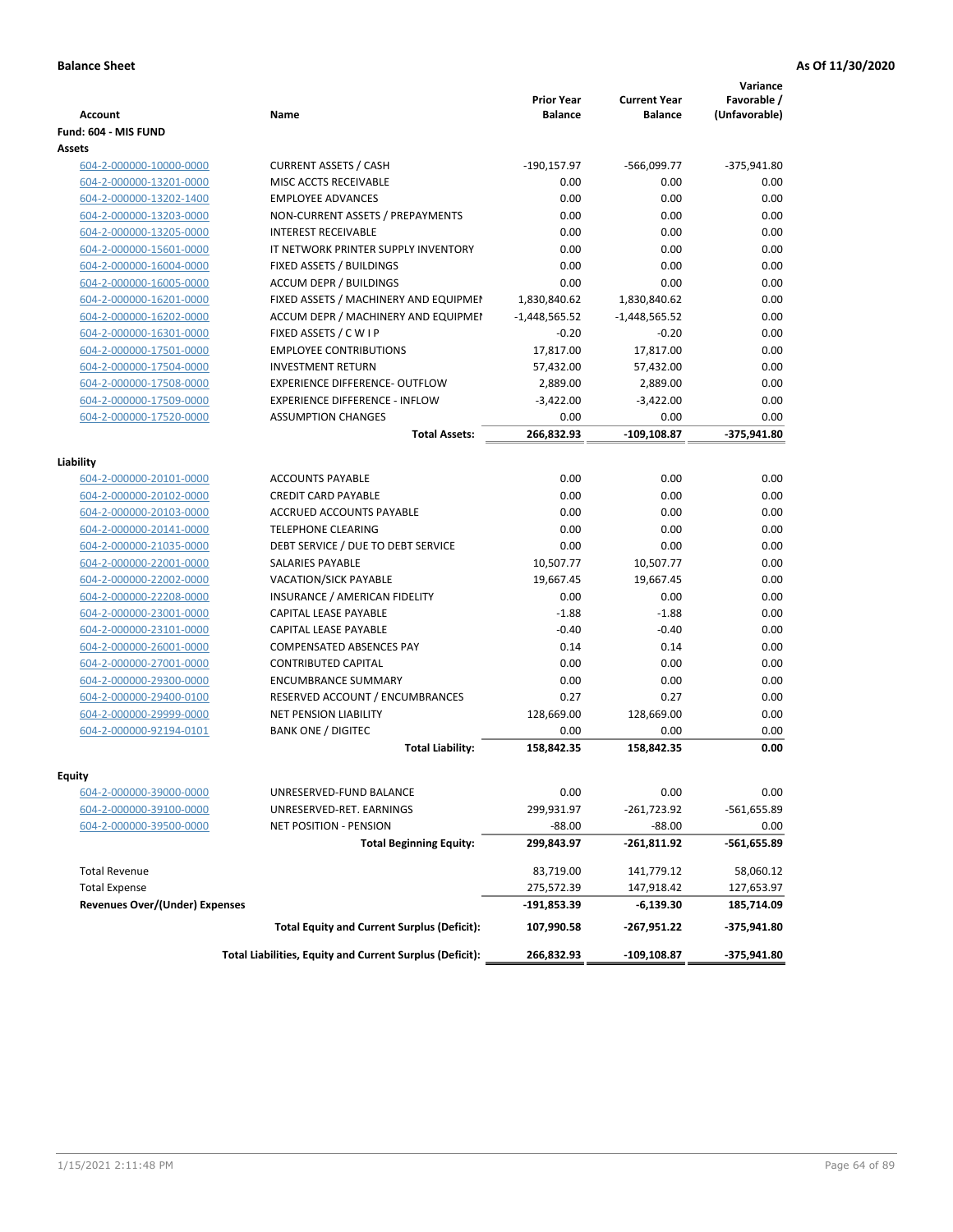|                                             |                                                          |                   |                     | Variance      |
|---------------------------------------------|----------------------------------------------------------|-------------------|---------------------|---------------|
|                                             |                                                          | <b>Prior Year</b> | <b>Current Year</b> | Favorable /   |
| <b>Account</b>                              | <b>Name</b>                                              | <b>Balance</b>    | <b>Balance</b>      | (Unfavorable) |
| <b>Fund: 660 - VEHICLE REPLACEMENT FUND</b> |                                                          |                   |                     |               |
| Assets                                      |                                                          |                   |                     |               |
| 660-2-000000-10000-0000                     | <b>CURRENT ASSETS / CASH</b>                             | 287,438.87        | $-206,544.64$       | -493,983.51   |
| 660-2-000000-11309-0000                     | <b>TAX ANTICIPATION NOTES</b>                            | 0.00              | 0.00                | 0.00          |
| 660-2-000000-11510-0000                     | PUBLIC SAFETY VEHICLE REPLACEMENT                        | 899,604.21        | 905,803.36          | 6,199.15      |
| 660-2-000000-11520-0000                     | <b>CERTIFICATES OF DEPOSIT</b>                           | 0.00              | 0.00                | 0.00          |
| 660-2-000000-11530-0000                     | TexasTERM CP                                             | 0.00              | 0.00                | 0.00          |
| 660-2-000000-13201-0000                     | MISC ACCTS RECEIVABLE                                    | 0.00              | 0.00                | 0.00          |
| 660-2-000000-13205-0000                     | <b>INTEREST RECEIVABLE</b>                               | 0.00              | 0.00                | 0.00          |
| 660-2-000000-16201-0000                     | FIXED ASSETS / MACHINERY AND EQUIPMEN                    | 8,412,023.77      | 8,412,023.77        | 0.00          |
| 660-2-000000-16202-0000                     | ACCUM DEPR / MACHINERY AND EQUIPMEI                      | $-6,843,218.59$   | $-6,843,218.59$     | 0.00          |
| 660-2-000000-16301-0000                     | FIXED ASSETS / C W I P                                   | 0.00              | 0.00                | 0.00          |
| 660-2-000000-39300-0000                     | RESERVED ACCOUNT / ESCROW BALANCE                        | 0.00              | 0.00                | 0.00          |
|                                             | <b>Total Assets:</b>                                     | 2,755,848.26      | 2,268,063.90        | -487,784.36   |
| Liability                                   |                                                          |                   |                     |               |
| 660-2-000000-20101-0000                     | <b>ACCOUNTS PAYABLE</b>                                  | 0.00              | $-12,699.26$        | 12,699.26     |
| 660-2-000000-20102-0000                     | <b>CREDIT CARD PAYABLE</b>                               | 0.00              | 0.00                | 0.00          |
| 660-2-000000-20103-0000                     | ACCRUED ACCOUNTS PAYABLE                                 | 0.00              | 0.00                | 0.00          |
| 660-2-000000-21001-0000                     | <b>GENERAL FUND / GENERAL FUND</b>                       | 0.00              | 0.00                | 0.00          |
| 660-2-000000-23001-0000                     | CAPITAL LEASE PAYABLE                                    | 0.00              | 0.00                | 0.00          |
| 660-2-000000-23101-0000                     | <b>CAPITAL LEASE PAYABLE</b>                             | 0.15              | 0.15                | 0.00          |
| 660-2-000000-27001-0000                     | <b>CONTRIBUTED CAPITAL</b>                               | 0.00              | 0.00                | 0.00          |
| 660-2-000000-29300-0000                     | <b>ENCUMBRANCE SUMMARY</b>                               | 0.00              | 0.00                | 0.00          |
| 660-2-000000-29400-0100                     | RESERVED ACCOUNT / ENCUMBRANCES                          | 0.00              | 0.00                | 0.00          |
|                                             | <b>Total Liability:</b>                                  | 0.15              | $-12,699.11$        | 12,699.26     |
|                                             |                                                          |                   |                     |               |
| <b>Equity</b>                               |                                                          |                   |                     |               |
| 660-2-000000-39000-0000                     | UNRESERVED-FUND BALANCE                                  | 0.00              | 0.00                | 0.00          |
| 660-2-000000-39100-0000                     | UNRESERVED-RET. EARNINGS                                 | 2,682,559.21      | 2,178,212.62        | -504,346.59   |
|                                             | <b>Total Beginning Equity:</b>                           | 2,682,559.21      | 2,178,212.62        | -504,346.59   |
| <b>Total Revenue</b>                        |                                                          | 79,450.05         | 120,231.53          | 40,781.48     |
| <b>Total Expense</b>                        |                                                          | 6,161.15          | 17,681.14           | $-11,519.99$  |
| <b>Revenues Over/(Under) Expenses</b>       |                                                          | 73,288.90         | 102,550.39          | 29,261.49     |
|                                             | <b>Total Equity and Current Surplus (Deficit):</b>       | 2,755,848.11      | 2,280,763.01        | -475,085.10   |
|                                             | Total Liabilities, Equity and Current Surplus (Deficit): | 2,755,848.26      | 2,268,063.90        | -487,784.36   |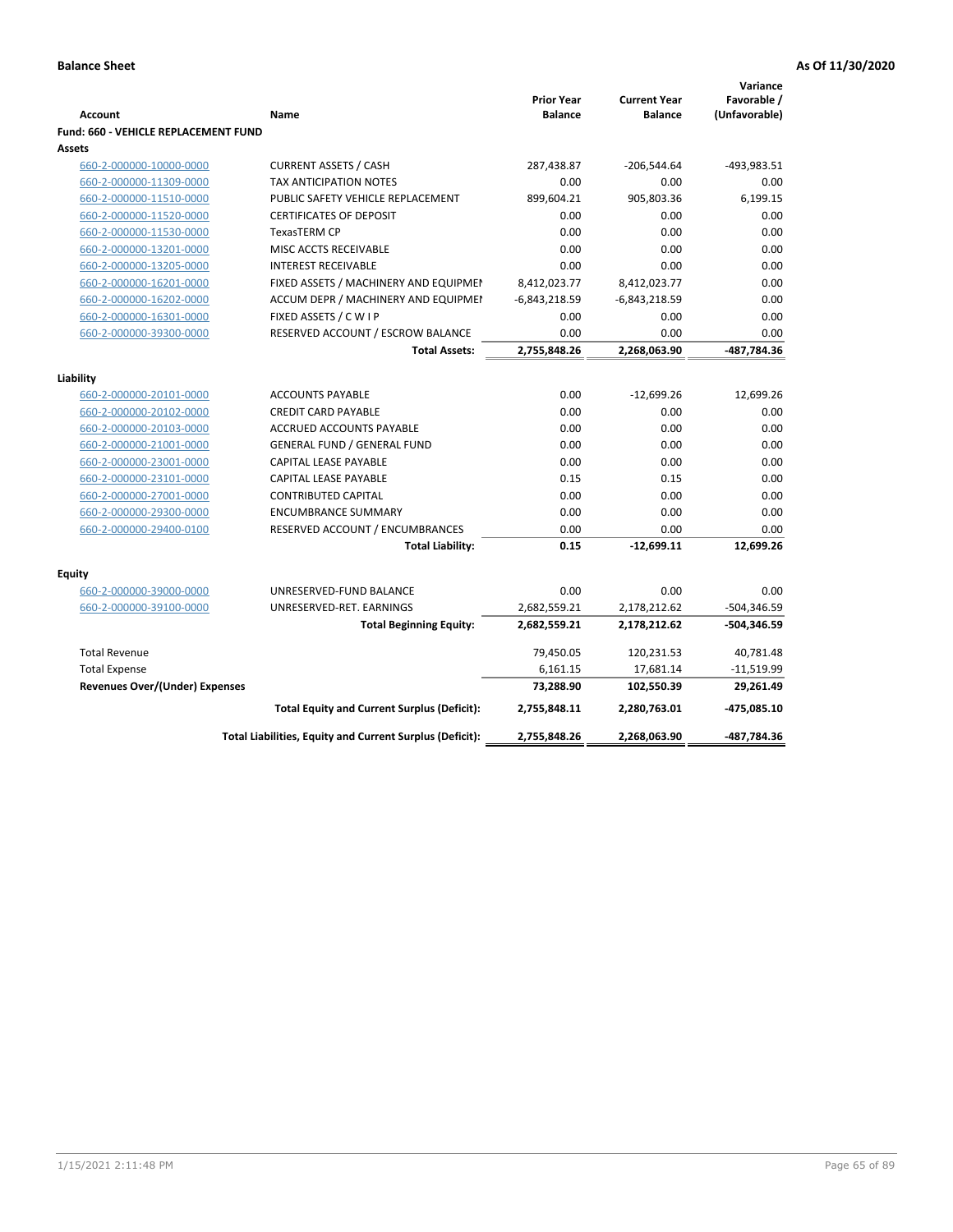| Account                        | Name                                                     | <b>Prior Year</b><br><b>Balance</b> | <b>Current Year</b><br><b>Balance</b> | Variance<br>Favorable /<br>(Unfavorable) |
|--------------------------------|----------------------------------------------------------|-------------------------------------|---------------------------------------|------------------------------------------|
| Fund: 701 - FIREMEN'S PENSION  |                                                          |                                     |                                       |                                          |
| <b>Assets</b>                  |                                                          |                                     |                                       |                                          |
| 701-1-000000-10000-0000        | <b>CURRENT ASSETS / CASH</b>                             | 0.00                                | 0.00                                  | 0.00                                     |
|                                | <b>Total Assets:</b>                                     | 0.00                                | 0.00                                  | 0.00                                     |
| Liability                      |                                                          |                                     |                                       |                                          |
| 701-1-000000-20103-0000        | <b>ACCOUNTS PAYABLE</b>                                  | 0.00                                | 0.00                                  | 0.00                                     |
| 701-1-000000-22306-1000        | UNREALIZED GAIN/LOSS                                     | 543,546.00                          | 543,546.00                            | 0.00                                     |
|                                | <b>Total Liability:</b>                                  | 543,546.00                          | 543,546.00                            | 0.00                                     |
| <b>Equity</b>                  |                                                          |                                     |                                       |                                          |
| 701-1-000000-39000-0000        | UNRESERVED-FUND BALANCE                                  | $-543,546.00$                       | $-543,546.00$                         | 0.00                                     |
|                                | <b>Total Beginning Equity:</b>                           | $-543,546.00$                       | -543,546.00                           | 0.00                                     |
| <b>Total Expense</b>           |                                                          | 0.00                                | 0.00                                  | 0.00                                     |
| Revenues Over/(Under) Expenses |                                                          | 0.00                                | 0.00                                  | 0.00                                     |
|                                | <b>Total Equity and Current Surplus (Deficit):</b>       | $-543,546.00$                       | -543,546.00                           | 0.00                                     |
|                                | Total Liabilities, Equity and Current Surplus (Deficit): | 0.00                                | 0.00                                  | 0.00                                     |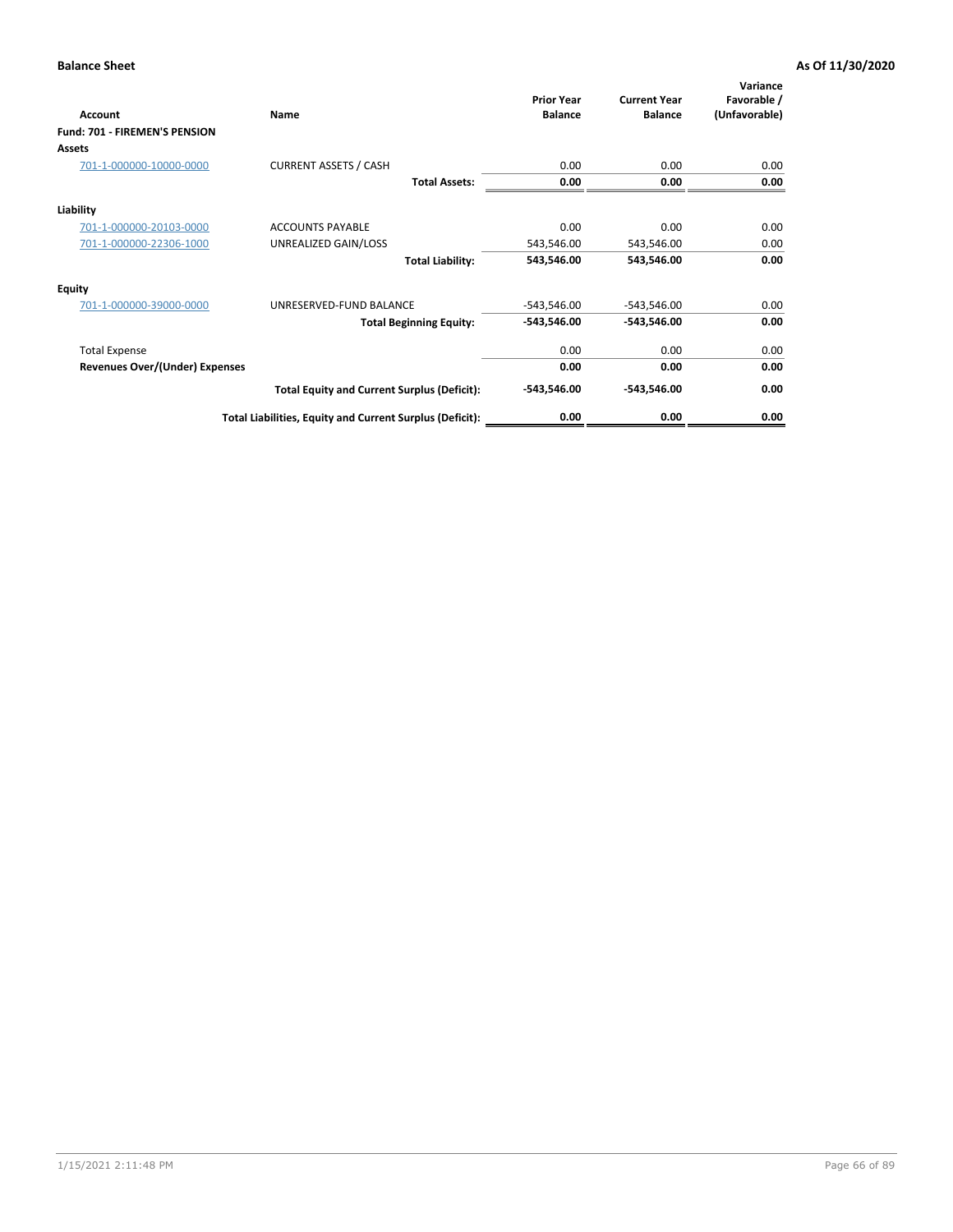|                                       |                                                          |                                     |                                       | Variance                     |
|---------------------------------------|----------------------------------------------------------|-------------------------------------|---------------------------------------|------------------------------|
| <b>Account</b>                        | <b>Name</b>                                              | <b>Prior Year</b><br><b>Balance</b> | <b>Current Year</b><br><b>Balance</b> | Favorable /<br>(Unfavorable) |
| Fund: 800 - SPENCE FUND               |                                                          |                                     |                                       |                              |
| <b>Assets</b>                         |                                                          |                                     |                                       |                              |
|                                       |                                                          |                                     |                                       |                              |
| 800-3-000000-10000-0000               | <b>CURRENT ASSETS / CASH</b>                             | $-2,916.38$                         | $-18,056.37$                          | $-15,139.99$                 |
| 800-3-000000-11507-0000               | <b>SPENCE ENDOWMENT</b>                                  | 598,483.99                          | 602.608.14                            | 4,124.15                     |
| 800-3-000000-11520-0000               | <b>CERTIFICATES OF DEPOSIT</b>                           | 0.00                                | 0.00                                  | 0.00                         |
| 800-3-000000-11605-0000               | <b>SPENCE ENDOWMENT</b>                                  | 0.00                                | 0.00                                  | 0.00                         |
| 800-3-000000-13205-0000               | <b>INTEREST RECEIVABLE</b>                               | 0.00                                | 0.00                                  | 0.00                         |
|                                       | <b>Total Assets:</b>                                     | 595,567.61                          | 584,551.77                            | $-11,015.84$                 |
| Liability                             |                                                          |                                     |                                       |                              |
| 800-3-000000-20101-0000               | <b>ACCOUNTS PAYABLE</b>                                  | 0.00                                | $-14,539.99$                          | 14,539.99                    |
| 800-3-000000-20102-0000               | <b>CREDIT CARD PAYABLE</b>                               | 0.00                                | 0.00                                  | 0.00                         |
| 800-3-000000-20103-0000               | <b>ACCRUED ACCOUNTS PAYABLE</b>                          | 0.00                                | 0.00                                  | 0.00                         |
| 800-3-000000-20139-0000               | <b>RETAINAGES PAYABLE</b>                                | 0.00                                | 0.00                                  | 0.00                         |
| 800-3-000000-21001-0000               | <b>GENERAL FUND / GENERAL FUND</b>                       | 0.00                                | 0.00                                  | 0.00                         |
| 800-3-000000-29300-0000               | <b>ENCUMBRANCE SUMMARY</b>                               | 0.00                                | 0.00                                  | 0.00                         |
| 800-3-000000-29400-0000               | RESERVED ACCOUNT / ENCUMBRANCES                          | 0.00                                | 0.00                                  | 0.00                         |
|                                       | <b>Total Liability:</b>                                  | 0.00                                | $-14,539.99$                          | 14,539.99                    |
| <b>Equity</b>                         |                                                          |                                     |                                       |                              |
| 800-3-000000-39000-0000               | UNRESERVED-FUND BALANCE                                  | 593,815.90                          | 599,081.62                            | 5,265.72                     |
|                                       | <b>Total Beginning Equity:</b>                           | 593,815.90                          | 599,081.62                            | 5,265.72                     |
| <b>Total Revenue</b>                  |                                                          | 1,851.71                            | 110.14                                | $-1,741.57$                  |
| <b>Total Expense</b>                  |                                                          | 100.00                              | 100.00                                | 0.00                         |
| <b>Revenues Over/(Under) Expenses</b> |                                                          | 1,751.71                            | 10.14                                 | $-1,741.57$                  |
|                                       | <b>Total Equity and Current Surplus (Deficit):</b>       | 595,567.61                          | 599,091.76                            | 3,524.15                     |
|                                       | Total Liabilities, Equity and Current Surplus (Deficit): | 595,567.61                          | 584,551.77                            | $-11,015.84$                 |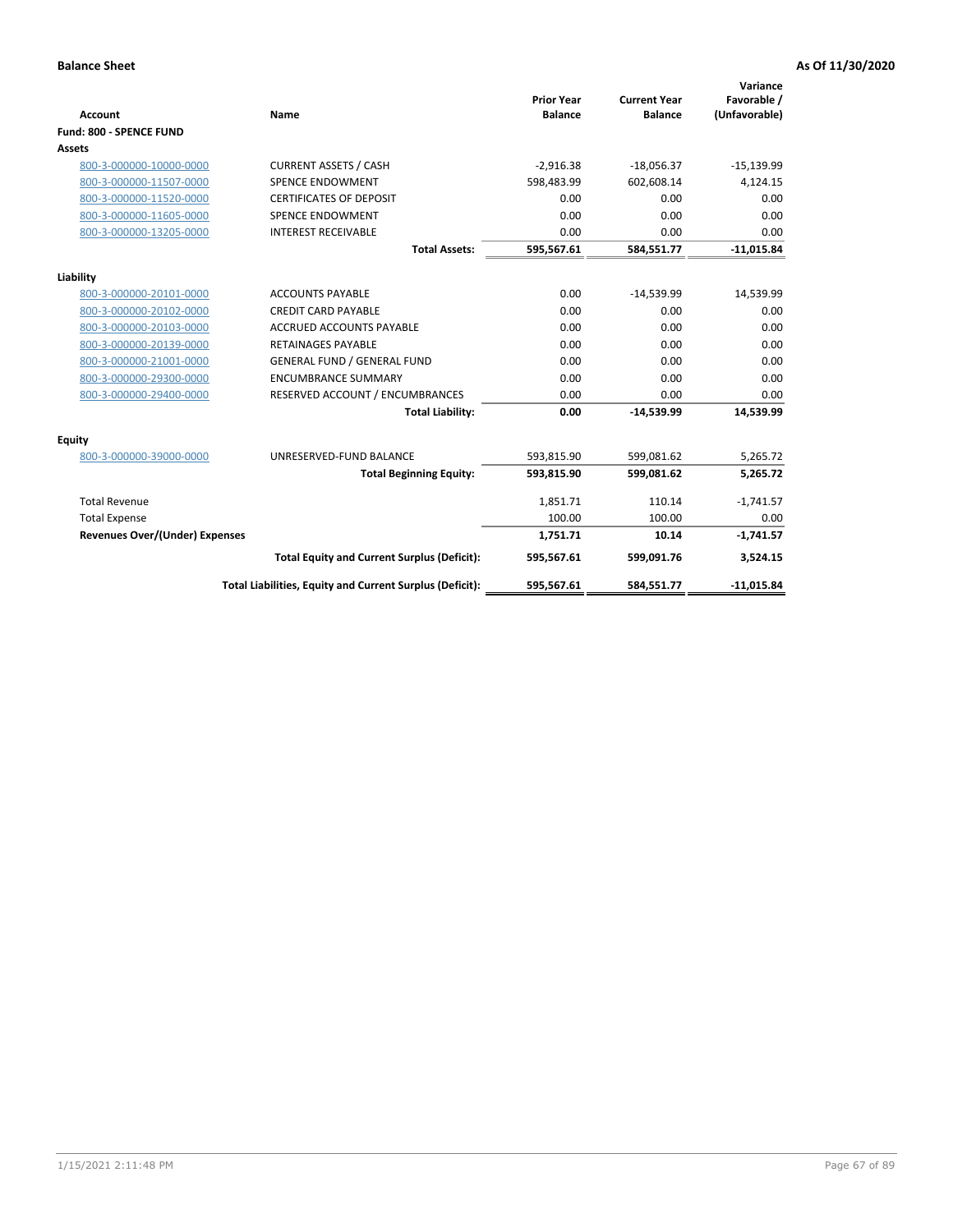| <b>Account</b>                         | Name                                                     | <b>Prior Year</b><br><b>Balance</b> | <b>Current Year</b><br><b>Balance</b> | Variance<br>Favorable /<br>(Unfavorable) |
|----------------------------------------|----------------------------------------------------------|-------------------------------------|---------------------------------------|------------------------------------------|
| <b>Fund: 801 - JONES LIBRARY TRUST</b> |                                                          |                                     |                                       |                                          |
| Assets                                 |                                                          |                                     |                                       |                                          |
| 801-3-000000-10000-0000                | <b>CURRENT ASSETS / CASH</b>                             | 15,874.66                           | 16,107.84                             | 233.18                                   |
| 801-3-000000-13201-0000                | MISC ACCTS RECEIVABLE                                    | 0.00                                | 0.00                                  | 0.00                                     |
| 801-3-000000-13205-0000                | <b>INTEREST RECEIVABLE</b>                               | 0.00                                | 0.00                                  | 0.00                                     |
|                                        | <b>Total Assets:</b>                                     | 15,874.66                           | 16,107.84                             | 233.18                                   |
| Liability                              |                                                          |                                     |                                       |                                          |
| 801-3-000000-20101-0000                | <b>ACCOUNTS PAYABLE</b>                                  | 0.00                                | 0.00                                  | 0.00                                     |
| 801-3-000000-20102-0000                | <b>CREDIT CARD PAYABLE</b>                               | 0.00                                | 0.00                                  | 0.00                                     |
| 801-3-000000-20103-0000                | <b>ACCRUED ACCOUNTS PAYABLE</b>                          | 0.00                                | 0.00                                  | 0.00                                     |
|                                        | <b>Total Liability:</b>                                  | 0.00                                | 0.00                                  | 0.00                                     |
| Equity                                 |                                                          |                                     |                                       |                                          |
| 801-3-000000-39000-0000                | UNRESERVED-FUND BALANCE                                  | 15,853.00                           | 16,107.93                             | 254.93                                   |
|                                        | <b>Total Beginning Equity:</b>                           | 15,853.00                           | 16,107.93                             | 254.93                                   |
| <b>Total Revenue</b>                   |                                                          | 22.06                               | $-0.09$                               | $-22.15$                                 |
| <b>Total Expense</b>                   |                                                          | 0.40                                | 0.00                                  | 0.40                                     |
| <b>Revenues Over/(Under) Expenses</b>  |                                                          | 21.66                               | $-0.09$                               | $-21.75$                                 |
|                                        | <b>Total Equity and Current Surplus (Deficit):</b>       | 15,874.66                           | 16,107.84                             | 233.18                                   |
|                                        | Total Liabilities, Equity and Current Surplus (Deficit): | 15,874.66                           | 16,107.84                             | 233.18                                   |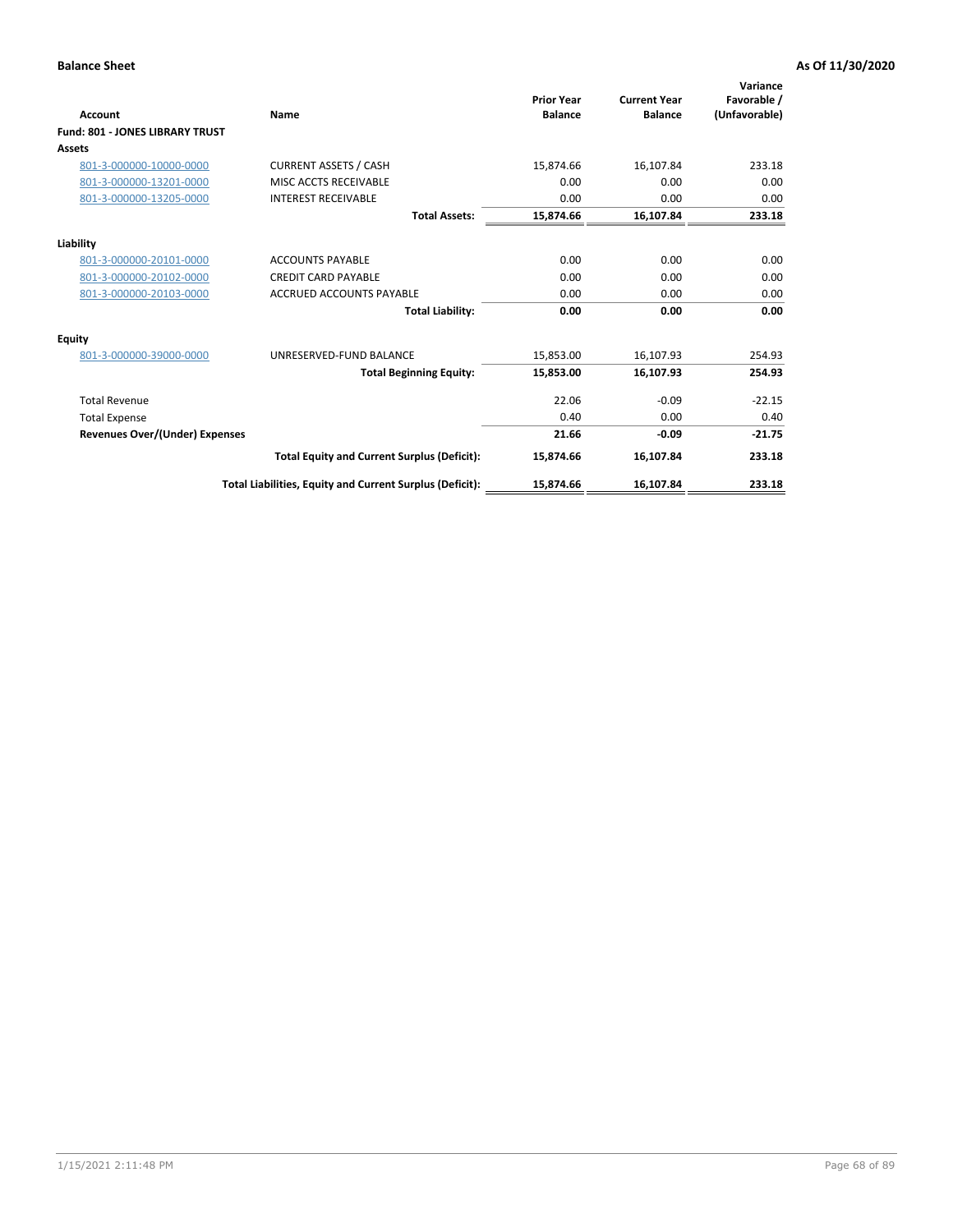| <b>Account</b>                              | Name                                                     | <b>Prior Year</b><br><b>Balance</b> | <b>Current Year</b><br><b>Balance</b> | Variance<br>Favorable /<br>(Unfavorable) |
|---------------------------------------------|----------------------------------------------------------|-------------------------------------|---------------------------------------|------------------------------------------|
| Fund: 803 - GREENVILLE BOARD OF DEVELOPMENT |                                                          |                                     |                                       |                                          |
| <b>Assets</b>                               |                                                          |                                     |                                       |                                          |
| 803-3-000000-10000-0000                     | <b>CURRENT ASSETS / CASH</b>                             | 0.00                                | 0.00                                  | 0.00                                     |
| 803-3-000000-13201-0000                     | MISC ACCTS RECEIVABLE                                    | 0.00                                | 0.00                                  | 0.00                                     |
| 803-3-000000-13203-0000                     | NON-CURRENT ASSETS / PREPAYMENTS                         | 0.00                                | 0.00                                  | 0.00                                     |
|                                             | <b>Total Assets:</b>                                     | 0.00                                | 0.00                                  | 0.00                                     |
| Liability                                   |                                                          |                                     |                                       |                                          |
| 803-3-000000-20101-0000                     | <b>ACCOUNTS PAYABLE</b>                                  | 0.00                                | 0.00                                  | 0.00                                     |
| 803-3-000000-20102-0000                     | <b>ACCOUNTS PAYABLE</b>                                  | 0.00                                | 0.00                                  | 0.00                                     |
| 803-3-000000-20103-0000                     | <b>ACCRUED ACCOUNTS PAYABLE</b>                          | 0.00                                | 0.00                                  | 0.00                                     |
| 803-3-000000-20139-0000                     | <b>RETAINAGES PAYABLE</b>                                | 0.00                                | 0.00                                  | 0.00                                     |
| 803-3-000000-20141-0000                     | <b>TELEPHONE CLEARING</b>                                | 0.00                                | 0.00                                  | 0.00                                     |
| 803-3-000000-21400-0000                     | <b>ELECTRIC OPERATING FUND</b>                           | 0.00                                | 0.00                                  | 0.00                                     |
| 803-3-000000-22001-0000                     | ACCRUED SALARIES/WAGES                                   | 0.00                                | 0.00                                  | 0.00                                     |
| 803-3-000000-22002-0000                     | <b>ACCRUED SALARIES/WAGES</b>                            | 0.00                                | 0.00                                  | 0.00                                     |
| 803-3-000000-26001-0000                     | <b>COMPENSATED ABSENCES PAY</b>                          | 0.00                                | 0.00                                  | 0.00                                     |
| 803-3-000000-29300-0000                     | <b>ENCUMBRANCE SUMMARY</b>                               | 0.00                                | 0.00                                  | 0.00                                     |
| 803-3-000000-29400-0100                     | RESERVED ACCOUNT / ENCUMBRANCES                          | 103,228.62                          | 103,228.62                            | 0.00                                     |
|                                             | <b>Total Liability:</b>                                  | 103,228.62                          | 103,228.62                            | 0.00                                     |
| Equity                                      |                                                          |                                     |                                       |                                          |
| 803-3-000000-39000-0000                     | UNRESERVED-FUND BALANCE                                  | $-103,228.62$                       | $-103,228.62$                         | 0.00                                     |
|                                             | <b>Total Beginning Equity:</b>                           | $-103,228.62$                       | $-103,228.62$                         | 0.00                                     |
| <b>Total Revenue</b>                        |                                                          | 0.00                                | 0.00                                  | 0.00                                     |
| <b>Total Expense</b>                        |                                                          | 0.00                                | 0.00                                  | 0.00                                     |
| <b>Revenues Over/(Under) Expenses</b>       |                                                          | 0.00                                | 0.00                                  | 0.00                                     |
|                                             | <b>Total Equity and Current Surplus (Deficit):</b>       | $-103,228.62$                       | $-103,228.62$                         | 0.00                                     |
|                                             | Total Liabilities, Equity and Current Surplus (Deficit): | 0.00                                | 0.00                                  | 0.00                                     |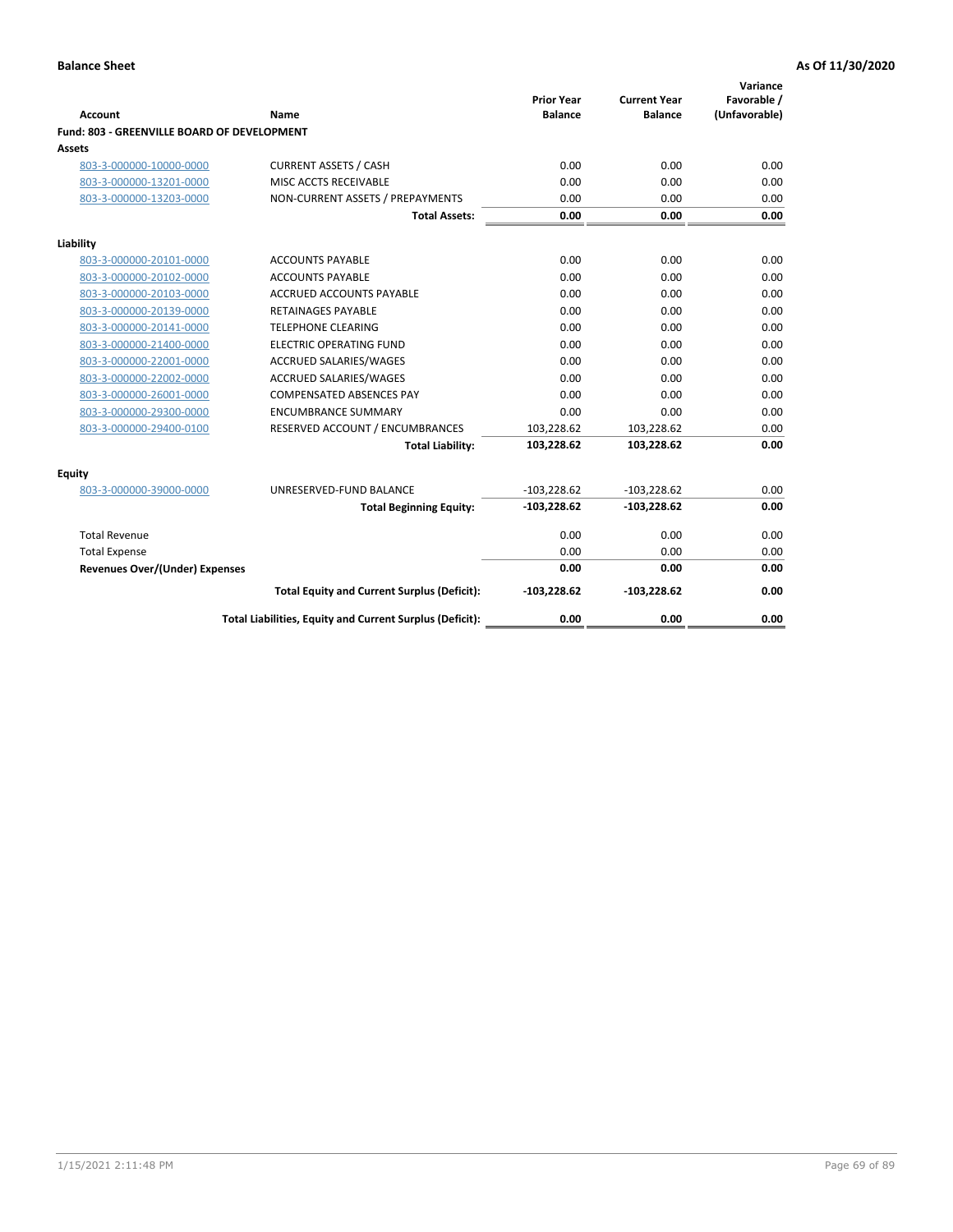| <b>Account</b>                        | Name                                                     | <b>Prior Year</b><br><b>Balance</b> | <b>Current Year</b><br><b>Balance</b> | Variance<br>Favorable /<br>(Unfavorable) |
|---------------------------------------|----------------------------------------------------------|-------------------------------------|---------------------------------------|------------------------------------------|
| <b>Fund: 807 - 4A-EDC</b>             |                                                          |                                     |                                       |                                          |
| <b>Assets</b>                         |                                                          |                                     |                                       |                                          |
| 807-3-000000-10000-0000               | <b>CURRENT ASSETS / CASH</b>                             | 0.00                                | 0.00                                  | 0.00                                     |
| 807-3-000000-13201-0000               | MISC ACCTS RECEIVABLE                                    | 0.00                                | 0.00                                  | 0.00                                     |
| 807-3-000000-16301-0000               | FIXED ASSETS / C W I P                                   | 0.00                                | 0.00                                  | 0.00                                     |
|                                       | <b>Total Assets:</b>                                     | 0.00                                | 0.00                                  | 0.00                                     |
| Liability                             |                                                          |                                     |                                       |                                          |
| 807-3-000000-20101-0000               | <b>ACCOUNTS PAYABLE</b>                                  | 0.00                                | 0.00                                  | 0.00                                     |
| 807-3-000000-20103-0000               | <b>ACCOUNTS PAYABLE</b>                                  | 0.00                                | 0.00                                  | 0.00                                     |
| 807-3-000000-20139-0000               | <b>RETAINAGES PAYABLE</b>                                | 0.00                                | 0.00                                  | 0.00                                     |
| 807-3-000000-26105-0000               | INV NET OF RELATED DEBT                                  | 305,846.00                          | 305,846.00                            | 0.00                                     |
| 807-3-000000-29300-0000               | <b>ENCUMBRANCE SUMMARY</b>                               | 0.00                                | 0.00                                  | 0.00                                     |
| 807-3-000000-29400-0100               | RESERVED ACCOUNT / ENCUMBRANCES                          | 18,078.76                           | 18,078.76                             | 0.00                                     |
| 807-3-495000-20180-0000               | <b>CURRENT DEBT</b>                                      | 0.00                                | 0.00                                  | 0.00                                     |
| 807-3-495000-26002-0000               | CA - LONG-TERM DEBT / AMT TO BE PROVIL                   | 0.00                                | 0.00                                  | 0.00                                     |
|                                       | <b>Total Liability:</b>                                  | 323,924.76                          | 323,924.76                            | 0.00                                     |
| Equity                                |                                                          |                                     |                                       |                                          |
| 807-3-000000-39000-0000               | UNRESERVED-FUND BALANCE                                  | $-323,924.76$                       | $-323,924.76$                         | 0.00                                     |
|                                       | <b>Total Beginning Equity:</b>                           | $-323,924.76$                       | $-323,924.76$                         | 0.00                                     |
| <b>Total Revenue</b>                  |                                                          | 0.00                                | 0.00                                  | 0.00                                     |
| <b>Total Expense</b>                  |                                                          | 0.00                                | 0.00                                  | 0.00                                     |
| <b>Revenues Over/(Under) Expenses</b> |                                                          | 0.00                                | 0.00                                  | 0.00                                     |
|                                       | <b>Total Equity and Current Surplus (Deficit):</b>       | $-323,924.76$                       | $-323,924.76$                         | 0.00                                     |
|                                       | Total Liabilities, Equity and Current Surplus (Deficit): | 0.00                                | 0.00                                  | 0.00                                     |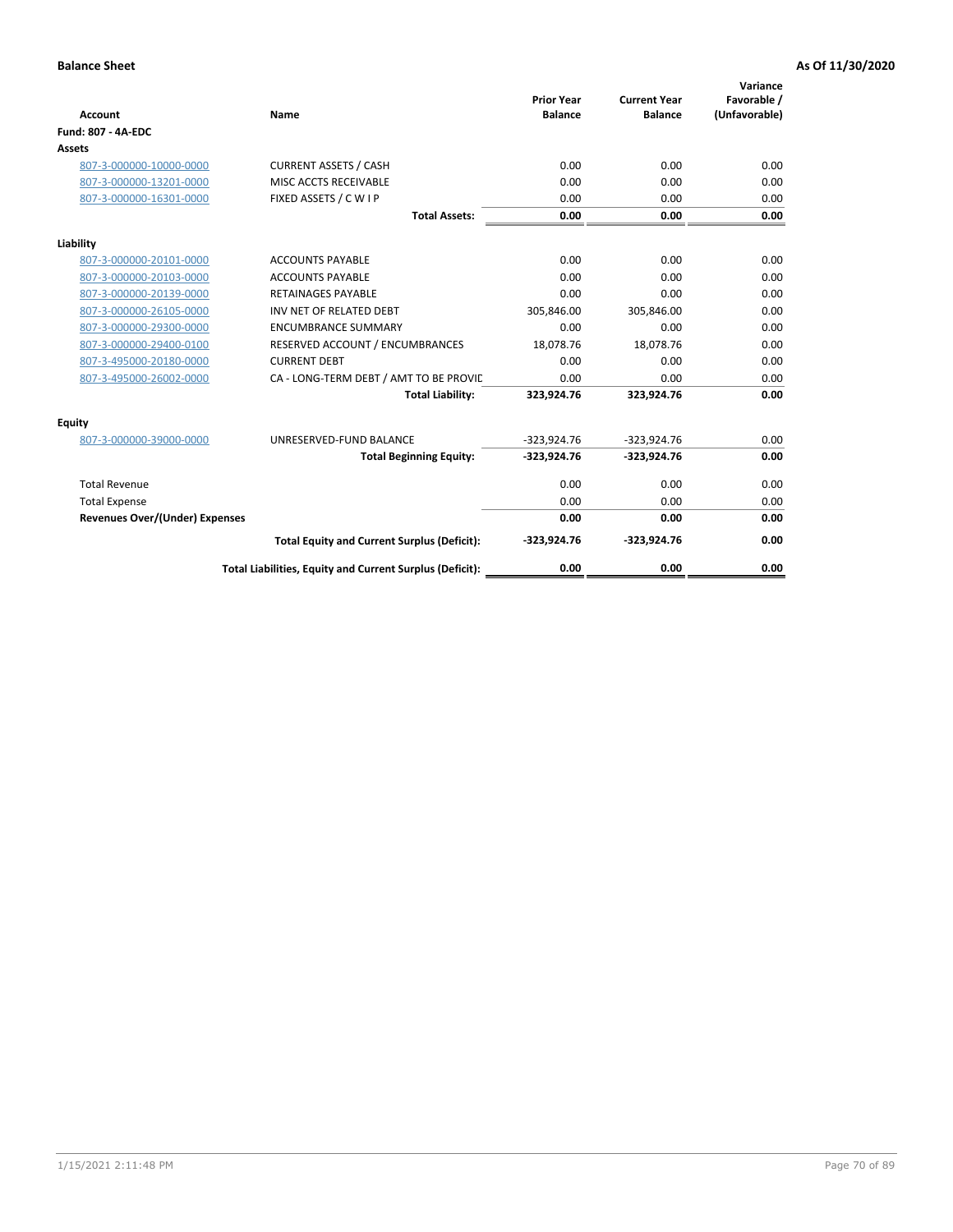|                                       |                                                          | <b>Prior Year</b> | <b>Current Year</b> | Variance<br>Favorable / |
|---------------------------------------|----------------------------------------------------------|-------------------|---------------------|-------------------------|
| <b>Account</b>                        | Name                                                     | <b>Balance</b>    | <b>Balance</b>      | (Unfavorable)           |
| Fund: 809 - GREENVILLE IDC (L-3)      |                                                          |                   |                     |                         |
| <b>Assets</b>                         |                                                          |                   |                     |                         |
| 809-3-000000-10000-0000               | <b>CURRENT ASSETS / CASH</b>                             | 2,905,326.59      | 2,905,370.49        | 43.90                   |
| 809-3-000000-13201-0000               | MISC ACCTS RECEIVABLE                                    | 0.00              | 0.00                | 0.00                    |
|                                       | <b>Total Assets:</b>                                     | 2,905,326.59      | 2,905,370.49        | 43.90                   |
| Liability                             |                                                          |                   |                     |                         |
| 809-3-000000-20101-0000               | <b>ACCOUNTS PAYABLE</b>                                  | 0.00              | 0.00                | 0.00                    |
| 809-3-000000-20103-0000               | <b>ACCRUED ACCOUNTS PAYABLE</b>                          | $-334,351.45$     | $-518,507.41$       | 184,155.96              |
| 809-3-000000-21001-0000               | <b>GENERAL FUND / GENERAL FUND</b>                       | 0.00              | 0.00                | 0.00                    |
|                                       | <b>Total Liability:</b>                                  | $-334,351.45$     | $-518,507.41$       | 184,155.96              |
| <b>Equity</b>                         |                                                          |                   |                     |                         |
| 809-3-000000-39000-0000               | UNRESERVED-FUND BALANCE                                  | 2,543,262.85      | 3,423,877.90        | 880,615.05              |
| 809-3-000000-39100-0000               | UNRESERVED-RET. EARNINGS                                 | 0.00              | 0.00                | 0.00                    |
| 809-3-000000-39150-0000               | RESERVED-RET. EARNINGS                                   | 0.00              | 0.00                | 0.00                    |
|                                       | <b>Total Beginning Equity:</b>                           | 2,543,262.85      | 3,423,877.90        | 880,615.05              |
| <b>Total Revenue</b>                  |                                                          | 696,415.19        | 124.521.10          | -571,894.09             |
| <b>Total Expense</b>                  |                                                          | 0.00              | 124,521.10          | $-124,521.10$           |
| <b>Revenues Over/(Under) Expenses</b> |                                                          | 696,415.19        | 0.00                | $-696,415.19$           |
|                                       | <b>Total Equity and Current Surplus (Deficit):</b>       | 3,239,678.04      | 3,423,877.90        | 184,199.86              |
|                                       | Total Liabilities, Equity and Current Surplus (Deficit): | 2,905,326.59      | 2,905,370.49        | 43.90                   |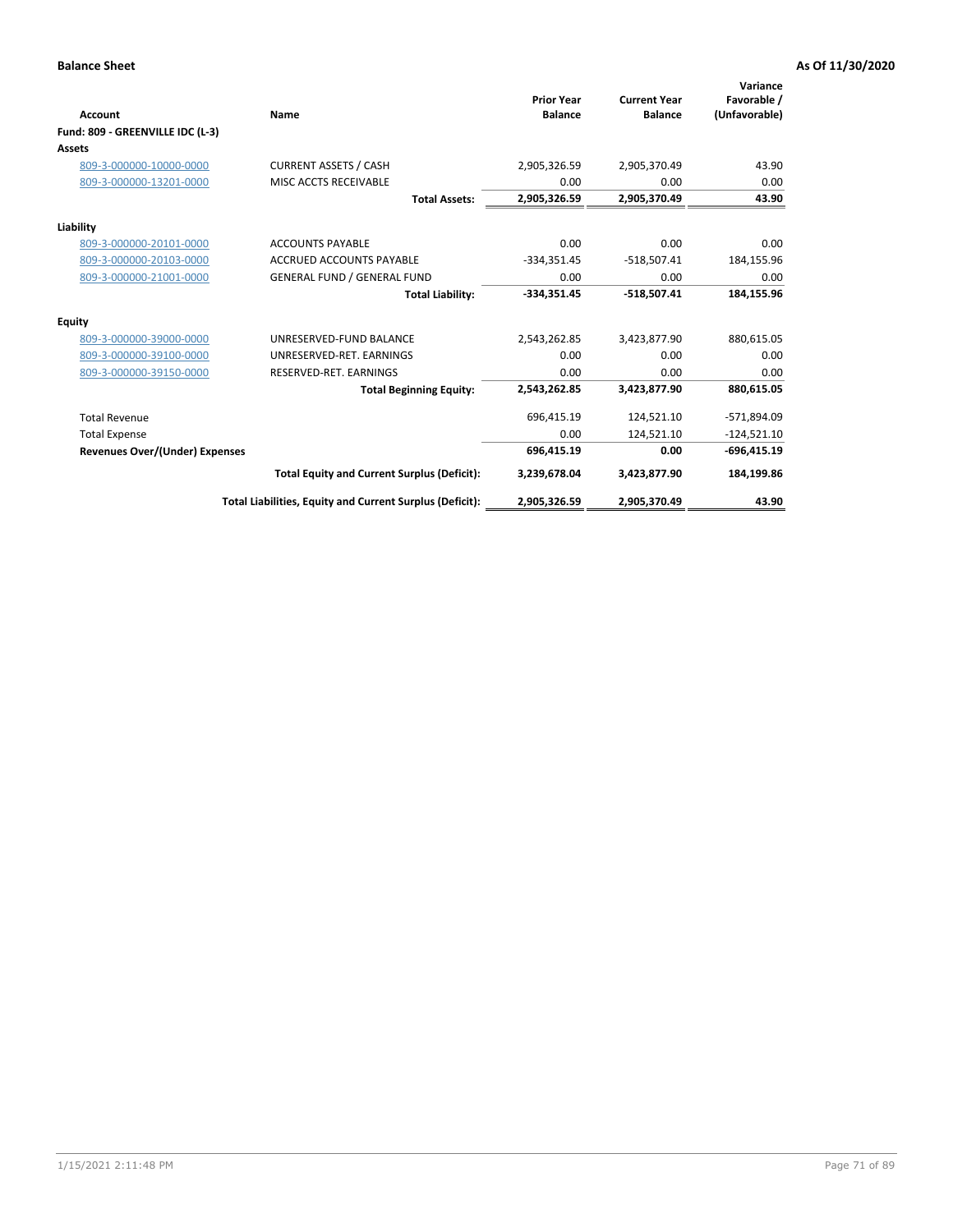| <b>Account</b>                                     | Name                                                          | <b>Prior Year</b><br><b>Balance</b> | <b>Current Year</b><br><b>Balance</b> | Variance<br>Favorable /<br>(Unfavorable) |
|----------------------------------------------------|---------------------------------------------------------------|-------------------------------------|---------------------------------------|------------------------------------------|
| Fund: 810 - SEIZURE FUNDS - STATE RULES            |                                                               |                                     |                                       |                                          |
| Assets                                             |                                                               |                                     |                                       |                                          |
| 810-3-000000-10000-0000                            | <b>CURRENT ASSETS / CASH</b>                                  | 282,701.69                          | 259,270.13                            | $-23,431.56$                             |
| 810-3-000000-13201-0000                            | MISC ACCTS RECEIVABLE                                         | 0.00                                | 0.00                                  | 0.00                                     |
| 810-3-000000-13202-1400                            | <b>EMPLOYEE ADVANCES</b>                                      | 0.00                                | 0.00                                  | 0.00                                     |
| 810-3-000000-13205-0000                            | <b>INTEREST RECEIVABLE</b>                                    | 0.00                                | 0.00                                  | 0.00                                     |
| 810-3-000000-16201-0000                            | MACHINERY AND EQUIPMENT                                       | 0.00                                | 0.00                                  | 0.00                                     |
| 810-3-000000-16202-0000                            | ACCUMULATED DEPRECATION                                       | 0.00                                | 0.00                                  | 0.00                                     |
|                                                    | <b>Total Assets:</b>                                          | 282,701.69                          | 259,270.13                            | $-23,431.56$                             |
|                                                    |                                                               |                                     |                                       |                                          |
| Liability                                          |                                                               | 0.00                                |                                       |                                          |
| 810-3-000000-20101-0000                            | <b>ACCOUNTS PAYABLE</b>                                       |                                     | 0.00                                  | 0.00                                     |
| 810-3-000000-20102-0000<br>810-3-000000-20103-0000 | <b>CREDIT CARD PAYABLE</b><br><b>ACCRUED ACCOUNTS PAYABLE</b> | 0.00<br>0.00                        | 0.00<br>0.00                          | 0.00<br>0.00                             |
|                                                    |                                                               |                                     |                                       |                                          |
| 810-3-000000-29300-0000                            | <b>ENCUMBRANCE SUMMARY</b>                                    | 0.00                                | 0.00                                  | 0.00                                     |
| 810-3-000000-29400-0100                            | RESERVED ACCOUNT / ENCUMBRANCES                               | 0.00                                | 0.00                                  | 0.00                                     |
| 810-3-000000-92520-0600                            | RESERVED ACCOUNT/HB65 SIEZURES                                | 0.00                                | 0.00                                  | 0.00                                     |
|                                                    | <b>Total Liability:</b>                                       | 0.00                                | 0.00                                  | 0.00                                     |
| <b>Equity</b>                                      |                                                               |                                     |                                       |                                          |
| 810-3-000000-39000-0000                            | UNRESERVED-FUND BALANCE                                       | 282,316.10                          | 259,271.52                            | $-23,044.58$                             |
|                                                    | <b>Total Beginning Equity:</b>                                | 282,316.10                          | 259,271.52                            | $-23,044.58$                             |
| <b>Total Revenue</b>                               |                                                               | 392.85                              | $-1.39$                               | $-394.24$                                |
| <b>Total Expense</b>                               |                                                               | 7.26                                | 0.00                                  | 7.26                                     |
| <b>Revenues Over/(Under) Expenses</b>              |                                                               | 385.59                              | $-1.39$                               | $-386.98$                                |
|                                                    | <b>Total Equity and Current Surplus (Deficit):</b>            | 282,701.69                          | 259,270.13                            | $-23,431.56$                             |
|                                                    | Total Liabilities, Equity and Current Surplus (Deficit):      | 282,701.69                          | 259,270.13                            | $-23,431.56$                             |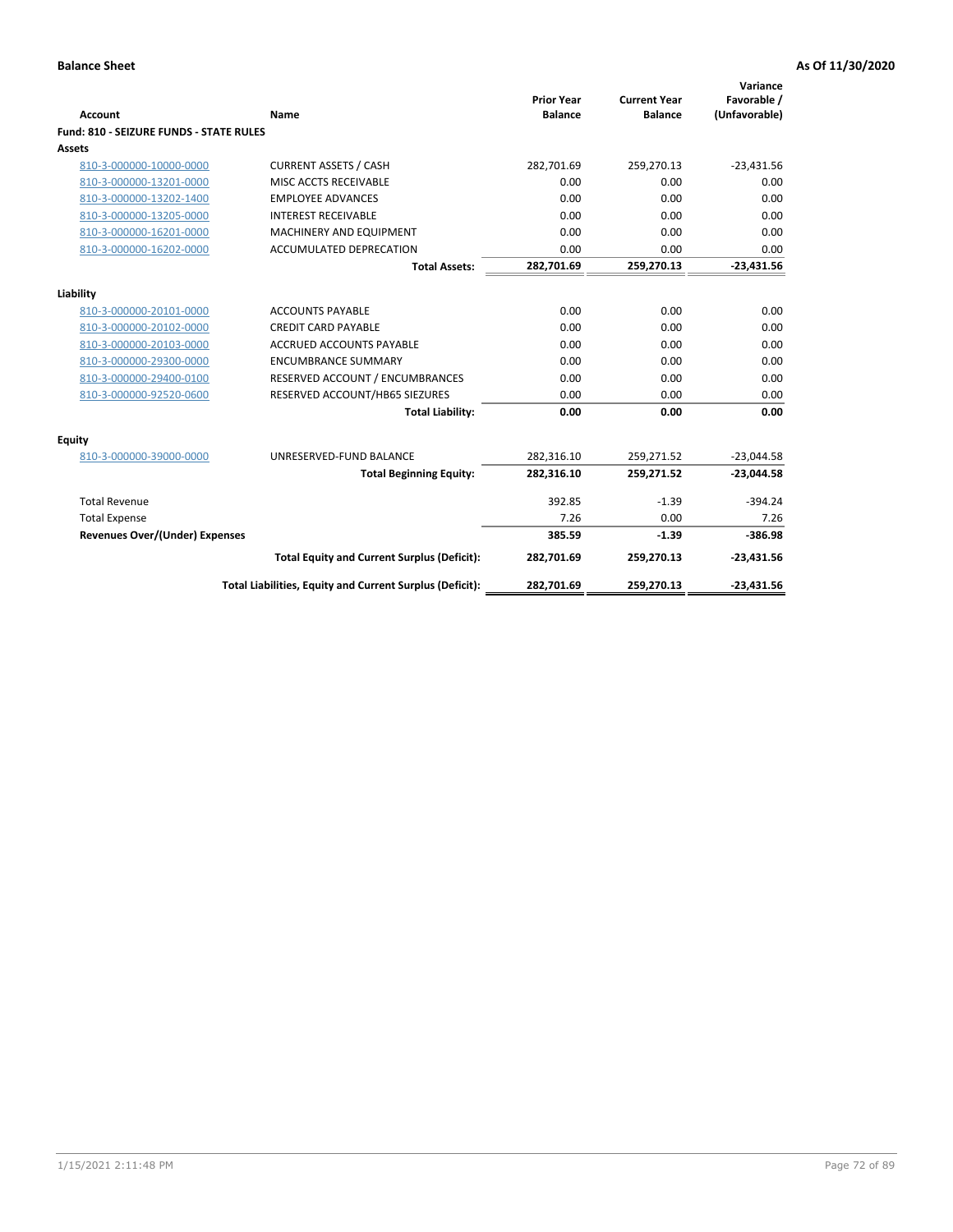| <b>Account</b>                        | Name                                                     | <b>Prior Year</b><br><b>Balance</b> | <b>Current Year</b><br><b>Balance</b> | Variance<br>Favorable /<br>(Unfavorable) |
|---------------------------------------|----------------------------------------------------------|-------------------------------------|---------------------------------------|------------------------------------------|
| Fund: 811 - SEIZURE FUNDS - FED RULES |                                                          |                                     |                                       |                                          |
| <b>Assets</b>                         |                                                          |                                     |                                       |                                          |
| 811-3-000000-10000-0000               | <b>CURRENT ASSETS / CASH</b>                             | 250,138.78                          | 222,493.89                            | $-27,644.89$                             |
| 811-3-000000-13201-0000               | MISC ACCTS RECEIVABLE                                    | 0.00                                | 0.00                                  | 0.00                                     |
| 811-3-000000-13205-0000               | <b>INTEREST RECEIVABLE</b>                               | 0.00                                | 0.00                                  | 0.00                                     |
| 811-3-000000-16201-0000               | <b>MACHINERY AND EQUIPMENT</b>                           | 0.00                                | 0.00                                  | 0.00                                     |
| 811-3-000000-16202-0000               | <b>ACCUMULATED DEPRECATION</b>                           | 0.00                                | 0.00                                  | 0.00                                     |
|                                       | <b>Total Assets:</b>                                     | 250,138.78                          | 222,493.89                            | $-27,644.89$                             |
| Liability                             |                                                          |                                     |                                       |                                          |
| 811-3-000000-20101-0000               | <b>ACCOUNTS PAYABLE</b>                                  | 0.00                                | 0.00                                  | 0.00                                     |
| 811-3-000000-20102-0000               | <b>CREDIT CARD PAYABLE</b>                               | 0.00                                | 0.00                                  | 0.00                                     |
| 811-3-000000-20103-0000               | <b>ACCRUED ACCOUNTS PAYABLE</b>                          | 0.00                                | 0.00                                  | 0.00                                     |
| 811-3-000000-29300-0000               | <b>ENCUMBRANCE SUMMARY</b>                               | 0.00                                | 0.00                                  | 0.00                                     |
| 811-3-000000-29400-0100               | RESERVED ACCOUNT / ENCUMBRANCES                          | 0.00                                | 0.00                                  | 0.00                                     |
| 811-3-000000-92521-0700               | RESERVED ACCOUNT/FED SIEZURES                            | 0.00                                | 0.00                                  | 0.00                                     |
|                                       | <b>Total Liability:</b>                                  | 0.00                                | 0.00                                  | 0.00                                     |
| Equity                                |                                                          |                                     |                                       |                                          |
| 811-3-000000-39000-0000               | UNRESERVED-FUND BALANCE                                  | 249,025.30                          | 222,495.07                            | $-26,530.23$                             |
|                                       | <b>Total Beginning Equity:</b>                           | 249,025.30                          | 222,495.07                            | $-26,530.23$                             |
| <b>Total Revenue</b>                  |                                                          | 1,119.90                            | $-1.18$                               | $-1,121.08$                              |
| <b>Total Expense</b>                  |                                                          | 6.42                                | 0.00                                  | 6.42                                     |
| Revenues Over/(Under) Expenses        |                                                          | 1,113.48                            | $-1.18$                               | $-1,114.66$                              |
|                                       | <b>Total Equity and Current Surplus (Deficit):</b>       | 250,138.78                          | 222,493.89                            | $-27,644.89$                             |
|                                       | Total Liabilities, Equity and Current Surplus (Deficit): | 250,138.78                          | 222.493.89                            | $-27.644.89$                             |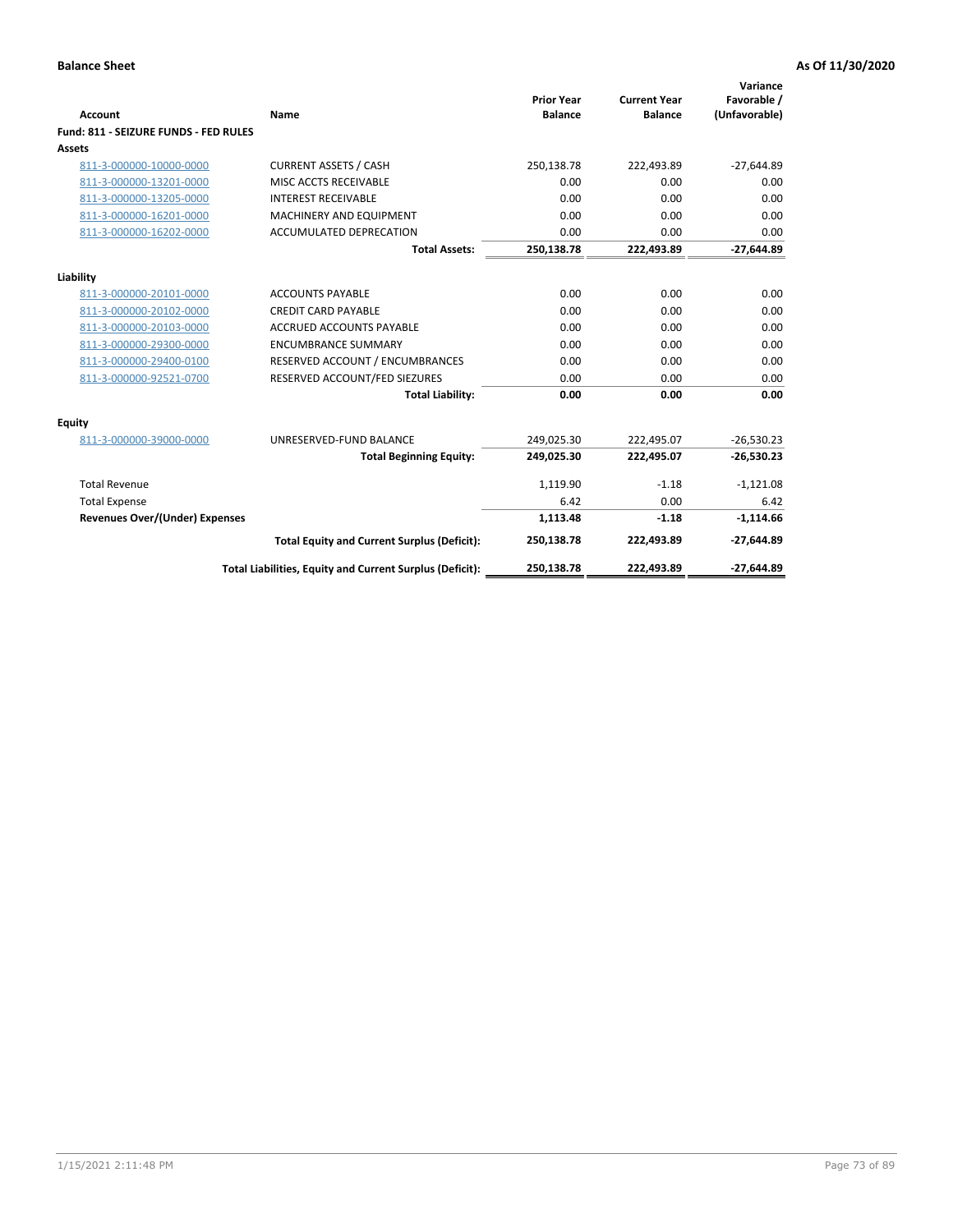|                                                         |                                                          | <b>Prior Year</b> | <b>Current Year</b> | Variance<br>Favorable / |
|---------------------------------------------------------|----------------------------------------------------------|-------------------|---------------------|-------------------------|
| <b>Account</b>                                          | Name                                                     | <b>Balance</b>    | <b>Balance</b>      | (Unfavorable)           |
| Fund: 820 - TIRZ FUND (Tax Increment Reinvestment Zone) |                                                          |                   |                     |                         |
| Assets                                                  |                                                          |                   |                     |                         |
| 820-3-000000-10000-0000                                 | <b>CURRENT ASSETS / CASH</b>                             | 2,292,392.88      | 3,024,926.77        | 732,533.89              |
| 820-3-000000-13101-0000                                 | TAX RECEIVABLE-CURRENT                                   | 485,291.28        | $-1,979.05$         | $-487,270.33$           |
| 820-3-000000-13102-0000                                 | <b>TAXES REC-DELINQUENT</b>                              | 19,124.55         | 4,501.11            | $-14,623.44$            |
| 820-3-000000-13103-0000                                 | ALLOW FOR UNCOLLECT TAXES                                | $-3,548.61$       | $-1,854.26$         | 1,694.35                |
| 820-3-000000-13201-0000                                 | MISC ACCTS RECEIVABLE                                    | 0.00              | $-82,285.68$        | $-82,285.68$            |
| 820-3-000000-13205-0000                                 | <b>INTEREST RECEIVABLE</b>                               | 0.00              | 0.00                | 0.00                    |
| 820-3-000000-13221-0000                                 | MISC A/R - PROPERTY TAXES                                | 2,939.02          | 42,402.85           | 39,463.83               |
|                                                         | <b>Total Assets:</b>                                     | 2,796,199.12      | 2,985,711.74        | 189,512.62              |
| Liability                                               |                                                          |                   |                     |                         |
| 820-3-000000-20101-0000                                 | <b>ACCOUNTS PAYABLE</b>                                  | 0.00              | 0.00                | 0.00                    |
| 820-3-000000-20103-0000                                 | <b>ACCRUED ACCOUNTS PAYABLE</b>                          | 0.00              | 0.00                | 0.00                    |
| 820-3-000000-20203-0000                                 | DEFERRED TAX REVENUE                                     | 496,695.49        | $-3,425.42$         | 500,120.91              |
| 820-3-000000-29300-0000                                 | <b>ENCUMBRANCE SUMMARY</b>                               | 0.00              | 0.00                | 0.00                    |
| 820-3-000000-29400-0100                                 | RESERVED ACCOUNT / ENCUMBRANCES                          | 0.00              | 0.00                | 0.00                    |
|                                                         | <b>Total Liability:</b>                                  | 496,695.49        | $-3,425.42$         | 500,120.91              |
| Equity                                                  |                                                          |                   |                     |                         |
| 820-3-000000-39000-0000                                 | UNRESERVED-FUND BALANCE                                  | 2,242,774.53      | 2,977,753.66        | 734,979.13              |
| 820-3-000000-39100-0000                                 | UNRESERVED-RET. EARNINGS                                 | 0.00              | 0.00                | 0.00                    |
|                                                         | <b>Total Beginning Equity:</b>                           | 2,242,774.53      | 2,977,753.66        | 734,979.13              |
| <b>Total Revenue</b>                                    |                                                          | 56,786.76         | 14,427.50           | $-42,359.26$            |
| <b>Total Expense</b>                                    |                                                          | 57.66             | 3,044.00            | $-2,986.34$             |
| <b>Revenues Over/(Under) Expenses</b>                   |                                                          | 56,729.10         | 11,383.50           | $-45,345.60$            |
|                                                         | <b>Total Equity and Current Surplus (Deficit):</b>       | 2,299,503.63      | 2,989,137.16        | 689,633.53              |
|                                                         | Total Liabilities, Equity and Current Surplus (Deficit): | 2,796,199.12      | 2,985,711.74        | 189,512.62              |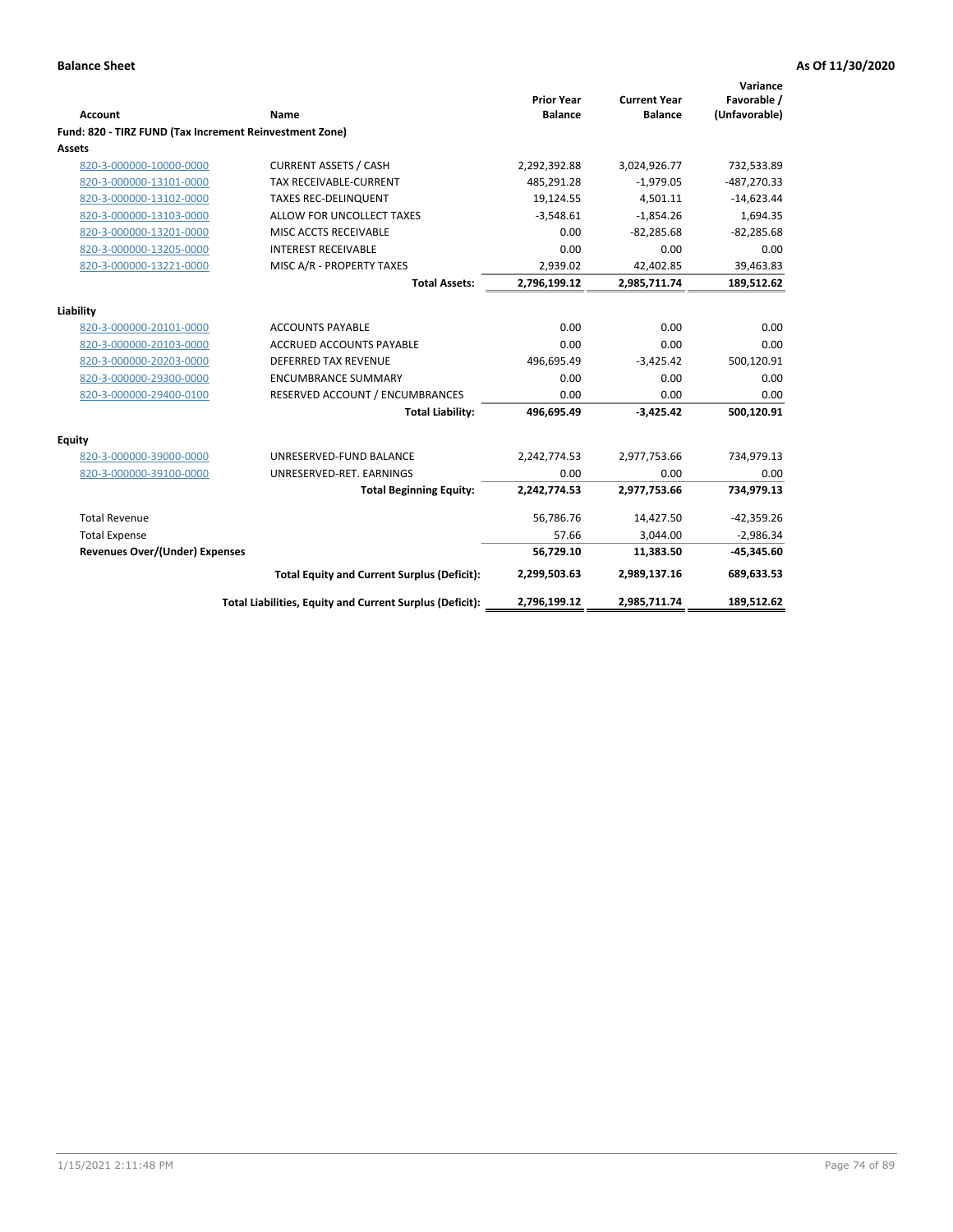| <b>Account</b>                           | Name                                                     | <b>Prior Year</b><br><b>Balance</b> | <b>Current Year</b><br><b>Balance</b> | Variance<br>Favorable /<br>(Unfavorable) |
|------------------------------------------|----------------------------------------------------------|-------------------------------------|---------------------------------------|------------------------------------------|
| Fund: 890 - GRNVL IDC (L-3) FIXED ASSETS |                                                          |                                     |                                       |                                          |
| <b>Assets</b>                            |                                                          |                                     |                                       |                                          |
| 890-3-000000-10000-0000                  | <b>CURRENT ASSETS / CASH</b>                             | $-0.18$                             | $-0.18$                               | 0.00                                     |
| 890-3-000000-16004-0000                  | FIXED ASSETS / BUILDINGS                                 | 0.00                                | 0.00                                  | 0.00                                     |
| 890-3-000000-16005-0000                  | <b>ACCUMULATED DEPRECIATION</b>                          | 0.00                                | 0.00                                  | 0.00                                     |
| 890-3-000000-16301-0000                  | FIXED ASSETS / C W I P                                   | 0.25                                | 0.25                                  | 0.00                                     |
|                                          | <b>Total Assets:</b>                                     | 0.07                                | 0.07                                  | 0.00                                     |
| Liability                                |                                                          |                                     |                                       |                                          |
| 890-3-000000-20101-0000                  | <b>ACCOUNTS PAYABLE</b>                                  | 0.00                                | 0.00                                  | 0.00                                     |
| 890-3-000000-27001-0000                  | <b>CONTRIBUTED CAPITAL</b>                               | 0.00                                | 0.00                                  | 0.00                                     |
| 890-3-000000-27101-0000                  | INVESTMENT IN GFA / GENERAL FUND                         | 0.00                                | 0.00                                  | 0.00                                     |
| 890-3-000000-27102-0000                  | <b>SPECIAL REVENUE FUNDS</b>                             | 0.00                                | 0.00                                  | 0.00                                     |
| 890-3-000000-27103-0000                  | <b>GENERAL CIP FUND</b>                                  | 0.00                                | 0.00                                  | 0.00                                     |
| 890-3-000000-27104-0000                  | PROPRIETARY FUNDS                                        | 0.07                                | 0.07                                  | 0.00                                     |
| 890-3-000000-27201-0000                  | CAFR USE / MUNICIPAL BUILDINGS                           | 0.00                                | 0.00                                  | 0.00                                     |
| 890-3-000000-27202-0000                  | CAFR USE / OTHER GENERAL GOVERNMEN                       | 0.00                                | 0.00                                  | 0.00                                     |
| 890-3-000000-27205-0000                  | CAFR USE / PUBLIC WORKS                                  | 0.00                                | 0.00                                  | 0.00                                     |
| 890-3-000000-27210-0000                  | CAFR USE / INVESTMENT IN GFA                             | 0.00                                | 0.00                                  | 0.00                                     |
| 890-3-000000-27301-0000                  | DONATIONS/GRANTS                                         | 0.00                                | 0.00                                  | 0.00                                     |
|                                          | <b>Total Liability:</b>                                  | 0.07                                | 0.07                                  | 0.00                                     |
| Equity                                   |                                                          |                                     |                                       |                                          |
| 890-3-000000-39000-0000                  | UNRESERVED-FUND BALANCE                                  | 0.00                                | 0.00                                  | 0.00                                     |
|                                          | <b>Total Beginning Equity:</b>                           | 0.00                                | 0.00                                  | 0.00                                     |
| <b>Total Expense</b>                     |                                                          | 0.00                                | 0.00                                  | 0.00                                     |
| <b>Revenues Over/(Under) Expenses</b>    |                                                          | 0.00                                | 0.00                                  | 0.00                                     |
|                                          | <b>Total Equity and Current Surplus (Deficit):</b>       | 0.00                                | 0.00                                  | 0.00                                     |
|                                          | Total Liabilities, Equity and Current Surplus (Deficit): | 0.07                                | 0.07                                  | 0.00                                     |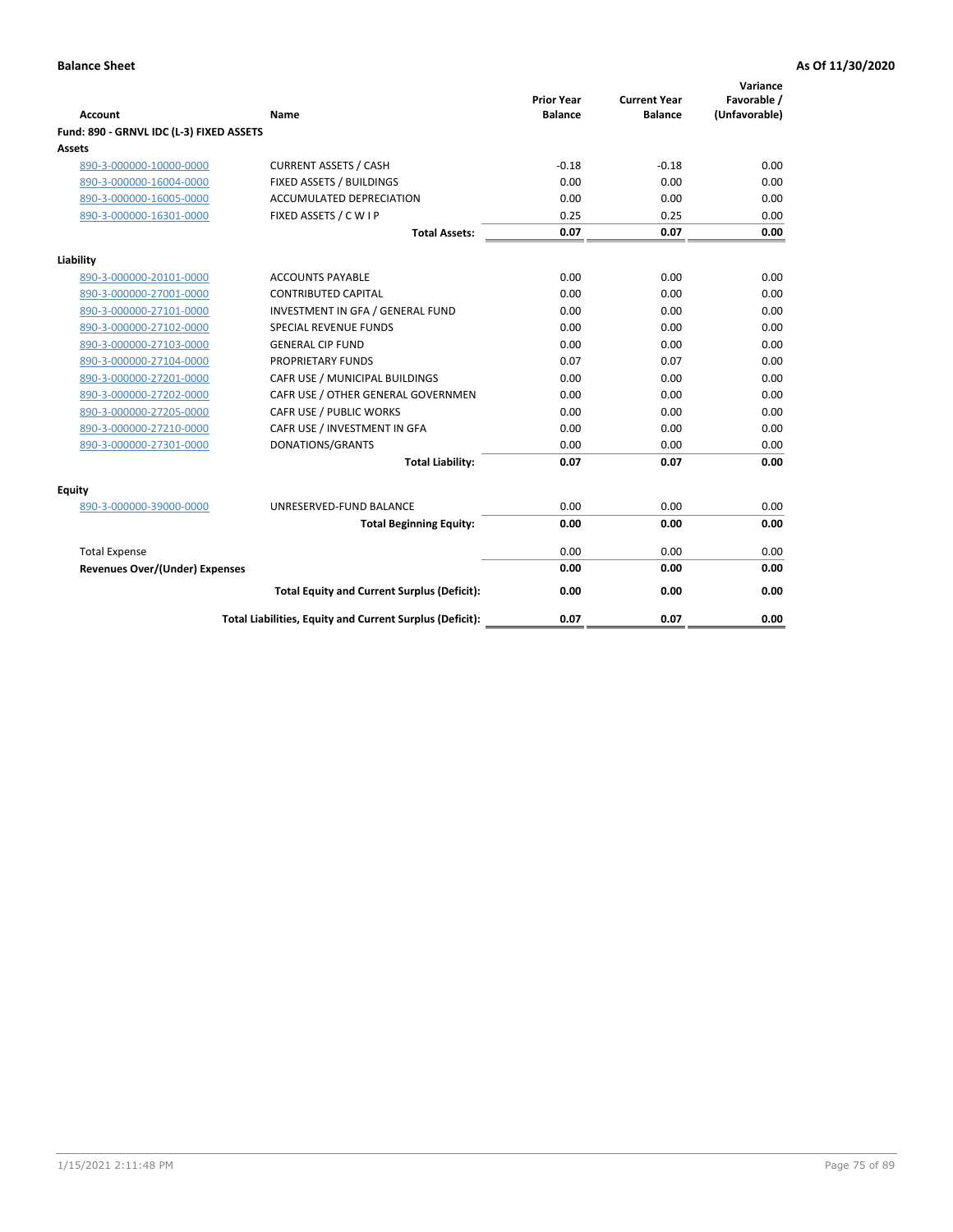|                                                    |                                                                         |                   |                     | Variance             |
|----------------------------------------------------|-------------------------------------------------------------------------|-------------------|---------------------|----------------------|
|                                                    |                                                                         | <b>Prior Year</b> | <b>Current Year</b> | Favorable /          |
| <b>Account</b>                                     | Name                                                                    | <b>Balance</b>    | Balance             | (Unfavorable)        |
| Fund: 899 - POOLED CASH                            |                                                                         |                   |                     |                      |
| Assets<br>899-8-000000-10000-0000                  | <b>CURRENT ASSETS / CASH</b>                                            | 0.00              | 0.00                | 0.00                 |
| 899-8-000000-10101-0000                            | <b>CHASE OUTBOUND OPERATING</b>                                         | $-986,545.10$     | 151,979.25          | 1,138,524.35         |
| 899-8-000000-10102-0000                            | CHASE INBOUND OPERATING                                                 | 7,038,042.89      | 7,354,901.11        | 316,858.22           |
| 899-8-000000-10103-0000                            | OPERATING ACCOUNT / CLAIMS ACCOUNT                                      | 0.00              | 0.00                | 0.00                 |
| 899-8-000000-10105-0000                            | CHASE BANK / SAVINGS - 3003113077                                       | 1,546,747.17      | 1,548,674.33        | 1,927.16             |
| 899-8-000000-10106-0000                            | CHASE BANK / SAVINGS - 2911913371                                       | 1,624,203.76      | 1,627,158.79        | 2,955.03             |
| 899-8-000000-10107-0000                            | CHASE TASC FLEX SPENDING                                                | 0.00              | 2,256.88            | 2,256.88             |
| 899-8-000000-10401-0000                            | <b>CURRENT ASSETS / INTERNAL CLEARING</b>                               | 1,516.45          | 355,826.67          | 354,310.22           |
| 899-8-000000-10402-0000                            | <b>CREDIT CARD CLEARING</b>                                             | 0.00              | 0.00                | 0.00                 |
| 899-8-000000-10403-0000                            | <b>NET BILL PAYMENTS</b>                                                | 0.00              | 0.00                | 0.00                 |
| 899-8-000000-11101-0000                            | TX CLASS / OPERATING                                                    | 41,950.69         | 42,328.90           | 378.21               |
| 899-8-000000-11201-0000                            | LOGIC INVESTMENTS / OPERATING                                           | 1,061,111.00      | 3,076,472.84        | 2,015,361.84         |
| 899-8-000000-11401-0000                            | <b>TEXSTAR ACCT - OPERATING</b>                                         | 0.01              | 0.01                | 0.00                 |
| 899-8-000000-11601-0000                            | <b>TEXPOOL ACCT - OPERATING</b>                                         | 1,052,346.23      | 3,061,634.07        | 2,009,287.84         |
| 899-8-000000-11801-0000                            | TX GEN TERM OPERATING                                                   | 15,316,046.66     | 16,337,219.95       | 1,021,173.29         |
| 899-8-000000-12001-0000                            | AMERICAN NATIONAL OPERATING                                             | 0.00              | 0.00                | 0.00                 |
| 899-8-000000-12002-0000                            | PFM ACCT OPERATING                                                      | 15,870,155.96     | 16,412,600.77       | 542,444.81           |
| 899-8-000000-12003-0000                            | TREASURIES - CITY ONLY                                                  | 0.00              | 0.00                | 0.00                 |
| 899-8-000000-12301-0000<br>899-8-000000-13205-0000 | <b>BOND PROCEEDS / PURCHASED INTEREST</b><br><b>INTEREST RECEIVABLE</b> | 0.00<br>48,001.45 | 0.00<br>37,227.07   | 0.00<br>$-10,774.38$ |
| 899-8-000000-14100-0000                            | DUE FROM FUND 100                                                       | $-519.98$         | 17,819.10           | 18,339.08            |
| 899-8-000000-14101-0000                            | DUE FROM FUND 101                                                       | 0.00              | 0.00                | 0.00                 |
| 899-8-000000-14102-0000                            | DUE FROM FUND 102                                                       | 0.00              | 0.00                | 0.00                 |
| 899-8-000000-14103-0000                            | DUE FROM FUND 103                                                       | 0.00              | 0.00                | 0.00                 |
| 899-8-000000-14110-0000                            | DUE FROM FUND 110                                                       | 0.00              | 0.00                | 0.00                 |
| 899-8-000000-14111-0000                            | DUE FROM FUND 111                                                       | 0.00              | 0.00                | 0.00                 |
| 899-8-000000-14112-0000                            | DUE FROM FUND 112                                                       | 0.00              | 0.00                | 0.00                 |
| 899-8-000000-14113-0000                            | DUE FROM FUND 113                                                       | 0.00              | 0.00                | 0.00                 |
| 899-8-000000-14114-0000                            | DUE FROM FUND 114                                                       | 0.00              | 0.00                | 0.00                 |
| 899-8-000000-14115-0000                            | DUE FROM FUND 115                                                       | 0.00              | 0.00                | 0.00                 |
| 899-8-000000-14116-0000                            | DUE FROM FUND 116                                                       | 0.00              | 0.00                | 0.00                 |
| 899-8-000000-14117-0000                            | DUE FROM FUND 117                                                       | 0.00              | 0.00                | 0.00                 |
| 899-8-000000-14118-0000                            | DUE FROM FUND 118                                                       | 0.00              | 0.00                | 0.00                 |
| 899-8-000000-14119-0000                            | DUE FROM FUND 119                                                       | 0.00              | 0.00                | 0.00                 |
| 899-8-000000-14120-0000<br>899-8-000000-14121-0000 | DUE FROM FUND 120                                                       | 0.00              | 0.00                | 0.00<br>0.00         |
| 899-8-000000-14122-0000                            | DUE FROM FUND 121<br>DUE FROM FUND 122                                  | 0.00<br>0.00      | 0.00<br>0.00        | 0.00                 |
| 899-8-000000-14123-0000                            | DUE FROM FUND 123                                                       | 0.00              | 0.00                | 0.00                 |
| 899-8-000000-14124-0000                            | DUE FROM FUND 124                                                       | 0.00              | 0.00                | 0.00                 |
| 899-8-000000-14125-0000                            | DUE FROM FUND 125                                                       | 0.00              | 0.00                | 0.00                 |
| 899-8-000000-14126-0000                            | DUE FROM FUND 126                                                       | 0.00              | 0.00                | 0.00                 |
| 899-8-000000-14140-0000                            | DUE FROM FUND 140                                                       | 0.00              | 0.00                | 0.00                 |
| 899-8-000000-14160-0000                            | DUE FROM FUND 160                                                       | 0.00              | 0.00                | 0.00                 |
| 899-8-000000-14161-0000                            | DUE FROM FUND 161                                                       | 0.00              | 0.00                | 0.00                 |
| 899-8-000000-14162-0000                            | DUE FROM FUND 162                                                       | 0.00              | 0.00                | 0.00                 |
| 899-8-000000-14163-0000                            | DUE FROM FUND 163                                                       | 0.00              | 0.00                | 0.00                 |
| 899-8-000000-14164-0000                            | DUE FROM FUND 164                                                       | 0.00              | 0.00                | 0.00                 |
| 899-8-000000-14165-0000                            | DUE FROM FUND 165                                                       | 0.00              | 0.00                | 0.00                 |
| 899-8-000000-14170-0000                            | DUE FROM FUND 170                                                       | 0.00              | 0.00                | 0.00                 |
| 899-8-000000-14171-0000                            | DUE FROM FUND 171                                                       | 0.00              | 0.00                | 0.00                 |
| 899-8-000000-14172-0000                            | DUE FROM FUND 172                                                       | 0.00              | 0.00                | 0.00                 |
| 899-8-000000-14173-0000                            | DUE FROM FUND 173                                                       | 0.00              | 0.00                | 0.00                 |
| 899-8-000000-14174-0000                            | DUE FROM FUND 174<br>DUE FROM FUND 175                                  | 0.00              | 0.00                | 0.00<br>0.00         |
| 899-8-000000-14175-0000<br>899-8-000000-14176-0000 | DUE FROM FUND 176                                                       | 0.00<br>0.00      | 0.00<br>0.00        | 0.00                 |
| 899-8-000000-14177-0000                            | DUE FROM FUND 177                                                       | 0.00              | 0.00                | 0.00                 |
| 899-8-000000-14190-0000                            | DUE FROM FUND 190                                                       | 0.00              | 0.00                | 0.00                 |
|                                                    |                                                                         |                   |                     |                      |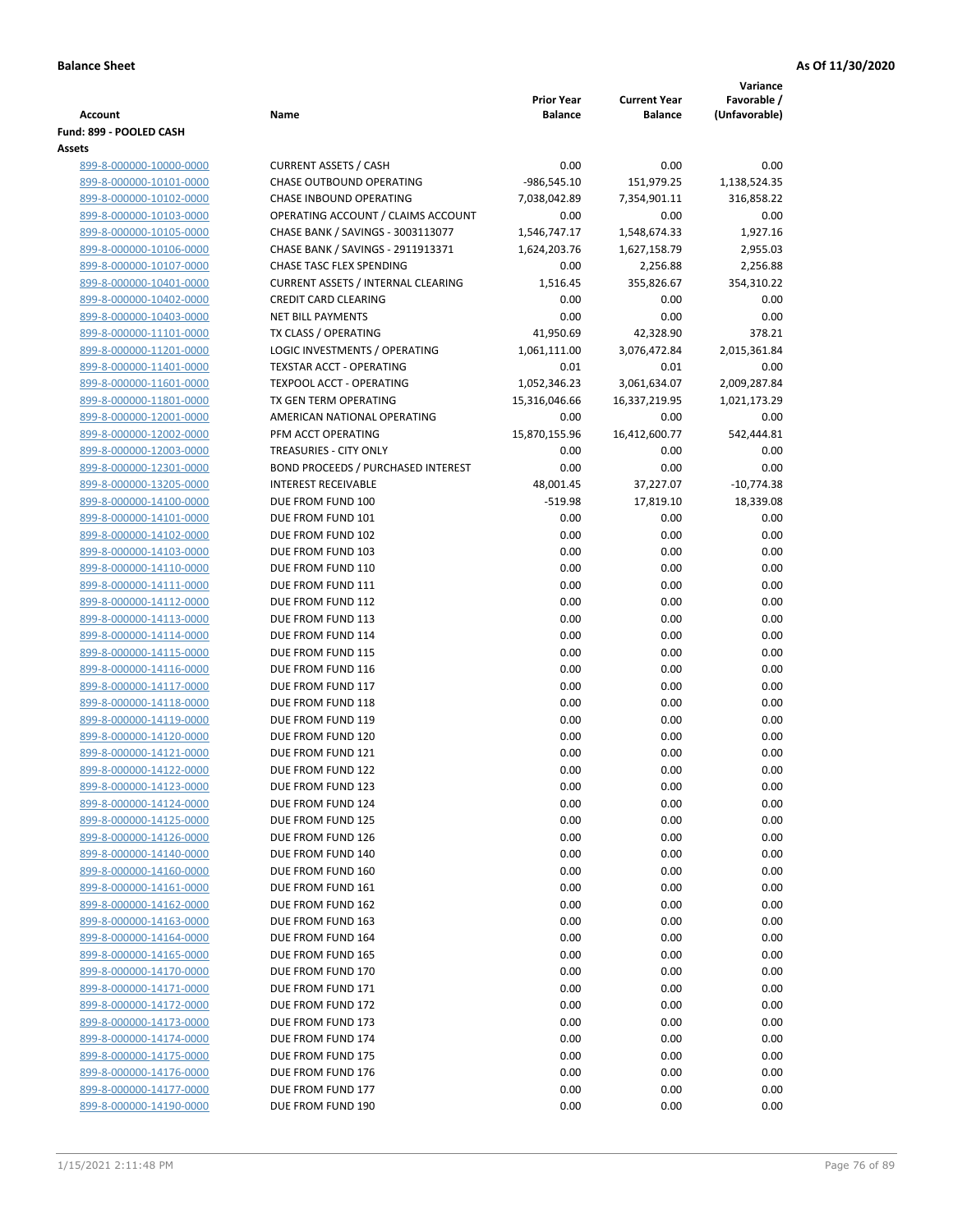|                         |                                       |                   |                     | Variance      |
|-------------------------|---------------------------------------|-------------------|---------------------|---------------|
|                         |                                       | <b>Prior Year</b> | <b>Current Year</b> | Favorable /   |
| <b>Account</b>          | Name                                  | <b>Balance</b>    | <b>Balance</b>      | (Unfavorable) |
| 899-8-000000-14192-0000 | DUE FROM FUND 192                     | 0.00              | 0.00                | 0.00          |
| 899-8-000000-14200-0000 | DUE FROM FUND 200                     | 2,750.00          | $-188.00$           | $-2,938.00$   |
| 899-8-000000-14210-0000 | DUE FROM FUND 210                     | 0.00              | 0.00                | 0.00          |
| 899-8-000000-14211-0000 | DUE FROM FUND 211                     | 0.00              | 0.00                | 0.00          |
| 899-8-000000-14212-0000 | DUE FROM FUND 212                     | 0.00              | 0.00                | 0.00          |
| 899-8-000000-14216-0000 | DUE FROM FUND 216                     | 0.00              | 0.00                | 0.00          |
| 899-8-000000-14217-0000 | DUE FROM FUND 217                     | 0.00              | 0.00                | 0.00          |
| 899-8-000000-14300-0000 | DUE FROM FUND 300                     | 0.00              | 0.00                | 0.00          |
| 899-8-000000-14320-0000 | DUE FROM FUND 320                     | 0.00              | 0.00                | 0.00          |
| 899-8-000000-14360-0000 | DUE FROM FUND 360                     | 0.00              | 0.00                | 0.00          |
| 899-8-000000-14361-0000 | DUE FROM FUND 361                     | 0.00              | 0.00                | 0.00          |
| 899-8-000000-14400-0000 | DUE FROM FUND 400                     | 0.00              | 0.00                | 0.00          |
| 899-8-000000-14500-0000 | DUE FROM FUND 500                     | 0.00              | 0.00                | 0.00          |
| 899-8-000000-14561-0000 | DUE FROM FUND 561                     | 0.00              | 0.00                | 0.00          |
| 899-8-000000-14601-0000 | DUE FROM FUND 601                     | 0.00              | 0.00                | 0.00          |
| 899-8-000000-14602-0000 | DUE FROM FUND 602                     | $-0.09$           | $-0.09$             | 0.00          |
| 899-8-000000-14604-0000 | DUE FROM FUND 604                     | 0.00              | 0.00                | 0.00          |
| 899-8-000000-14660-0000 | DUE FROM FUND 660                     | 0.00              | $-12,699.26$        | $-12,699.26$  |
| 899-8-000000-14800-0000 | DUE FROM FUND 800                     | 0.00              | 0.00                | 0.00          |
| 899-8-000000-14801-0000 | DUE FROM FUND 801                     | 0.00              | 0.00                | 0.00          |
| 899-8-000000-14802-0000 | DUE FROM FUND 802                     | 0.00              | 0.00                | 0.00          |
| 899-8-000000-14803-0000 | DUE FROM FUND 803                     | 0.00              | 0.00                | 0.00          |
| 899-8-000000-14807-0000 | DUE FROM FUND 807                     | 0.00              | 0.00                | 0.00          |
| 899-8-000000-14809-0000 | DUE FROM FUND 809                     | 0.00              | 0.00                | 0.00          |
| 899-8-000000-14810-0000 | DUE FROM FUND 810                     | 0.00              | 0.00                | 0.00          |
| 899-8-000000-14811-0000 | DUE FROM FUND 811                     | 0.00              | 0.00                | 0.00          |
| 899-8-000000-14820-0000 | DUE FROM TIRZ FUND                    | 0.00              | 0.00                | 0.00          |
| 899-8-000000-14890-0000 | DUE FROM GRNVL IDC (L-3) FIXED ASSETS | 0.00              | 0.00                | 0.00          |
| 899-8-000000-14910-0000 | DUE FROM FUND 910                     | 262,503.95        | 130,011.96          | $-132,491.99$ |
| 899-8-000000-14911-0000 | DUE FROM FUND 911                     | 0.00              | 0.00                | 0.00          |
| 899-8-000000-14912-0000 | DUE FROM FUND 912                     | 0.00              | 0.00                | 0.00          |
| 899-8-000000-14913-0000 | DUE FROM FUND 913                     | 0.00              | 0.00                | 0.00          |
| 899-8-000000-14916-0000 | DUE FROM FUND 916                     | 0.00              | 0.00                | 0.00          |
| 899-8-000000-14950-0000 | DUE FROM FUND 950                     | 0.00              | 240.00              | 240.00        |
| 899-8-000000-91011-1001 | <b>BANK OF AMERICA</b>                | 0.00              | 0.00                | 0.00          |
|                         | <b>Total Assets:</b>                  | 42,878,311.05     | 50,143,464.35       | 7,265,153.30  |
| Liability               |                                       |                   |                     |               |
| 899-8-000000-20101-0000 | <b>ACCOUNTS PAYABLE</b>               | 264,733.88        | 135,014.72          | 129,719.16    |
| 899-8-000000-20102-0000 | <b>CREDIT CARD PAYABLE</b>            | 0.00              | 0.00                | 0.00          |
| 899-8-000000-21040-0000 | DUE TO OTHER FUNDS                    | 42,613,577.64     | 50,012,096.58       | -7,398,518.94 |
|                         | <b>Total Liability:</b>               | 42,878,311.52     | 50,147,111.30       | -7,268,799.78 |
| <b>Equity</b>           |                                       |                   |                     |               |
| 899-3-000000-39000-0000 | UNRESERVED-FUND BALANCE               | $-0.46$           | $-3,646.94$         | $-3,646.48$   |
| 899-8-000000-14362-0000 | DUE FROM FUND 362                     | 0.00              | 0.00                | 0.00          |
| 899-8-000000-39200-0101 | EQUITY IN POOLED CASH                 | 0.00              | 0.00                | 0.00          |
| 899-8-000000-39200-0110 | EQUITY IN POOLED CASH                 | 0.00              | 0.00                | 0.00          |
| 899-8-000000-39200-0111 | EQUITY IN POOLED CASH                 | 0.00              | 0.00                | 0.00          |
| 899-8-000000-39200-0112 | EQUITY IN POOLED CASH                 | 0.00              | 0.00                | 0.00          |
| 899-8-000000-39200-0190 | EQUITY IN POOLED CASH                 | 0.00              | 0.00                | 0.00          |
| 899-8-000000-39200-0201 | EQUITY IN POOLED CASH                 | 0.00              | 0.00                | 0.00          |
| 899-8-000000-39200-0202 | EQUITY IN POOLED CASH                 | 0.00              | 0.00                | 0.00          |
| 899-8-000000-39200-0203 | EQUITY IN POOLED CASH                 | 0.00              | 0.00                | 0.00          |
| 899-8-000000-39200-0204 | EQUITY IN POOLED CASH                 | 0.00              | 0.00                | 0.00          |
| 899-8-000000-39200-0205 | EQUITY IN POOLED CASH                 | 0.00              | 0.00                | 0.00          |
| 899-8-000000-39200-0206 | EQUITY IN POOLED CASH                 | 0.00              | 0.00                | 0.00          |
| 899-8-000000-39200-0207 | EQUITY IN POOLED CASH                 | 0.00              | 0.00                | 0.00          |
| 899-8-000000-39200-0208 | EQUITY IN POOLED CASH                 | 0.00              | 0.00                | 0.00          |
| 899-8-000000-39200-0209 | EQUITY IN POOLED CASH                 | 0.00              | 0.00                | 0.00          |
|                         |                                       |                   |                     |               |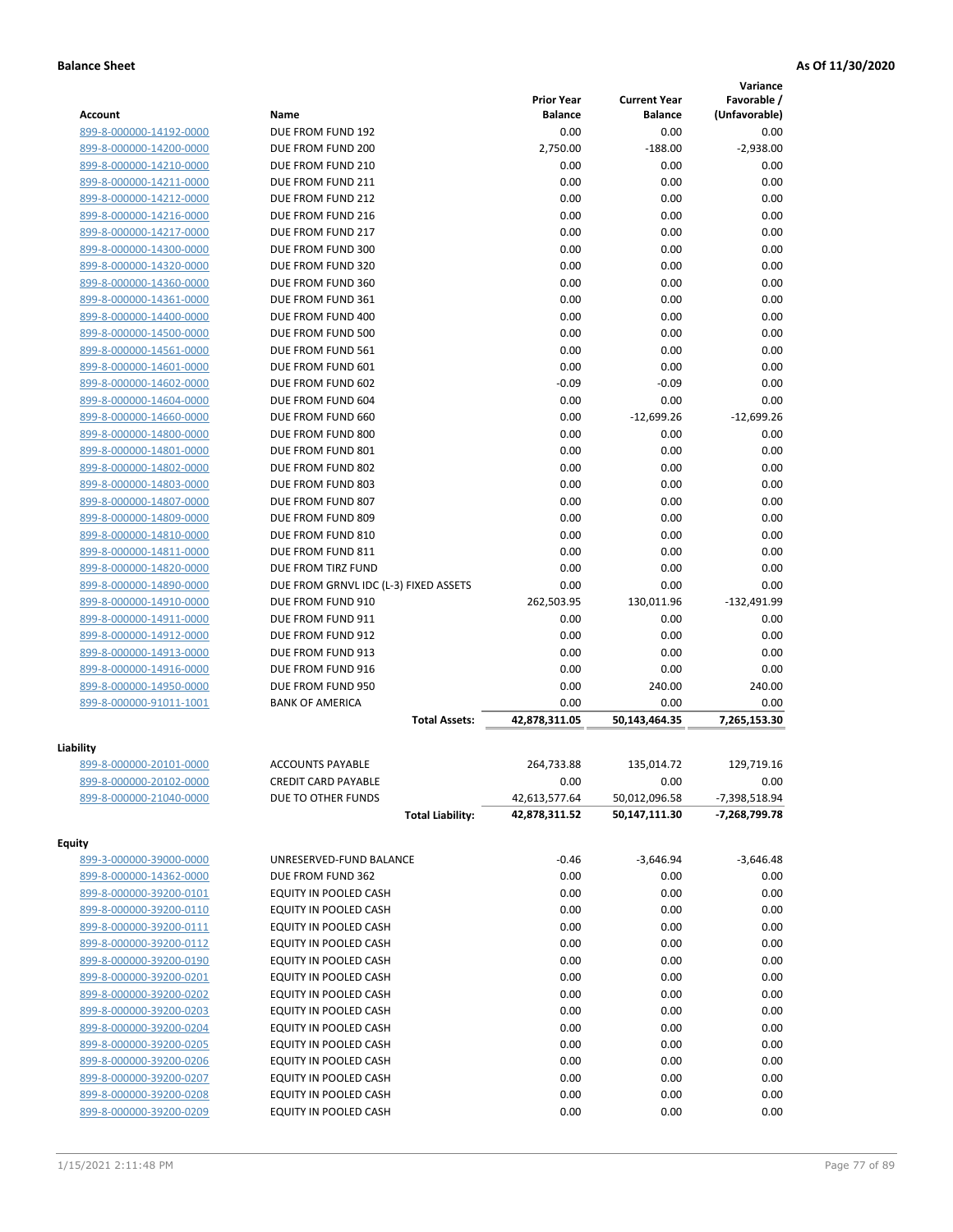**Variance**

|                         |                              | <b>Prior Year</b> | <b>Current Year</b> | Favorable /   |
|-------------------------|------------------------------|-------------------|---------------------|---------------|
| Account                 | Name                         | <b>Balance</b>    | <b>Balance</b>      | (Unfavorable) |
| 899-8-000000-39200-0210 | EQUITY IN POOLED CASH        | 0.00              | 0.00                | 0.00          |
| 899-8-000000-39200-0211 | EQUITY IN POOLED CASH        | 0.00              | 0.00                | 0.00          |
| 899-8-000000-39200-0212 | EQUITY IN POOLED CASH        | 0.00              | 0.00                | 0.00          |
| 899-8-000000-39200-0213 | EQUITY IN POOLED CASH        | 0.00              | 0.00                | 0.00          |
| 899-8-000000-39200-0214 | <b>EQUITY IN POOLED CASH</b> | 0.00              | 0.00                | 0.00          |
| 899-8-000000-39200-0215 | EQUITY IN POOLED CASH        | 0.00              | 0.00                | 0.00          |
| 899-8-000000-39200-0216 | EQUITY IN POOLED CASH        | 0.00              | 0.00                | 0.00          |
| 899-8-000000-39200-0217 | EQUITY IN POOLED CASH        | 0.00              | 0.00                | 0.00          |
| 899-8-000000-39200-0218 | EQUITY IN POOLED CASH        | 0.00              | 0.00                | 0.00          |
| 899-8-000000-39200-0219 | EQUITY IN POOLED CASH        | 0.00              | 0.00                | 0.00          |
| 899-8-000000-39200-0220 | EQUITY IN POOLED CASH        | 0.00              | 0.00                | 0.00          |
| 899-8-000000-39200-0221 | EQUITY IN POOLED CASH        | 0.00              | 0.00                | 0.00          |
| 899-8-000000-39200-0222 | EQUITY IN POOLED CASH        | 0.00              | 0.00                | 0.00          |
| 899-8-000000-39200-0223 | EQUITY IN POOLED CASH        | 0.00              | 0.00                | 0.00          |
| 899-8-000000-39200-0224 | EQUITY IN POOLED CASH        | 0.00              | 0.00                | 0.00          |
| 899-8-000000-39200-0225 | EQUITY IN POOLED CASH        | 0.00              | 0.00                | 0.00          |
| 899-8-000000-39200-0226 | EQUITY IN POOLED CASH        | 0.00              | 0.00                | 0.00          |
| 899-8-000000-39200-0227 | EQUITY IN POOLED CASH        | 0.00              | 0.00                | 0.00          |
| 899-8-000000-39200-0228 | EQUITY IN POOLED CASH        | 0.00              | 0.00                | 0.00          |
| 899-8-000000-39200-0229 | EQUITY IN POOLED CASH        | 0.00              | 0.00                | 0.00          |
| 899-8-000000-39200-0231 | EQUITY IN POOLED CASH        | 0.00              | 0.00                | 0.00          |
| 899-8-000000-39200-0232 | EQUITY IN POOLED CASH        | 0.00              | 0.00                | 0.00          |
| 899-8-000000-39200-0233 | EQUITY IN POOLED CASH        | 0.00              | 0.00                | 0.00          |
| 899-8-000000-39200-0234 | EQUITY IN POOLED CASH        | 0.00              | 0.00                | 0.00          |
| 899-8-000000-39200-0235 | EQUITY IN POOLED CASH        | 0.00              | 0.00                | 0.00          |
| 899-8-000000-39200-0236 | EQUITY IN POOLED CASH        | 0.00              | 0.00                | 0.00          |
| 899-8-000000-39200-0241 | EQUITY IN POOLED CASH        | 0.00              | 0.00                | 0.00          |
| 899-8-000000-39200-0247 | EQUITY IN POOLED CASH        | 0.00              | 0.00                | 0.00          |
| 899-8-000000-39200-0250 | EQUITY IN POOLED CASH        | 0.00              | 0.00                | 0.00          |
| 899-8-000000-39200-0251 | EQUITY IN POOLED CASH        | 0.00              | 0.00                | 0.00          |
| 899-8-000000-39200-0252 | EQUITY IN POOLED CASH        | 0.00              | 0.00                | 0.00          |
| 899-8-000000-39200-0253 | EQUITY IN POOLED CASH        | 0.00              | 0.00                | 0.00          |
| 899-8-000000-39200-0254 | EQUITY IN POOLED CASH        | 0.00              | 0.00                | 0.00          |
| 899-8-000000-39200-0301 | EQUITY IN POOLED CASH        | 0.00              | 0.00                | 0.00          |
| 899-8-000000-39200-0302 | EQUITY IN POOLED CASH        | 0.00              | 0.00                | 0.00          |
| 899-8-000000-39200-0401 | EQUITY IN POOLED CASH        | 0.00              | 0.00                | 0.00          |
| 899-8-000000-39200-0402 | EQUITY IN POOLED CASH        | 0.00              | 0.00                | 0.00          |
| 899-8-000000-39200-0403 | EQUITY IN POOLED CASH        | 0.00              | 0.00                | 0.00          |
| 899-8-000000-39200-0405 | EQUITY IN POOLED CASH        | 0.00              | 0.00                | 0.00          |
| 899-8-000000-39200-0406 | EQUITY IN POOLED CASH        | 0.00              | 0.00                | 0.00          |
| 899-8-000000-39200-0410 | EQUITY IN POOLED CASH        | 0.00              | 0.00                | 0.00          |
| 899-8-000000-39200-0411 | EQUITY IN POOLED CASH        | 0.00              | 0.00                | 0.00          |
| 899-8-000000-39200-0501 | EQUITY IN POOLED CASH        | 0.00              | 0.00                | 0.00          |
| 899-8-000000-39200-0502 | EQUITY IN POOLED CASH        | 0.00              | 0.00                | 0.00          |
| 899-8-000000-39200-0503 | EQUITY IN POOLED CASH        | 0.00              | 0.00                | 0.00          |
| 899-8-000000-39200-0504 | EQUITY IN POOLED CASH        | 0.00              | 0.00                | 0.00          |
| 899-8-000000-39200-0505 | EQUITY IN POOLED CASH        | 0.00              | 0.00                | 0.00          |
| 899-8-000000-39200-0506 | EQUITY IN POOLED CASH        | 0.00              | 0.00                | 0.00          |
| 899-8-000000-39200-0507 | EQUITY IN POOLED CASH        | 0.00              | 0.00                | 0.00          |
| 899-8-000000-39200-0511 | EQUITY IN POOLED CASH        | 0.00              | 0.00                | 0.00          |
| 899-8-000000-39200-0513 | EQUITY IN POOLED CASH        | 0.00              | 0.00                | 0.00          |
| 899-8-000000-39200-0521 | EQUITY IN POOLED CASH        | 0.00              | 0.00                | 0.00          |
| 899-8-000000-39200-0522 | EQUITY IN POOLED CASH        | 0.00              | 0.00                | 0.00          |
| 899-8-000000-39200-0523 | EQUITY IN POOLED CASH        | 0.00              | 0.00                | 0.00          |
| 899-8-000000-39200-0601 | EQUITY IN POOLED CASH        | 0.00              | 0.00                | 0.00          |
| 899-8-000000-39200-0602 | EQUITY IN POOLED CASH        | 0.00              | 0.00                | 0.00          |
| 899-8-000000-39200-0603 | EQUITY IN POOLED CASH        | 0.00              | 0.00                | 0.00          |
| 899-8-000000-39200-0604 | EQUITY IN POOLED CASH        | 0.00              | 0.00                | 0.00          |
| 899-8-000000-39200-0702 | EQUITY IN POOLED CASH        | 0.00              | 0.00                | 0.00          |
|                         |                              |                   |                     |               |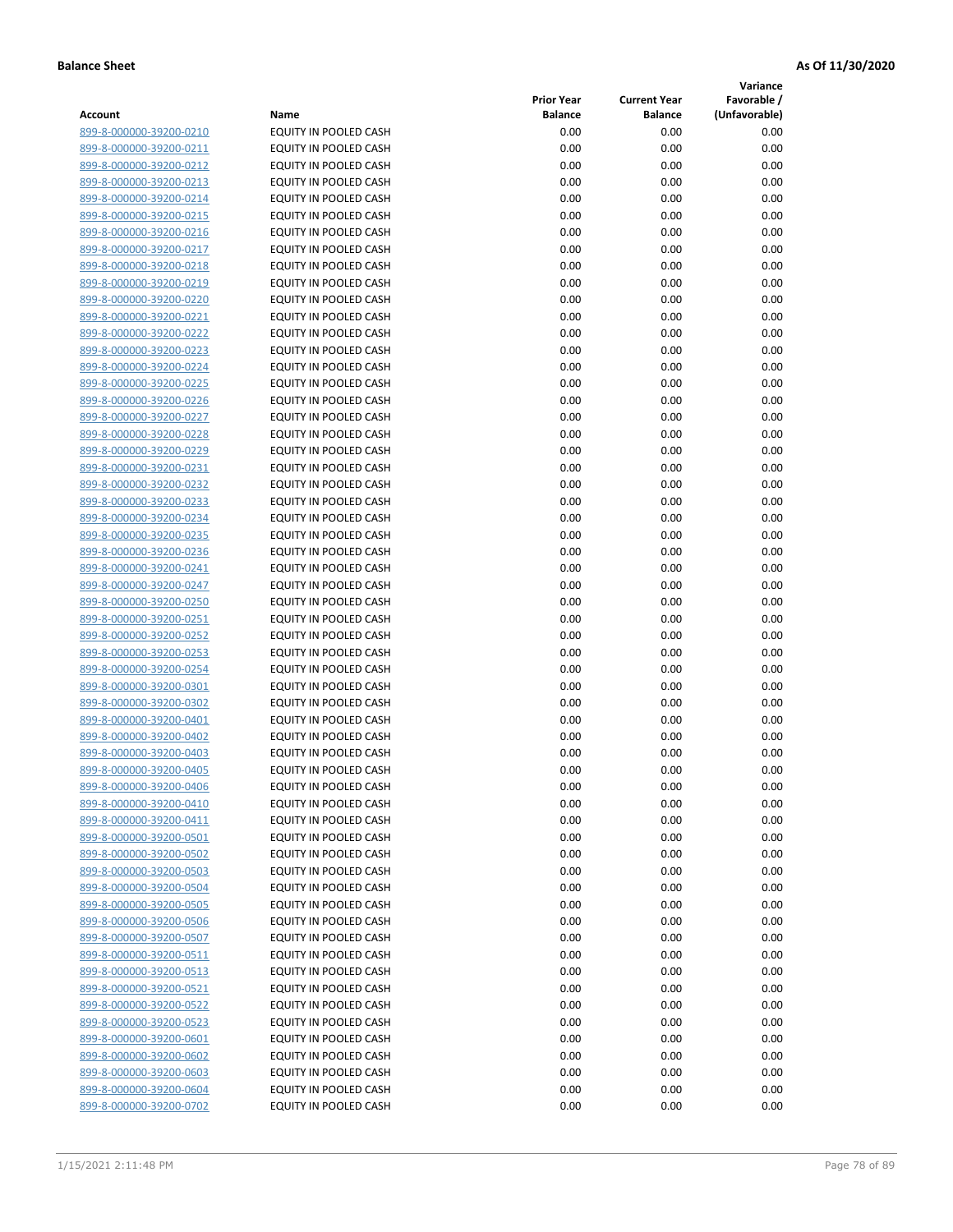|                                       |                                                          |                   |                     | Variance      |
|---------------------------------------|----------------------------------------------------------|-------------------|---------------------|---------------|
|                                       |                                                          | <b>Prior Year</b> | <b>Current Year</b> | Favorable /   |
| <b>Account</b>                        | <b>Name</b>                                              | <b>Balance</b>    | <b>Balance</b>      | (Unfavorable) |
| 899-8-000000-39200-0703               | EQUITY IN POOLED CASH                                    | 0.00              | 0.00                | 0.00          |
| 899-8-000000-39200-0704               | EQUITY IN POOLED CASH                                    | 0.00              | 0.00                | 0.00          |
| 899-8-000000-39200-0705               | EQUITY IN POOLED CASH                                    | 0.00              | 0.00                | 0.00          |
| 899-8-000000-39200-0706               | <b>EQUITY IN POOLED CASH</b>                             | 0.00              | 0.00                | 0.00          |
| 899-8-000000-39200-0707               | <b>EQUITY IN POOLED CASH</b>                             | 0.00              | 0.00                | 0.00          |
| 899-8-000000-39200-0708               | <b>EQUITY IN POOLED CASH</b>                             | 0.00              | 0.00                | 0.00          |
| 899-8-000000-39200-0710               | <b>EQUITY IN POOLED CASH</b>                             | 0.00              | 0.00                | 0.00          |
| 899-8-000000-39200-0721               | EQUITY IN POOLED CASH                                    | 0.00              | 0.00                | 0.00          |
| 899-8-000000-39200-0722               | <b>EQUITY IN POOLED CASH</b>                             | 0.00              | 0.00                | 0.00          |
| 899-8-000000-39200-0723               | <b>EQUITY IN POOLED CASH</b>                             | 0.00              | 0.00                | 0.00          |
| 899-8-000000-39200-0731               | <b>EQUITY IN POOLED CASH</b>                             | 0.00              | 0.00                | 0.00          |
| 899-8-000000-39200-0825               | EQUITY IN POOLED CASH                                    | 0.00              | 0.00                | 0.00          |
| 899-8-000000-39200-0901               | <b>EQUITY IN POOLED CASH</b>                             | 0.00              | 0.00                | 0.00          |
| 899-8-000000-39200-0902               | EQUITY IN POOLED CASH                                    | 0.00              | 0.00                | 0.00          |
| 899-8-000000-39200-0903               | <b>EQUITY IN POOLED CASH</b>                             | 0.00              | 0.00                | 0.00          |
| 899-8-000000-39200-0904               | <b>EQUITY IN POOLED CASH</b>                             | 0.00              | 0.00                | 0.00          |
| 899-8-000000-39200-0905               | EQUITY IN POOLED CASH                                    | 0.00              | 0.00                | 0.00          |
| 899-8-000000-39200-0909               | EQUITY IN POOLED CASH                                    | 0.00              | 0.00                | 0.00          |
| 899-8-000000-39200-0910               | <b>EQUITY IN POOLED CASH</b>                             | 0.00              | 0.00                | 0.00          |
| 899-8-000000-39200-0960               | <b>EQUITY IN POOLED CASH</b>                             | 0.00              | 0.00                | 0.00          |
| 899-8-000000-39200-9999               | <b>EQUITY IN POOLED CASH</b>                             | 0.00              | 0.00                | 0.00          |
|                                       | <b>Total Beginning Equity:</b>                           | $-0.46$           | $-3,646.94$         | $-3,646.48$   |
| <b>Total Revenue</b>                  |                                                          | $-0.01$           | $-0.01$             | 0.00          |
| <b>Revenues Over/(Under) Expenses</b> |                                                          | $-0.01$           | $-0.01$             | 0.00          |
|                                       | <b>Total Equity and Current Surplus (Deficit):</b>       | $-0.47$           | $-3,646.95$         | $-3,646.48$   |
|                                       | Total Liabilities, Equity and Current Surplus (Deficit): | 42,878,311.05     | 50,143,464.35       | 7,265,153.30  |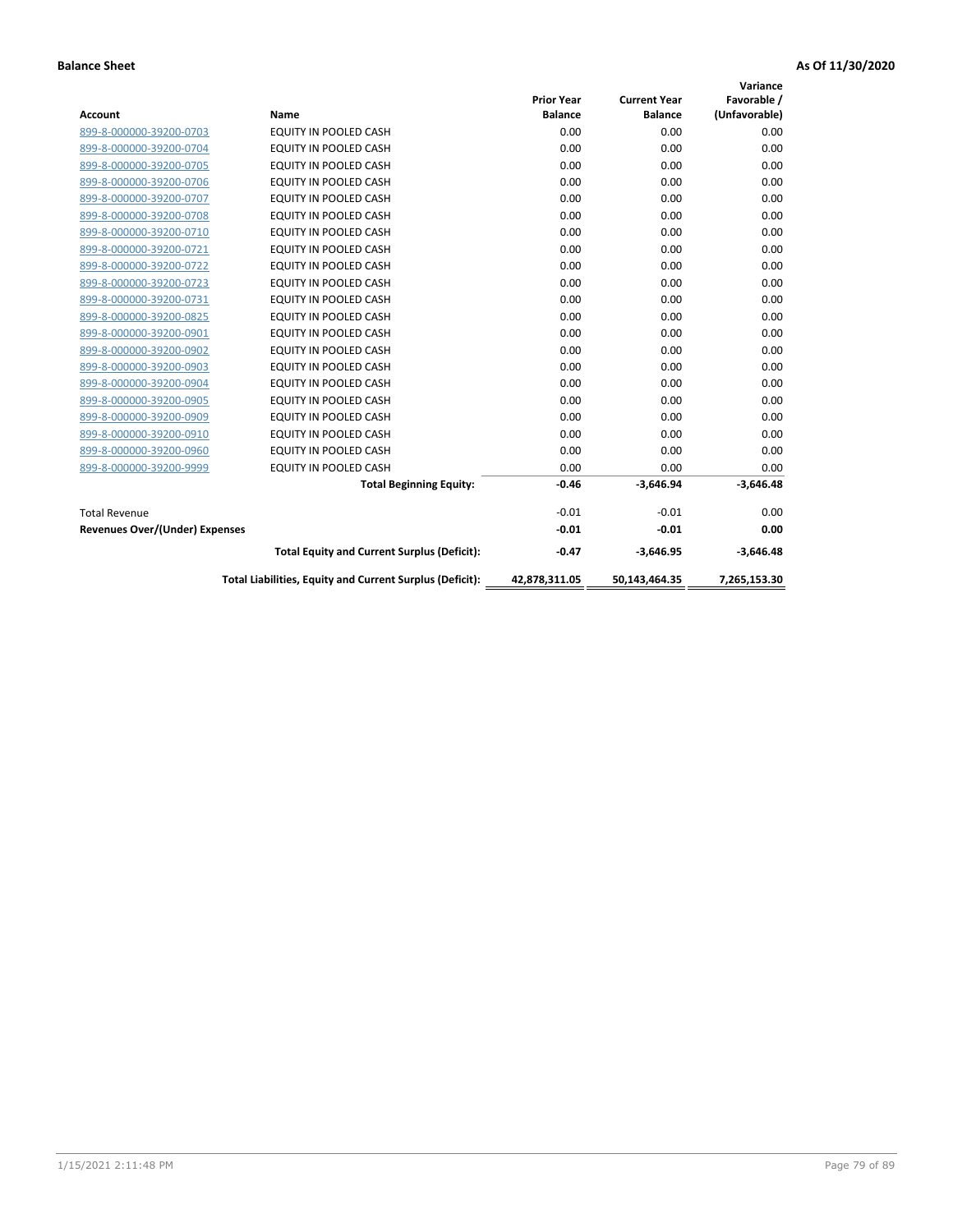|                                                    |                                                                   |                             |                     | Variance        |
|----------------------------------------------------|-------------------------------------------------------------------|-----------------------------|---------------------|-----------------|
|                                                    |                                                                   | <b>Prior Year</b>           | <b>Current Year</b> | Favorable /     |
| Account                                            | Name                                                              | <b>Balance</b>              | <b>Balance</b>      | (Unfavorable)   |
| <b>Fund: 910 - ELECTRIC OPERATING FUND</b>         |                                                                   |                             |                     |                 |
| Assets                                             |                                                                   |                             |                     |                 |
| 910-9-000000-10000-1300                            | <b>CASH</b>                                                       | 18,504,528.78               | 23,462,321.95       | 4,957,793.17    |
| 910-9-000000-10209-1300                            | <b>ADMIN PETTY CASH</b>                                           | 200.00                      | 270.92              | 70.92           |
| 910-9-000000-10308-1300                            | <b>GEUS SERVICE CENTER CHANGE</b>                                 | 849.90                      | 849.90              | 0.00            |
| 910-9-000000-10309-1300                            | <b>GEUS DOWNTOWN CHANGE</b>                                       | 1,650.00                    | 1,650.00            | 0.00            |
| 910-9-000000-11540-1301                            | PTO LIABILITY FUNDING                                             | 458,558.35                  | 461,718.26          | 3,159.91        |
| 910-9-000000-11541-1301                            | CASH INVESTED - TX TERM GENERAL                                   | 4,725,596.33                | 4,758,162.26        | 32,565.93       |
| 910-9-000000-12190-1810                            | DEFERRED ISSUANCE COSTS 2001                                      | 0.00                        | 0.00                | 0.00            |
| 910-9-000000-12191-1810                            | DEFERRED ISSUANCE COST 2008 ENGINE PR                             | 0.00                        | 0.00                | 0.00            |
| 910-9-000000-12192-1810                            | DEFERRED ISSUANCE COSTS 2010 BOA ENGI                             | 0.00                        | 0.00                | 0.00            |
| 910-9-000000-12193-1810                            | DEFERRED ISSUANCE COSTS 2010 SCRUBBEF                             | 0.00                        | 0.00                | 0.00            |
| 910-9-000000-12194-1810                            | DEFERRED ISSUANCE COSTS 2010 TMPA DEI                             | 0.00                        | 0.00                | 0.00            |
| 910-9-000000-12201-1810                            | <b>BOND DISCOUNT</b>                                              | 153,371.59                  | 95,916.37           | $-57,455.22$    |
| 910-9-000000-13000-1420                            | <b>CUSTOMER ACCOUNTS RECEIVABLE</b>                               | 2,589,497.64                | 1,433,081.66        | $-1,156,415.98$ |
| 910-9-000000-13001-1420                            | NON CURRENT CUSTOMER ACCTS RECEIVAE                               | 611,049.19                  | 683,320.92          | 72,271.73       |
| 910-9-000000-13002-1440                            | ALLOWANCE FOR UNCOLLECTABLE                                       | -513,614.39                 | -740,080.36         | $-226,465.97$   |
| 910-9-000000-13003-1422                            | UNBILLED YEAR-END ACCRUAL                                         | 4,669,137.80                | 4,669,137.80        | 0.00            |
| 910-9-000000-13009-1423                            | FUEL ADJUSTMENT - UNDER/OVER                                      | $-873,620.22$               | -2,891,264.40       | $-2,017,644.18$ |
| 910-9-000000-13011-1420                            | <b>AMP RECEIVABLE</b>                                             | $-120,820.02$               | $-38,031.45$        | 82,788.57       |
| 910-9-000000-13012-1420                            | ROUNDUP ACCOUNTS RECEIVABLE                                       | 0.00                        | 3.19                | 3.19            |
| 910-9-000000-13066-1421                            | AMPY CUSTOMER ACCOUNTS RECEIVABLE                                 | 0.00                        | 0.00                | 0.00            |
| 910-9-000000-13067-1421                            | AMPY ARREARS ACCOUNTS RECEIVABLE                                  | $-4,991.12$                 | $-12,514.51$        | $-7,523.39$     |
| 910-9-000000-13068-1421                            | AMPY Customers Left With Balance A/R                              | 60,515.01                   | 64,912.96           | 4,397.95        |
| 910-9-000000-13201-1430                            | MISCELLANEOUS ACCOUNTS RECEIVABLE                                 | 2,941,538.50                | 2,799,721.63        | $-141,816.87$   |
| 910-9-000000-13205-1710                            | <b>INTEREST RECEIVABLE</b>                                        | 0.00                        | 0.00                | 0.00            |
| 910-9-000000-13290-1650                            | PREPAYMENTS                                                       | 0.00                        | 0.00                | 0.00            |
| 910-9-000000-13291-1651                            | TMPA SCRUBBER PREPAYMENT                                          | 0.00                        | 0.00                | 0.00            |
| 910-9-000000-13293-1653                            | TMPA FIXED COSTS PREPAYMENT                                       | 0.00                        | 0.00                | 0.00            |
| 910-9-000000-13294-1654                            | TMPA DEMAND COSTS ESCROW                                          | 0.00                        | 0.00                | 0.00            |
| 910-9-000000-13297-1657                            | <b>ERCOT CRR PREPAYMENTS</b>                                      | $-3,763.88$                 | $-37,308.37$        | $-33,544.49$    |
| 910-9-000000-13299-1655                            | <b>ERCOT COLLATERAL</b>                                           | 111,550.00                  | 111,550.00          | 0.00            |
| 910-9-000000-14001-1461                            | DUE FROM COG - GENERAL FUND                                       | 0.00                        | 0.00                | 0.00            |
| 910-9-000000-14402-1469                            | DUE FROM DEBT SERVICE FUND                                        | 0.00                        | 0.00                | 0.00            |
| 910-9-000000-14501-1467                            | DUE FROM GBOD                                                     | 0.00                        | 0.00                | 0.00            |
| 910-9-000000-14916-1469                            | DUE FROM FUND 916                                                 | 0.00                        | 0.00                | 0.00            |
| 910-9-000000-14999-1910                            | DUE FROM 906                                                      | 0.00                        | 0.00                | 0.00            |
| 910-9-000000-15900-1540                            | <b>INVENTORY</b>                                                  | 2,399,950.48                | 2,603,597.64        | 203,647.16      |
| 910-9-000000-15901-1541                            | <b>GEUS UNLEADED GASOLINE</b>                                     | 794.99                      | 28.65               | $-766.34$       |
| 910-9-000000-15902-1542                            | <b>GEUS DIESEL GASOLINE</b>                                       | 523.18                      | 137.31              | $-385.87$       |
| 910-9-000000-15903-1543                            | INVENTORY - SUBSTATION                                            | 7,771.80                    | 7,771.80            | 0.00            |
| 910-9-000000-15909-1510                            | STEAM PLANT FUEL OIL INVENTORY                                    | 575,892.14                  | 571,018.86          | $-4,873.28$     |
| 910-9-000000-16301-1070                            | <b>CWIP</b>                                                       | 1,997,331.75                | 1,358,711.70        | $-638,620.05$   |
| 910-9-000000-16400-1180                            | GASB 62 ASSET                                                     | 12,657,036.00               | 12,657,036.00       | 0.00            |
| 910-9-000000-17501-1860                            | <b>EMPLOYEE CONTRIBUTIONS</b>                                     |                             |                     | 0.00            |
|                                                    |                                                                   | 641,414.00                  | 641,414.00          |                 |
| 910-9-000000-17504-1860                            | <b>INVESTMENT RETURN</b><br><b>EXPERIENCE DIFFERENCE- OUTFLOW</b> | 2,067,546.00                | 2,067,546.00        | 0.00<br>0.00    |
| 910-9-000000-17508-1860                            | <b>EXPERIENCE DIFFERENCE - INFLOW</b>                             | 104,019.00<br>$-123,185.00$ | 104,019.00          | 0.00            |
| 910-9-000000-17509-1860                            |                                                                   |                             | $-123,185.00$       | 0.00            |
| 910-9-000000-17520-1860<br>910-9-000000-17608-1860 | <b>ASSUMPTION CHANGES</b><br>OPEB DEFERRED OUTFLOW                | 0.00                        | 0.00                |                 |
|                                                    |                                                                   | 69,667.00                   | 69,667.00           | 0.00            |
| 910-9-000000-17609-1860                            | OPEB DEFERRED INFLOW                                              | $-25,652.00$                | $-25,652.00$        | 0.00            |
| 910-9-000000-19000-3100                            | STEAM - LAND                                                      | 117,340.90                  | 117,340.90          | 0.00            |
| 910-9-000000-19001-3110                            | STEAM PLANT - STRUCTURES                                          | 1,082,096.04                | 1,082,096.04        | 0.00            |
| 910-9-000000-19002-3120                            | STEAM PLANT - BOILER PLANT EQUIPMENT                              | 6,707,486.99                | 8,036,336.05        | 1,328,849.06    |
| 910-9-000000-19003-3130                            | STEAM PLANT - ENGINES                                             | 0.00                        | 0.00                | 0.00            |
| 910-9-000000-19004-3140                            | STEAM PLANT - GENERATORS                                          | 9,067,106.70                | 9,067,106.70        | 0.00            |
| 910-9-000000-19005-3150                            | STEAM PLANT - ACCESSORY ELECTRIC EQUIF                            | 950,135.42                  | 950,135.42          | 0.00            |
| 910-9-000000-19006-3160                            | STEAM PLANT - MISC POWER PLANT EQUIPI                             | 12,912.88                   | 12,912.88           | 0.00            |
| 910-9-000000-19100-3400                            | <b>ENGINE PLANT - LAND</b>                                        | 43,850.00                   | 43,850.00           | 0.00            |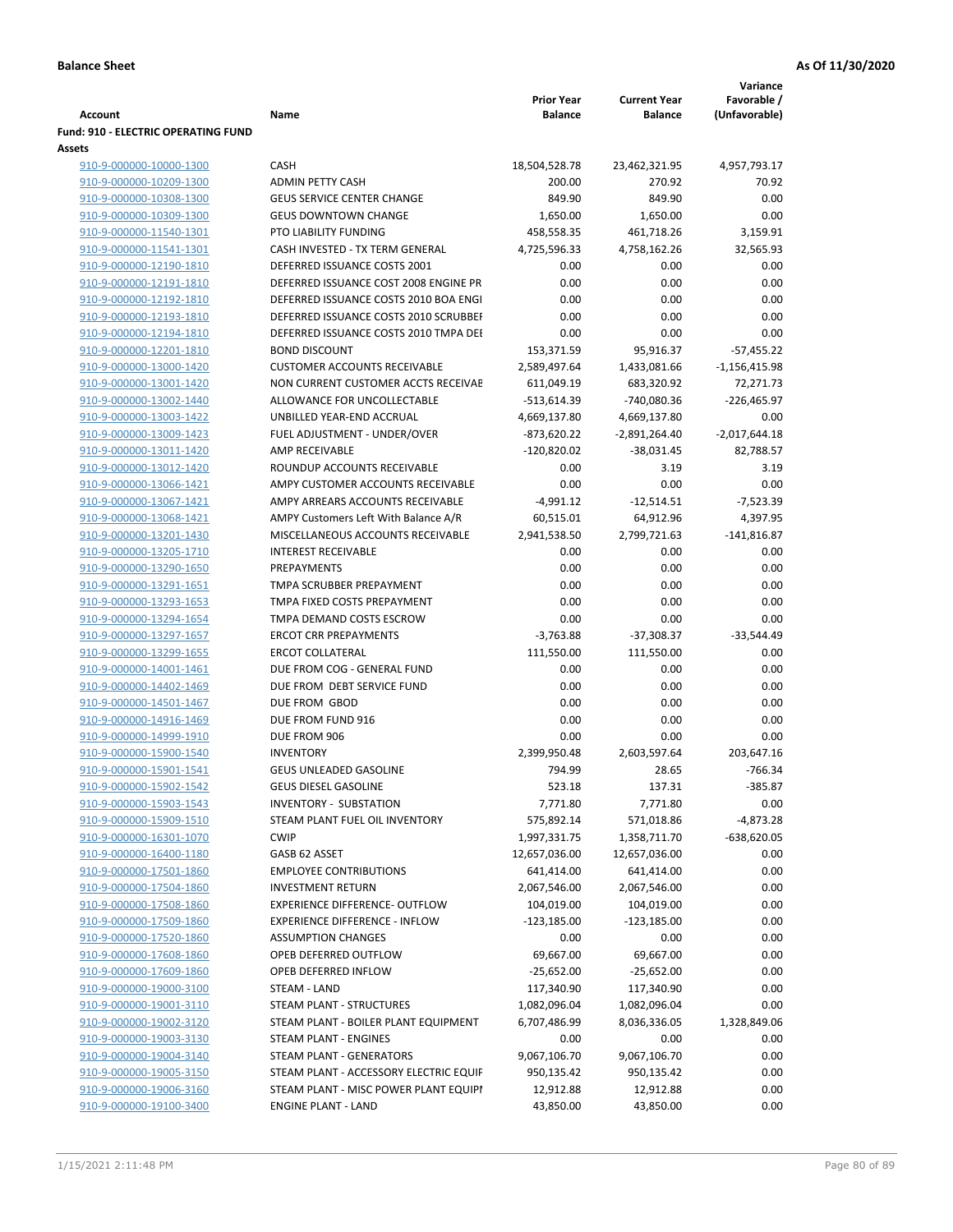**Variance**

| Account                 | Name                                             | <b>Prior Year</b><br><b>Balance</b> | <b>Current Year</b><br><b>Balance</b> | Favorable /<br>(Unfavorable) |
|-------------------------|--------------------------------------------------|-------------------------------------|---------------------------------------|------------------------------|
| 910-9-000000-19101-3410 | <b>ENGINE PLANT - STRUCTURES</b>                 | 4,655,874.20                        | 4,655,874.20                          | 0.00                         |
| 910-9-000000-19101-3411 | <b>ENGINE PLANT - STRUCTURES</b>                 | 0.00                                | 0.00                                  | 0.00                         |
| 910-9-000000-19104-3440 | ENGINE PLANT - ENGINE PLANT GENERATOF            | 28,633,940.73                       | 28,633,940.73                         | 0.00                         |
| 910-9-000000-19105-3450 | <b>ENGINE PLANT - ACCESSORY ELECTRIC EQUI</b>    | 343,229.78                          | 597,137.98                            | 253,908.20                   |
| 910-9-000000-19106-3460 | <b>ENGINE PLANT - MISCELLANEOUS POWER P</b>      | 61,047.10                           | 61,047.10                             | 0.00                         |
| 910-9-000000-19204-3442 | <b>ENGINE PLANT - RENEWABLE GENERATORS</b>       | 245,000.01                          | 252,690.01                            | 7,690.00                     |
| 910-9-000000-19301-3500 | TRANSMISSION - LAND                              | 53,501.21                           | 53,501.21                             | 0.00                         |
| 910-9-000000-19302-3530 | TRANSMISSION - SUBSTATIONS                       | 5,704,403.83                        | 6,632,770.70                          | 928,366.87                   |
| 910-9-000000-19303-3572 | TRANSMISSION - TMPA LINES                        | 1,156,631.80                        | 1,156,631.80                          | 0.00                         |
| 910-9-000000-19304-3571 | <b>TRANSMISSION - GEUS LINES</b>                 | 4,519,703.80                        | 4,661,846.16                          | 142,142.36                   |
| 910-9-000000-19401-3600 | <b>DISTRIBUTION - LAND</b>                       | 218,418.15                          | 218,418.15                            | 0.00                         |
| 910-9-000000-19402-3620 | <b>DISTRIBUTION - SUBSTATIONS</b>                | 6,239,507.24                        | 9,140,808.48                          | 2,901,301.24                 |
| 910-9-000000-19403-3640 | <b>DISTRIBUTION - POLES</b>                      | 4,617,178.70                        | 4,842,269.04                          | 225,090.34                   |
| 910-9-000000-19404-3650 | DISTRIBUTION - OH CONDUCTOR & DEVICES            | 4,235,843.24                        | 4,503,915.28                          | 268,072.04                   |
| 910-9-000000-19405-3660 | DISTRIBUTION - UNDERGROUND CONDUIT               | 1,865,938.63                        | 2,126,212.46                          | 260,273.83                   |
| 910-9-000000-19406-3670 | DISTRIBUTION - UG CONDUCTOR & DEVICES            | 3,078,562.87                        | 3,302,839.90                          | 224,277.03                   |
| 910-9-000000-19407-3680 | <b>DISTRIBUTION - TRANSFORMERS</b>               | 4,357,638.27                        | 4,605,110.82                          | 247,472.55                   |
| 910-9-000000-19408-3690 | DISTRIBUTION - SERVICE CONNECTIONS               | 546,593.47                          |                                       |                              |
|                         |                                                  |                                     | 571,079.86                            | 24,486.39                    |
| 910-9-000000-19409-3700 | <b>DISTRIBUTION - METERS</b>                     | 1,886,778.22                        | 1,930,654.77                          | 43,876.55                    |
| 910-9-000000-19410-3710 | <b>DISTRIBUTION - VAPOR LIGHTS</b>               | 94,495.71                           | 97,351.81                             | 2,856.10                     |
| 910-9-000000-19411-3750 | DISTRIBUTION - STREET LIGHTS & SIGNALS           | 100,747.96                          | 110,613.49                            | 9,865.53                     |
| 910-9-000000-19501-3890 | <b>GENERAL - LAND</b>                            | 110,503.10                          | 110,503.10                            | 0.00                         |
| 910-9-000000-19502-3900 | <b>GENERAL - STRUCTURES</b>                      | 5,973,904.74                        | 6,017,004.74                          | 43,100.00                    |
| 910-9-000000-19503-3910 | <b>GENERAL - FURNITURE &amp; OFFICE EQUIPMEN</b> | 598,740.18                          | 712,621.41                            | 113,881.23                   |
| 910-9-000000-19504-3941 | <b>GENERAL - METER READING ASSETS</b>            | 34,126.00                           | 34,126.00                             | 0.00                         |
| 910-9-000000-19505-3911 | <b>GENERAL - CUSTOMER SERVICE EQUIPMENT</b>      | 0.00                                | 6,125.00                              | 6,125.00                     |
| 910-9-000000-19506-3914 | <b>GENERAL - BILLING EQUIPMENT</b>               | 0.00                                | 0.00                                  | 0.00                         |
| 910-9-000000-19507-3915 | GENERAL - CASHIERING EQUIPMENT                   | 7,033.54                            | 7,033.54                              | 0.00                         |
| 910-9-000000-19508-3920 | <b>GENERAL - TRANSPORTATION EQUIPMENT</b>        | 2,910,836.95                        | 3,135,264.17                          | 224,427.22                   |
| 910-9-000000-19509-3930 | GENERAL - WAREHOUSE EQUIPMENT                    | 84,284.02                           | 84,284.02                             | 0.00                         |
| 910-9-000000-19510-3940 | <b>GENERAL - TOOLS</b>                           | 13,918.37                           | 13,918.37                             | 0.00                         |
| 910-9-000000-19511-3950 | GENERAL - LABORATORY EQUIPMENT                   | 333,791.99                          | 333,791.99                            | 0.00                         |
| 910-9-000000-19512-3960 | <b>GENERAL - POWER OPERATED EQUIPMENT</b>        | 398,548.30                          | 398,548.30                            | 0.00                         |
| 910-9-000000-19513-3970 | GENERAL - COMMUNICATIONS EQUIPMENT               | 47,808.65                           | 47,808.65                             | 0.00                         |
| 910-9-000000-19514-3980 | <b>GENERAL - MISCELLANEOUS EQUIPMENT</b>         | 372,382.32                          | 372,382.32                            | 0.00                         |
| 910-9-000000-19515-3000 | <b>GENERAL-MISC INTANGIBLE</b>                   | 0.00                                | 0.00                                  | 0.00                         |
| 910-9-000000-19999-1080 | <b>ACCUMULATED DEPRECIATION</b>                  | -46,507,904.25                      | -46,507,904.25                        | 0.00                         |
|                         | <b>Total Assets:</b>                             | 108,658,280.56                      | 116,985,528.99                        | 8.327.248.43                 |
| Liability               |                                                  |                                     |                                       |                              |
| 910-9-000000-20101-2320 | <b>ACCOUNTS PAYABLE</b>                          | 262,503.95                          | 130,011.96                            | 132,491.99                   |
| 910-9-000000-20102-2321 | <b>CREDIT CARD PAYABLE</b>                       | 0.00                                | 0.00                                  | 0.00                         |
| 910-9-000000-20103-2322 | ACCRUED ACCOUNTS PAYABLE                         | 918,103.03                          | 1,734,272.07                          | $-816, 169.04$               |
| 910-9-000000-20139-2323 | <b>RETAINAGES PAYABLE</b>                        | 0.00                                | 16,323.99                             | $-16,323.99$                 |
| 910-9-000000-20141-0000 | TELEPHONE CLEARING                               | 0.00                                | 0.00                                  | 0.00                         |
| 910-9-000000-20142-0000 | <b>ESCROW</b>                                    | 0.00                                | 0.00                                  | 0.00                         |
| 910-9-000000-20161-2324 | GASB 62 SHORT-TERM                               | 878,706.00                          |                                       | 0.00                         |
| 910-9-000000-20201-2530 | <b>DEFERRED REVENUE</b>                          | $-873,620.22$                       | 878,706.00                            |                              |
|                         |                                                  |                                     | $-2,891,264.40$                       | 2,017,644.18                 |
| 910-9-000000-20815-2410 | SALES TAX PAYABLE - IN THE CITY                  | 75,777.08                           | 59,334.92                             | 16,442.16                    |
| 910-9-000000-20816-2411 | SALES TAX PAYABLE - OUT OF CITY                  | 3,627.04                            | 2,941.22                              | 685.82                       |
| 910-9-000000-21001-2341 | DUE TO COG - GEN FUND                            | 0.00                                | 0.00                                  | 0.00                         |
| 910-9-000000-21406-2329 | DUE TO DEBT TO SERVICE FUND                      | 4,115.11                            | 4,115.11                              | 0.00                         |
| 910-9-000000-21507-2347 | DUE TO GBOD                                      | 105,755.15                          | 92,096.24                             | 13,658.91                    |
| 910-9-000000-22001-2327 | SALARIES PAYABLE                                 | 306,647.46                          | 306,647.46                            | 0.00                         |
| 910-9-000000-22002-2328 | PTO PAYABLE                                      | 690,328.69                          | 415,117.53                            | 275,211.16                   |
| 910-9-000000-23011-2211 | <b>REVENUE BONDS</b>                             | 1,935,000.00                        | $-2,045,000.00$                       | 3,980,000.00                 |
| 910-9-000000-24000-2350 | <b>CUSTOMER DEPOSITS</b>                         | 2,234,355.78                        | 2,221,745.28                          | 12,610.50                    |
| 910-9-000000-24014-2359 | <b>CUSTOMER DEPOSITS / AMPY EQUIPMENT</b>        | 87,793.22                           | 74,789.85                             | 13,003.37                    |
| 910-9-000000-24015-2350 | AMP RESERVE                                      | $-120,820.02$                       | $-38,031.45$                          | $-82,788.57$                 |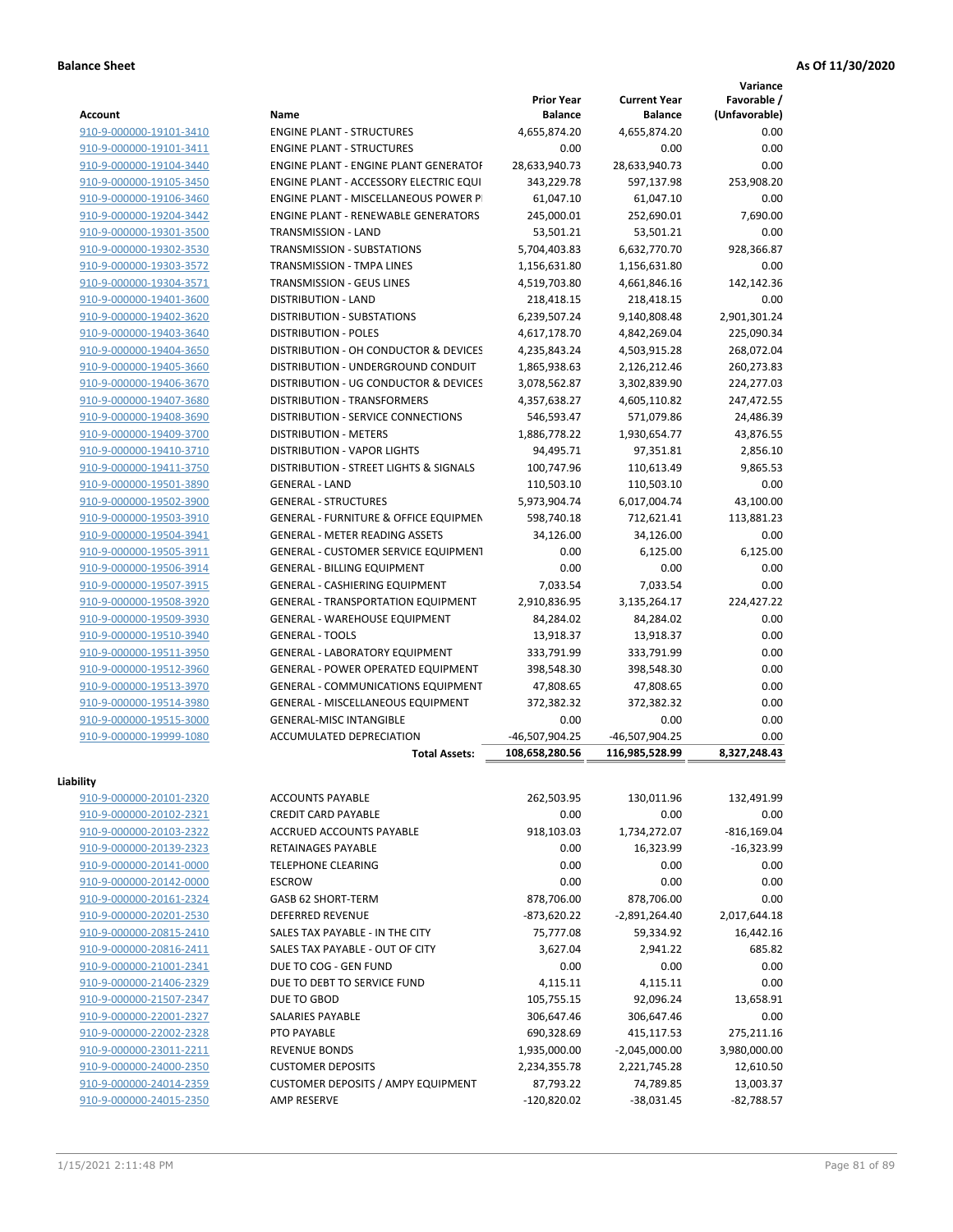| <b>Account</b>                        | <b>Name</b>                                              | <b>Prior Year</b><br><b>Balance</b> | <b>Current Year</b><br><b>Balance</b> | Variance<br>Favorable /<br>(Unfavorable) |
|---------------------------------------|----------------------------------------------------------|-------------------------------------|---------------------------------------|------------------------------------------|
| 910-9-000000-25069-2530               | PREPAID ELECTRICITY - AMPY                               | $-61,493.50$                        | $-114,848.96$                         | 53,355.46                                |
| 910-9-000000-26001-2283               | <b>OBLIGATION FOR COMPENSATED ABSENCES</b>               | 259,384.88                          | 626,740.39                            | $-367,355.51$                            |
| 910-9-000000-26004-2284               | GASB 62 LONG-TERM                                        | 11,778,330.00                       | 11,778,330.00                         | 0.00                                     |
| 910-9-000000-26102-2210               | <b>REVENUE BONDS PAYABLE</b>                             | 48,975,000.00                       | 47,520,000.00                         | 1,455,000.00                             |
| 910-9-000000-26107-2250               | <b>BOND PREMIUM</b>                                      | 4,968,172.70                        | 4,387,403.42                          | 580,769.28                               |
| 910-9-000000-26108-2250               | <b>SCRUBBER DEBT - 2010</b>                              | 0.00                                | 0.00                                  | 0.00                                     |
| 910-9-000000-26109-2250               | PREMIUM ON SCRUBBER                                      | 0.00                                | 0.00                                  | 0.00                                     |
| 910-9-000000-26110-2250               | TMPA DEBT - 2010                                         | 0.00                                | 0.00                                  | 0.00                                     |
| 910-9-000000-26111-2250               | PREMIUM ON TMPA DEBT                                     | 0.00                                | 0.00                                  | 0.00                                     |
| 910-9-000000-26112-2250               | DEFERRED BOND REFUNDING                                  | 415,094.91                          | 358,540.55                            | 56,554.36                                |
| 910-9-000000-29300-0000               | <b>ENCUMBRANCE SUMMARY</b>                               | 0.00                                | 0.00                                  | 0.00                                     |
| 910-9-000000-29400-0100               | RESERVED ACCOUNT / ENCUMBRANCES                          | 0.00                                | 0.00                                  | 0.00                                     |
| 910-9-000000-29999-2280               | <b>TOTAL OPEB LIABILITY</b>                              | 810,632.00                          | 810,632.00                            | 0.00                                     |
| 910-9-000000-29999-2283               | <b>NET PENSION LIABILITY</b>                             | 4,632,098.00                        | 4,632,098.00                          | 0.00                                     |
|                                       | <b>Total Liability:</b>                                  | 78,285,491.26                       | 70,960,701.18                         | 7,324,790.08                             |
| <b>Equity</b>                         |                                                          |                                     |                                       |                                          |
| 910-9-000000-39100-2160               | UNRESERVED RETAINED EARNINGS                             | 28,028,914.62                       | 46,467,025.96                         | 18,438,111.34                            |
| 910-9-000000-39500-4210               | <b>NET POSITION - PENSION</b>                            | $-3,070.00$                         | $-3,070.00$                           | 0.00                                     |
| 910-9-000000-39500-9260               | <b>NET POSITION - PENSION</b>                            | $-737,478.00$                       | $-737,478.00$                         | 0.00                                     |
|                                       | <b>Total Beginning Equity:</b>                           | 27,288,366.62                       | 45,726,477.96                         | 18,438,111.34                            |
| <b>Total Revenue</b>                  |                                                          | 10,578,404.80                       | 9,345,313.14                          | $-1,233,091.66$                          |
| <b>Total Expense</b>                  |                                                          | 7,493,982.12                        | 9,046,963.29                          | $-1,552,981.17$                          |
| <b>Revenues Over/(Under) Expenses</b> |                                                          | 3,084,422.68                        | 298,349.85                            | $-2,786,072.83$                          |
|                                       | <b>Total Equity and Current Surplus (Deficit):</b>       | 30,372,789.30                       | 46,024,827.81                         | 15,652,038.51                            |
|                                       | Total Liabilities, Equity and Current Surplus (Deficit): | 108,658,280.56                      | 116,985,528.99                        | 8,327,248.43                             |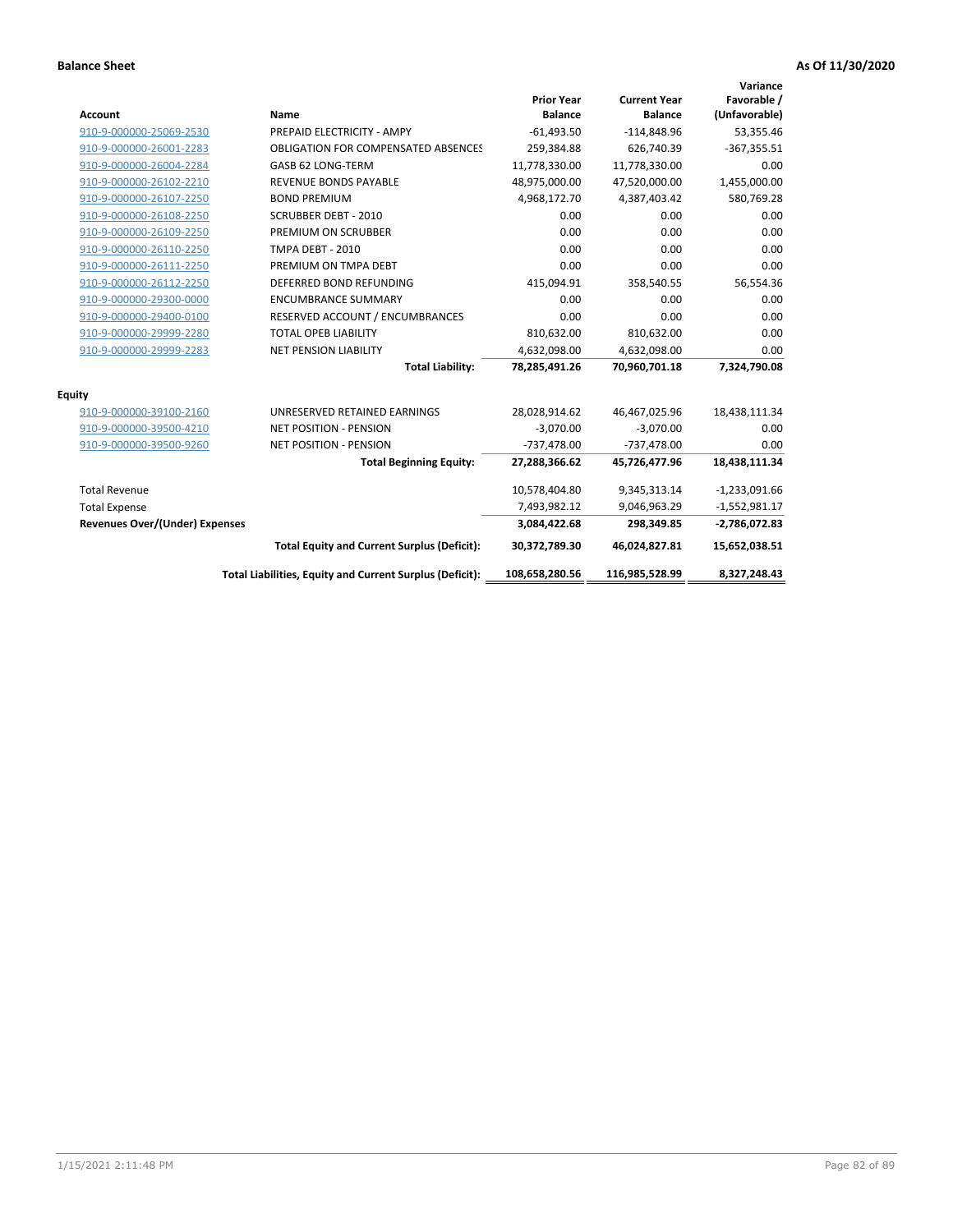| <b>Account</b>                             | Name                                                     | <b>Prior Year</b><br><b>Balance</b> | <b>Current Year</b><br><b>Balance</b> | Variance<br>Favorable /<br>(Unfavorable) |
|--------------------------------------------|----------------------------------------------------------|-------------------------------------|---------------------------------------|------------------------------------------|
| <b>Fund: 911 - ELECTRIC DEBT REDUCTION</b> |                                                          |                                     |                                       |                                          |
| Assets                                     |                                                          |                                     |                                       |                                          |
| 911-9-000000-10000-1300                    | CASH                                                     | 8,680.71                            | 8,763.31                              | 82.60                                    |
| 911-9-000000-12002-0000                    | <b>GOVERNMENT OBLIGATIONS / AGENCIES</b>                 | 0.00                                | 0.00                                  | 0.00                                     |
| 911-9-000000-13201-1430                    | MISCELLANEOUS ACCOUNTS RECEIVABLE                        | 0.00                                | 0.00                                  | 0.00                                     |
| 911-9-000000-13205-1710                    | <b>INTEREST RECEIVABLE</b>                               | 0.00                                | 0.00                                  | 0.00                                     |
|                                            | <b>Total Assets:</b>                                     | 8,680.71                            | 8,763.31                              | 82.60                                    |
| Liability                                  |                                                          |                                     |                                       |                                          |
| 911-9-000000-20101-0000                    | <b>ACCOUNTS PAYABLE</b>                                  | 0.00                                | 0.00                                  | 0.00                                     |
| 911-9-000000-20103-0100                    | <b>ACCRUED ACCOUNTS PAYABLE</b>                          | 0.00                                | 0.00                                  | 0.00                                     |
| 911-9-000000-Z2430-0000                    | RESERVED ACCOUNT / ENCUMBRANCE SUM                       | 0.00                                | 0.00                                  | 0.00                                     |
| 911-9-000000-Z2520-0100                    | RESERVED ACCOUNT / ENCUMBRANCES                          | 0.00                                | 0.00                                  | 0.00                                     |
|                                            | <b>Total Liability:</b>                                  | 0.00                                | 0.00                                  | 0.00                                     |
| Equity                                     |                                                          |                                     |                                       |                                          |
| 911-9-000000-39100-2160                    | UNRESERVED RETAINED EARNINGS                             | 8,668.88                            | 8,763.36                              | 94.48                                    |
|                                            | <b>Total Beginning Equity:</b>                           | 8,668.88                            | 8.763.36                              | 94.48                                    |
| <b>Total Revenue</b>                       |                                                          | 11.83                               | $-0.05$                               | $-11.88$                                 |
| <b>Total Expense</b>                       |                                                          | 0.00                                | 0.00                                  | 0.00                                     |
| Revenues Over/(Under) Expenses             |                                                          | 11.83                               | $-0.05$                               | $-11.88$                                 |
|                                            | <b>Total Equity and Current Surplus (Deficit):</b>       | 8,680.71                            | 8,763.31                              | 82.60                                    |
|                                            | Total Liabilities, Equity and Current Surplus (Deficit): | 8,680.71                            | 8,763.31                              | 82.60                                    |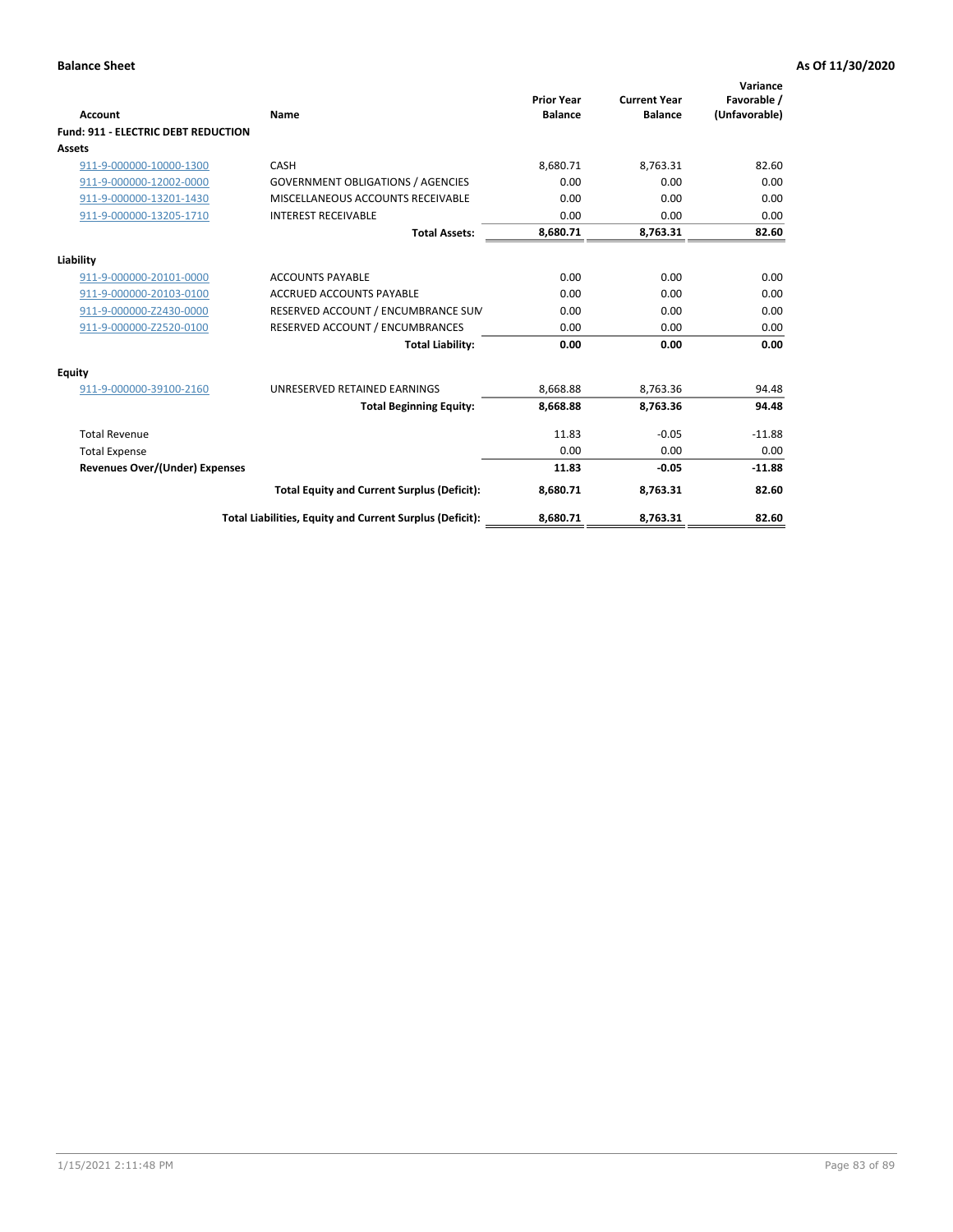| <b>Account</b>                           | Name                                                       | <b>Prior Year</b><br><b>Balance</b> | <b>Current Year</b><br><b>Balance</b> | Variance<br>Favorable /<br>(Unfavorable) |
|------------------------------------------|------------------------------------------------------------|-------------------------------------|---------------------------------------|------------------------------------------|
| <b>Fund: 912 - ELECTRIC DEBT SERVICE</b> |                                                            |                                     |                                       |                                          |
| <b>Assets</b>                            |                                                            |                                     |                                       |                                          |
| 912-9-000000-10000-1300                  | CASH                                                       | 3,607,214.39                        | 3,717,603.27                          | 110,388.88                               |
| 912-9-000000-11504-1301                  | RESERVE FUND - 2008 BOND ISSUE                             | 0.00                                | 0.00                                  | 0.00                                     |
| 912-9-000000-11506-1301                  | RESERVE FUND - 2010 BOND ISSUE                             | 0.00                                | 0.00                                  | 0.00                                     |
| 912-9-000000-11515-1301                  | RESERVE FUND - 2015 BOND ISSUE                             | 0.00                                | 0.00                                  | 0.00                                     |
| 912-9-000000-11516-1301                  | RESERVE FUND - 2015 TAXABLE BONDS                          | 0.00                                | 0.00                                  | 0.00                                     |
| 912-9-000000-13205-1710                  | <b>INTEREST RECEIVABLE</b>                                 | 0.00                                | 0.00                                  | 0.00                                     |
|                                          | <b>Total Assets:</b>                                       | 3,607,214.39                        | 3,717,603.27                          | 110,388.88                               |
| Liability                                |                                                            |                                     |                                       |                                          |
| 912-9-000000-14403-1469                  | DUE FROM ELECTRIC FUND                                     | $-4,115.11$                         | $-4,115.11$                           | 0.00                                     |
| 912-9-000000-20101-2320                  | <b>ACCOUNTS PAYABLE</b>                                    | 0.00                                | 0.00                                  | 0.00                                     |
| 912-9-000000-20107-2370                  | <b>ACCRUED INTEREST PAYABLE</b>                            | 298,063.52                          | 263,514.35                            | 34,549.17                                |
| 912-9-000000-21400-2999                  | DUE TO GEUS 910 - ELECTRIC OPERATING                       | 0.00                                | 0.00                                  | 0.00                                     |
| 912-9-000000-Z2430-0000                  | <b>ENCUMBRANCE SUMMARY</b>                                 | 0.00                                | 0.00                                  | 0.00                                     |
| 912-9-000000-Z2520-0100                  |                                                            | 0.00                                | 0.00                                  | 0.00                                     |
|                                          | RESERVED ACCOUNT / ENCUMBRANCES<br><b>Total Liability:</b> | 293,948.41                          | 259,399.24                            | 34,549.17                                |
|                                          |                                                            |                                     |                                       |                                          |
| Equity                                   |                                                            |                                     |                                       |                                          |
| 912-9-000000-39100-2150                  | SEMI RESERVED RETAINED EARNINGS                            | 2,006,420.30                        | 2,150,474.87                          | 144,054.57                               |
|                                          | <b>Total Beginning Equity:</b>                             | 2,006,420.30                        | 2,150,474.87                          | 144,054.57                               |
| <b>Total Revenue</b>                     |                                                            | 1,307,245.84                        | 1,307,729.16                          | 483.32                                   |
| <b>Total Expense</b>                     |                                                            | 400.16                              | 0.00                                  | 400.16                                   |
| <b>Revenues Over/(Under) Expenses</b>    |                                                            | 1,306,845.68                        | 1,307,729.16                          | 883.48                                   |
|                                          | <b>Total Equity and Current Surplus (Deficit):</b>         | 3,313,265.98                        | 3,458,204.03                          | 144,938.05                               |
|                                          | Total Liabilities, Equity and Current Surplus (Deficit):   | 3,607,214.39                        | 3,717,603.27                          | 110,388.88                               |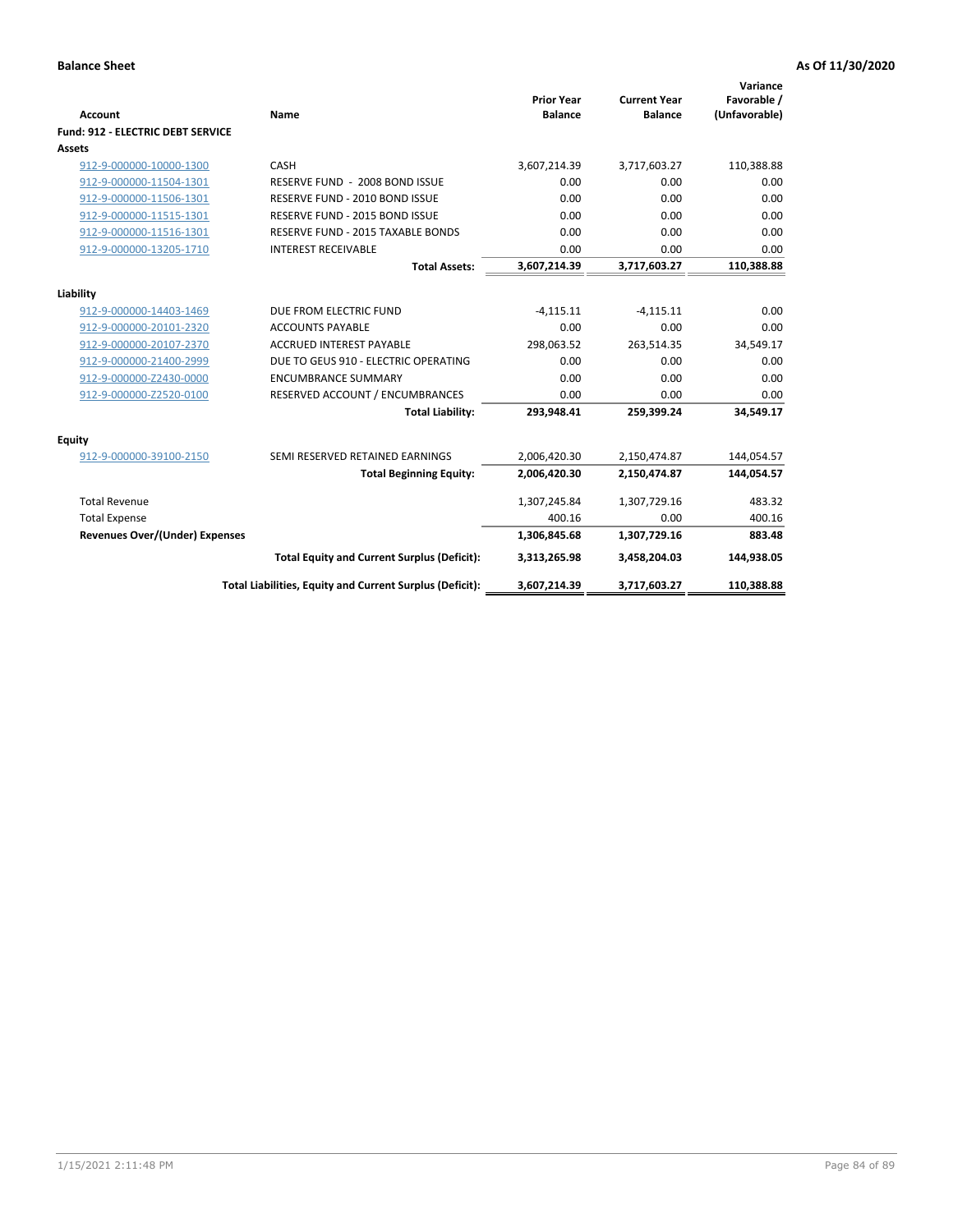| Account                                       | Name                                                     | <b>Prior Year</b><br><b>Balance</b> | <b>Current Year</b><br><b>Balance</b> | Variance<br>Favorable /<br>(Unfavorable) |
|-----------------------------------------------|----------------------------------------------------------|-------------------------------------|---------------------------------------|------------------------------------------|
| <b>Fund: 913 - ELECTRIC CONSTRUCTION FUND</b> |                                                          |                                     |                                       |                                          |
| <b>Assets</b>                                 |                                                          |                                     |                                       |                                          |
| 913-9-000000-10000-1300                       | CASH                                                     | 103,988.90                          | 104,979.60                            | 990.70                                   |
| 913-9-000000-13201-1430                       | MISCELLANEOUS ACCOUNTS RECEIVABLE                        | 0.00                                | 0.00                                  | 0.00                                     |
| 913-9-000000-13205-1710                       | <b>INTEREST RECEIVABLE</b>                               | 0.00                                | 0.00                                  | 0.00                                     |
|                                               | <b>Total Assets:</b>                                     | 103,988.90                          | 104,979.60                            | 990.70                                   |
| Liability                                     |                                                          |                                     |                                       |                                          |
| 913-9-000000-20101-2320                       | <b>ACCOUNTS PAYABLE</b>                                  | 0.00                                | 0.00                                  | 0.00                                     |
| 913-9-000000-20102-2321                       | <b>CREDIT CARD PAYABLE</b>                               | 0.00                                | 0.00                                  | 0.00                                     |
| 913-9-000000-20103-0000                       | <b>ACCRUED ACCOUNTS PAYABLE</b>                          | 0.00                                | 0.00                                  | 0.00                                     |
|                                               | <b>ENCUMBRANCE SUMMARY</b>                               | 0.00                                | 0.00                                  | 0.00                                     |
| 913-9-000000-29300-0000                       |                                                          |                                     |                                       |                                          |
| 913-9-000000-29400-0100                       | RESERVED ACCOUNT / ENCUMBRANCES                          | 0.00                                | 0.00                                  | 0.00                                     |
|                                               | <b>Total Liability:</b>                                  | 0.00                                | 0.00                                  | 0.00                                     |
| <b>Equity</b>                                 |                                                          |                                     |                                       |                                          |
| 913-9-000000-39100-2160                       | SEMI RESERVED RETAINED EARNINGS                          | 103,847.07                          | 104,980.16                            | 1,133.09                                 |
|                                               | <b>Total Beginning Equity:</b>                           | 103,847.07                          | 104.980.16                            | 1,133.09                                 |
| <b>Total Revenue</b>                          |                                                          | 141.83                              | $-0.56$                               | $-142.39$                                |
| <b>Total Expense</b>                          |                                                          | 0.00                                | 0.00                                  | 0.00                                     |
| <b>Revenues Over/(Under) Expenses</b>         |                                                          | 141.83                              | $-0.56$                               | $-142.39$                                |
|                                               | <b>Total Equity and Current Surplus (Deficit):</b>       | 103,988.90                          | 104.979.60                            | 990.70                                   |
|                                               | Total Liabilities, Equity and Current Surplus (Deficit): | 103,988.90                          | 104,979.60                            | 990.70                                   |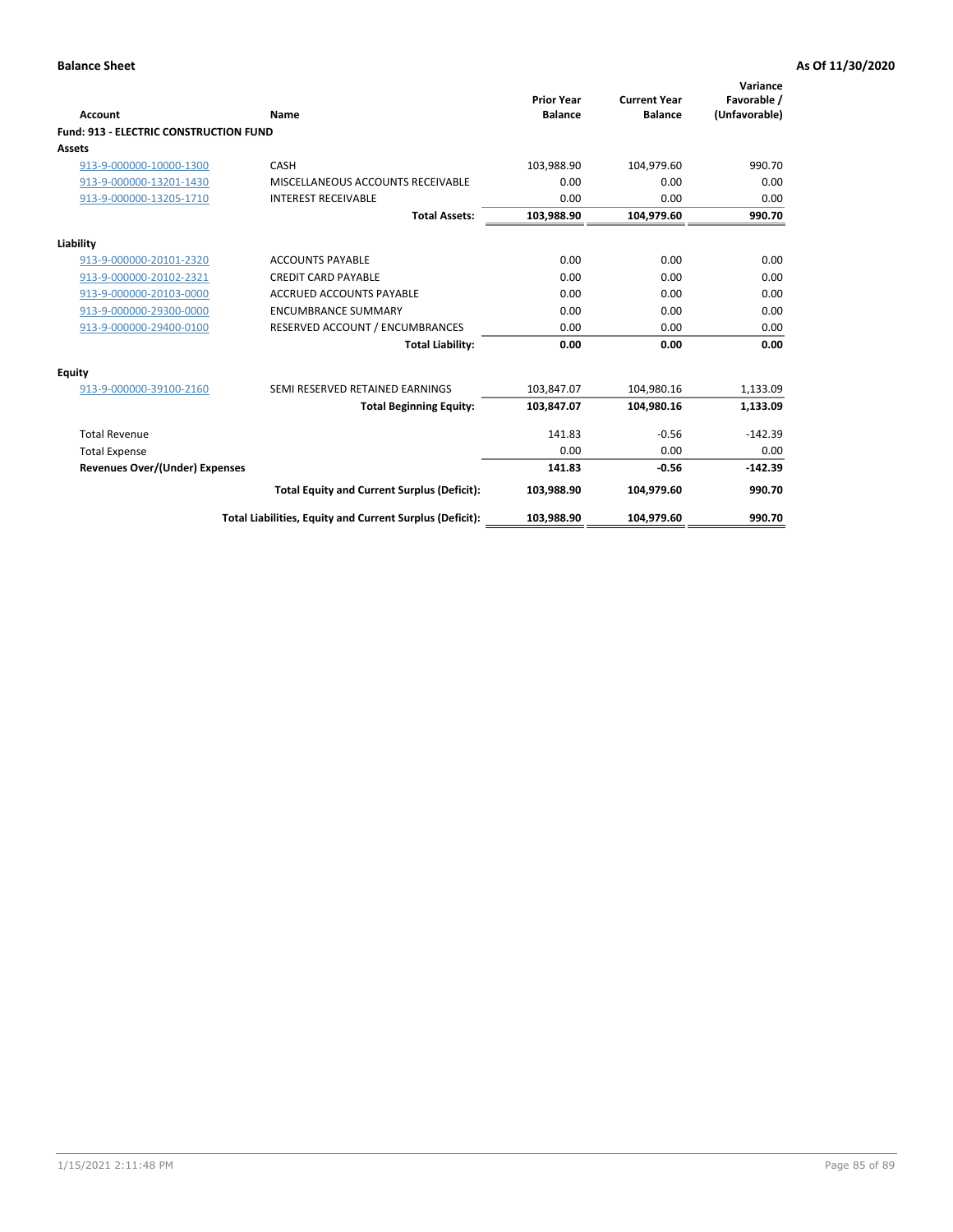| <b>Account</b>                        | Name                                                     | <b>Prior Year</b><br><b>Balance</b> | <b>Current Year</b><br><b>Balance</b> | Variance<br>Favorable /<br>(Unfavorable) |
|---------------------------------------|----------------------------------------------------------|-------------------------------------|---------------------------------------|------------------------------------------|
| Fund: 916 - 08 ENGINE BOND PROCEEDS   |                                                          |                                     |                                       |                                          |
| Assets                                |                                                          |                                     |                                       |                                          |
| 916-9-000000-10000-1300               | CASH                                                     | 0.00                                | 0.00                                  | 0.00                                     |
| 916-9-000000-12189-0000               | 08 ENGINE BOND PROCEEDS                                  | 0.00                                | 0.00                                  | 0.00                                     |
| 916-9-000000-13201-1430               | MISCELLANOEUS ACCOUNTS RECEIVABLE                        | 0.00                                | 0.00                                  | 0.00                                     |
| 916-9-000000-13205-1710               | <b>INTEREST RECEIVABLE</b>                               | 0.00                                | 0.00                                  | 0.00                                     |
| 916-9-000000-Z1030-1202               | 2008 GEUS REVENUE BOND - TEXAS TERM                      | 0.00                                | 0.00                                  | 0.00                                     |
| 916-9-000000-Z1030-1401               | 2008 GEUS REVENUE BOND - PFM                             | 0.00                                | 0.00                                  | 0.00                                     |
| 916-9-000000-Z1030-1402               | 2009 GEUS REVENUE BOND - PFM                             | 0.00                                | 0.00                                  | 0.00                                     |
| 916-9-000000-Z1030-3123               | 2009 GEUS REVENUE BOND - TEXAS TERM                      | 0.00                                | 0.00                                  | 0.00                                     |
|                                       | <b>Total Assets:</b>                                     | 0.00                                | 0.00                                  | 0.00                                     |
| Liability                             |                                                          |                                     |                                       |                                          |
| 916-9-000000-20101-2320               | <b>ACCOUNTS PAYABLE</b>                                  | 0.00                                | 0.00                                  | 0.00                                     |
| 916-9-000000-20139-2323               | <b>RETAINAGES PAYABLE</b>                                | 0.00                                | 0.00                                  | 0.00                                     |
| 916-9-000000-21401-2330               | DUE TO ELECTRIC OPERATING                                | 0.00                                | 0.00                                  | 0.00                                     |
| 916-9-000000-29300-0000               | <b>ENCUMBRANCE SUMMARY</b>                               | 0.00                                | 0.00                                  | 0.00                                     |
| 916-9-000000-29400-0100               | RESERVED ACCOUNT / ENCUMBRANCES                          | 0.00                                | 0.00                                  | 0.00                                     |
|                                       | <b>Total Liability:</b>                                  | 0.00                                | 0.00                                  | 0.00                                     |
| Equity                                |                                                          |                                     |                                       |                                          |
| 916-9-000000-39100-2150               | <b>RESERVED RETAINED EARNINGS</b>                        | 0.00                                | 0.00                                  | 0.00                                     |
|                                       | <b>Total Beginning Equity:</b>                           | 0.00                                | 0.00                                  | 0.00                                     |
| <b>Total Revenue</b>                  |                                                          | 0.00                                | 0.00                                  | 0.00                                     |
| <b>Total Expense</b>                  |                                                          | 0.00                                | 0.00                                  | 0.00                                     |
| <b>Revenues Over/(Under) Expenses</b> |                                                          | 0.00                                | 0.00                                  | 0.00                                     |
|                                       | <b>Total Equity and Current Surplus (Deficit):</b>       | 0.00                                | 0.00                                  | 0.00                                     |
|                                       | Total Liabilities, Equity and Current Surplus (Deficit): | 0.00                                | 0.00                                  | 0.00                                     |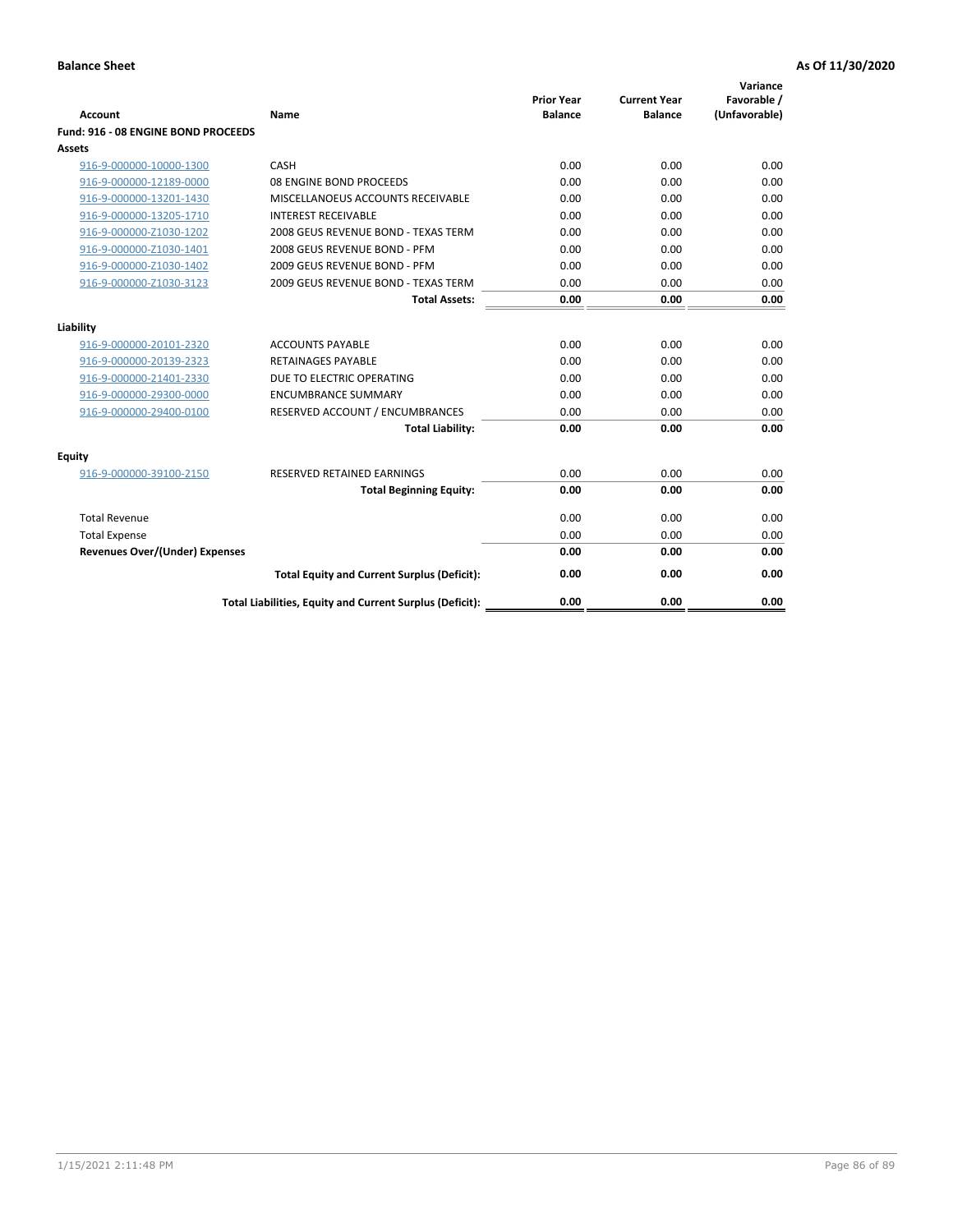|                              |                                            | <b>Prior Year</b> | <b>Current Year</b> | Variance<br>Favorable / |
|------------------------------|--------------------------------------------|-------------------|---------------------|-------------------------|
| <b>Account</b>               | Name                                       | <b>Balance</b>    | <b>Balance</b>      | (Unfavorable)           |
| Fund: 950 - CABLE / INTERNET |                                            |                   |                     |                         |
| Assets                       |                                            |                   |                     |                         |
| 950-9-000000-10000-1300      | CASH                                       | 746,123.23        | 1,188,295.21        | 442,171.98              |
| 950-9-000000-11550-1301      | PTO LIABILITY FUNDING                      | 41,658.19         | 41,945.26           | 287.07                  |
| 950-9-000000-13000-1420      | <b>CUSTOMER ACCOUNTS RECEIVABLE</b>        | 367,449.50        | 407,224.35          | 39,774.85               |
| 950-9-000000-13001-1420      | NON CURRENT CUSTOMER ACCTS RECEIVAE        | 316,081.74        | 337,225.76          | 21,144.02               |
| 950-9-000000-13002-1440      | ALLOWANCE FOR UNCOLLECTABLE                | $-246,591.41$     | $-283,834.71$       | $-37,243.30$            |
| 950-9-000000-13003-1421      | UNBILLED YEAR-END ACCRUAL                  | 348,951.39        | 348,951.39          | 0.00                    |
| 950-9-000000-13201-1430      | MISCELLANEOUS ACCOUNTS RECEIVABLE          | $-452.32$         | $-452.32$           | 0.00                    |
| 950-9-000000-13205-1710      | <b>INTEREST RECEIVABLE</b>                 | 0.00              | 0.00                | 0.00                    |
| 950-9-000000-15801-1540      | <b>INVENTORY</b>                           | 170,666.00        | 246,076.43          | 75,410.43               |
| 950-9-000000-16301-1070      | <b>CWIP</b>                                | 0.00              | 0.00                | 0.00                    |
| 950-9-000000-17501-1860      | <b>EMPLOYEE CONTRIBUTIONS</b>              | 89,085.00         | 89,085.00           | 0.00                    |
| 950-9-000000-17504-1860      | <b>INVESTMENT RETURN</b>                   | 287,159.00        | 287,159.00          | 0.00                    |
| 950-9-000000-17508-1860      | <b>EXPERIENCE DIFFERENCE- OUTFLOW</b>      | 14,447.00         | 14,447.00           | 0.00                    |
| 950-9-000000-17509-1860      | <b>EXPERIENCE DIFFERENCE - INFLOW</b>      | $-17,109.00$      | $-17,109.00$        | 0.00                    |
| 950-9-000000-17520-1860      | <b>ASSUMPTION CHANGES</b>                  | 0.00              | 0.00                | 0.00                    |
| 950-9-000000-17608-1860      | OPEB DEFERRED OUTFLOW                      | 10,569.00         | 10,569.00           | 0.00                    |
| 950-9-000000-17609-1860      | OPEB DEFERRED INFLOW                       | $-3,672.00$       | $-3,672.00$         | 0.00                    |
| 950-9-000000-18001-5110      | HEADEND, TRUNK & DISTRIBUTION SYSTEM       | 9,959,456.87      | 9,984,577.54        | 25,120.67               |
| 950-9-000000-18002-5111      | <b>HEADEND EQUIPMENT</b>                   | 1,408,419.02      | 1,446,772.67        | 38,353.65               |
| 950-9-000000-18003-5120      | <b>DROPS</b>                               | 2,219,597.23      | 2,414,807.74        | 195,210.51              |
| 950-9-000000-18101-5130      | <b>CUSTOMER PREMISES EQUIPMENT</b>         | 1,267,770.00      | 1,267,770.00        | 0.00                    |
| 950-9-000000-18102-5140      | PRODUCTION EQUIPMENT                       | 50,880.47         | 50,880.47           | 0.00                    |
| 950-9-000000-18201-5210      | CENTRAL INTERNET EQUIPMENT                 | 355,090.87        | 355,090.87          | 0.00                    |
| 950-9-000000-18202-5220      | <b>CUSTOMER INTERFACE EQUIPMENT</b>        | 280,820.68        | 280,820.68          | 0.00                    |
| 950-9-000000-18301-5000      | <b>FIBER OPTICS</b>                        | 890,477.49        | 890,477.49          | 0.00                    |
| 950-9-000000-18501-5901      | <b>STRUCTURES &amp; IMPROVEMENTS</b>       | 685,973.69        | 685,973.69          | 0.00                    |
| 950-9-000000-18502-5910      | <b>FURNITURE &amp; OFFICE EQUIPMENT</b>    | 37,805.10         | 44,556.21           | 6,751.11                |
| 950-9-000000-18503-5920      | <b>TRANSPORTATION EQUIPMENT</b>            | 338,295.50        | 338,295.50          | 0.00                    |
| 950-9-000000-18504-5950      | LABORATORY EQUIPMENT                       | 172,694.63        | 172,694.63          | 0.00                    |
| 950-9-000000-18505-5960      | POWER OPERATED EQUIPMENT                   | 0.00              | 0.00                | 0.00                    |
| 950-9-000000-18506-5980      | MISCELLANEOUS EQUIPMENT                    | 0.00              | 0.00                | 0.00                    |
| 950-9-000000-18999-1080      | <b>ACCUMULATED DEPRECIATION</b>            | -11,077,247.57    | $-11,076,160.47$    | 1,087.10                |
|                              | <b>Total Assets:</b>                       | 8,714,399.30      | 9,522,467.39        | 808,068.09              |
| Liability                    |                                            |                   |                     |                         |
| 950-9-000000-20101-2320      | <b>ACCOUNTS PAYABLE</b>                    | 0.00              | 240.00              | $-240.00$               |
| 950-9-000000-20102-2321      | <b>CREDIT CARD PAYABLE</b>                 | 0.00              | 0.00                | 0.00                    |
| 950-9-000000-20103-2322      | ACCRUED ACCOUNTS PAYABLE                   | 0.00              | 0.00                | 0.00                    |
| 950-9-000000-20815-2410      | SALES TAX PAYABLE - IN THE CITY            | 28,076.80         | 27,175.88           | 900.92                  |
| 950-9-000000-20816-2411      | SALES TAX PAYABLE - OUT OF CITY            | 0.00              | 0.00                | 0.00                    |
| 950-9-000000-21001-1101      | DUE TO COG - GEN FUND                      | 0.00              | 0.00                | 0.00                    |
| 950-9-000000-21507-2347      | DUE TO GBOD                                | 0.00              | 0.00                | 0.00                    |
| 950-9-000000-22001-2327      | SALARIES PAYABLE                           | 44,560.62         | 44,560.62           | 0.00                    |
| 950-9-000000-22002-2328      | PTO PAYABLE                                | 69,186.51         | 66,283.80           | 2,902.71                |
| 950-9-000000-24000-2350      | <b>CUSTOMER DEPOSITS</b>                   | 11,109.01         | 11,069.19           | 39.82                   |
| 950-9-000000-26001-2283      | <b>OBLIGATION FOR COMPENSATED ABSENCES</b> | 0.00              | 12,958.69           | $-12,958.69$            |
| 950-9-000000-29300-0000      | <b>ENCUMBRANCE SUMMARY</b>                 | 0.00              | 0.00                | 0.00                    |
| 950-9-000000-29400-0100      | RESERVED ACCOUNT / ENCUMBRANCES            | 0.00              | 0.00                | 0.00                    |
| 950-9-000000-29999-2280      | TOTAL OPEB LIABILITY                       | 125,636.00        | 125,636.00          | 0.00                    |
| 950-9-000000-29999-2283      | NET PENSION LIABILITY                      | 643,346.00        | 643,346.00          | 0.00                    |
|                              | <b>Total Liability:</b>                    | 921,914.94        | 931,270.18          | $-9,355.24$             |
|                              |                                            |                   |                     |                         |
| <b>Equity</b>                |                                            |                   |                     |                         |
| 950-9-000000-39100-2160      | UNRESERVED RETAINED EARNINGS               | 7,794,170.53      | 8,417,691.36        | 623,520.83              |
| 950-9-000000-39500-4210      | <b>NET POSITION - PENSION</b>              | $-438.00$         | $-438.00$           | 0.00                    |
| 950-9-000000-39500-9261      | <b>NET POSITION - PENSION</b>              | $-116, 174.00$    | $-116, 174.00$      | 0.00                    |
|                              | <b>Total Beginning Equity:</b>             | 7,677,558.53      | 8,301,079.36        | 623,520.83              |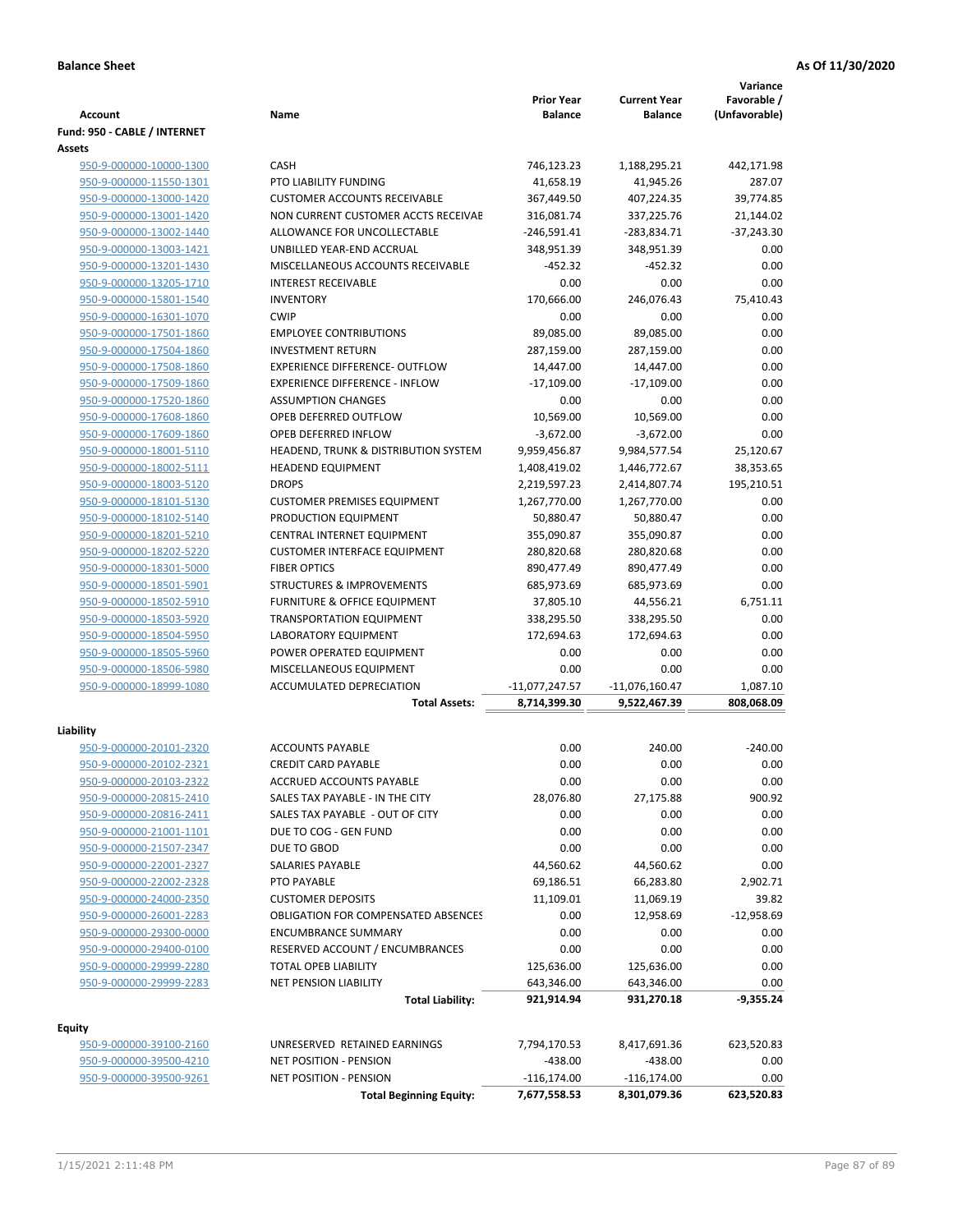| Account                        | Name                                                     | <b>Prior Year</b><br><b>Balance</b> | <b>Current Year</b><br><b>Balance</b> | Variance<br>Favorable /<br>(Unfavorable) |
|--------------------------------|----------------------------------------------------------|-------------------------------------|---------------------------------------|------------------------------------------|
| <b>Total Revenue</b>           |                                                          | 870,957.10                          | 987.164.99                            | 116.207.89                               |
| <b>Total Expense</b>           |                                                          | 756.031.27                          | 697.047.14                            | 58,984.13                                |
| Revenues Over/(Under) Expenses |                                                          | 114.925.83                          | 290.117.85                            | 175,192.02                               |
|                                | <b>Total Equity and Current Surplus (Deficit):</b>       | 7.792.484.36                        | 8,591,197.21                          | 798.712.85                               |
|                                | Total Liabilities, Equity and Current Surplus (Deficit): | 8,714,399.30                        | 9,522,467.39                          | 808.068.09                               |